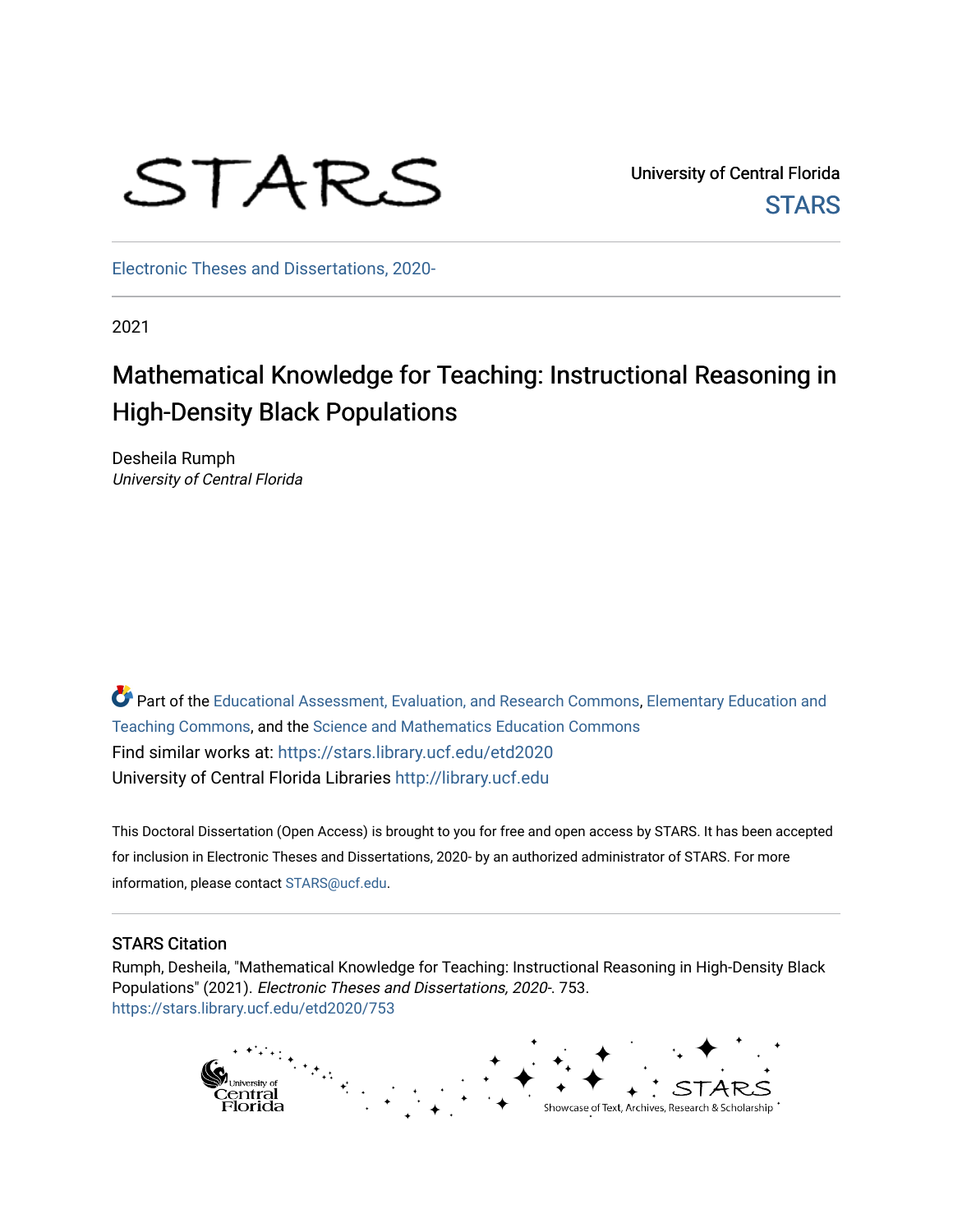#### MATHEMATICAL KNOWLEDGE FOR TEACHING: INSTRUCTIONAL REASONING IN HIGH-DENSITY BLACK POPULATIONS

by

DESHEILA RUMPH B.A. University of Central Florida, 2005 M.S. Nova Southeastern University, 2009

A dissertation submitted in partial fulfillment of the requirements for the degree of Doctor of Education in the Department of Learning Science and Educational Research in the College of Community Innovation and Education at the University of Central Florida Orlando, Florida

> Summer Term 2021

Major Professor: Suzanne Martin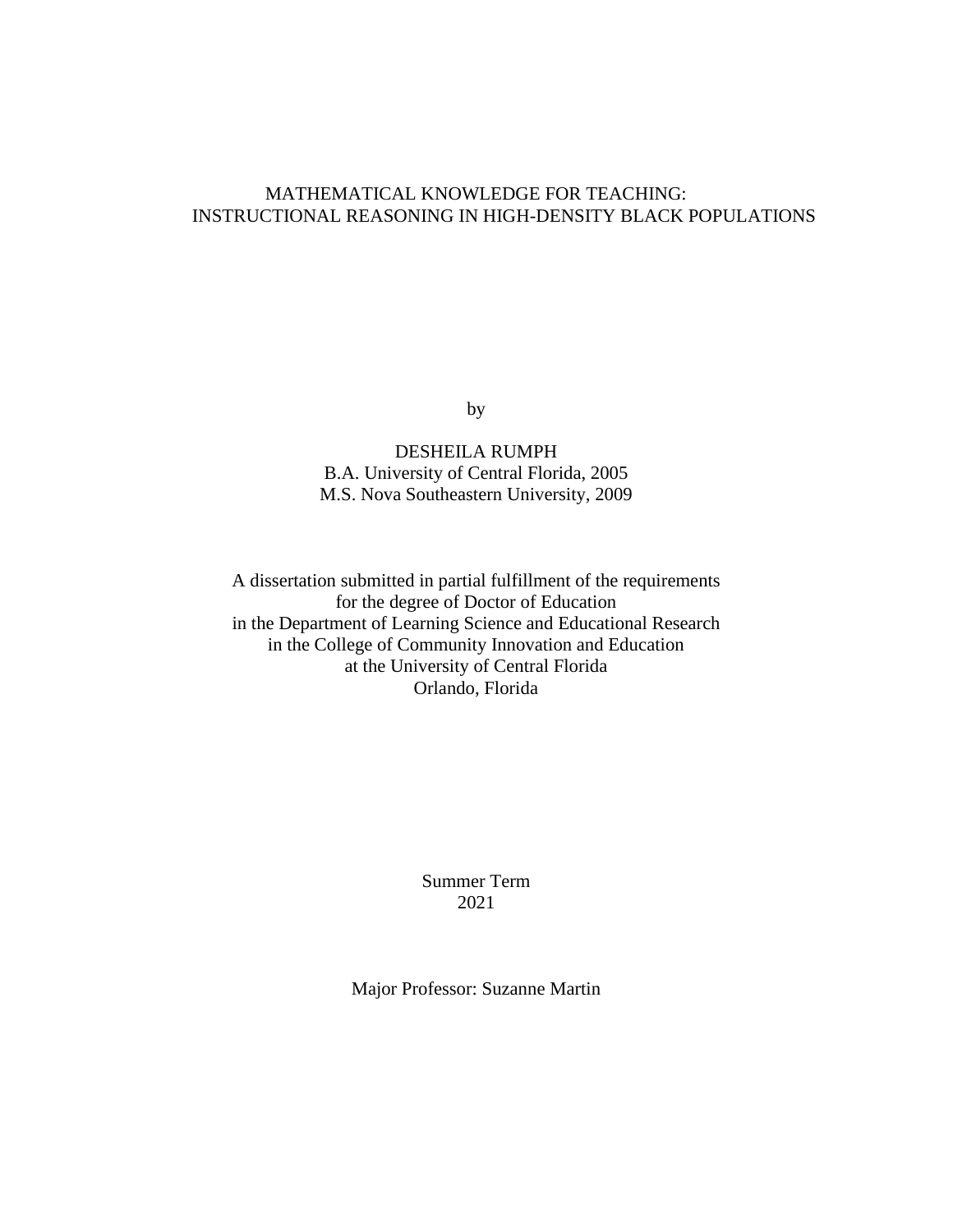©DeSheila Rumph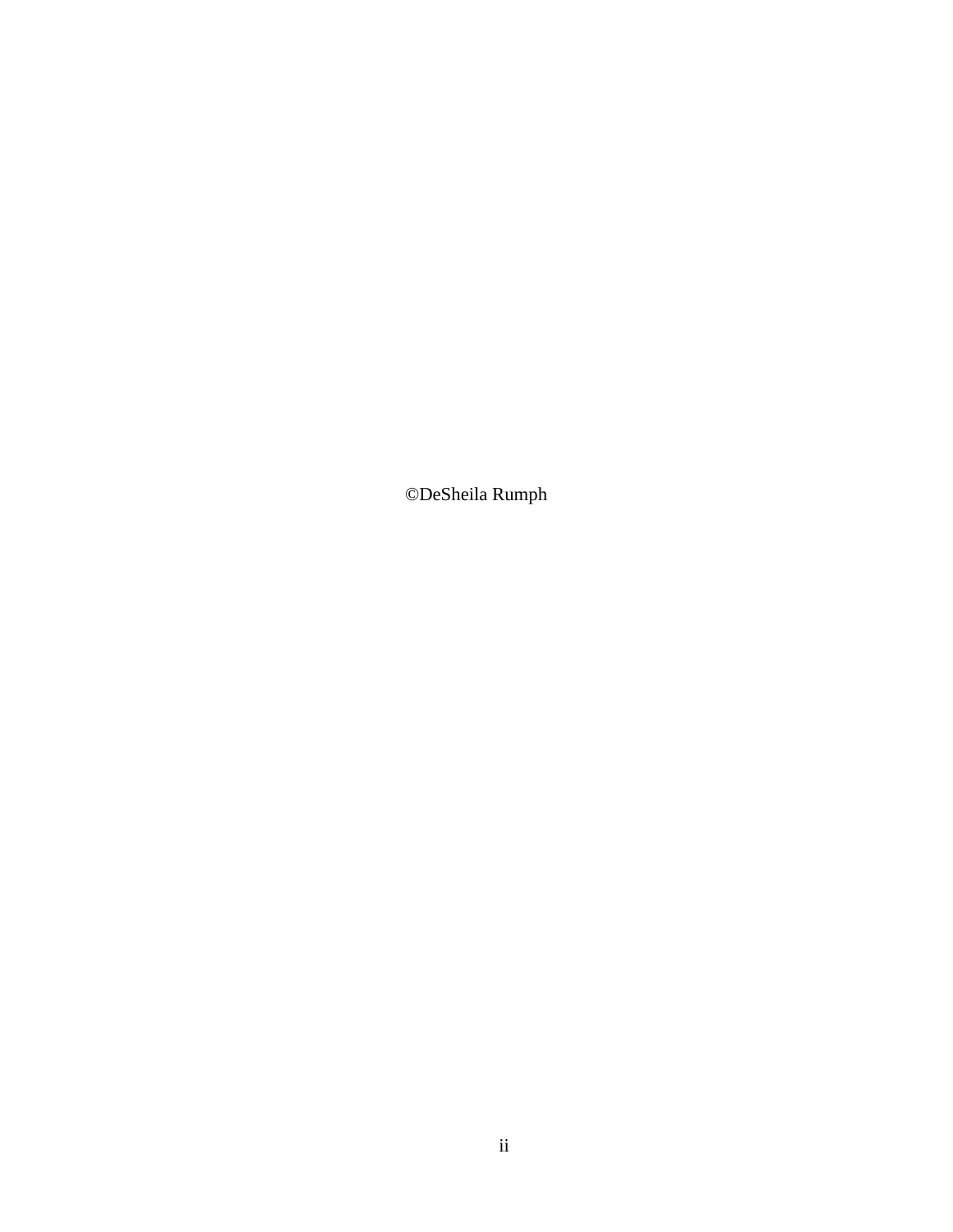#### **ABSTRACT**

To be economically competitive, U.S. citizens must be mathematically competent (Wang et al., 2010). However, students in the United States have consistently underperformed those in other industrialized nations in mathematics (Program for International Student Assessment [PISA], 2018), which threatens the economic health of the nation (Achieve, 2013; Auguste et al., 2009; Harbour et al., 2018; Mickelson et al., 2013). Federal education reform was implemented and failed to improve the mathematics achievement of U.S. pupils (Cheong Cheng, 2020). Researchers have found links between teacher knowledge and student achievement; however, factors mediate this relationship (Hatisauri & Erbas, 2017). As a result, non-significant and inconsistent research findings are common. The purpose of this phenomenological research study was to build an understanding of the meaning elementary mathematics educators with average mathematical knowledge for teaching in high-density Black schools (EMEs) ascribe to their instructional reasoning. The EMEs participated in an interview or focus group to explore their lived experiences and understand the essence of their instructional reasoning. The EME participating in this research accredited their instructional reasoning to their schemata for teaching and learning. The EMEs held schemata for how students learned mathematics, the availability or lack of resources available to teach mathematics, their knowledge of mathematics content progressions, and their understanding of students' knowledge. The EME schemata for teaching and learning must be understood to deepen the conceptualization of mathematical knowledge for teaching (MKT) and inform policymakers to enhance federal and state mandates and stakeholders interested in teacher development and training.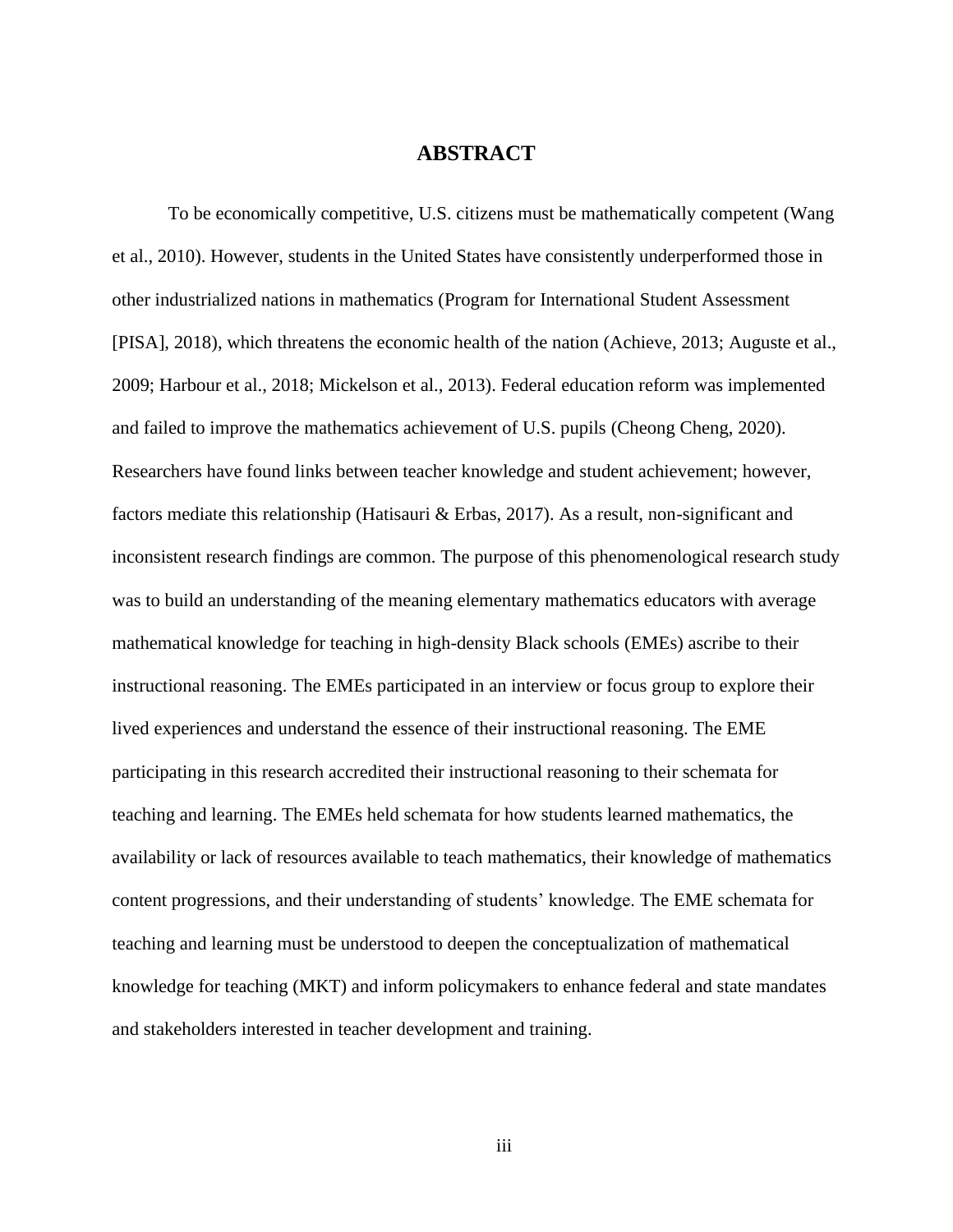Keywords: mathematical knowledge for teaching, instructional reasoning, instructional decisions, high-density Black schools, schemata for teaching and learning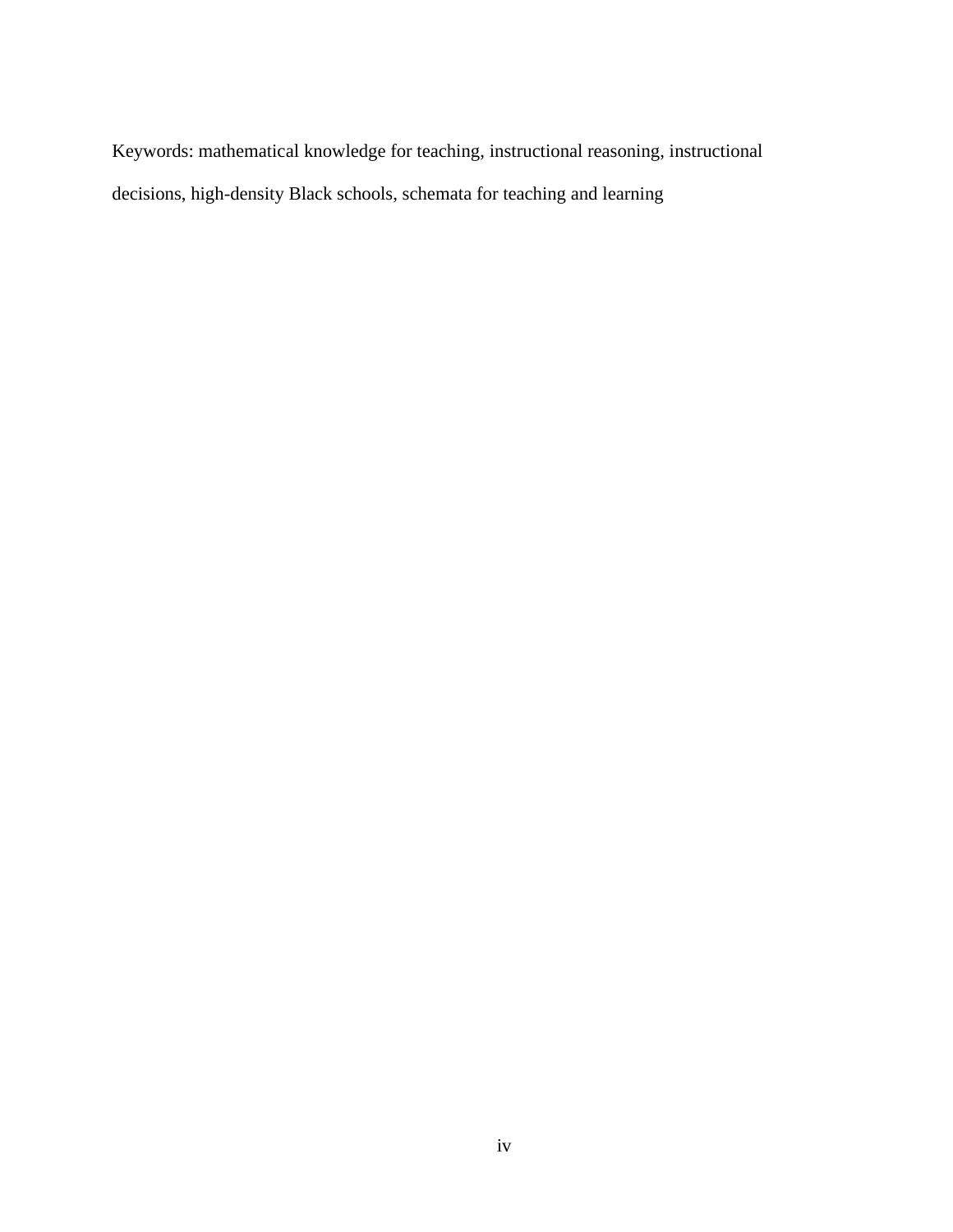I dedicate this dissertation to my late father Robert Rumph, my mother Minnie Rumph, my sister Rita Rumph, and my children Brianna, Nazaria, and Ian Wallace. My family is my inspiration. My father, although he has transitioned from this world, guides me still today with his words of wisdom. My children motivate me to be my best. Thank you, Brianna, Nazaria, and Ian, for your patience and understanding. Rita, we began our dissertation journey together. Thank you for your encouragement and support. I would not have endured this journey without you walking by my side.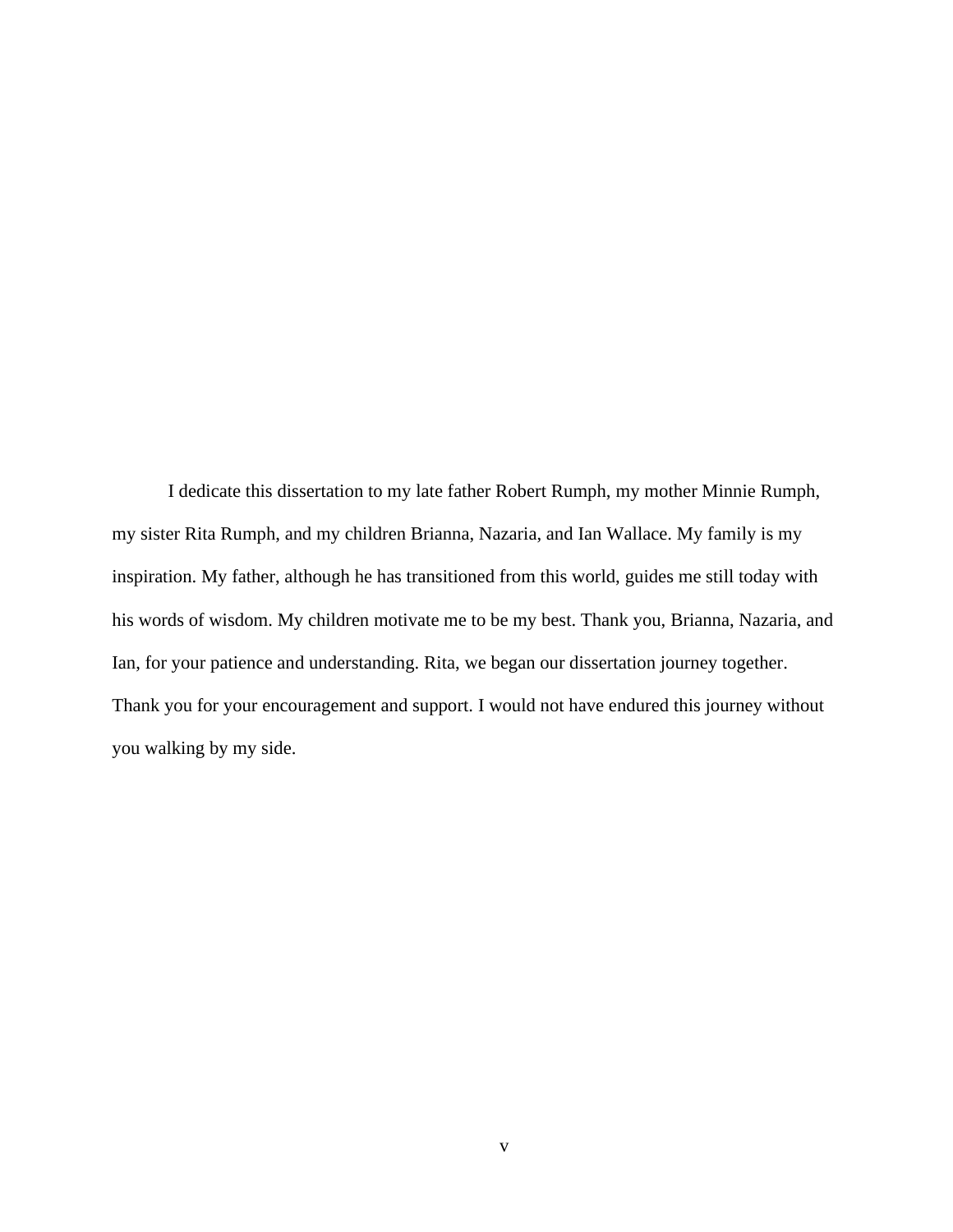#### **ACKNOWLEDGMENTS**

I want to acknowledge my committee members: Dr. Suzanne Martin, Dr. Shiva Jahani, Dr. Enrique Oritz, and Dr. Jennifer Porter-Smith.

I first would like to thank my dissertation committee chair, Dr. Suzanne Martin. Dr. Martin, you are an inspiration to the educational community. Your work with the National Urban Special Education Leadership Initiative has brought awareness to the need for leaders in urban and special education. I am honored to be chosen as a member of this remarkable initiative and look forward to using the skillsets I have developed to deepen and expand the urban education narrative. I would also like to thank you for your compassion and unwavering support. Your encouragement gave me the strength I needed to overcome the challenges I faced during this journey. I will never forget your words of wisdom. Thank you.

Dr. Jahani, thank you for your feedback. The guidance you provided gave me clarity and was the steppingstone for the focus of my study.

Dr. Ortiz, I appreciate your support and feedback. Your inquiry made me question my conceptions and caused me to dig deeper in my understanding of mathematical knowledge for teaching.

Dr. Porter-Smith, I would like to thank you for your support. You believed in me from day one. You never questioned my ability and helped me see in myself what you saw in me. You encouraged me to consider greatness resides within me and failure is not an option. Thank you for your mentorship and being a sounding board for my professional development and practice.

I would also like to thank the educators who participated in my study. Thank you for your willingness to share your experience and knowledge. You made this dissertation possible. I hope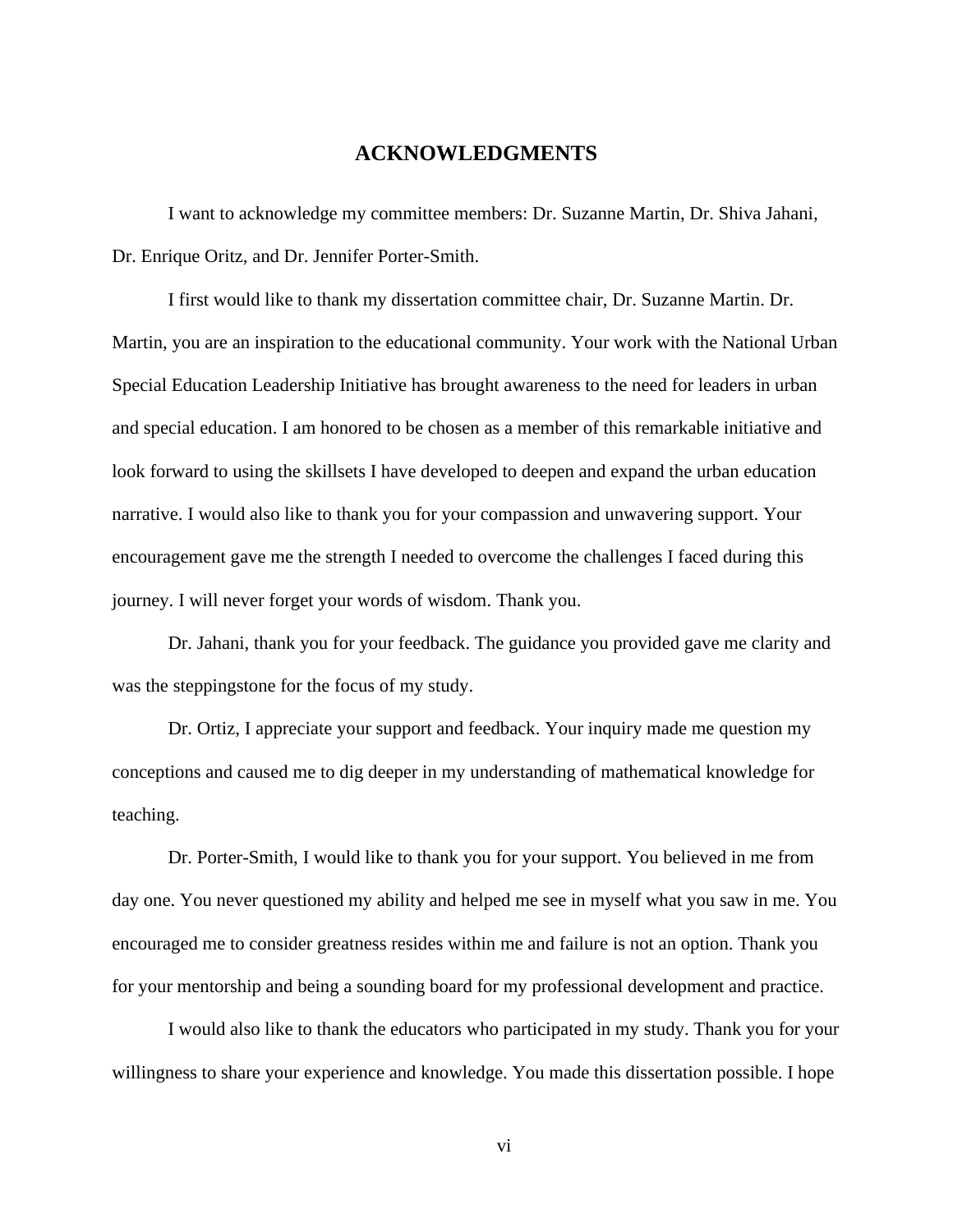that the knowledge and expertise you have imparted to this community of research encourages changes and practices that will support urban educators' growth and development in high-density Black school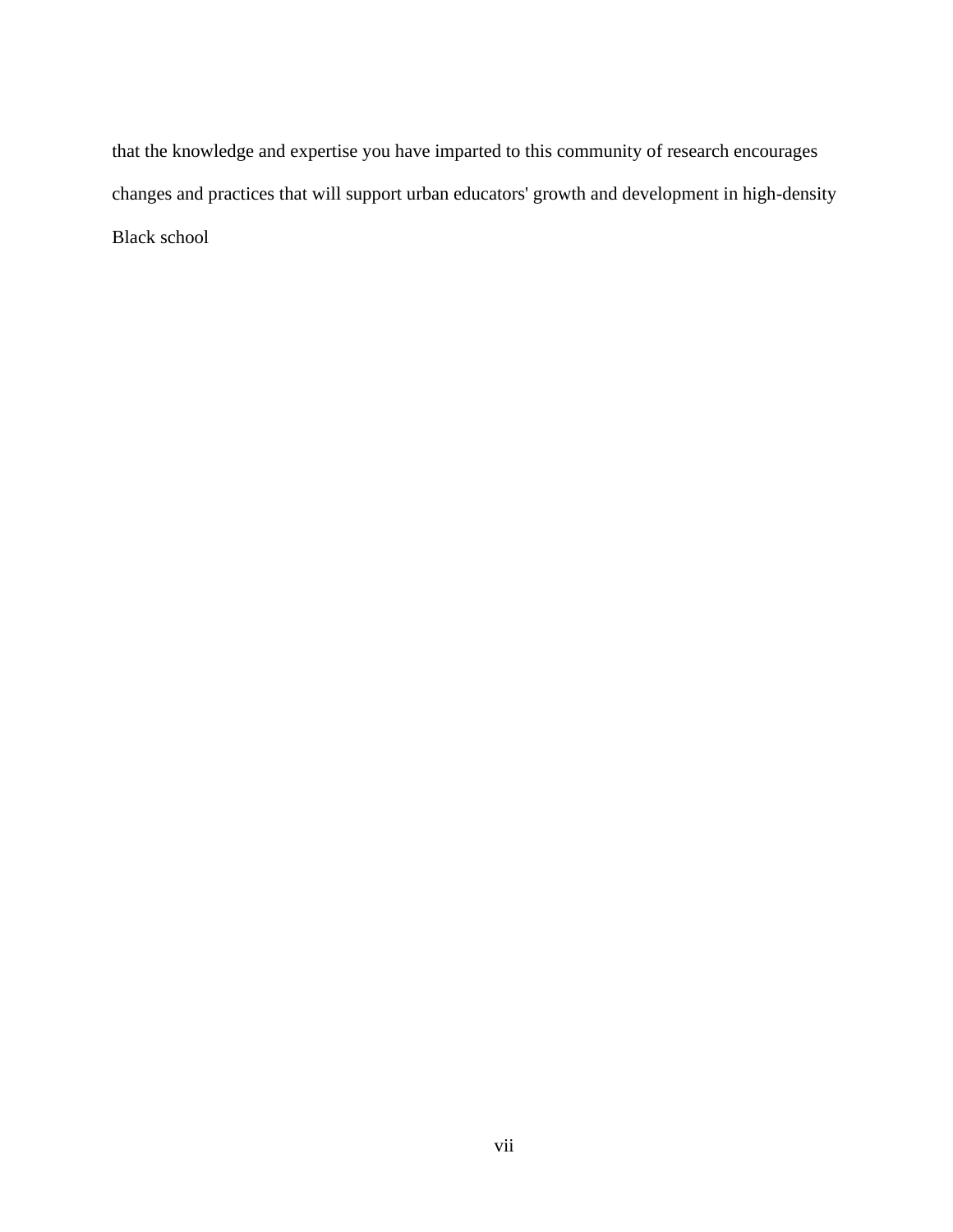### TABLE OF CONTENTS

| LIST OF MEDIA/ABBREVIATIONS/NOMENCLATURE/ACRONYM xiv |
|------------------------------------------------------|
|                                                      |
|                                                      |
|                                                      |
|                                                      |
|                                                      |
|                                                      |
|                                                      |
|                                                      |
|                                                      |
|                                                      |
|                                                      |
|                                                      |
|                                                      |
|                                                      |
|                                                      |
|                                                      |
|                                                      |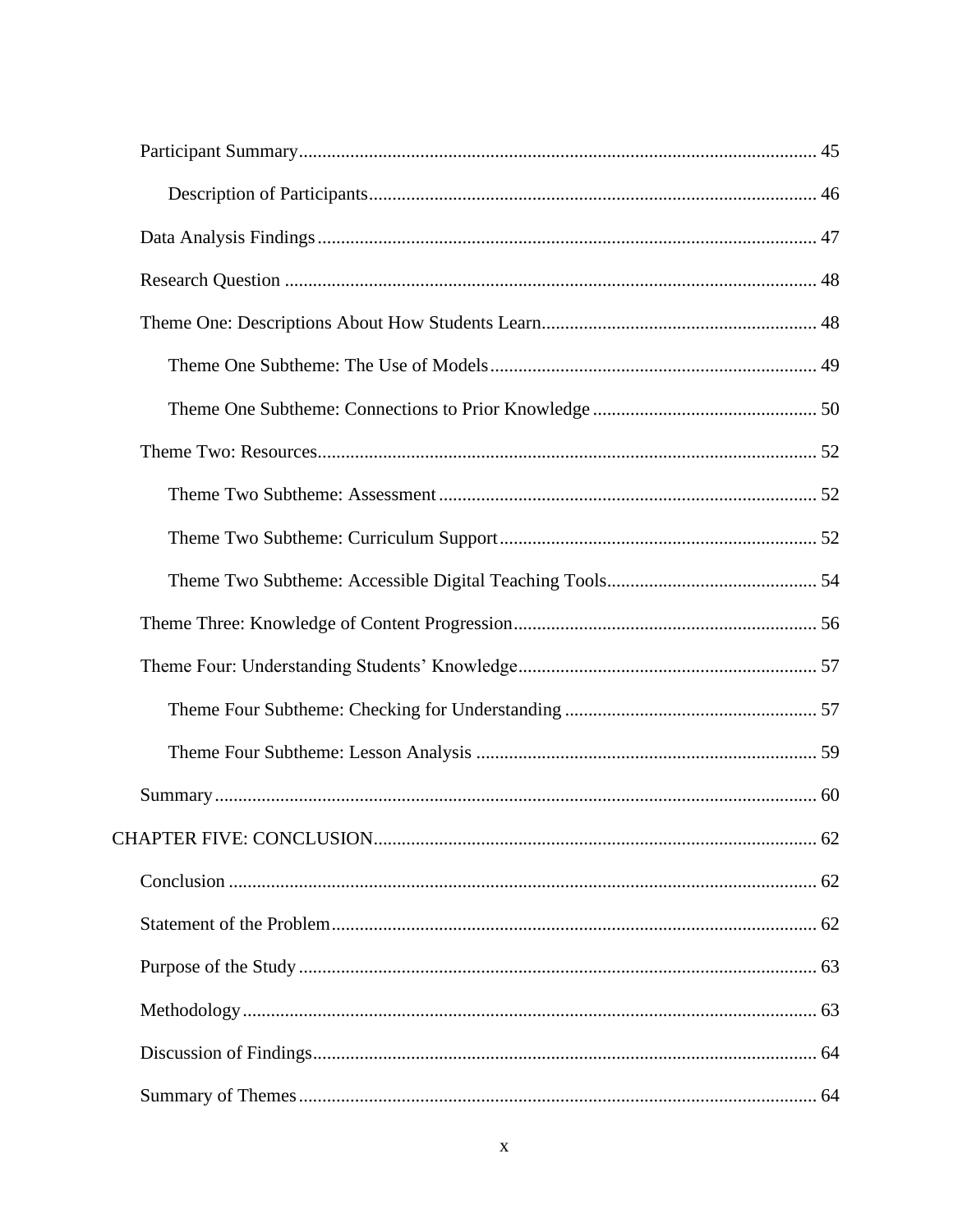| APPENDIX A: CONFIRMATION OF TRAINING TO ADMINISTER MATHEMATICAL |  |
|-----------------------------------------------------------------|--|
|                                                                 |  |
|                                                                 |  |
|                                                                 |  |
|                                                                 |  |
|                                                                 |  |
|                                                                 |  |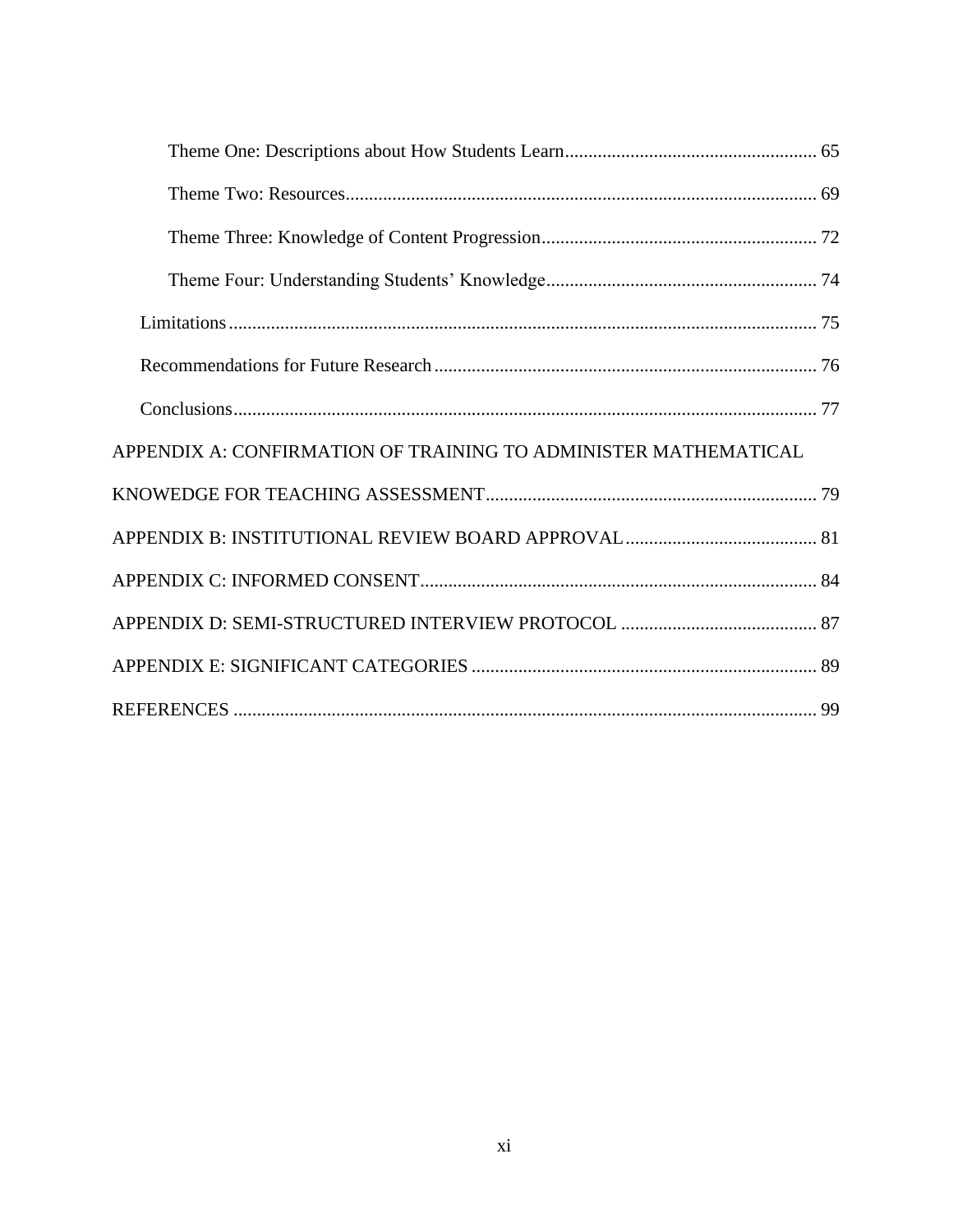## **LIST OF FIGURES**

<span id="page-12-0"></span>[Figure 1: Ball, Thames, and Phelps \(2008\) Domains of Mathematical Knowledge for Teaching.](#page-19-0) 5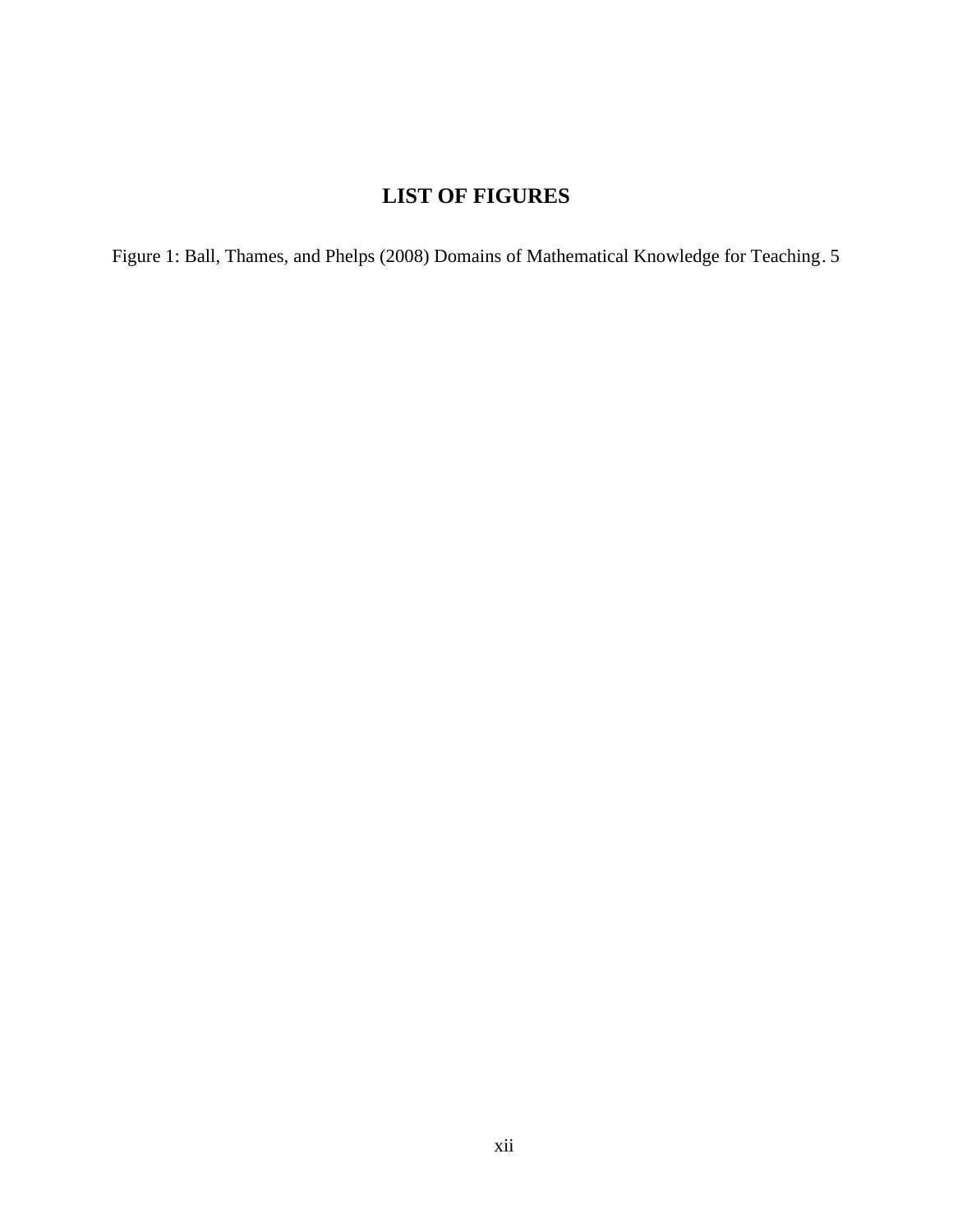## **LIST OF TABLES**

<span id="page-13-0"></span>

|--|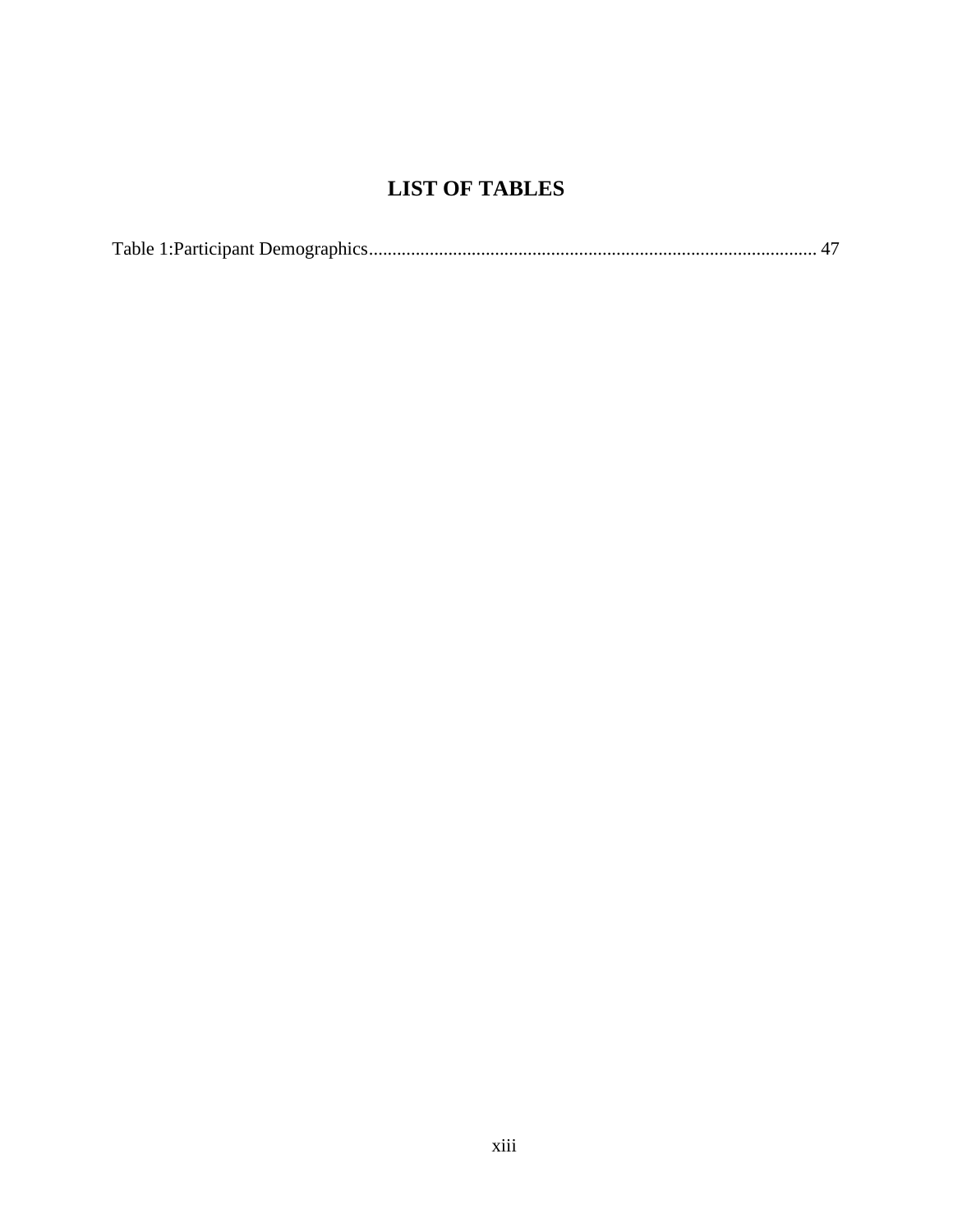#### <span id="page-14-0"></span>**LIST OF MEDIA/ABBREVIATIONS/NOMENCLATURE/ACRONYM**

- AYP annual yearly progress
- BLS behaviorism learning theories
- CRM curriculum resource materials

EME - mathematics educators in high-density Black schools, with average mathematical knowledge for teaching

- ESEA The Elementary and Secondary Education Act
- ESSA Every Student Succeeds Act
- FLDOE Florida Department of Education
- IRB institutional review board
- IRT item response theory
- KCS knowledge of content and students
- LMT learning Mathematics for Teaching Project
- MKT mathematical knowledge for teaching
- MKTA Mathematical Knowledge for Teaching Assessment
- NCEE National Commission on Excellence in Education
- NCES National Center for Education Statistics
- NCLB No Child Left Behind
- NCTM National Council of Teachers of Mathematics
- NAEP National Assessment of Educational Progress
- PCK pedagogical content knowledge
- PISA Program for International Student Assessment
- SCK specialized content knowledge
- SMK subject matter knowledge
- STEM science, technology, engineering, and mathematics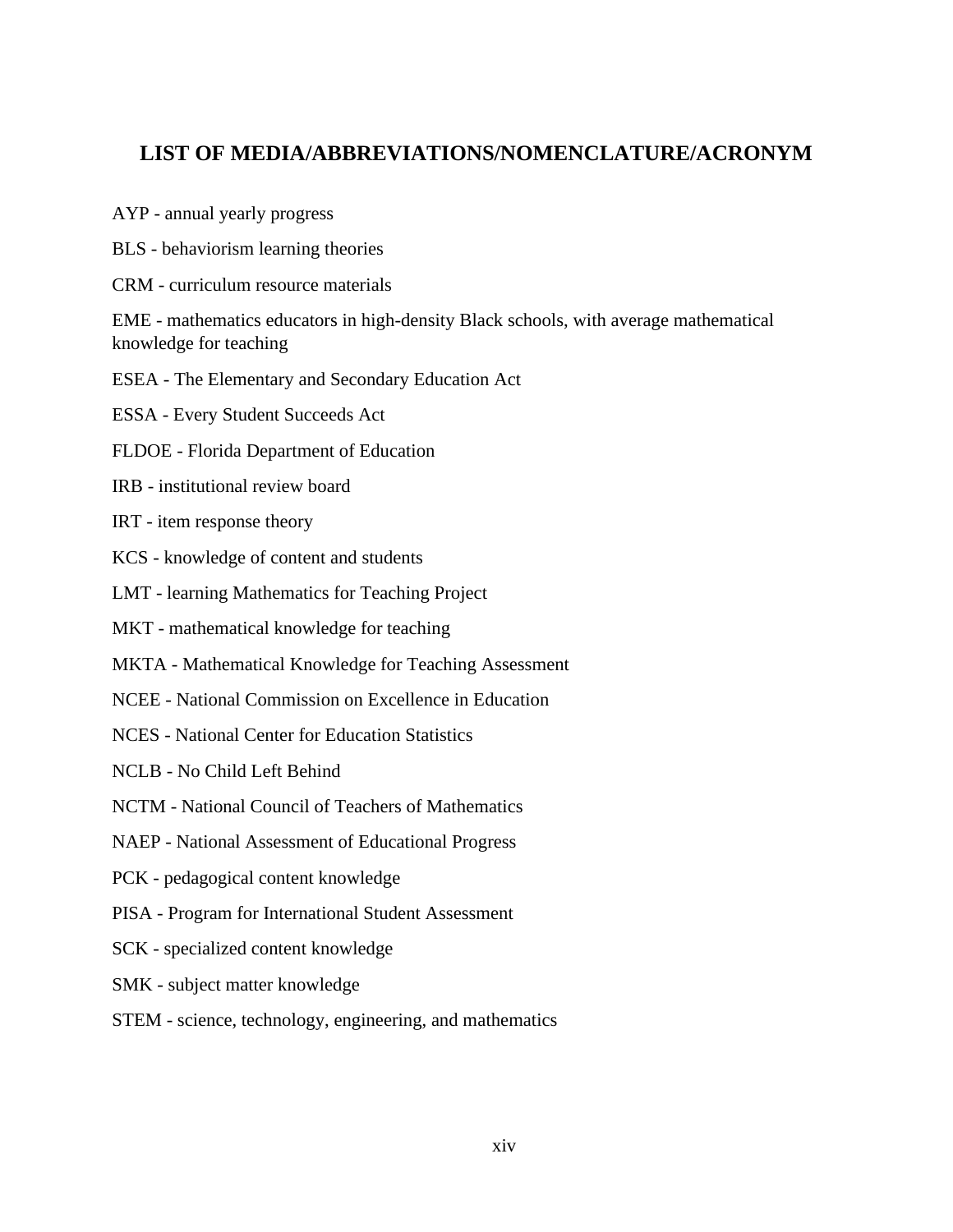#### **CHAPTER ONE: INTRODUCTION**

#### Background

<span id="page-15-1"></span><span id="page-15-0"></span>Over the last few decades, the United States federal government has enacted several educational reform initiatives to improve education equality and the mathematical performance of Black students (e.g., Goals 2000: Educate America Act, No Child Left Behind Act of 2001 [NCLB], American Recovery and Reinvestment Act of 2009). Yet, investigations of students' achievements have continually reflected a gap among the mathematics achievements of Black and White students (Bohrnstedt et al., 2015; Kuhfeld et al., 2018). Researchers have found that teachers' mathematics knowledge impacts student achievement; however, mediating factors limit the identification of direct relationships among the two (Hatisauri  $\&$  Erbas, 2017). As a result, the research community would benefit from understanding the meaning that elementary mathematics educators (EMEs) in high-density Black schools ascribe to their instructional reasoning to identify factors mediating teachers' mathematical knowledge for teaching (MKT) and to inform policymakers to enhance federal and state mandates as well as stakeholders interested in teacher development and training.

#### Purpose of the Study

<span id="page-15-2"></span>This phenomenological study aimed to describe the meaning EMEs accredited to their instructional reasoning. Earlier investigations of MKT explored teacher mathematical knowledge, student outcomes, or other related factors. However, little to no MKT research examined how EMEs attribute meaning to their instructional reasoning. Providing rich descriptions of the meaning educators ascribe to their instructional reasoning contributes to the body of MKT research by providing the insights needed by policymakers involved in education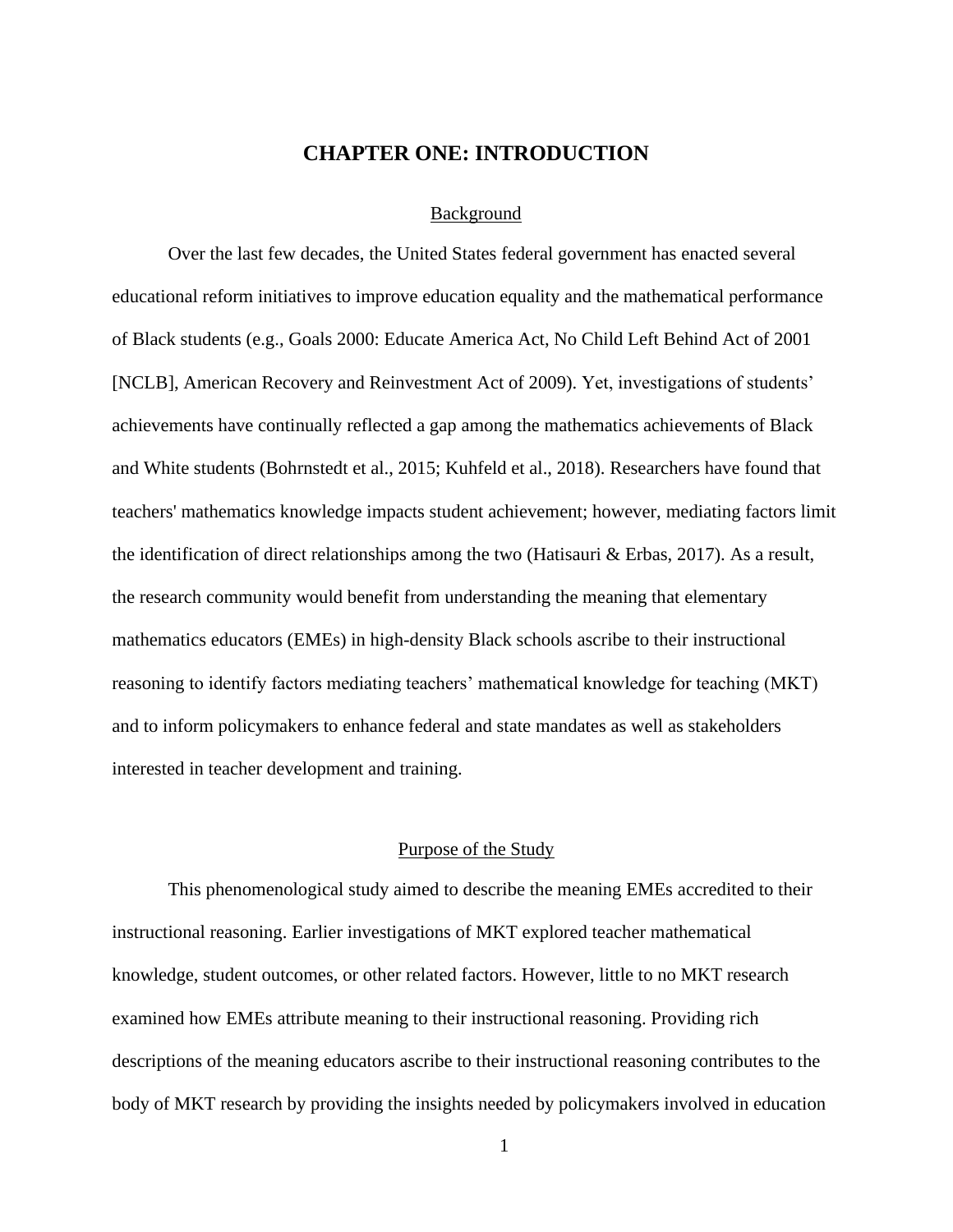reform efforts, research practitioners investigating teacher mathematical knowledge, and stakeholders interested in teacher training and development in mathematics.

#### Significance of the Study

<span id="page-16-0"></span>To be economically competitive, U.S. citizens must be mathematically competent (Wang et al., 2010). However, students in the United States have consistently underperformed in mathematics compared to students in other industrialized nations (Program for International Student Assessment [PISA], 2018), which threatens the economic health of the nation (Achieve, 2013; Auguste et al., 2009; Harbour et al., 2018; Mickelson et al., 2013). Federal education reform initiatives have been implemented in an attempt to improve the mathematics achievement of U.S. pupils. However, a Black–White achievement gap exists, and this persistent gap in achievement has a negative effect on the nation's economy (Auguste et al., 2009; Mickelson et al., 2013).

Teachers have a profound impact on the academic achievement of students, and their mathematical knowledge influences students' mathematics performance (Ball et al., 2008; Fennema & Franke, 1992; Turner & Rowland, 2011). Studies that address teacher knowledge have primarily focused on classifying teacher knowledge, the effects of teacher knowledge on student outcomes, and the relationship between teacher knowledge, instructional quality, and student achievement (Hoover et al., 2016). However, these studies yielded mixed results, and conceptualizing teachers' mathematical knowledge was challenging (Hoover et al., 2016). Given this continued gap in understanding, researchers would benefit from further examining the meaning EME's ascribe to their instructional reasoning. Building the research base around the experiences of mathematics teachers will help decision makers within the field understand the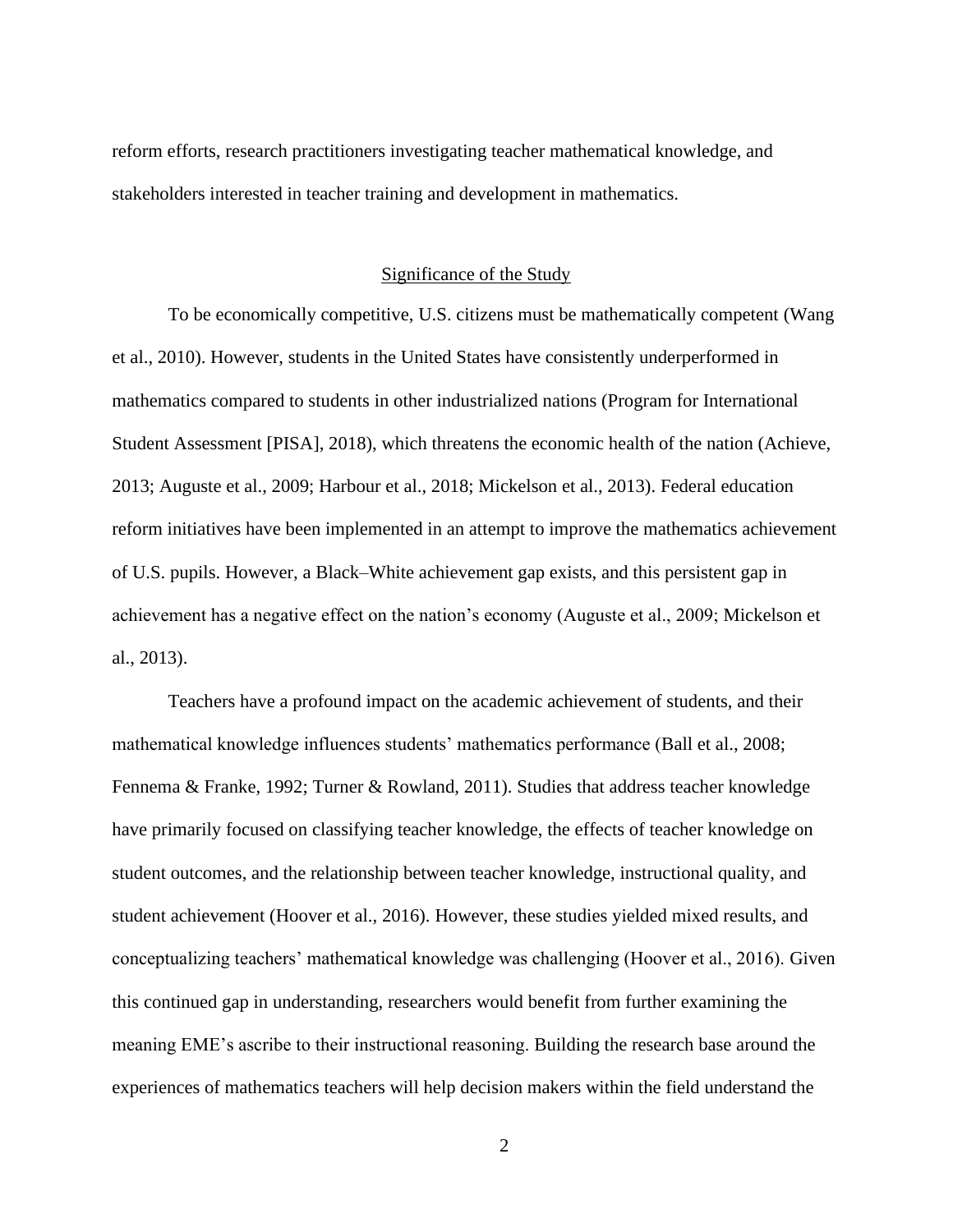factors that mediate teachers' MKT, inform investigations of teachers' mathematical knowledge, and provide policymakers involved in the education equality reform effort the rationale to support mathematics training and development for teachers.

#### Research Question

<span id="page-17-0"></span>The research question for this study was: What meaning do mathematics educators in high-density Black schools, with average mathematical knowledge for teaching, ascribe to their instructional reasoning?

#### Methodology

<span id="page-17-1"></span>This study was conducted using a phenomenological research methodology. The researcher used this qualitative methodology to build an understanding of the essence of how EMEs attribute meaning to their instructional reasoning when teaching mathematics in highdensity Black schools. The Mathematical Knowledge for Teaching framework, a practice-based theory of MKT, was conceptualized by Ball et al. (2008). Ball and colleagues (2008) sought to explain the knowledge educators need to teach mathematics and develop reliable and valid measures of teachers' mathematical knowledge. The mathematical knowledge for teaching framework is described in the conceptual framework section. The framework informed the concept of elementary mathematics teachers' mathematical knowledge, which explained the content and pedagogical knowledge used by educators to teach mathematics. In this study, the researcher used the mathematical knowledge for teaching framework to conceptualize teachers' mathematical knowledge.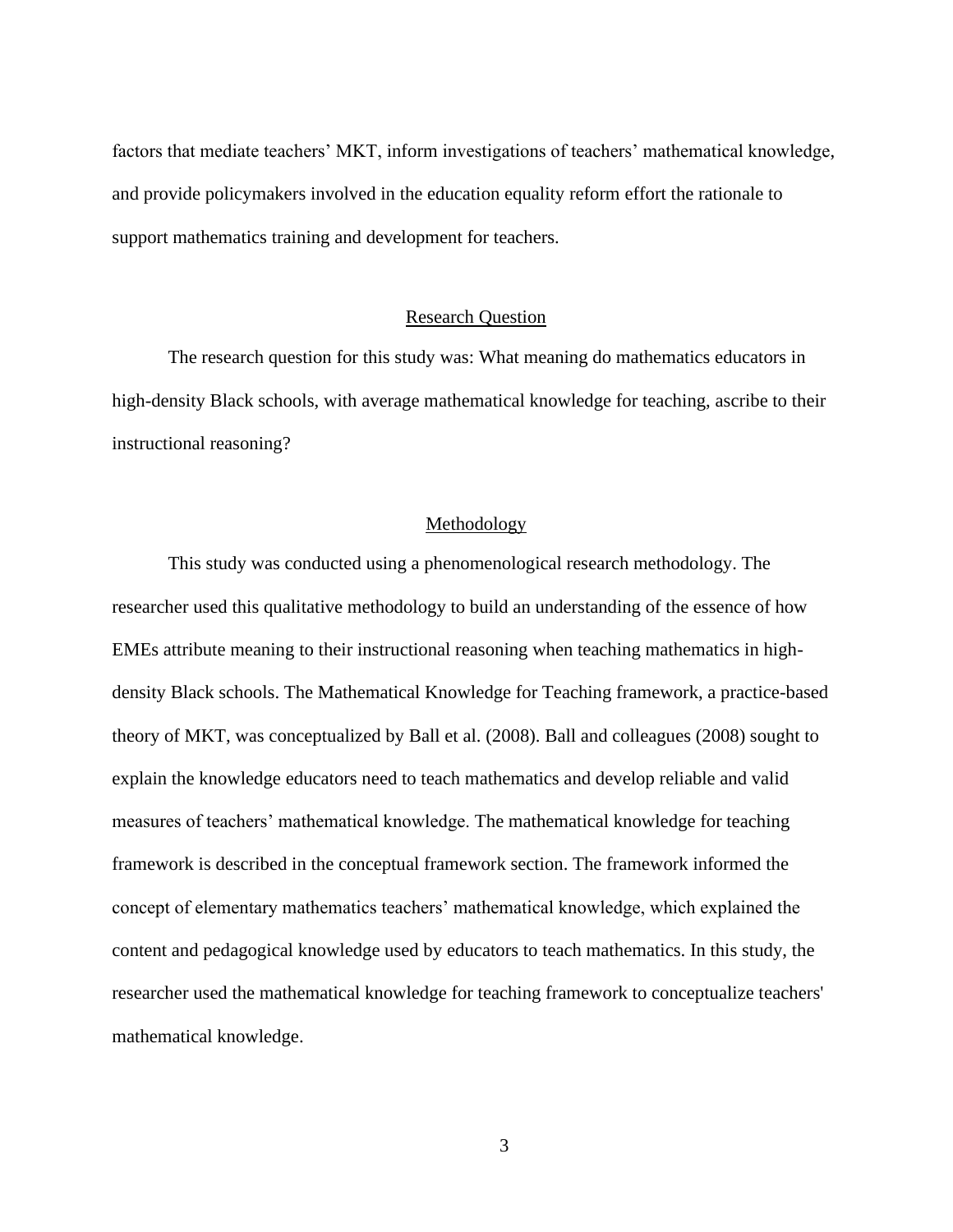#### Conceptual Framework

<span id="page-18-0"></span>Teacher knowledge has been a subject of research for decades and has been found to have a profound impact on student performance (Ball & Bass, 2003; Ball et al., 2008; Fennema & Franke, 1992; Petrou & Goulding, 2011; Turner & Rowland, 2011). One of the most accepted frameworks for teacher content knowledge is the Shulman (1986) pedagogical content knowledge (PCK) (Ball et al., 2008; Hill et al., 2008; Gess-Newsome et al., 2019). Shulman (1986) described PCK as the knowledge that links content and pedagogy. Supporters of PCK favor the framework because it captures teachers' "knowledge and practice within the teaching of a specific discipline" (Gess-Newsome et al., 2019, p. 945). However, critics of PCK argue that the framework lacks clear operational definitions for research and measurement (Hill et al., 2008; Petrou & Goulding, 2011). Hill et al. (2008) explained that research yielded limited evidence to explain what PCK is and its relation to the mathematics achievement of students. Nevertheless, PCK is cited in over 1,200 journal articles across disciplines (Petrou & Goulding, 2011) and is commonly used to demonstrate the multidimensional relationships between content knowledge, teaching, and learning (Ball et al., 2008; Gess-Newsome et al., 2019; Petrou & Goulding, 2011).

Criticism of Shulman's work has influenced the emergence of additional teacher knowledge models (Petrou & Goulding, 2011), including the mathematical knowledge for teaching framework developed by Ball and colleagues (2008). Mathematical knowledge for teaching is a theory of practice aimed to conceptualize the content knowledge needed to teach mathematics (Ball et al., 2008; Hill et al., 2008; Petrou & Goulding, 2011). Ball and colleagues (2008) attempted to clarify Shulman's work by distinguishing between subject matter knowledge (SMK) and PCK (Ball et al., 2008; Petrou & Goulding, 2011). In Figure 1 the connections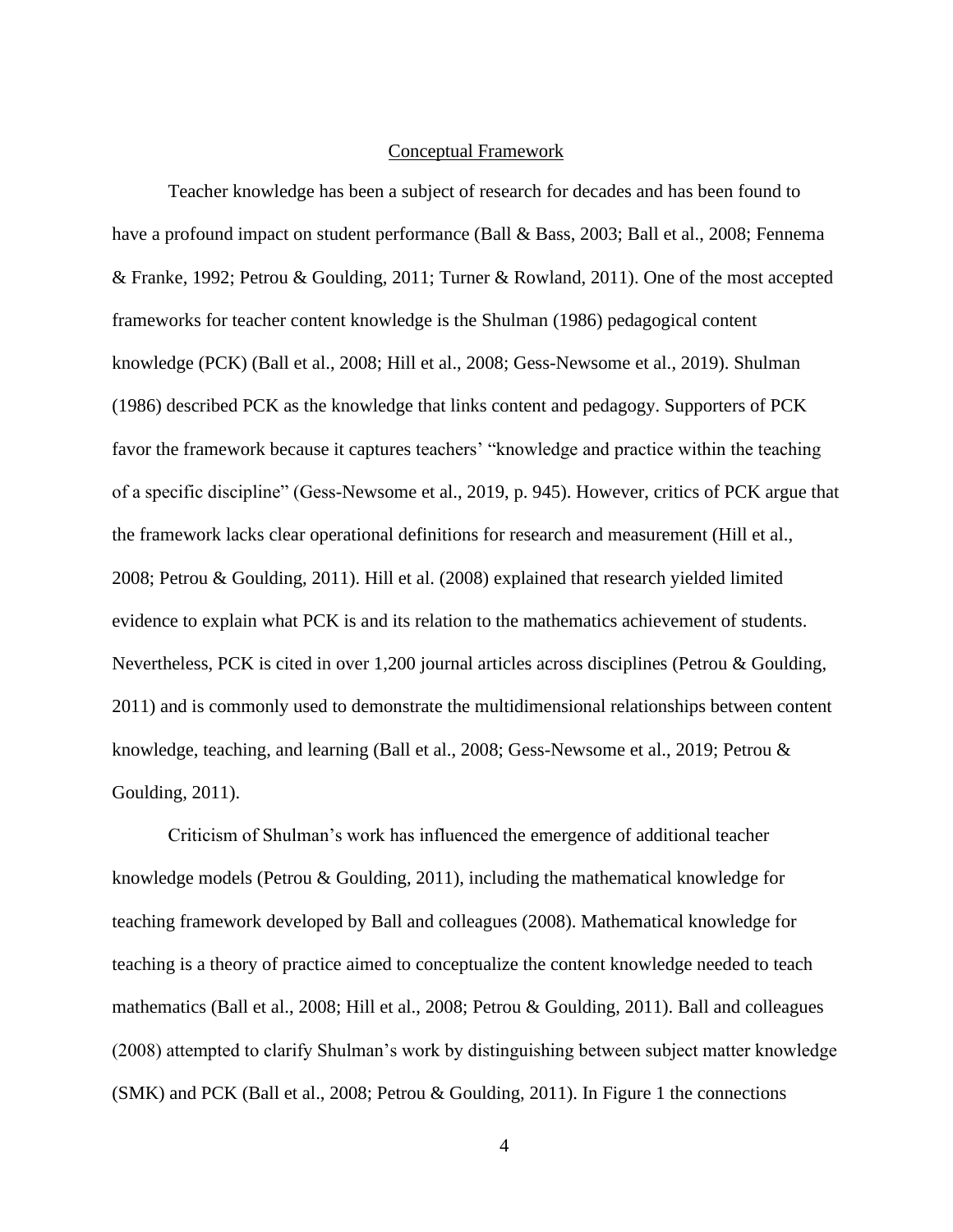between the Ball et al. (2008) conceptualization of content knowledge for teaching and the Shulman (1986) classifications of SMK and PCK are illustrated.



<span id="page-19-0"></span>*Figure 1: Ball, Thames, and Phelps (2008) Domains of Mathematical Knowledge for Teaching*

*Note*. Shulman's category scheme compared to Ball, Thames, and Phelps. From "Content Knowledge for Teaching," by D. Ball, M. Thames, and G. Phelps, 2008*, Journal of Teacher Education, 59,* p. 403.

However, Ball and colleagues (2008) also faced critics who believed that, similar to Shulman (1986) work, the mathematical knowledge for the teaching framework lacked distinction between its knowledge classifications and who felt clarification was critical for gaining an adequate understanding of teachers' mathematical knowledge (Petrou & Goulding, 2011). Despite the criticism, the mathematical knowledge for teaching framework developed measures of teachers' MKT and identified relationships between teachers' mathematical knowledge and students' performance (Petrou & Goulding, 2011). As a result, the mathematical knowledge for teaching framework is recurrent in mathematics PCK research and has been used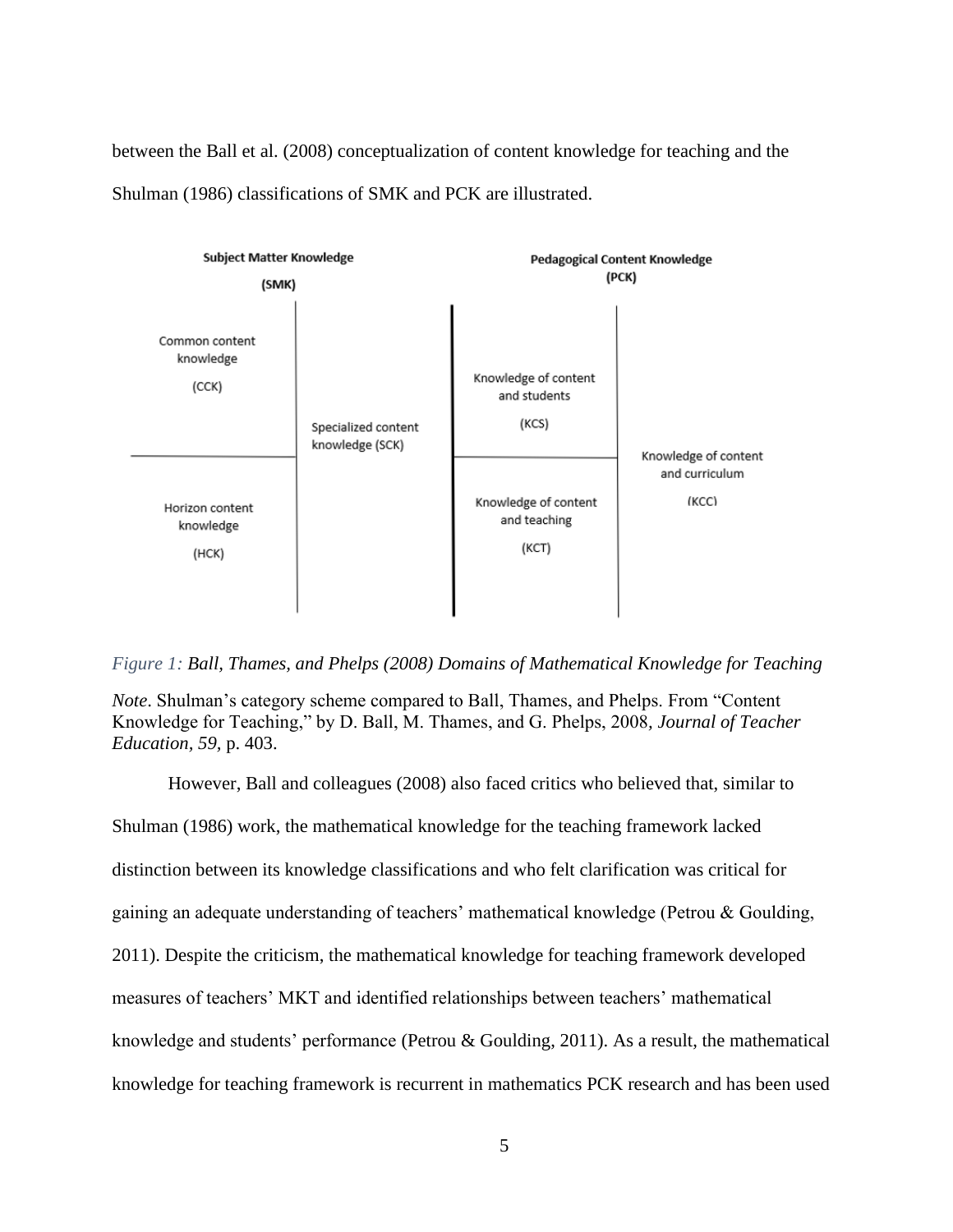to establish measures of teachers' mathematical knowledge, identifiers of teachers' mathematics knowledge, and the connections to gains in students' mathematics achievement (Hill et al., 2011).

#### Research Design

<span id="page-20-0"></span>In this study, the researcher used a qualitative design. Creswell (2013) defined qualitative research as beginning with" assumptions and the use of interpretive/theoretical frameworks that inform the study of research problems addressing the meaning individuals or groups ascribe to a social or human problem" (p.44). To study this problem, qualitative researchers use an emerging qualitative approach to investigate the collection of data in a natural setting sensitive to the people and places under study and the data analysis that is both inductive and deductive and establishes patterns or themes. The final written report or presentation includes the voices of participants, the researcher's reflexivity, a complex description and interpretation of the problem, and its contribution to the literature or a call for change.

Furthermore, Creswell and Poth (2018) classified qualitative approaches into five categories: (a) narrative research, (b) phenomenology, (c) grounded theory, (d) ethnography, and (e) case study. All five approaches follow the same procedure for conducting research; however, differences exist in the foci on the research questions addressed (Creswell & Poth, 2018). The onus is on the researcher to provide rich descriptions of the phenomenon for the people or culture being examined (Newman & Benz, 1998).

The researcher used a phenomenological research design to explore the research question. "A phenomenological study is designed to describe and interpret an experience by determining the meaning of the experience as perceived by the people who have participated in it" (Ary et al.,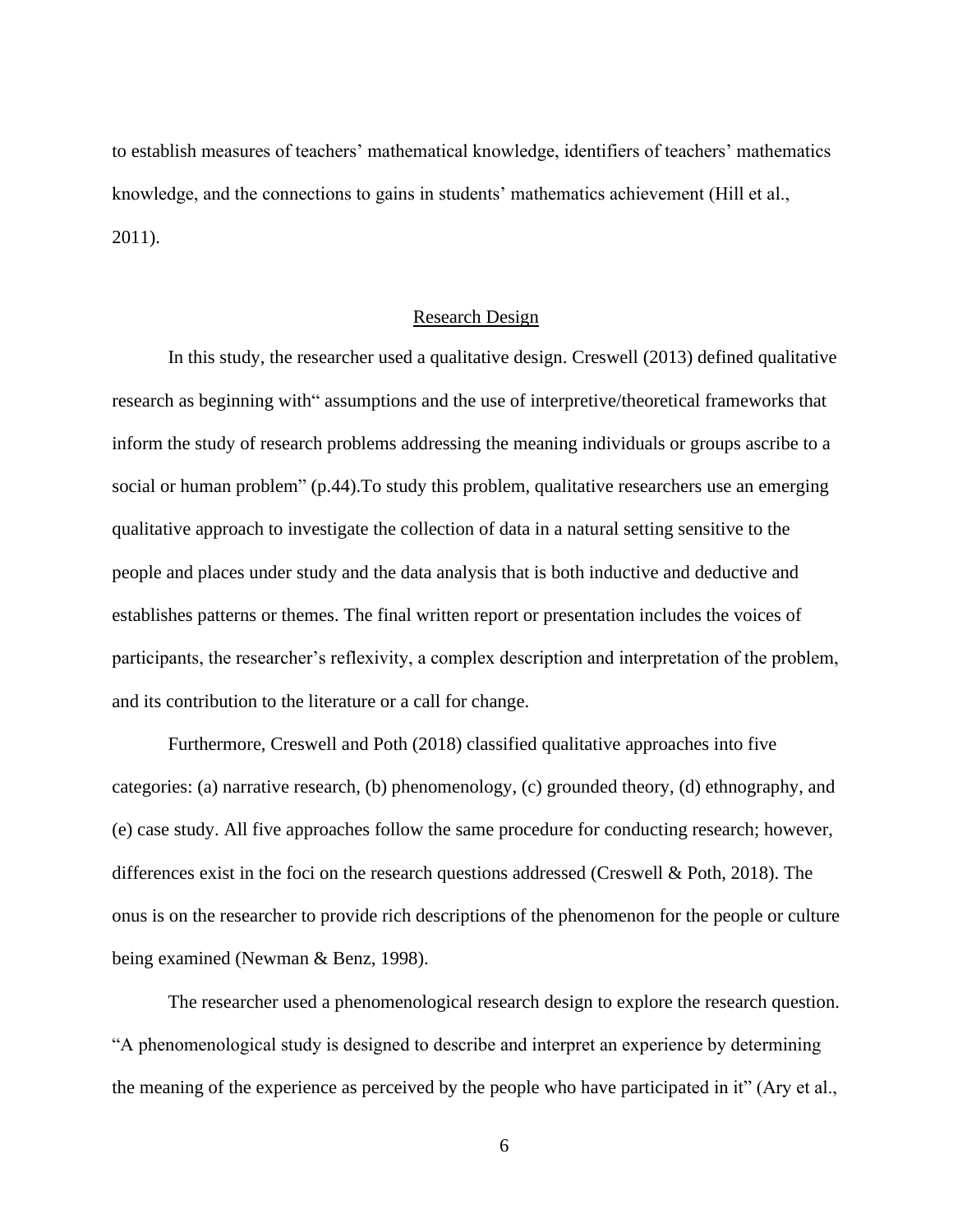2009, p. 461). Phenomenological research yields rich narratives aimed at building an understanding of the concept being explored (Ary et al., 2009, 2019). A phenomenological design was used to describe and interpret the meaning EMEs ascribe to their instructional reasoning.

#### *Procedures*

<span id="page-21-0"></span>The researcher defined the study population and outlined the characteristics that would be used to select the subjects for the study sample. Bracketing, a process of eliminating personal experiences to develop an unbiased perspective of the phenomena, was used to assure the researcher's personal biases did not affect the study (Ary et al., 2019; Creswell & Poth, 2018).

The target population consisted of teachers in a state in the Southeastern United States who taught mathematics in schools with high-density Black populations that held Title I classifications. Teachers were required to hold certification from the state's Department of Education with an active certificate to teach mathematics at their assigned grade level (i.e., elementary education, middle grade mathematics, or mathematics). Additional criteria for participant selection included having at least one year of teaching experience in a kindergarten through fifth-grade class within a general education setting.

#### *Instrumentation and Data Collection*

<span id="page-21-1"></span>The researcher completed training for (see Appendix A) and used the Mathematical Knowledge for Teaching Assessment (MKTA; Learning Mathematics for Teaching Project [LMT], 2008) to screen study volunteers and identify participants with average MKT. The MKTA is designed to measure teachers' content knowledge and PCK in six mathematics content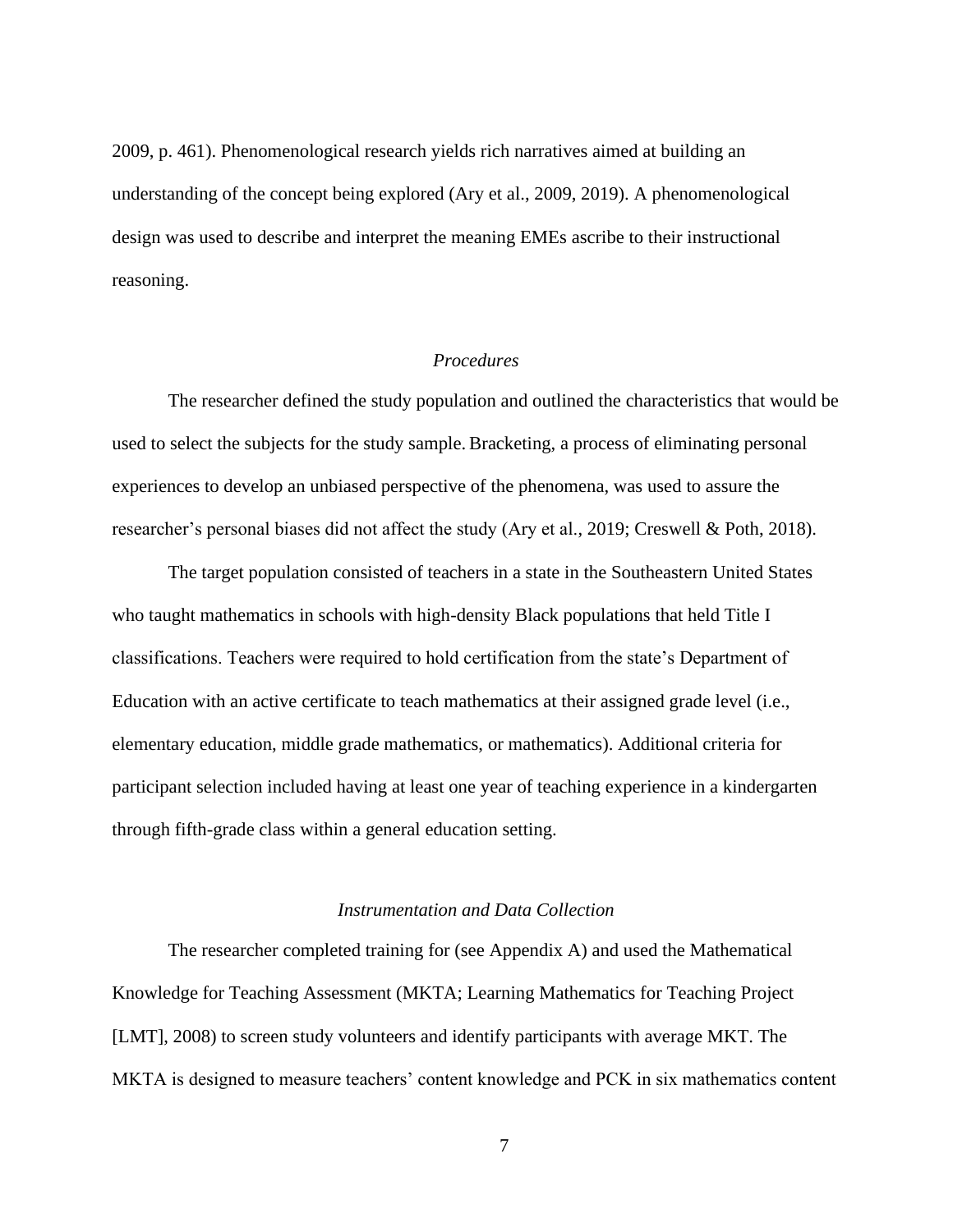domains: (1) numbers and operations; (2) patterns, functions, and algebra; (3) geometry; (4) rational number; (5) proportional reasoning; and (6) data, probability, and statistics (LMT, 2019). In this study, the researcher used the MKTA to assess teachers' MKT in one specific domain: number and operations. Educators who scored within one standard deviation above or below the mean on the MKTA received a classification of having average MKT. Participants classified with average MKT were randomly interviewed  $(n = 15)$  or invited to participate in a focus group.

The researcher used semi-structured interviews for data collection. In semi-structured interviews, the researcher sets the area of focus and creates the questions before the interviews. However, modifications were allowed during the interview process (Ary et al., 2019). Interviews were conducted by telephone on a one-on-one basis, and the focus group was held virtually. The researcher analyzed the data, identifying significant statements, and combined the data into themes to characterize the phenomenon (Creswell & Poth, 2018). To illustrate the phenomenon's overall essence, the researcher used textural and structural descriptions (Creswell & Poth, 2018). Using significant statements, themes, and textural and structural descriptions, the researcher collectively explored the meaning EMEs attributed to their instructional reasoning. In Chapter 3, the researcher will describe the methodology and research design in detail.

#### Delimitations

<span id="page-22-0"></span>This study was delimited to five EMEs. Participants in this study worked in schools with large populations of minorities and taught in a public school with more than 40% of the student population identified as low-income in Florida. Participants were certified by the Florida Department of Education (FLDOE) in elementary education and met the minimum requirements by the FLDOE to teach in a public-school setting in Florida.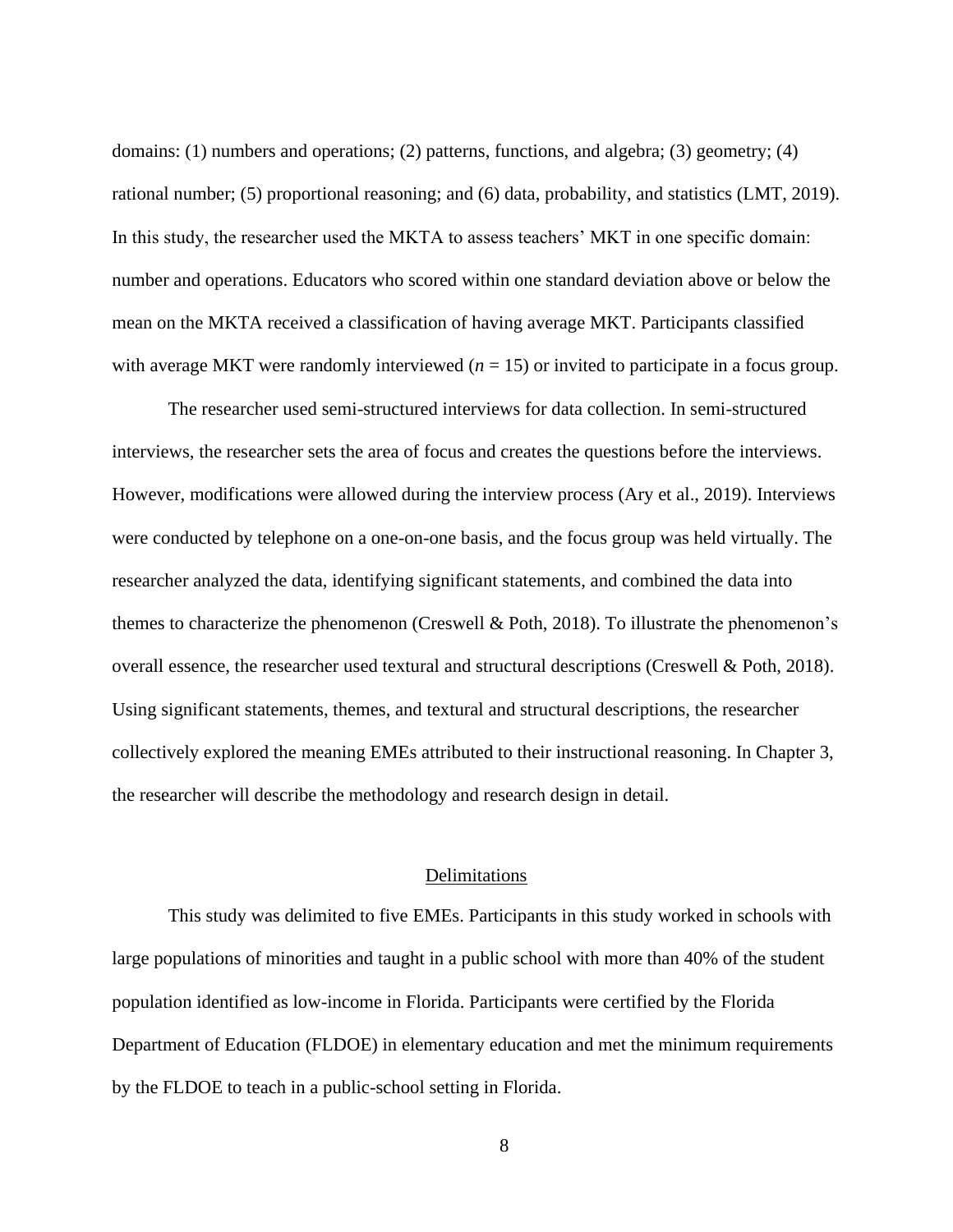#### Limitations

<span id="page-23-0"></span>Studies that target specific populations for investigation are not generalizable to other populations (Ary et al., 2019; Bordens & Abbott, 2011). Therefore, transferability to populations outside this context may be limited. Interviews were conducted virtually. Interviews were conducted through technology because of COVID-19—face-to-face opportunities were not available.

#### Assumptions

<span id="page-23-1"></span>Two assumptions existed in this study. The researcher proceeded following the assumptions that (1) all participants answered all questions truthfully and (2) participant responses to interview and focus group questions were reflective of their instructional reasoning.

#### Definitions of Terms

- <span id="page-23-2"></span>• High-density Black schools are schools with a Black student population between 60 and 100% (Bohrnstedt et al., 2015).
- Horizon content knowledge is the ability to make connections with how topics interrelate with other topics taught later in the curriculum (Ball et al., 2008; Hill et al., 2008).
- Instructional reasoning is "the activity through which teachers attached their actions to the purpose that undergirds them" (Kavanagh et al., 2020, p. 3). The term instructional reasoning is used interchangeably with the term *pedological reasoning* in the literature (Kavanagh et al., 2020).
- Knowledge of content and students (KCS) is the knowledge that combines teachers' knowledge of mathematics and students (e.g., misconceptions students have about a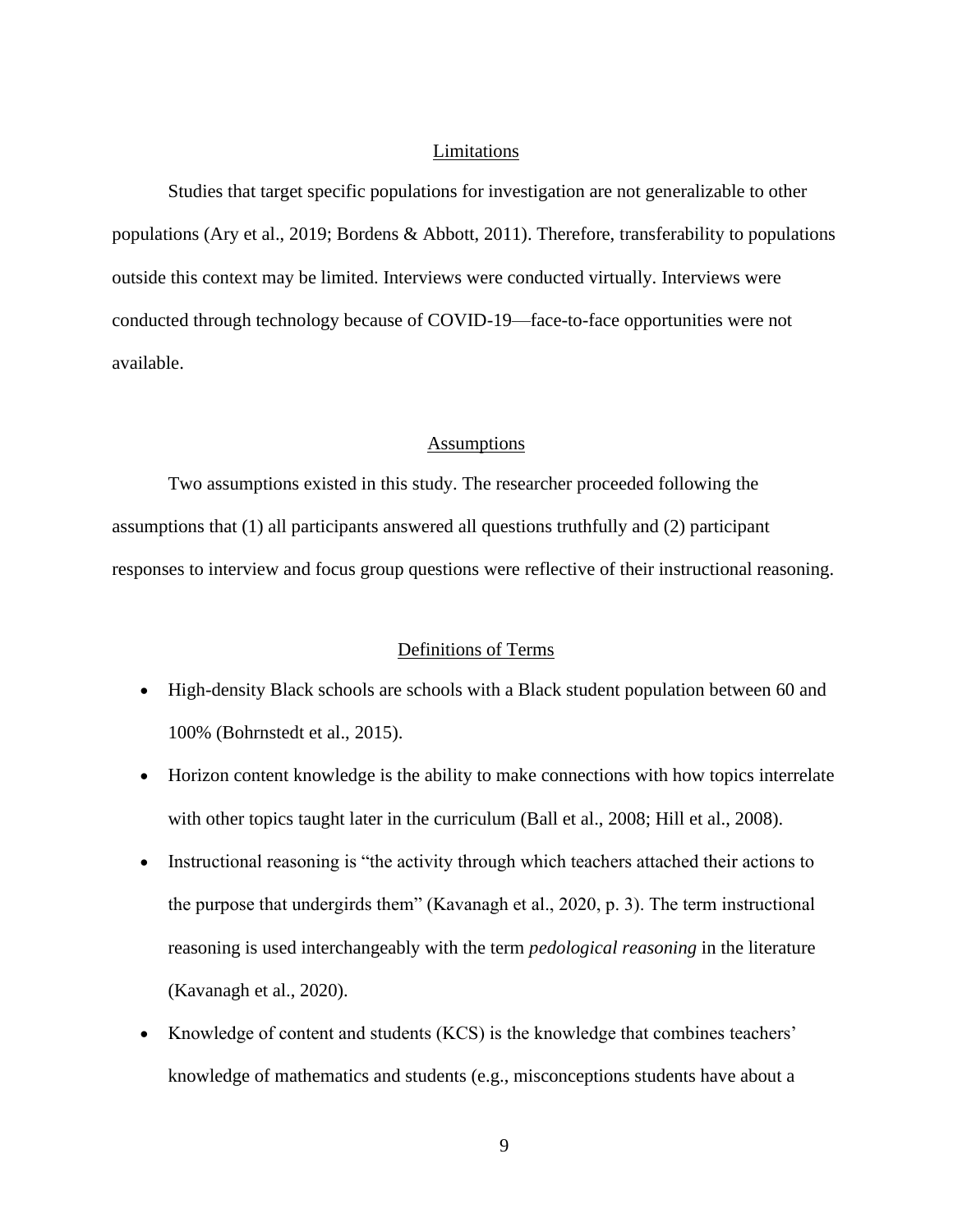specific mathematics concept). It intertwines what teachers know about math content with the teachers' knowledge of common misconceptions and mistakes that arise when students interact with mathematics topics (Ball et al., 2008; Hill et al., 2008).

- Knowledge of content and teaching is the knowledge of mathematics and the knowledge of teaching (e.g., the teacher's ability to determine which instructional options would enhance comprehension of the content; Ball et al., 2008).
- Mathematical knowledge for teaching (MKT) is the mathematical knowledge and skill needed to teach mathematics (Ball et al., 2008).
- Pedagogical content knowledge (PCK) is the "special amalgam of content and pedagogy that is uniquely the province of teachers, their own special form of professional understanding" (Shulman, 1987, p. 8). Furthermore, it is the knowledge that aids teachers in understanding what makes specific content difficult or easy (Shulman, 1986).
- Specialized content knowledge (SCK) is the unique knowledge required to teach mathematics (Ball et al., 2008).
- Subject matter knowledge (SMK) is "the amount of and organization of knowledge per se in the mind of the teacher" (Shulman, 1986, p. 9).

#### Summary

<span id="page-24-0"></span>This phenomenological study sought to describe the universal essence teachers assigned to their instructional reasoning through structured interviews. The participants were elementary mathematics teachers who taught mathematics in high-density Black schools. Previous investigations of mathematical knowledge in teaching explored teacher mathematical knowledge, student outcomes, or other related factors (Hoover et al., 2016). To date, little to no mathematical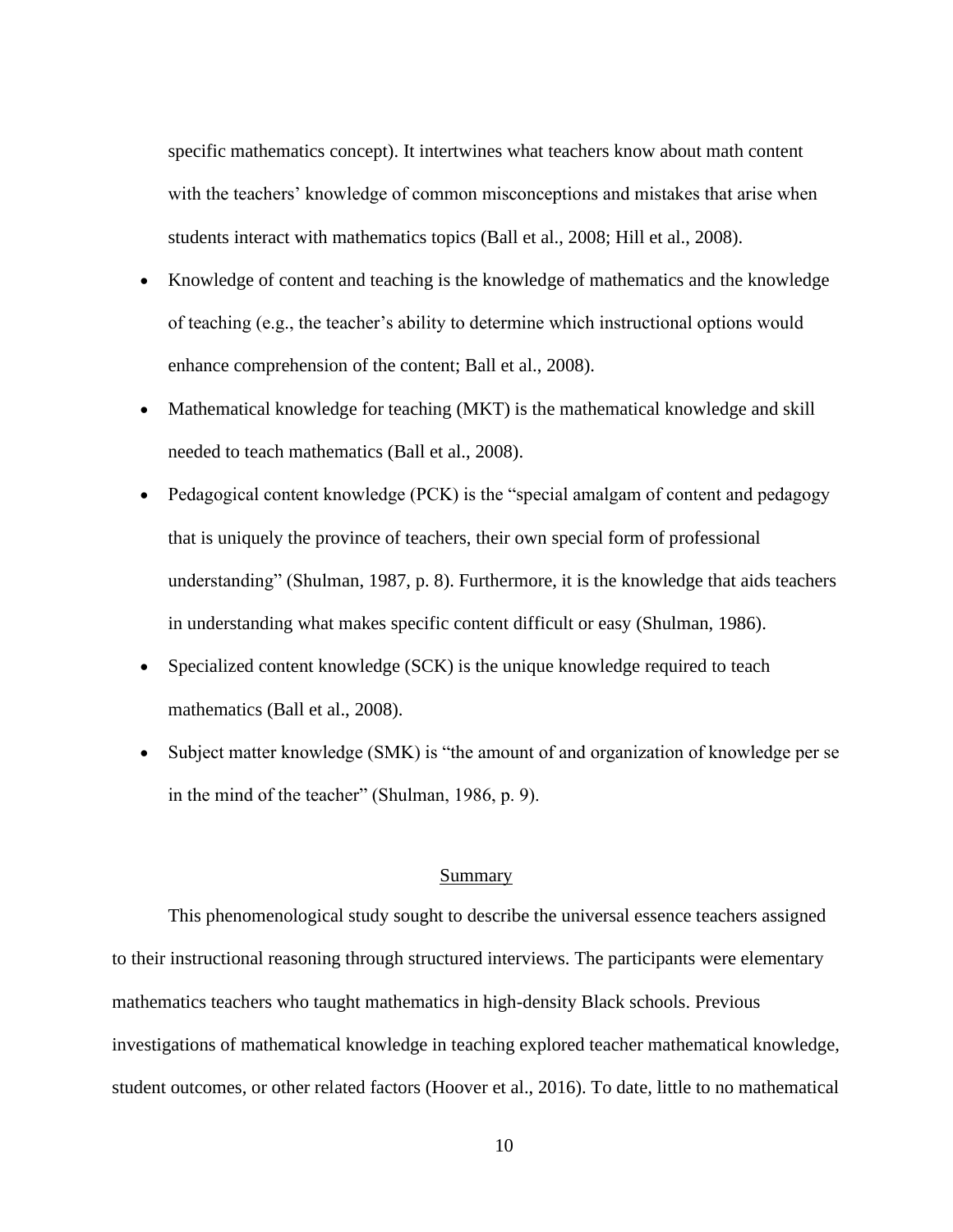knowledge for teaching research focused on EMEs or sought to understand the meaning EMEs attribute to their instructional reasoning.

#### Organization of the Manuscript

<span id="page-25-0"></span>This study is organized into five chapters, references, and appendices. Chapter One includes a description of the study background, a statement of the problem, the study's purpose, the significance of the study, definition of terms, the conceptual framework, research questions, the methodology, delimitations, and study assumptions. In Chapter Two, the researcher reviews the literature on the conceptualization of teachers' mathematics knowledge, the emergence of mathematical content knowledge modifications, and mathematical knowledge contributions for teaching. In Chapter Three, the researcher explains the research design, instruments, the methodology process, the sample and sampling method, the data collection process and procedure, and the data analysis process. Chapter Four includes an analysis of the study data. In Chapter Five, the researcher discusses the findings of the study, implications of the findings, and recommendations for future research. The study concludes with references and appendices.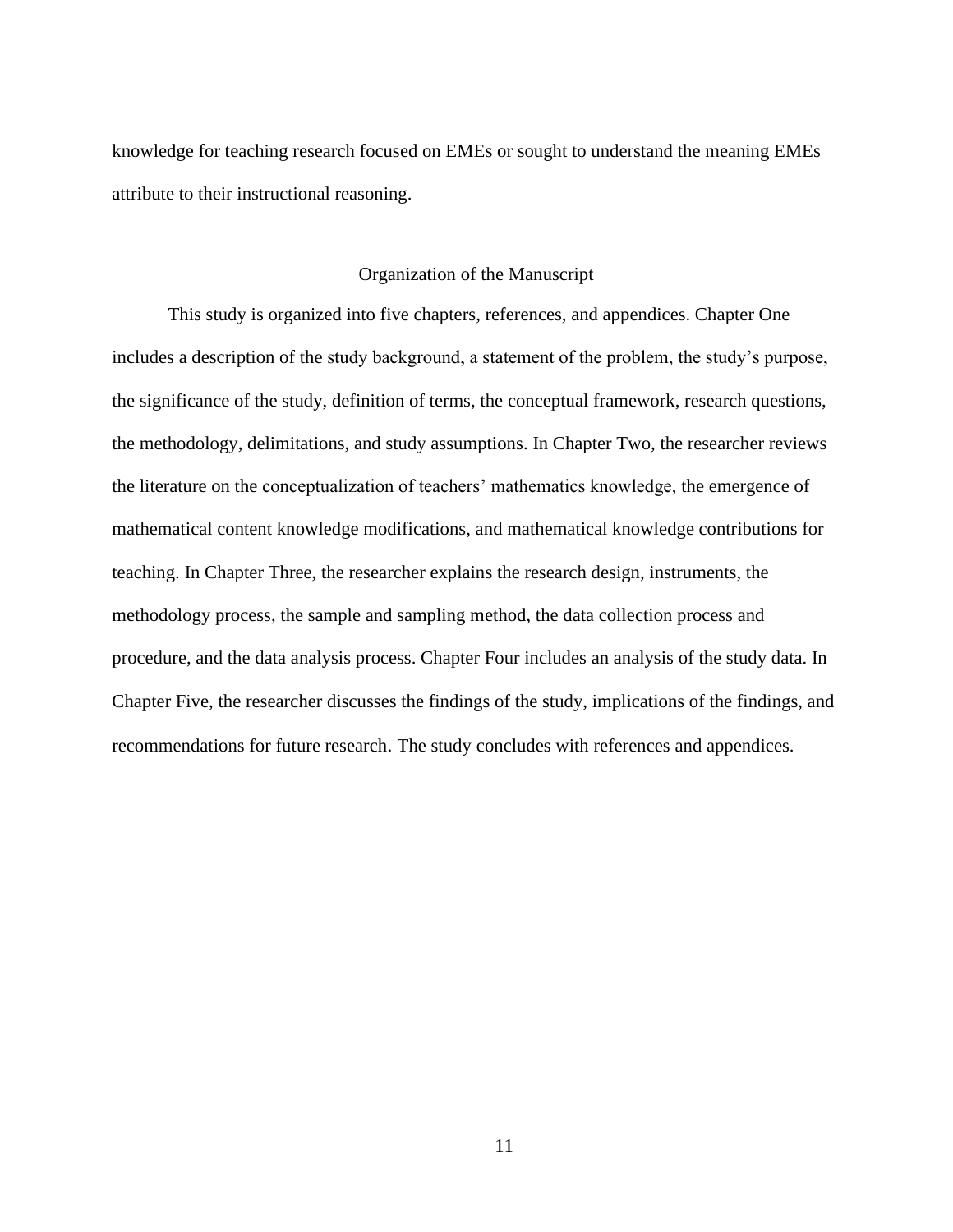#### **CHAPTER TWO: REVIEW OF THE LITERATURE**

<span id="page-26-0"></span>For over three decades, the U.S. federal government has enacted multiple education reform efforts to safeguard its global position in the international marketplace, encompassing goals to address issues of education equality. However, many education reform initiatives fail (Cheong Cheng, 2020). Literature shows Black students in high-density Black schools are at a greater risk of underachievement in mathematics than their White counterparts (Bohrnstedt et al., 2015; Mickelson et al., 2013), and their underperformance negatively impacts the U.S. gross domestic product (Auguste et al., 2009). Additionally, parallel to the mutual goal of education equality, education reform initiatives sought to increase the overall academic achievement of all students in the United States (Every Student Succeeds Act [ESSA], 2015; Goals 2000: Educate America Act; NCLB, 2002). Little to no research has focused on the lived experiences of EMEs in high-density Black schools with average mathematical knowledge for teaching. In this literature review, the researcher describes the importance of mathematics achievement, education reform efforts to improve equality and academic achievement, the history of the Black–White achievement gap, the research around the emergence and conceptualization of MKT, and the relationships among teacher mathematical knowledge, student achievement, and instructional reasoning.

#### Importance of Mathematics and Education Reform History

<span id="page-26-1"></span>For over 30 years, policymakers have enacted federal education reform initiatives to elevate the academic achievement of U.S. pupils in mathematics and to gain a competitive advantage in the global marketplace (Wang et al., 2010). However, students in the United States have consistently underperformed other industrialized nations in mathematics (PISA, 2018),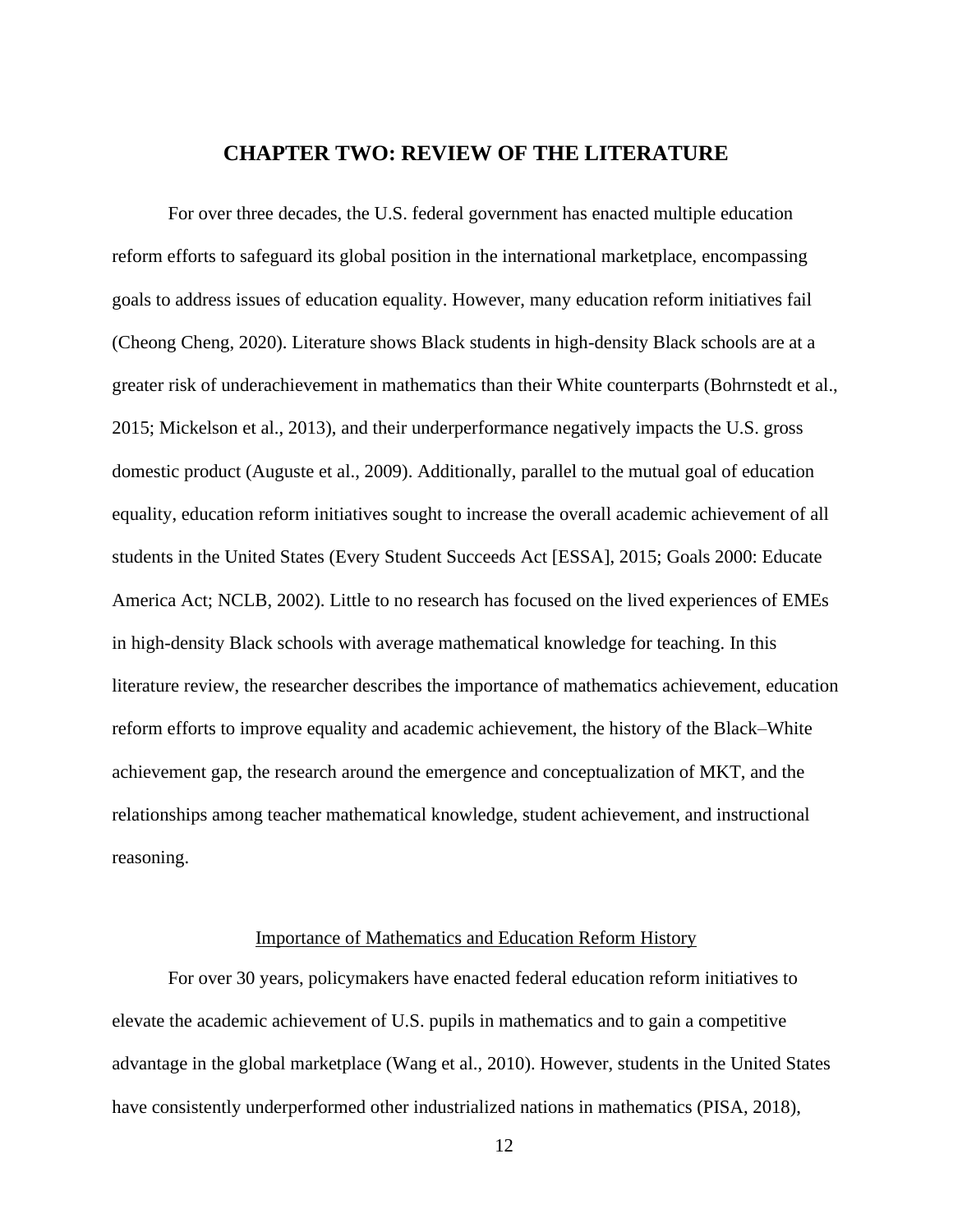which threatens the economic health of the United States (Achieve, 2013; Harbour et al., 2018; Auguste et al., 2009; Mickelson et al., 2013). The Organization for Economic Co-operation and Development (OECD) is an internationally recognized organization that provides a range of social, economic, and environmental evidence-based solutions to improve policies (OECD, n.d.). The OECD conducts a worldwide study every three years, the Program for International Student Assessment (PISA), which measures and ranks 15-year-old students' average performance across OECD-participating countries in mathematics, reading, and science. In 2018, PISA ranked the United States 39th out of 70 OECD countries in mathematics, which was similar to findings from 2012 and 2003. The United States was ranked poorly by PISA, which identified the United States as below average in mathematics performance. In 2012 and 2003, over one-fourth of U.S. students scored below baseline proficiency in mathematics, and an insignificant number of students ranked as high-performing (PISA, 2018).

Similar to PISA, the National Assessment of Educational Progress (NAEP) measures, analyzes, compares, and ranks students' performance in the United States in reading and mathematics (National Center for Education Statistics [NCES], n.d.). However, the NAEP is "congressionally mandated" and administered by the U.S. Department of Education's NCES within the Institute of Education Sciences (NCES, n.d., para 2.). It is the only assessment that measures U.S. students' performance by state and provides performance outcomes disaggregated by geographic location and racial, ethnic, and socioeconomic status. The NCES administers the NAEP in reading and mathematics every two years. A relative sample of the U.S. population representing the fourth, eighth, and 12th graders are assessed (NCES, n.d.). In 2019, the NAEP found no significant change since the administration of the 2017 NAEP in the percentages of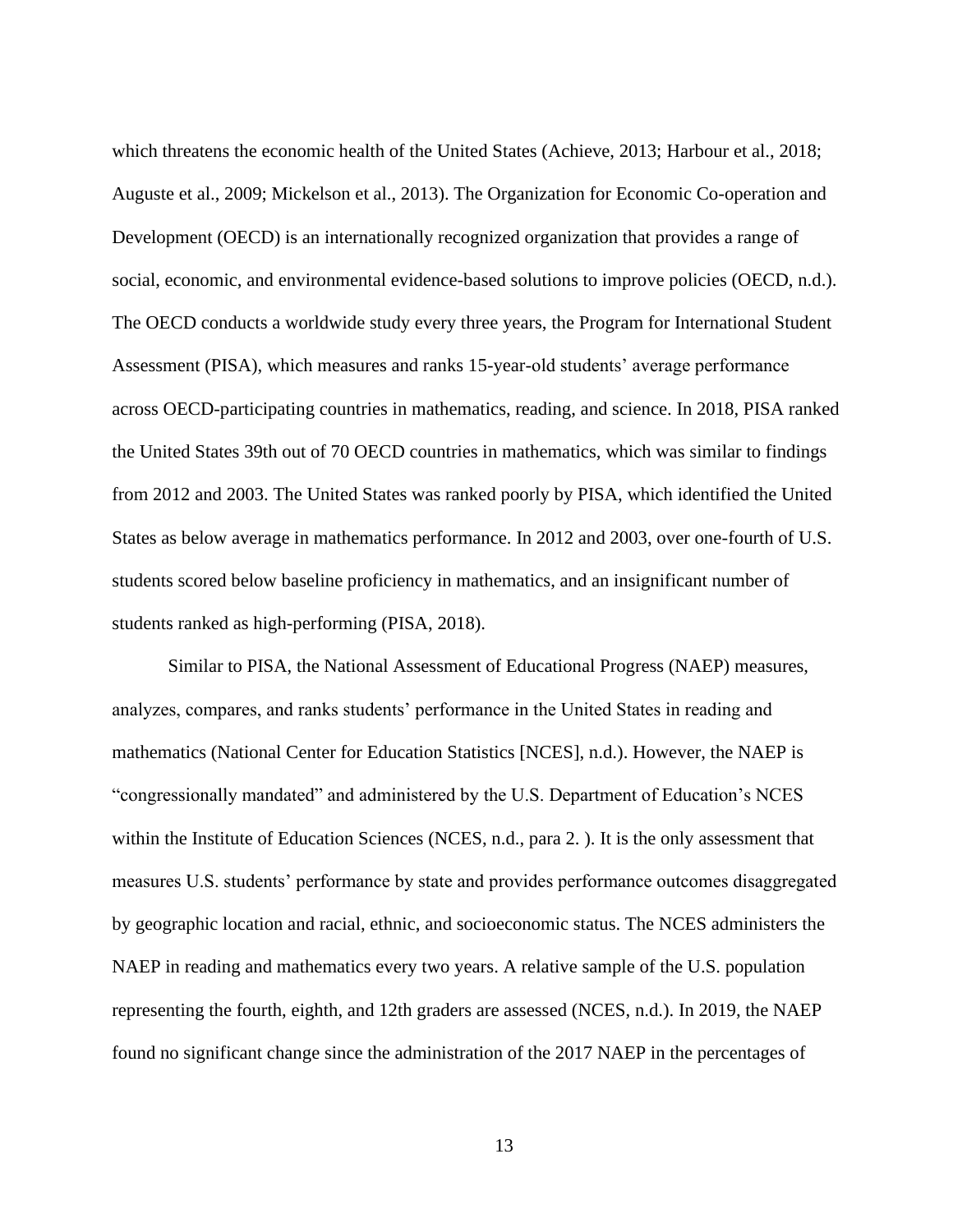fourth and eighth graders performing at or above NAEP proficiency in mathematics (NCES, n.d.).

To be economically competitive, U.S. citizens must be mathematically competent at a global level (Mickelson et al., 2013; Wang et al., 2010). Current mathematics findings suggest that U.S. citizens are not mathematically literate, which places the U.S. workforce and economy at risk (Wang et al., 2010). Occupational demands for personnel in the science, technology, engineering, and mathematics (STEM) fields are proliferating at ratios approximately twice the rate of non-STEM related professions (Achieve, 2013). Equally important, over 50% of U.S. occupations require practical knowledge and application of skills in arithmetic, algebra, geometry, calculus, and statistics, including 45% of low-skilled jobs, approximately 50% of middle-skilled jobs, and over 80% of high-skilled jobs (Achieve, 2013). With such a demand for mathematics proficiency, the United States cannot afford its students to graduate from high school with inadequate mathematics skills. According to Achieve (2013), a bipartisan group of governors and business leaders leading the effort to support states in making college and career readiness a priority for all students, improving the performance of U.S. students has the potential to increase the country's gross domestic product by 36%. Nevertheless, despite the overwhelming demand and the benefits to the economy, the United States has been unable to create a workforce with the necessary skills (Hanushek et al., 2010; Wang et al., 2010).

Unfortunately, these paradigms are not novel. The United States has known about its pupils' inadequate mathematics performance and the potential impact this has on its economy for decades. In 1981, the Secretary of Education, Terrell Howard Bell, created the U.S. National Commission on Excellence in Education (NCEE; 1983). The NCEE was responsible for the examination of the quality of education in the United States. The NCEE investigation results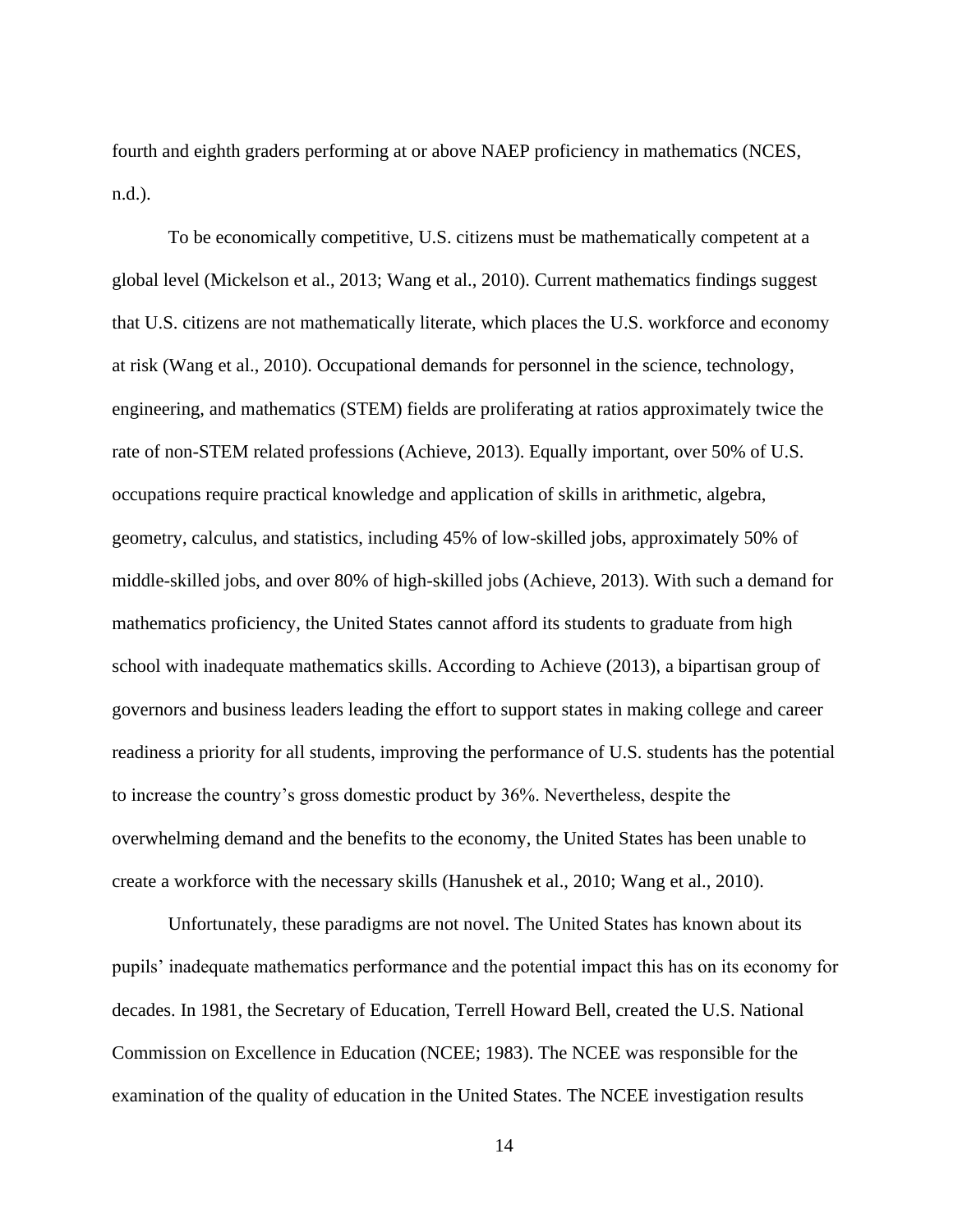yielded a report titled *A Nation at Risk: The Imperative for Educational Reform* (Gardner et al., 1983)*.* In the report, NCEE highlighted the following national risk indicators:

- A 72% increase in remedial mathematics coursework in public 4-year colleges.
- One-quarter of all mathematics courses taught in public 4-year colleges were remedial courses.
- The average performance of high school students was lower than students' performance when Sputnik launched over two decades earlier in 1957.
- There were complaints about millions of dollars in costly remediation of basic skills in reading, writing, spelling, and computation from military and corporate leadership.

The outcome of the investigation indicated that the decline in the U.S. standing was associated with four inadequacies in education processes: (a) content, (b) expectations, (c) time, and (d) teaching (NCEE, 1983). The report fueled a need for education reform and encouraged federal involvement in supporting students at risk for low academic achievement, higher education and research, and civil rights safeguards (Strauss, 2018). As a result, the findings became the foundation for many education and legislative mandates following publication (e.g., Goals 2000: Educate America Act, NCLB, American Recovery and Reinvestment Act of 2009).

Goals 2000: Educate America Act (1994) was passed by Congress in 1994. The purpose of the Goals 2000: Educate America Act was to improve teaching and learning quality. It was enacted to provide a national framework for education reform that would encourage research consensus, build the development of national standards and teaching certifications, and promote systematic change for equitable educational opportunities and high achievement for all students (Goals 2000: Educate America Act of 1994, HR.1804, Cong. § 103). The Goals 2000: Educate America Act (1994) had eight goals to be met by the year 2000: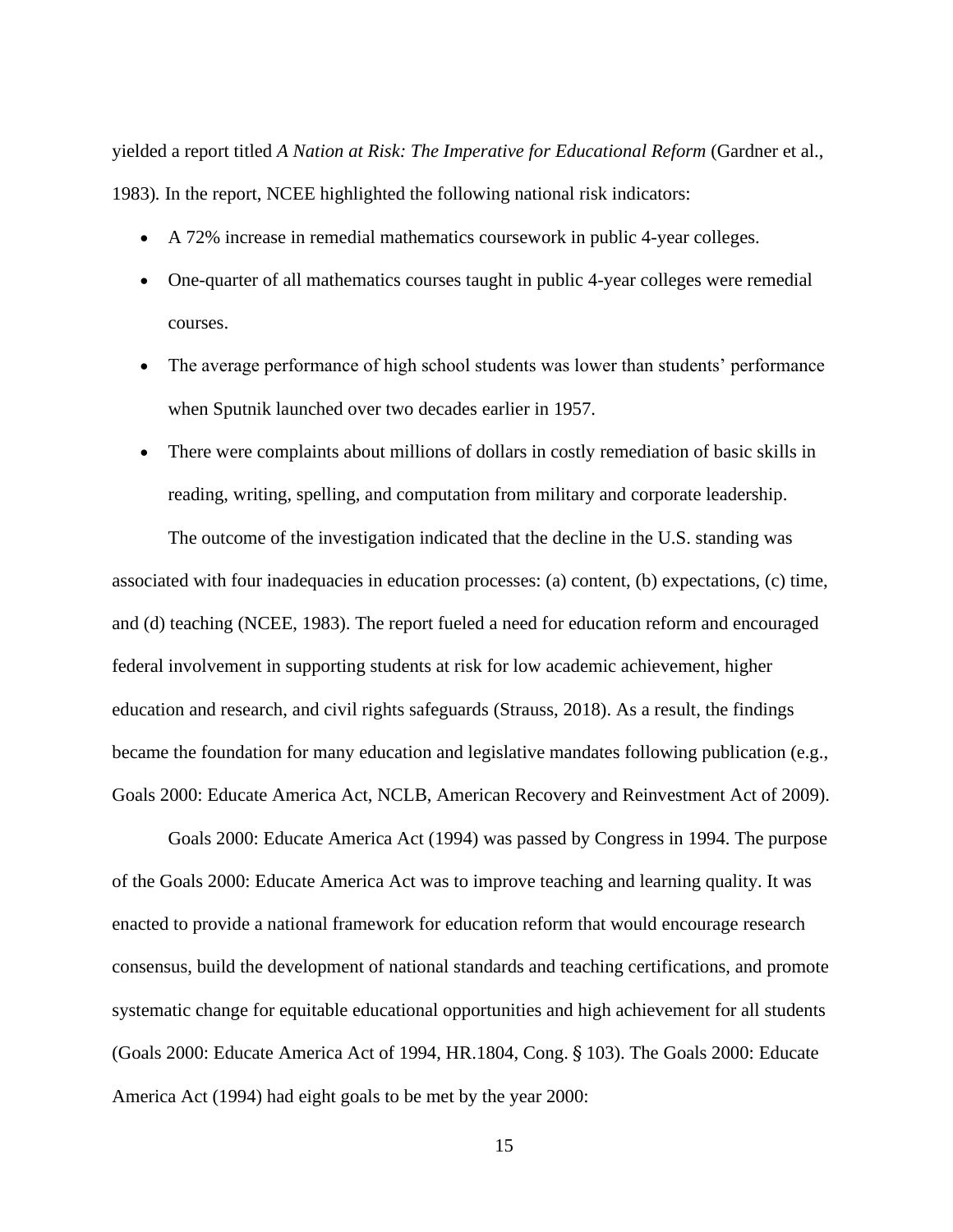- All students would enter school ready to learn.
- A national high school graduation rate equal to or greater than 90%.
- "All students will leave grades four, eight, and 12 having demonstrated competency over challenging subject matter, including English, mathematics, science, foreign languages, civics and government, economics, arts, history, and geography, and every school in America will ensure that all students learn to use their minds well, so they may be prepared for responsible citizenship, further learning, and productive employment in our Nation's modern economy" (Goals 2000: Educate America Act of 1994, p. 10).
- Continuous learning opportunities for teachers to develop the skills and knowledge needed to educate and prepare the nation's students for the next century.
- The nation's students would rank first in mathematics and science achievement.
- One hundred percent of the nation's adults would be literate and possess the knowledge and skills needed to compete in the global economy and exercise the rights and responsibilities of citizenship.
- The nation's schools would be free of drugs, violence, unlawful presence of weapons, and alcohol and provide an environment conducive to learning.
- Schools would collaborate with stakeholders to increase parent participation and involvement to foster students' social, emotional, and academic growth (Goals 2000: Educate America Act of 1994).

Earley (1994) explained that one of the foundational goals of the Goals 2000: Educate America Act was to identify universal guidelines for student achievement and public-school systems, which caused controversy in regard to federal entities creating policies around "performance" and "opportunity-to-learn" standards (p. 4). Earley (1994) further explained that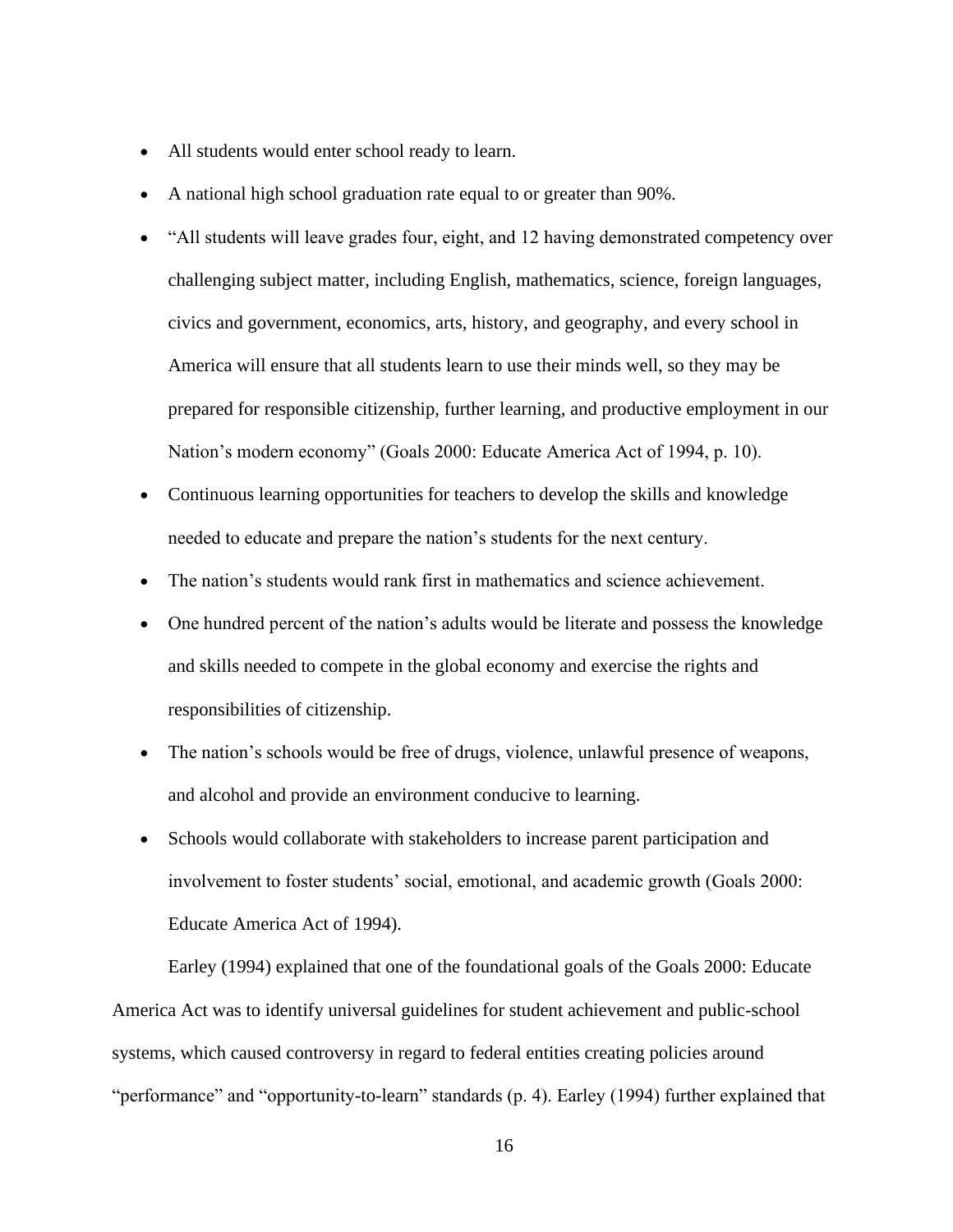the ratification of the Goals 2000: Educate America Act of 1994 affirmed the National Education Goals as federal policy, setting precedence for subsequent education legislation associated with one or more of the eight National Education Goals.

The Elementary and Secondary Education Act (ESEA; 1965), reauthorized and retitled in 2002 as NCLB 2002 and reauthorized again in 2015 retitled the Every Student Succeeds Act (ESSA), was seen as a dramatic federal improvement in K–12 education (Heise, 2017). The purpose of NCLB was to ensure that the nation's students had an equitable and impartial opportunity to meet rigorous academic standards. The law supported standard-based education reform and established high accountability standards for states, schools, and teachers on the belief that measurable goals would improve education (Education Commission of the States, 2002). Implemented in 2002, NCLB was written to accomplish its purpose through systems of accountability (e.g., teacher assessment, student assessment); teacher preparation and development; curriculum and instruction resource alignment to academic standards; monitoring of students' progress with common benchmarks for student achievement; meeting the needs of low-performance students in our highest-poverty schools (e.g., second language learners, students with disabilities); closing achievement gaps among minority and nonminority students, disadvantaged and advantaged students, and high- and low-performing students; increased autonomy and flexibility for decision makers, schools, and teachers for greater responsibility; advanced and accelerated education programs; improving instructional quality through staff professional development; coordinating services; and providing parents with valuable opportunities to engage in their students' education (NCLB, 2002). These provisions expanded the federal role in public education by executing a system of accountability for student achievement (Heise, 2017; Klein, 2015).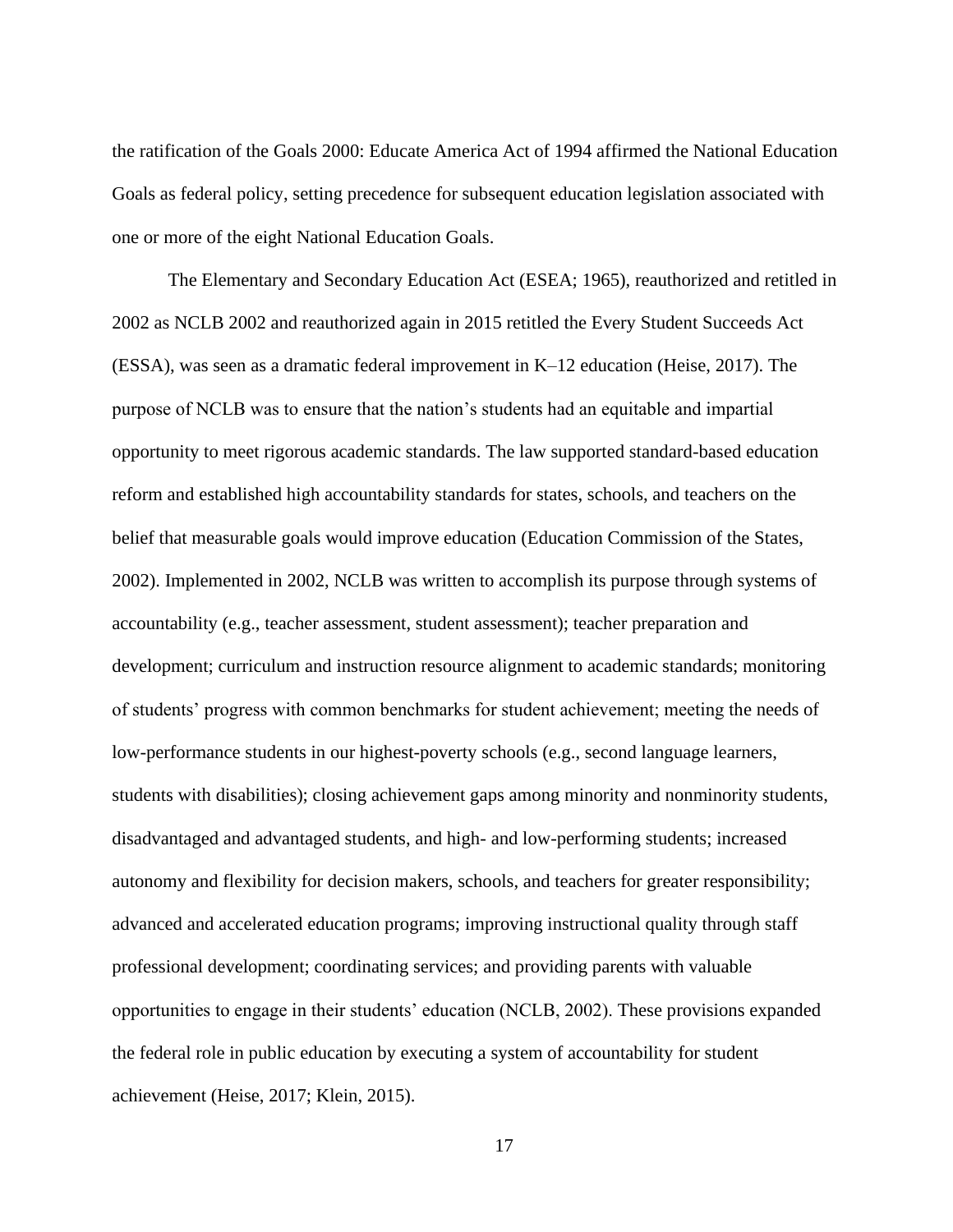According to Jacob (2017), the central focus of the NCLB was to resolve racial, ethnic, and socioeconomic inequities among subgroups of students. Nevertheless, it is important to note that NCLB was not solely focused on racial and ethnic differences but also emphasized socioeconomic disparities among different ethnic and racial groups. One of the legislation's goals was to improve the performance of disadvantaged populations, thereby closing achievement gaps by 2014 that have long persisted for students according to their race, ethnicity, and socioeconomic group (Jacob, 2017). To monitor school progress against these goals, schools were required to achieve adequate yearly progress (AYP) in all subgroups (e.g., race, students with disabilities, lowest-achieving students within the school). Schools unable to attain AYP were sanctioned (Heise, 2017; Klein, 2015).

Additionally, beginning in the 2002–2003 school year, schools were mandated to hire *highly qualified* teachers. Individuals received the highly qualified classification after passing teacher certification examinations and earning a bachelor's degree (Klein, 2015). Despite the consequences to schools and the highly qualified teacher requirements, districts struggled to meet AYP. By 2010, it was evident that many schools would not meet the NCLB mandates; therefore, the Obama administration offered waivers for many of the prescriptive mandates of NCLB (Jacob, 2017; Klein, 2015).

In 2015, the legislation originally coined ESEA (1965) and reauthorized as NCLB (2002) was reauthorized as ESSA. With the passage of ESSA, the commitment to equal access to quality education for all students was renewed by the United States (U.S. Department of Education, n.d.). Many of the prescriptive mandates of the NCLB were abandoned (Heise, 2017). The two federal legislations have distinct differences. In ESSA, more local control was given to the states, allowing states to create, assess, and measure academic standards, and it eliminated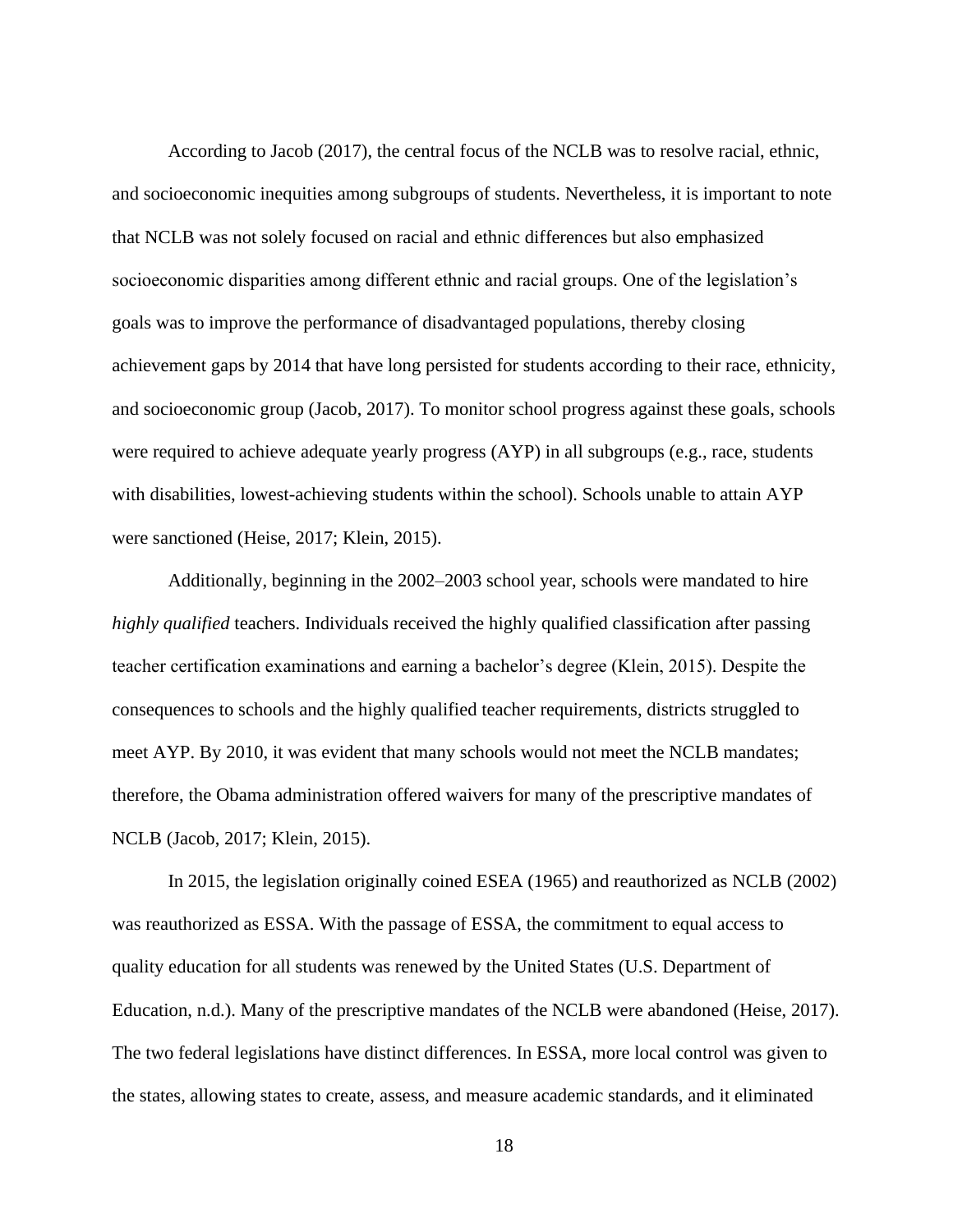federal consequences to schools unable to meet AYP. Nevertheless, the enactment of ESSA did not abolish all federal oversight. The act provided provisions for federal supervision of high schools with low graduation rates and the lowest five percent of each states' schools (Heise, 2017).

The Goals 2000: Educate America Act of 1994, ESSA, and NCLB represent three federal education reform efforts to improve the academic achievement of the nation's students over the last 25 years. However, students in the United States continue to underperform compared to their international counterparts, especially students navigating poverty and those from historically underserved racial, ethnic, and linguistic groups.

Over three decades have passed since the NCEE made a plea for a public commitment to education reform that provides high-quality educational opportunities that yield the possibility of lucrative employment options, resulting in productive participating members of society serving interests of self and society, regardless of race, class, or economic status (NCEE, 1983). The NCEE stated:

We do not believe that a public commitment to excellence and educational reform must be made at the expense of a strong public commitment to the equitable treatment of our diverse population. The twin goals of equity and high-quality schooling have profound and practical meaning for our economy and society, and we cannot permit one to yield to the other either in principle or in practice. To do so would deny young people their chance to learn and live according to their aspirations and abilities. It also would lead to a generalized accommodation to mediocrity in our society on the one hand or the creation of an undemocratic elitism on the other. (NCEE, 1983, p. 13)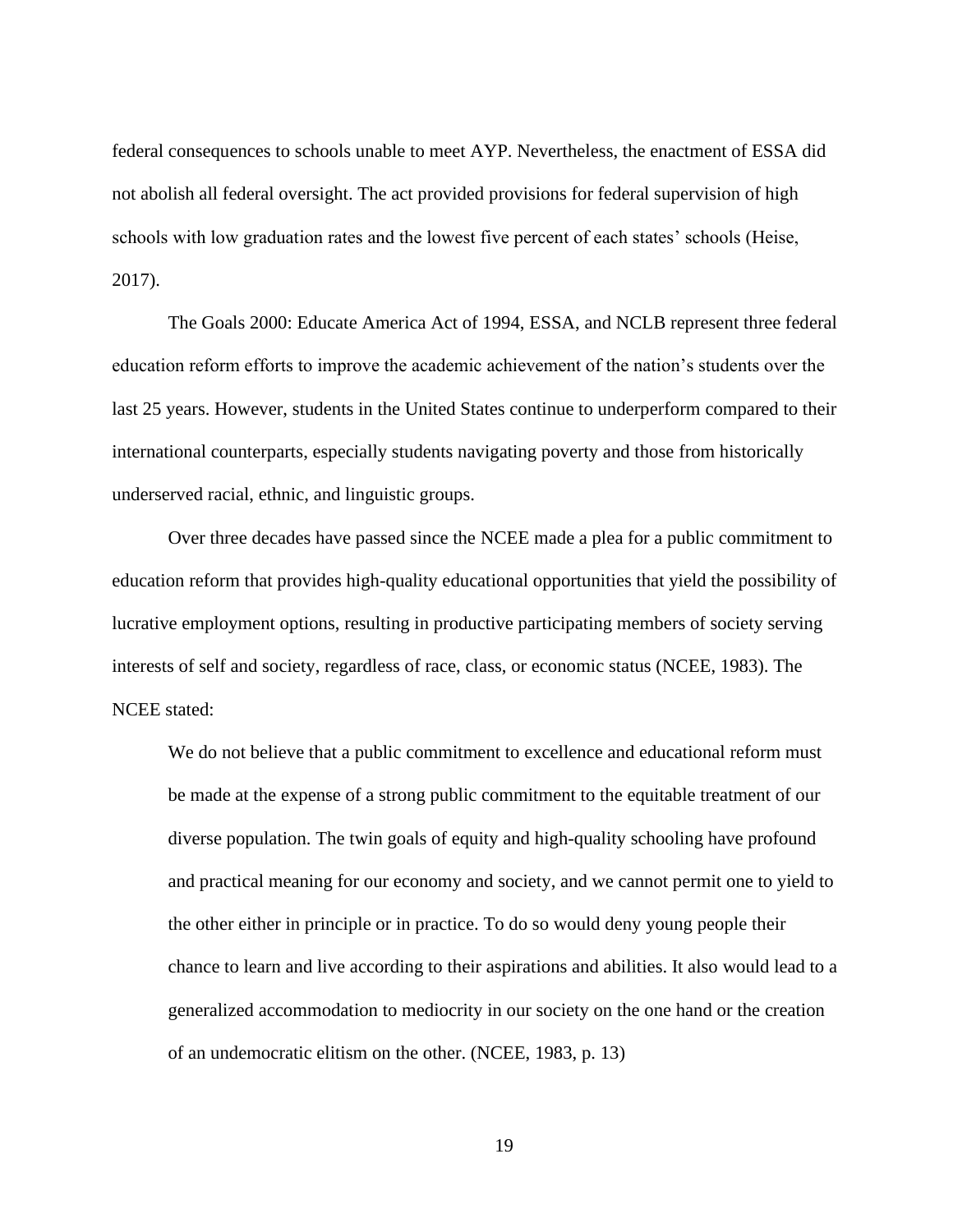Since the publication of *Nation at Risk*, multiple federal education reform mandates were enacted that pledged to improve the achievement of the nation's pupils through quality and equitable education reform efforts.

Despite the educational reform efforts of the United States, its pupils have made minimal progress in the last 20 years (Hanushek et al., 2010; Mickelson et al., 2013). Present-day students in the United States still underperform pupils in other industrial nations (PISA, 2018). With students' performance in mathematics predictive of the nation's economic competitiveness, education reform efforts must produce students with strong mathematics abilities to improve the economic trajectory of the United States (Hanushek et al., 2010; Mickelson et al., 2013).

#### *History of Black Education and the Black–White Achievement Gap*

<span id="page-34-0"></span>After the Civil War, the United States Congress passed the 13th, 14th, and 15th Amendments, also known as the reconstruction amendments. The reconstruction amendments abolished slavery and supplied former slaves the rights of citizenship, equal protection of the law, and right to vote. Nevertheless, Whites resented Black equality and used brutal and oppressive tactics to undercut Blacks' provisions under the reconstruction amendments. During the next 30 years, following the enactment of the reconstruction amendments, rulings of the Supreme Court annulled many federal law protections (e.g., *Berea College v. Kentucky* [1908]). *Plessy v. Ferguson* (1896) set a judicial precedent for the *separate but equal* doctrine endured by Blacks during the Jim Crow era. *Plessy v. Ferguson* (1896) was the first test of the 14th Amendment equal protection clause and upheld the constitutionality of separate but equal facilities based on race. The ruling prohibited racial integration within public transportation, schools, and facilities. Therefore, by the 1900s, schools were segregated entirely by race.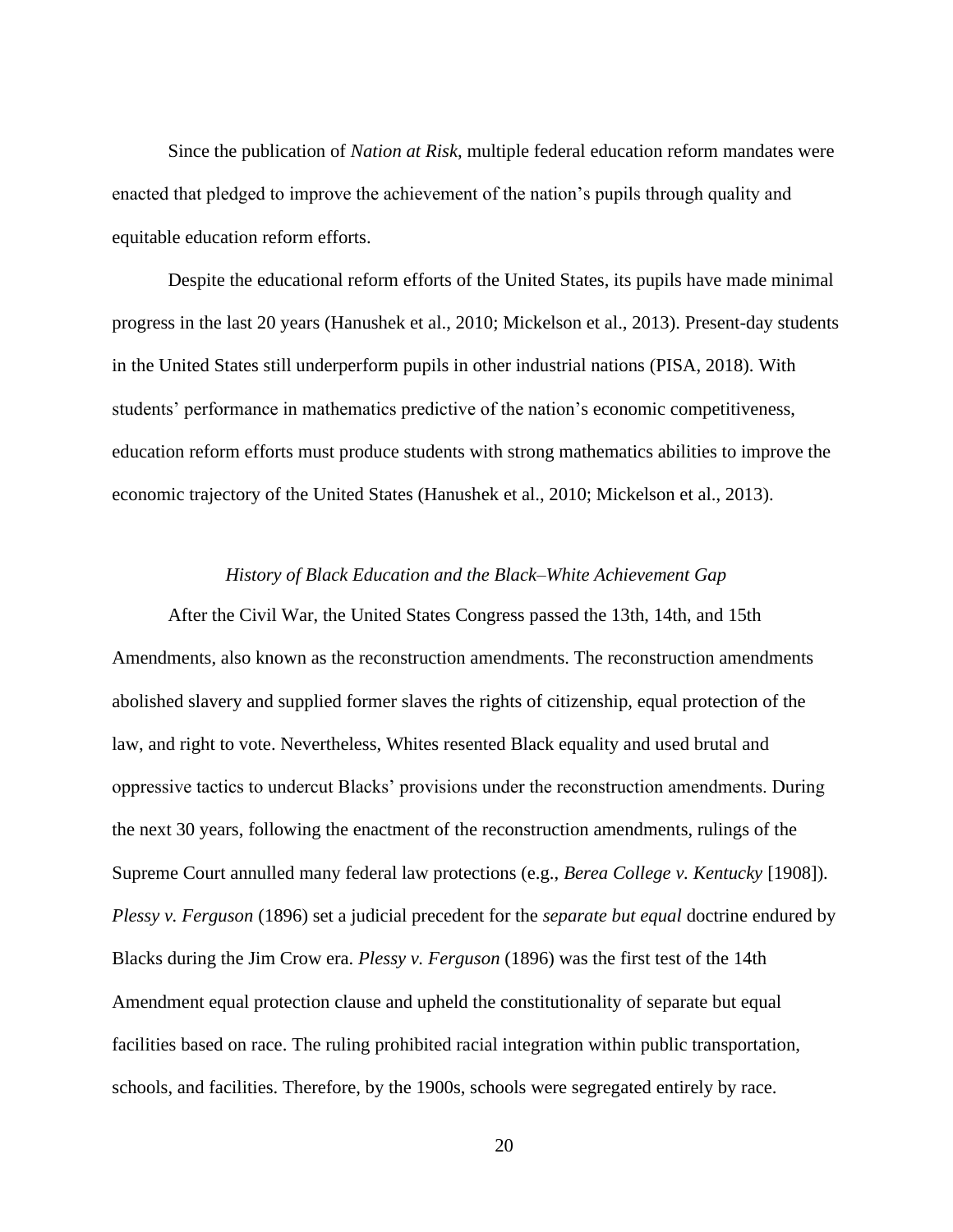In 1954, *Brown v. Board of Education of Topeka* (1954) sparked new legislation and became the basis for educational inequality case law. *Brown v. the Board of Education of Topeka* is credited as the "impetus" in the movement for equality in education (Osborne & Russo, 2007, p. 7). The ruling in *Brown v. Board of Education of Topeka* deemed segregation within public schools unlawful; therefore, it legally ended segregation based on the race-setting precedent that the clause—separate but equal—used in the *Plessy v. Ferguson* case violated the equal protection clause of the 14th Amendment (Forte, 2017).

Following the decision of *Brown v. Board of Education of Topeka*, the ESEA was enacted to support the needs of students who had been educationally underserved (Forte, 2017). The enactment of ESEA is a seminal event in education legislation history and addressed the educational inequalities for economically disadvantaged children in the United States. It is an extensive statute that sanctioned funds for primary and secondary education (Paul, 2016). Title I, a provision of the ESEA, allocated 83% of its budget to schools and school districts with high percentages of students from low-income households. The purpose of Title I was to improve students' achievement in the core subject areas of reading, mathematics, and writing for students in urban and rural school systems (Paul, 2016).

The following year, (1955), the Office of Education of the U.S. Department of Health, Education, and Welfare appointed James Coleman and colleagues to complete an investigation of educational opportunity in the United States (Coleman et al., 1966; U.S. Department of Education, 2016). The outcome of his inquiry, *The Coleman Report: Equality of Education Opportunity*, set precedence for racial and social gaps in achievement, now known as *the achievement gap* (U.S. Department of Education, 2016).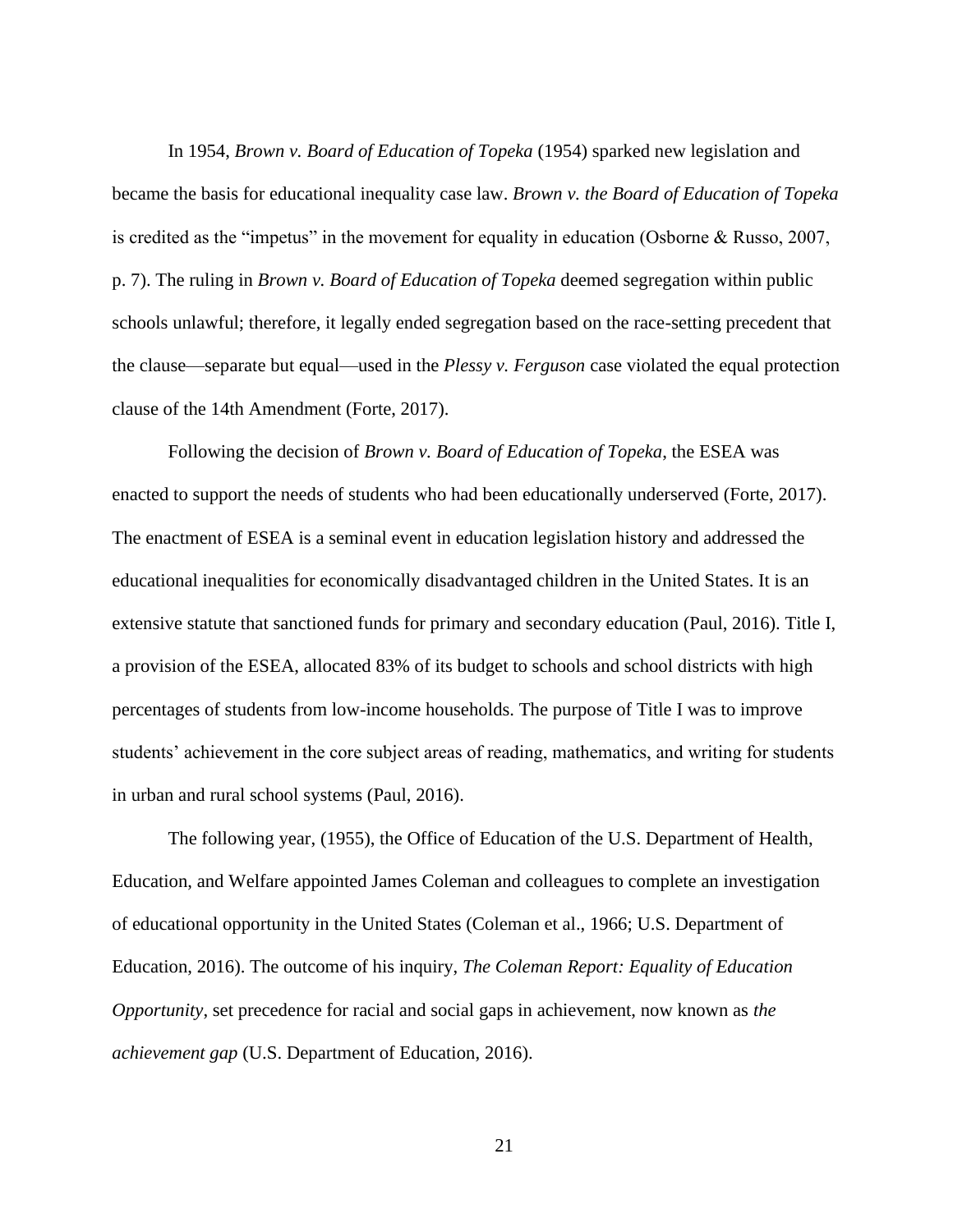The academic achievement gap between different races has been an area of concern in the United States for decades. Much of the achievement gap research has focused on one of three constructs: (a) poverty gap, (b) income gap, or (c) race and ethnicity gap (Kuhfeld et al., 2018). Depending on the theory, descriptions of student achievement progress vary from narrowing to widening. Kuhfeld et al. (2018) investigated the relationship between race and ethnicity and poverty gaps. Kuhfeld et al. (2018) found no evidence existed that the Black–White achievement gap has narrowed. Additionally, they explained that the interaction between race and income revealed alternative explanations for the perceived Black–White achievement gap decreases, and past investigations of the student achievement gap used one-dimensional examinations of race, ethnicity, or poverty; therefore, research findings led to the conclusion that the race and ethnicity gap, or poverty gap, has narrowed over time. When researchers considered all three factors, the achievement gap had not narrowed over time (Kuhfeld et al., 2018). As a result, the single dimension analyses of race and ethnicity or poverty may draw pseudo claims to the progress of equity in education (Kuhfeld et al., 2018). Furthermore, Kuhfeld et al. (2018) explained additional findings that revealed performance gaps between poor White students and poor Black students, which refuted the notion that income is a proxy for resources, and suggested that resources were not evenly distributed by race and ethnicity.

Mickelson et al. (2013) conducted a study to investigate the relationship between the racial composition of schools and students' mathematics achievement. Mickelson and colleagues (2013) performed a meta-regression analysis of 25 studies and controlled for the students' socioeconomic status. Their findings revealed a statistically significant and negative relationship between densely populated minority schools and students' mathematics achievement. However,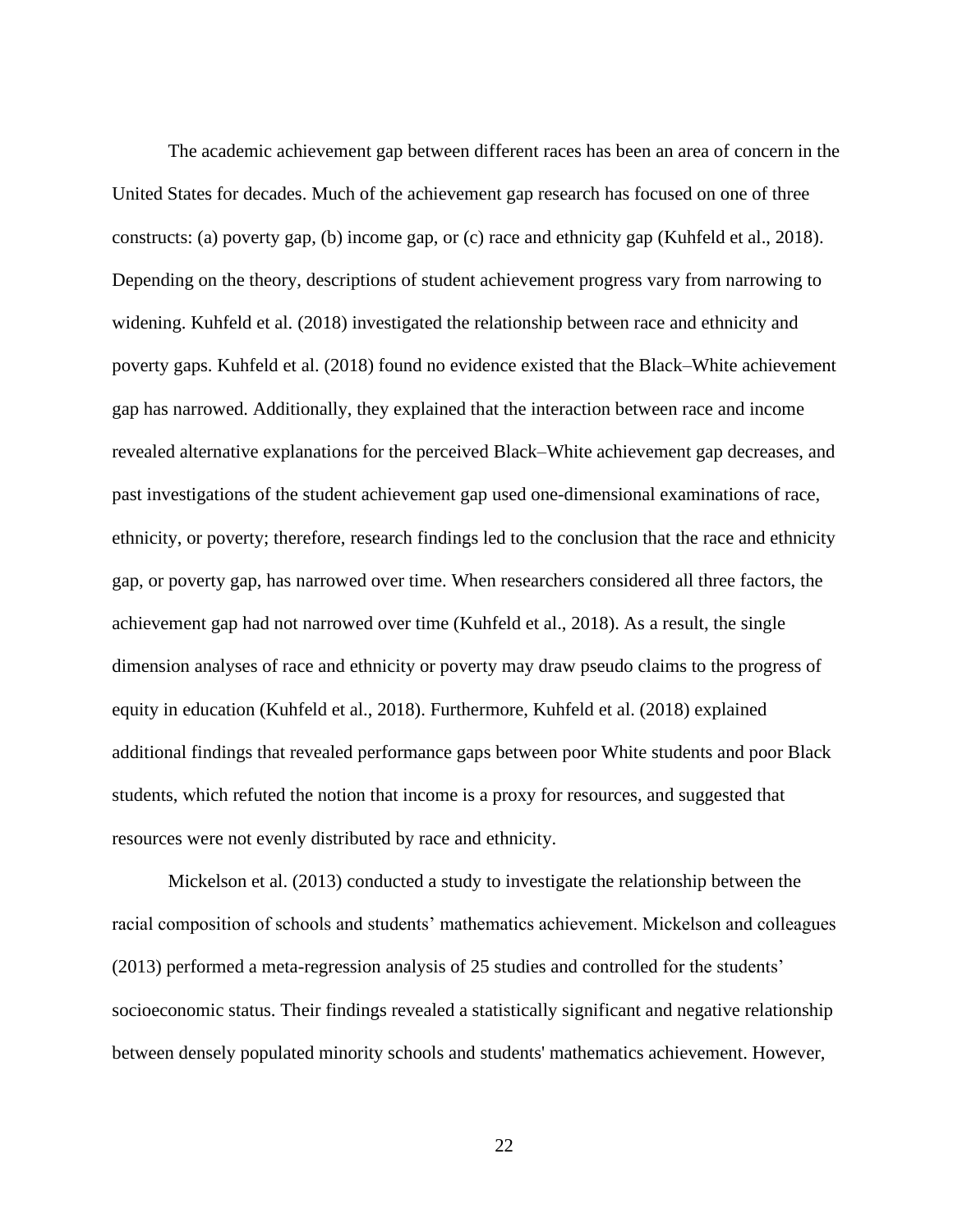the negative relationship was not examined because it was outside of their investigation (Mickelson et al., 2013).

Bohrnstedt et al. (2015) investigated the relationships among Black student density, the percentage of Black students within a school population, the Black–White achievement gap, and student achievement for NCES. Bohrnstedt and colleagues (2015) used the 2015 Mathematics Grade 8 Assessment NAEP data and the Common Core of Data to analyze the effects of Black student density on the Black–White achievement gap (Bohrnstedt et al., 2015). An analysis of the data revealed that nationally, on average, Black students scored 30–37 percentage points below their White peers, and the achievement of Black and White students was lower in high Black density schools while the Black–White achievement gap was not.

When accounting for socioeconomic status, educator, pupil, and school characteristics, Bohrnstedt et al. found the following:

- The higher the Black student density was, the more significant the Black–White achievement gap was.
- The lower the Black student density was, the smaller the achievement gap was. Furthermore, numerous investigations of the Black–White achievement gap have found discrepancies in the performance of Black and White students (e.g., Braun et al., 2010; McDonough, 2015).

After the publication of the *Coleman Report: Equality of Educational Opportunity* (1966), various federal education reform laws (e.g., NCLB, ESSA) were enacted to close the achievement gap and improve the academic achievement of all students within the core content areas of reading, mathematics, science, and social studies. However, it is important to note, the global standing of the United States is dependent on the mathematics performance of its pupils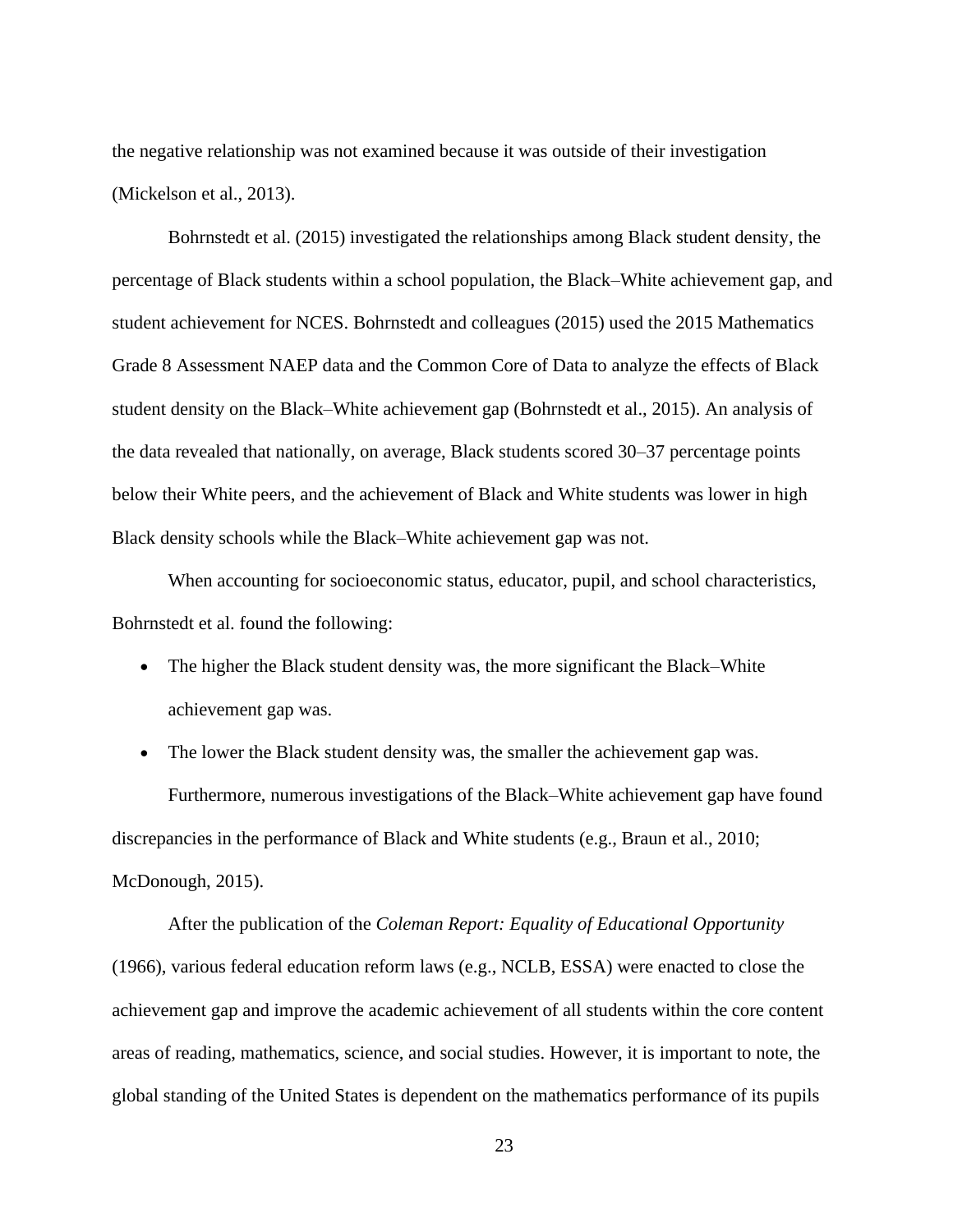(Achieve, 2013; Hanushek et al., 2010; Wang et al., 2010), and federal education reform efforts have been unsuccessful in improving the global competitiveness of its pupils in mathematics and in closing the achievement gap that persists among Black and White students in the United States.

# The Emergence of Knowledge Domains

Educational literature supports the claim that strong content knowledge is a foundational component of teacher knowledge (e.g., Ball et al., 2008; Baumert & Kunter, 2013; Charalambous & Hill, 2012; Copur-Gencturk, 2018; Goodwin & Kosnik, 2013; Hoover et al., 2016). As such, investigations of teachers' knowledge have increased, and teacher knowledge analysis has led to teachers' knowledge distinctions. Thus, content knowledge, PCK, and generic pedagogical knowledge exist in educational literature as distinctive dimensions of teacher knowledge (Baumert & Kunter, 2013).

# Pedagogical Content Knowledge

Shulman (1986) published *Those Who Understand: Knowledge Growth in Teaching*, in which he discussed the need for a theoretical framework for understanding the complexities of teacher knowledge. He argued that there are distinct categories of knowledge for teaching. In this publication, Shulman (1986) explained the importance of distinguishing between content knowledge categories, establishing PCK as the knowledge that builds on SMK and general knowledge. Shulman (1987) continued this line of research, further discussing teacher knowledge classifications, and he identified eight categories:

• content knowledge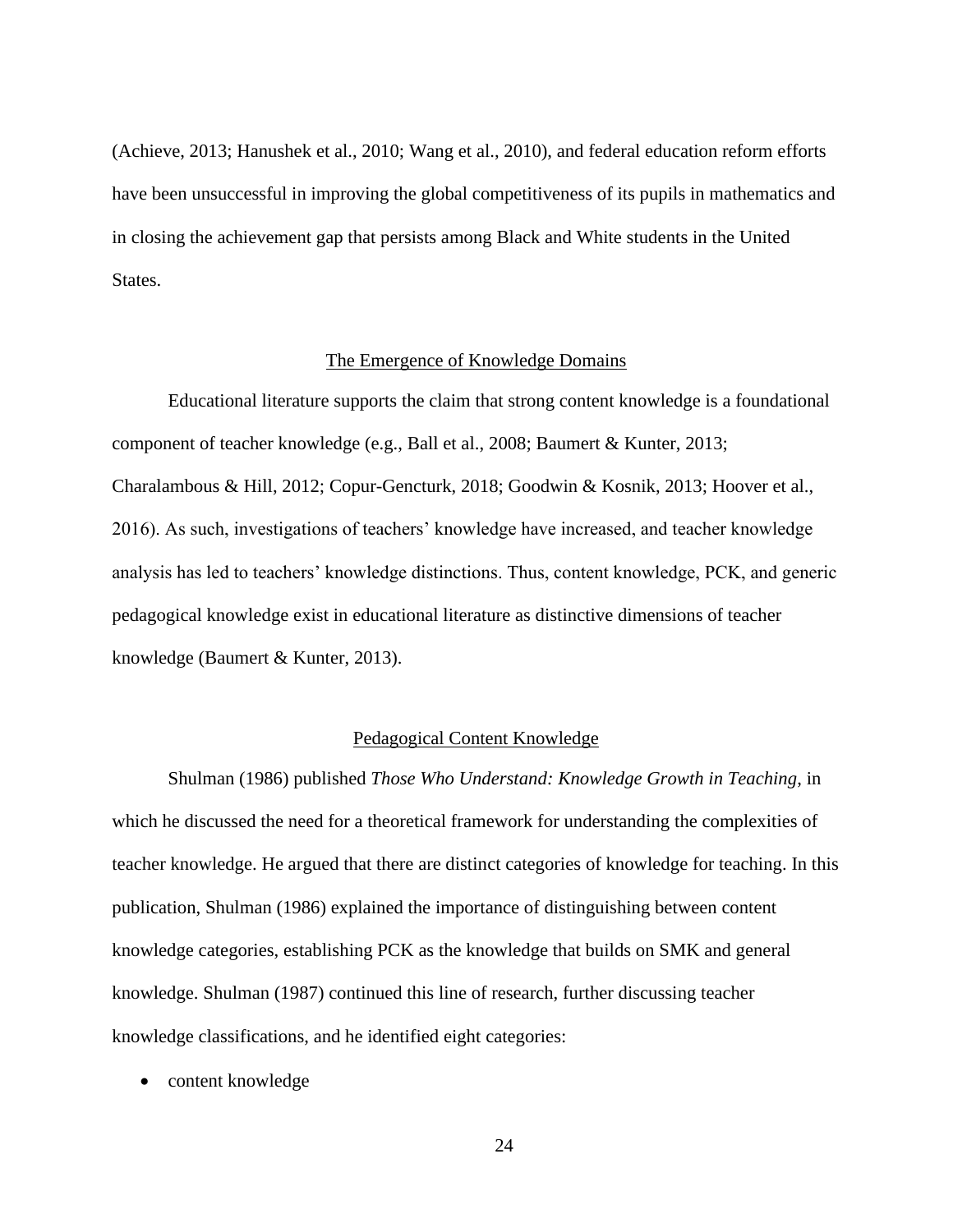- general pedagogical knowledge
- curriculum knowledge
- PCK
- knowledge of learners and their characteristics
- knowledge of educational contexts
- knowledge of educational ends, purposes
- values, and their philosophical and historical grounds

Shulman (1987) concluded PCK is "a special amalgam of content and pedagogy that is uniquely the province of teachers, their own special form of professional understanding" (p. 8), which is likely to provide insights into the differences between content specialists and educators. Shulman's work, focused on PCK, continued (e.g., Shulman, 1998; Shulman, 2000; Shulman, 2013) and endured as the most well-known classification of teacher knowledge (Hurrell, 2013).

Although the educational research community generally accepts the concept of PCK, several researchers have challenged, modified, and elaborated on the concept (e.g., Hurrell, 2013; Copur-Gencturk et al., 2018; Hodgen, 2011). In the Shulman (1987) article, *Knowledge of Teaching: Foundations of the New Reform*, he encouraged further investigation of what he referred to as the "*wisdom of practice,"* that is, the real-world pedagogical knowledge of teachers (p.8). Shulman (1987) concluded that teachers, from novice to master, provide an extensive opportunity to understand pedagogical knowledge. He argued that future research was needed to collect, assemble, and interpret teachers' pedagogical knowledge to create case literature and codify the principles of teachers' knowledge to use as exemplars (Shulman, 1986, 1987, 1998). In his view, knowledge for teaching was not rigid or absolute and, therefore, required continuous exploration, discovery, and refinement (Shulman, 1987).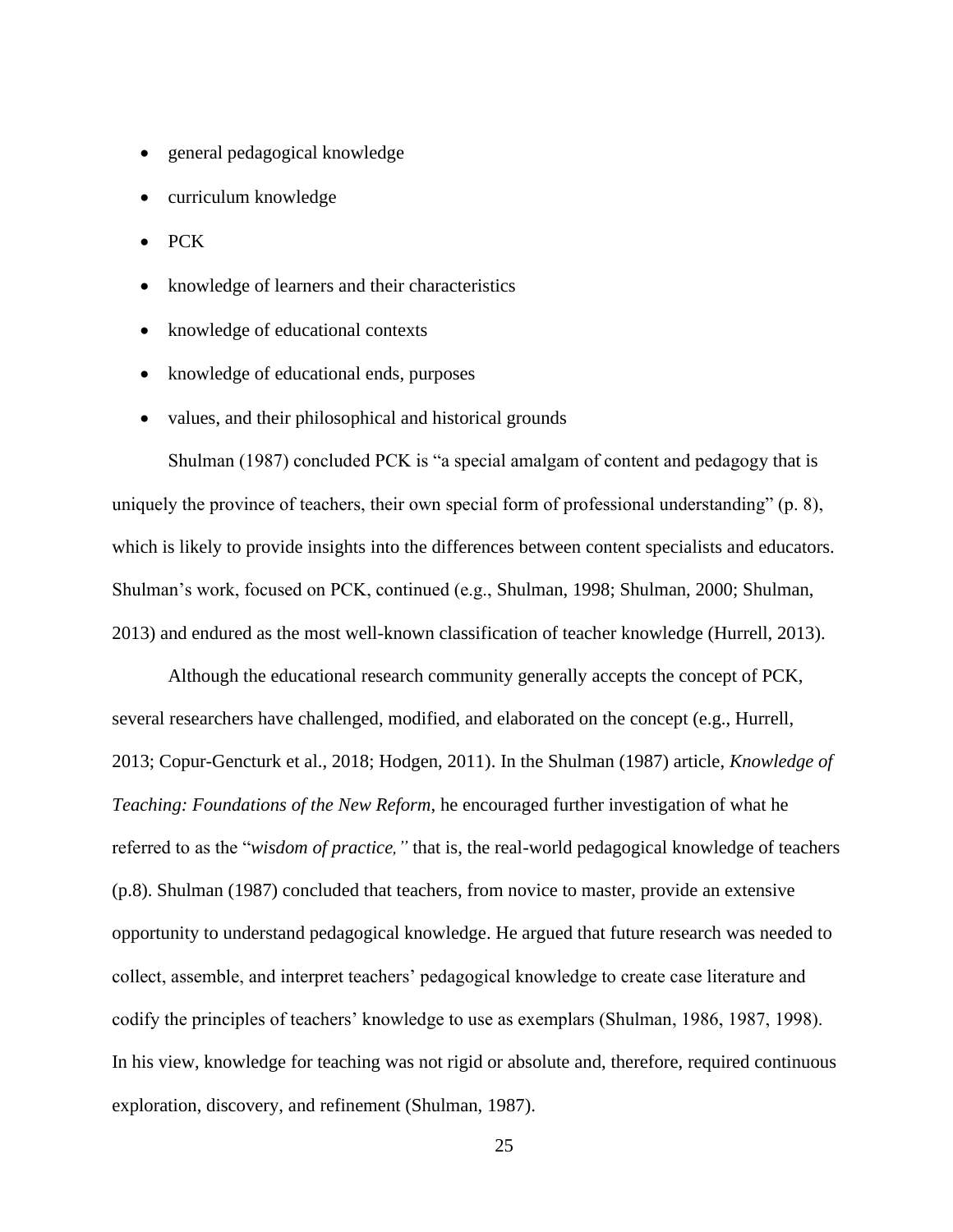#### Mathematics Pedagogical Content Knowledge

In response to Shulman's call for action, researchers have attempted to conceptualize teachers' mathematical knowledge. Fennema and Franke (1992), *The Knowledge Quartet*, and Ball et al. (2008), *mathematical knowledge for teaching framework*, are examples of mathematics knowledge frameworks. The same theoretical foundation, Shulman's PCK, inspired each of these models.

In 2005, Rowland et al. published *Elementary Teachers' Mathematics Subject Knowledge: The Knowledge Quartet and the Case of Naomi*, which reported findings from the Subject Matter Knowledge in Mathematics project (Rowland et al., 2005). The knowledge quartet is context-oriented and emerged to support teachers' mathematical knowledge development. The framework's goal was to reflect on mathematical teaching and knowledge for enhancement (Rowland, 2013; Turner & Rowland, 2011). Turner and Rowland (2011) stated that the knowledge quartet could "be an effective tool in developing teachers' mathematical content knowledge through focused reflections on their mathematics teaching" (p. 211). Unlike other models, the focus of the knowledge quartet is mathematical knowledge development. While not the primary focus of this research study, it offers one example of the variation of mathematics knowledge-based conceptualizations.

Two other models, the Fennema and Franke (1992) model and the Ball et al. (2008) mathematical knowledge for teaching model have a similar purpose—these models attempt to clarify and expound upon Shulman's knowledge classifications for teaching in mathematics. Fennema and Franke (1992) developed a mathematical knowledge model that expanded and modified Shulman's original framework. Their model identified educators' knowledge needs for teaching mathematics and addressed context within the classroom. The Fennema and Franke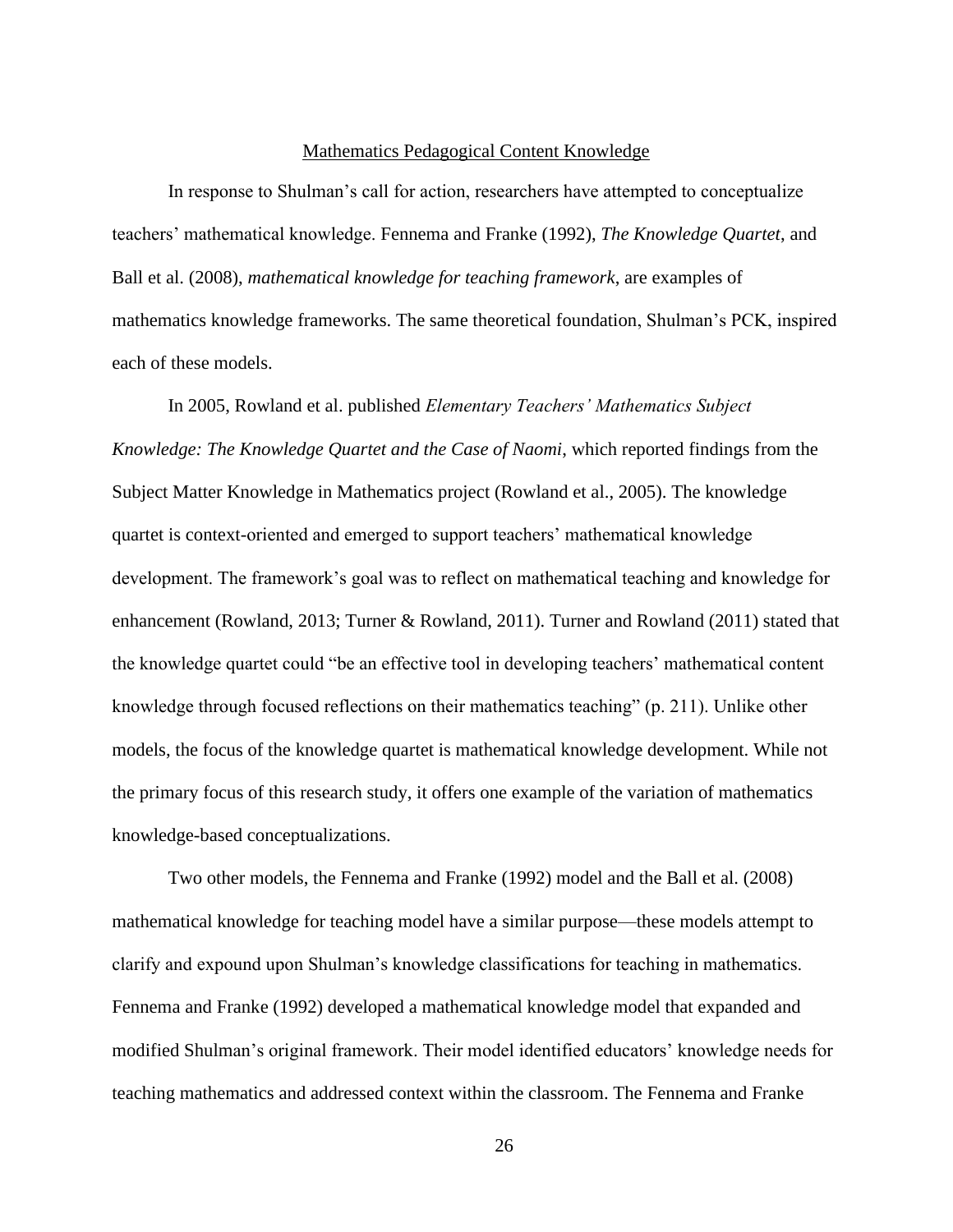(1992) model included four categories: (a) knowledge of content, (b) knowledge of pedagogy, (c) knowledge of student cognition, and (d) teacher beliefs, and all of the components were described as equally important for effective mathematics teaching. Furthermore, in the Fennema and Franke (1992) model, teacher practices were contingent upon teacher beliefs about student thinking. Teacher knowledge was developed through interactions with students and subject matter content (Fennema & Franke, 1992). Later researchers interpreted this to indicate teacher knowledge is both "interactive and dynamic" (Petrou & Goulding, 2011, p. 14). Finding the measures of this model is challenging because researchers have yet to discover a methodological process to measure this model (Petrou & Goulding, 2011).

A team of researchers from the University of Michigan developed the mathematical knowledge for teaching framework under the direction of the Mathematical Teaching and Learning Project and the Learning Mathematics for Teaching project (LMT; 2019; Petrou & Goulding, 2011). The framework elaborated on two of Shulman's knowledge-based classifications: (a) content knowledge and (b) PCK (Petrou & Goulding, 2011). In the mathematical knowledge for teaching model, Shulman's content knowledge classification was segmented into two parts: (1) common content knowledge, the mathematical knowledge used in teaching and other professions, and (2) specialized content knowledge (SCK), the unique knowledge used to teach mathematics. PCK was partitioned into two different parts: (1) knowledge of content and students (KCS) and (2) knowledge of content and teaching (Ball et al., 2008; Petrou & Goulding, 2011). The mathematical knowledge for teaching framework was a practice-based theory of mathematics knowledge for teaching and was designed to validate Shulman's work by developing "reliable and valid measures of mathematical knowledge for teaching" (Petrou & Goulding, 2011, p. 15). The mathematical knowledge for teaching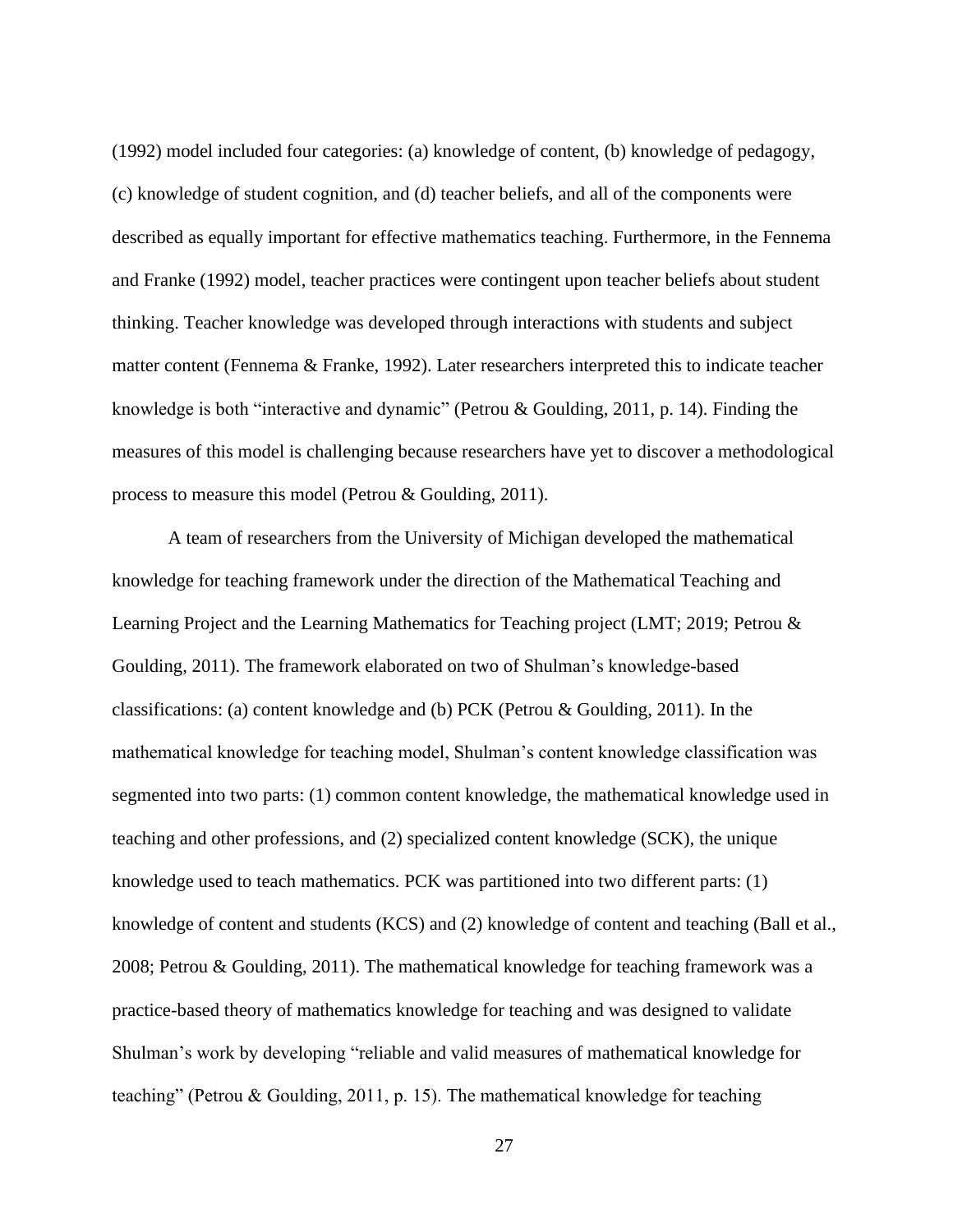framework advanced the agenda for mathematics teacher knowledge (Copur-Gencturk et al., 2018; Petrou & Goulding, 2011). Therefore, the mathematical knowledge for teaching framework is one of the most widely used frameworks.

The mathematical knowledge for teaching framework arose as an evolutionary response to the emergence of PCK to better measure the capability of teachers in effectively delivering mathematics instruction (Ball et al., 2008). The instructional decisions of teachers are complex processes tied, in part, to their levels of mathematical knowledge. Teacher-level factors, such as teacher knowledge, affect their instructional decisions and practices. As described in this chapter, there has been very little research that seeks to explore the intersection of those factors as it relates to teachers' mathematical knowledge.

Hoover et al. (2016) conducted a review of the literature for "distinctive mathematical knowledge requirements for teaching" (p. 4). The authors searched six databases for empirical peer-reviewed journals, using broad search terms for mathematics, content knowledge, and teaching. Of the 3,000 articles found, 190 addressed the specific mathematics knowledge needs for teaching. Two researchers coded and evaluated five elements of each article: (a) study genre, (b) research problem, (c) study variables, (d) causality process and procedure, and (e) findings. As a result, three domains emerged: (a) the structure of mathematical knowledge for teaching, (b) improving teachers' mathematical knowledge for teaching, and (c) contributions of mathematical knowledge for teaching (Hoover et al., 2016). The mathematical knowledge structure for teaching includes the various definitions and conceptions of mathematical knowledge for teaching and the relationships among these conceptualizations and other variables. The domain for teacher improvement included teacher professional development, education programs, curriculum, practices, knowledge for teaching development, and how to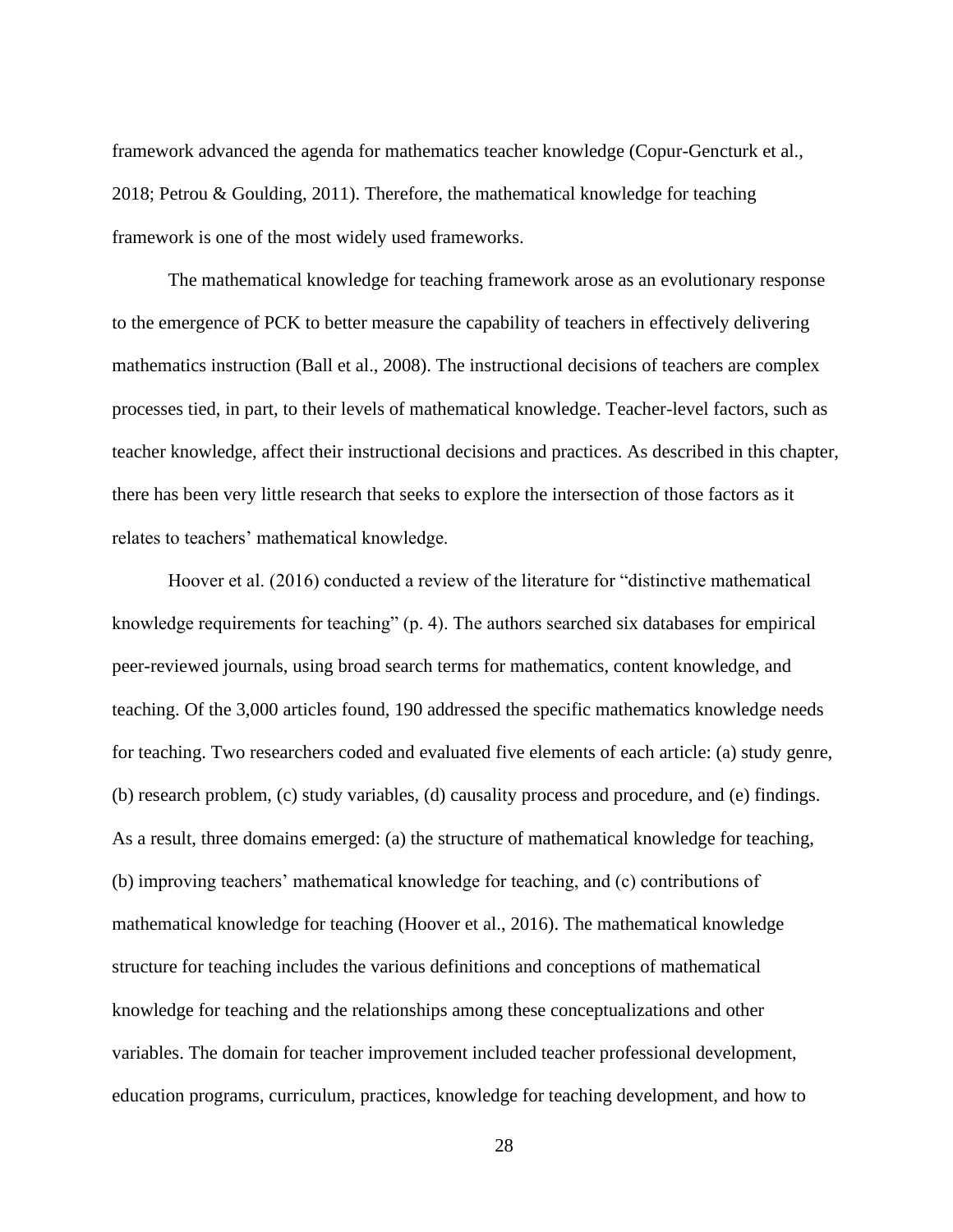improve teaching and learning. The last domain, contributions of mathematical knowledge, encompassed questions about if and what contributes to student learning or teacher practice (Hoover et al., 2016). Hoover and colleagues argued that the field continued to struggle with developing meaningful measures of mathematical knowledge for teaching because of challenges with competing views on (1) conceptualizations of knowledge; (2) knowledge relationship, use, and achievement; (3) ways to measure claims about professional knowledge; and (4) shared definitions as well as an inadequate body of knowledge (Hoover et al., 2016). As a result, Hoover et al. (2016) suggested three research priorities enhance the MKT body of knowledge: (1) focused studies on developing an understanding of what MKT is, how it is acquired, and what it does; (2) investigation methods; and (3) studies of "mathematical knowledge for fluent and equitable teaching" (Hoover et al., 2016, p. 25). Considering the findings of Hoover et al. (2016), additional MKT investigations will be important to clarify, deepen, and advance the understanding of MKT and its impact on mathematics teaching and learning.

## Mathematical Knowledge for Teaching

Within the MKT research base, the most frequently addressed question is the investigation of how teachers' MKT impacts student achievement (Hoover et al., 2016). Ball et al. (2005) conducted an evaluation of 700 first- and third-grade teachers and approximately 3,000 students to determine the effect of teachers' specialized knowledge for teaching and content knowledge for teaching on gains in student performance in mathematics. The investigation revealed that teachers' specialized knowledge for teaching and content knowledge for teaching significantly predicted student academic growth in mathematics (Ball et al., 2005). Additional researchers have investigated the impact of differing levels of MKT on student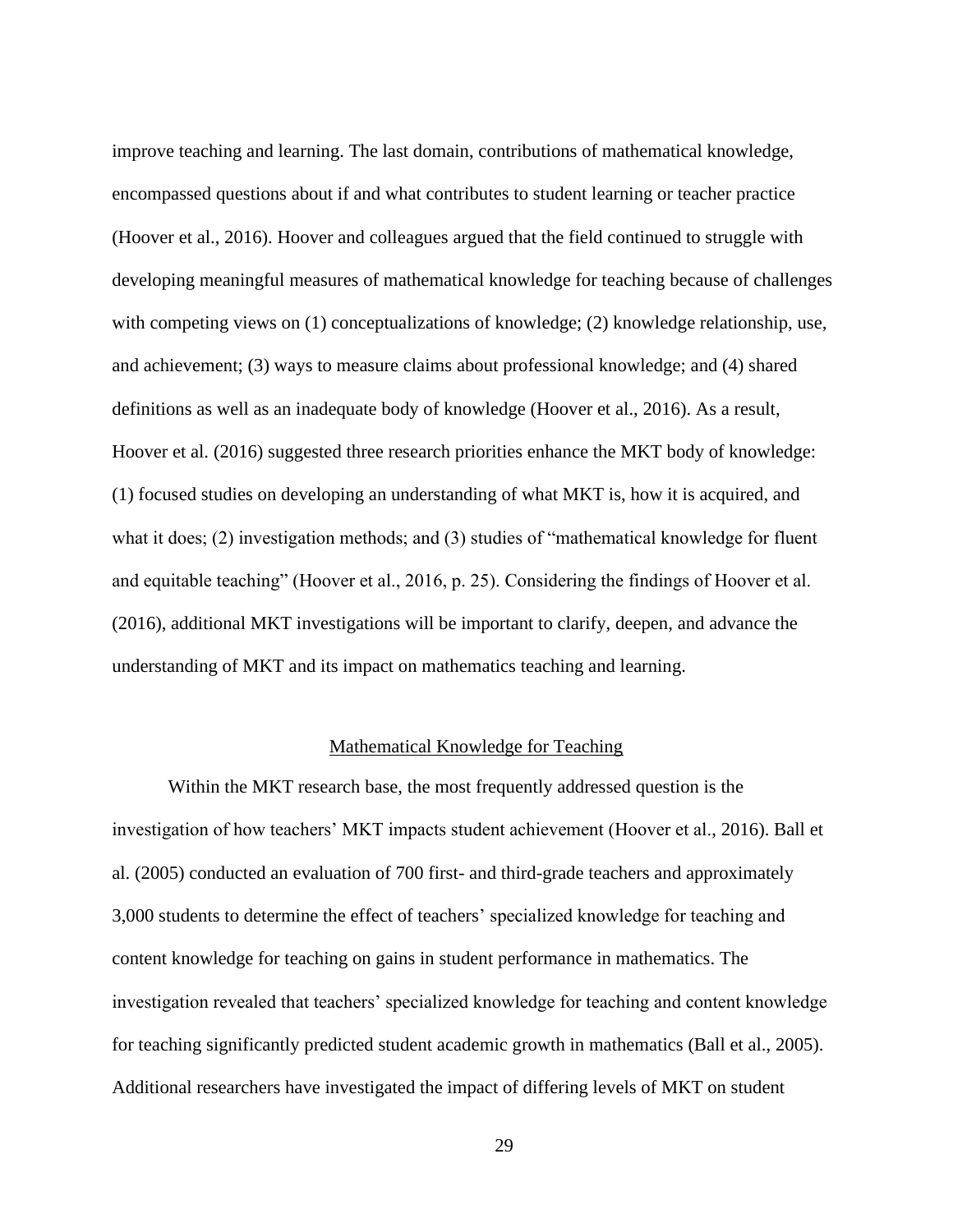achievement and found that students of teachers with high levels of MKT demonstrated higher gains in achievement outcomes (e.g., Ball et al., 2008; Ball et al., 2005; Ottmar et al., 2015).

Nevertheless, investigations of teachers' MKT and students' achievement are not definitive. Hatisauri and Erbas (2017) conducted a study on teachers' mathematical knowledge related to teaching functions and student learning outcomes. Similar to the Ball et al. (2005) findings, connections were found between teachers' MKT and student achievement. However, Hatisauri and Erbas (2017) concluded that the relationship between student achievement and teachers' MKT lacked direct associations because mediating factors may have contributed to the relationship. Teachers' SCK and KCS appeared to influence the teachers' instructional practices and the learning experiences provided to students, which, in turn, may have affected student achievement (Hatisauri & Erbas, 2017).

Investigations of the relationship between MKT, teachers' instructional practice, and student achievement are the next most prominent MKT studies (Hoover et al., 2016). Examinations of MKT, instructional practice and student achievement relationships have yielded mixed results. Although some studies have revealed connections among these variables, others have not (Hoover et al., 2016).

Shechtman et al. (2010) investigated teachers' mathematical knowledge, instructional practices, and student achievement. They conducted two separate experimental design studies. The first study focused on seventh-grade mathematics teachers, and the second focused on eighth-grade mathematics teachers (Shechtman et al., 2010). Similar to previously mentioned studies, Shechtman and colleagues (2010) used the mathematical knowledge for teaching framework to conceptualize teachers' mathematical knowledge but measured only teachers' content and SCK (Shechtman et al., 2010). Shechtman and colleagues (2010) measured teachers'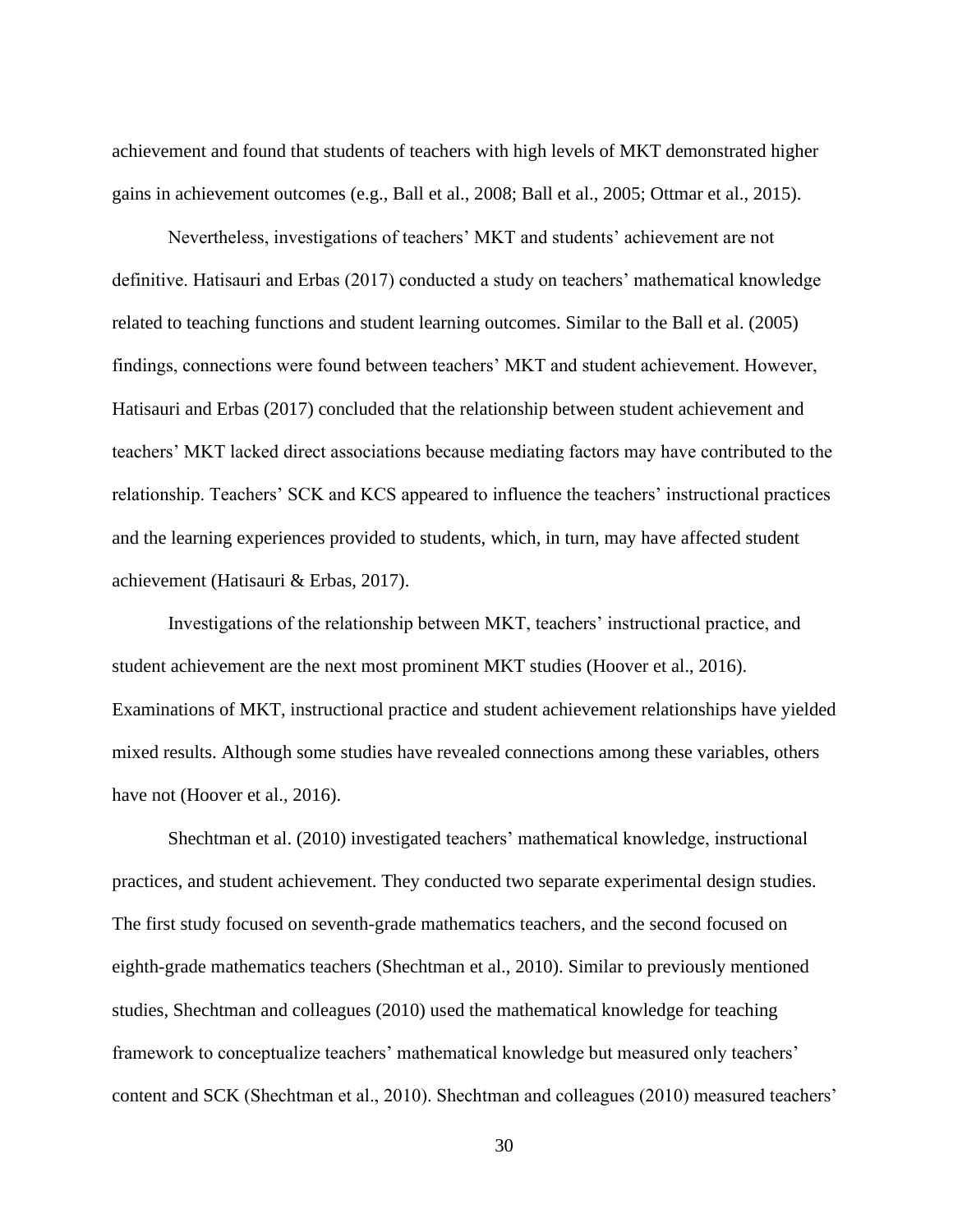MKT over a two-year timeframe. Their investigation yielded mixed results—the authors found a relationship between teachers' MKT and student achievement in the first year of the study when the students were in seventh grade; however, no relationship existed between teachers' MKT and student outcomes at any point of measurement for eighth-grade mathematics teachers or in the second year of study for seventh-grade mathematics teachers (Shechtman et al., 2010).

Complementary to those findings, Ottmar et al. (2015) identified a statistically significant relationship between teacher instructional practices and student achievement but not between teachers' MKT and student outcomes. Based on these findings, Ottmar and colleagues (2015) argued that a possible distinction exists between teachers' MKT and their ability to use their mathematical knowledge to implement effective mathematics instruction (Ottmar et al., 2015).

# *Impact on Teacher Instructional Practices*

Studies of MKT that have contributed to teacher instructional practice literature are the least prevalent in MKT research (Hoover et al., 2016). As previously noted, regardless of the investigative focus, researchers continuously grapple over how to conceptualize MKT, how to improve it, and how it influences student achievement and teacher practice. Similar to the aforementioned investigations, research into the relationship between teachers' instructional practice and MKT has also yielded mixed results (Charalambous & Hill, 2012). MKT and instructional practice studies (e.g., Ball et al., 2008; Charalambous & Hill, 2012; Copur-Gencturk et al., 2015; Hill et al., 2012; Ottmar et al., 2015) often use instructional quality measures to assess the relationship among these factors. These studies found teachers with higher levels of MKT produced lessons of higher quality, and teachers with lower MKT implemented lessons of poorer quality. However, the researcher only found this consistency when comparing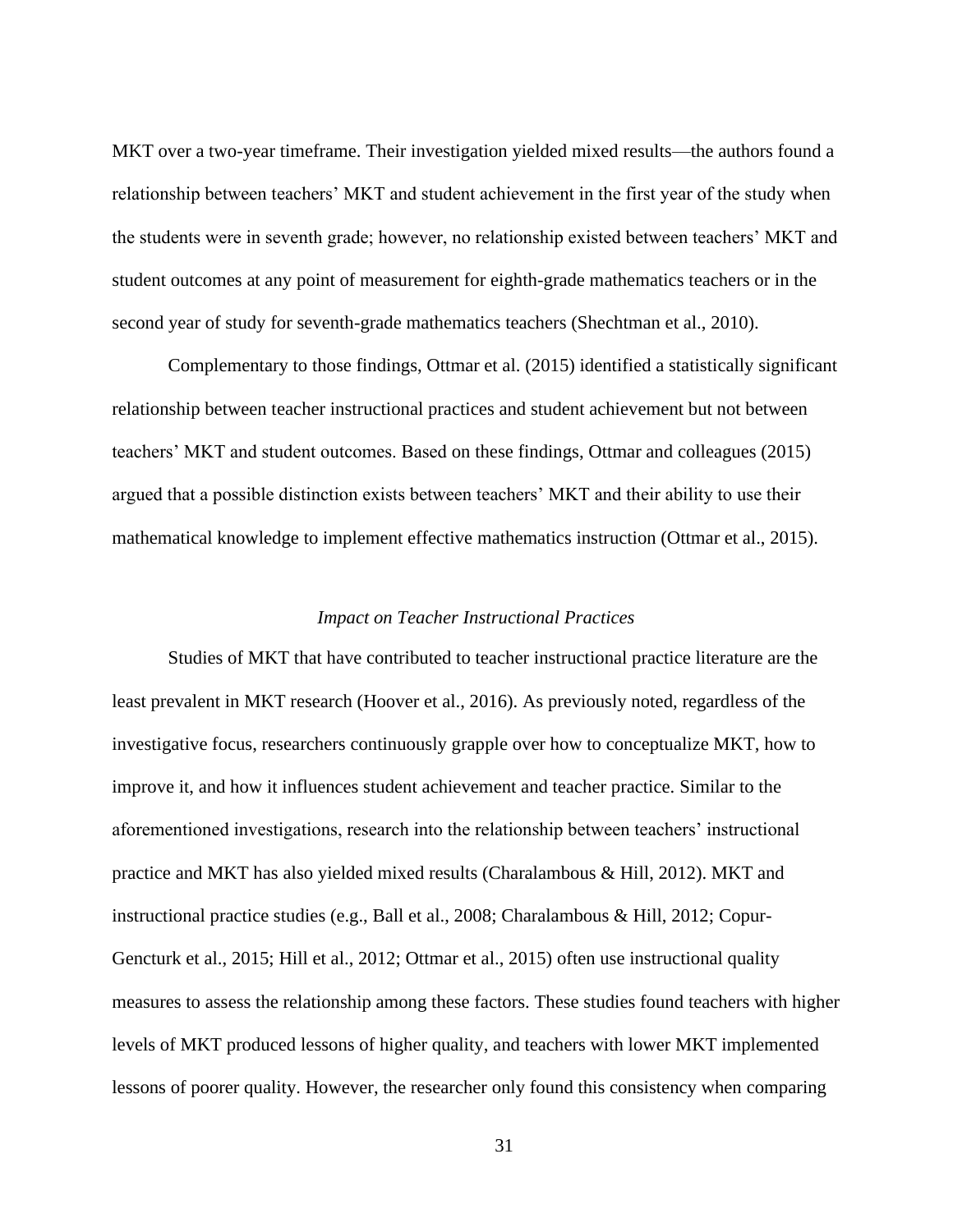extreme cases, such as when comparing teachers with low MKT to teachers with high MKT scores. When comparing teachers with average and low or average and high levels of mathematical knowledge, researchers were unable to draw the same conclusions (e.g., Ball et al., 2008; Charalambous & Hill, 2012; Copur-Gencturk et al., 2015).

Copur-Gencturk et al. (2015) conducted a longitudinal study to investigate the relationship between the change in MKT and instruction over a 3-year time span. She classified mathematics instruction into five categories: (1) inquiry-based lesson, (2) student engagement, (3) worthwhile mathematics tasks, (4) mathematics sense-making agenda, and (5) classroom climate (Copur-Gencturk et al., 2015). The study results revealed that, except for the engagement component of mathematical instruction, when changes in MKT were statistically significant, changes in instructional practices were statistically significant (Copur-Gencturk et al., 2015).

#### Summary

Current investigations of MKT suggest more investigations of teacher mathematical knowledge are needed to create a practice-based theory of teacher mathematical knowledge. Frameworks of mathematical knowledge lack uncontested definitions. Therefore, a common language for practice and investigation is unfounded, and findings are inconsistent. This makes codifying principles for teaching and learning unlikely. Furthermore, the present bodies of knowledge lack success in improving teachers' knowledge for teaching mathematics. To understand the influence that teachers' MKT has on their day-to-day practices, the research community needs additional explorations of teachers' MKT.

From this literature review, many gaps exist in the body of research on MKT. Despite the continually growing field of mathematical knowledge for teaching research, many factors are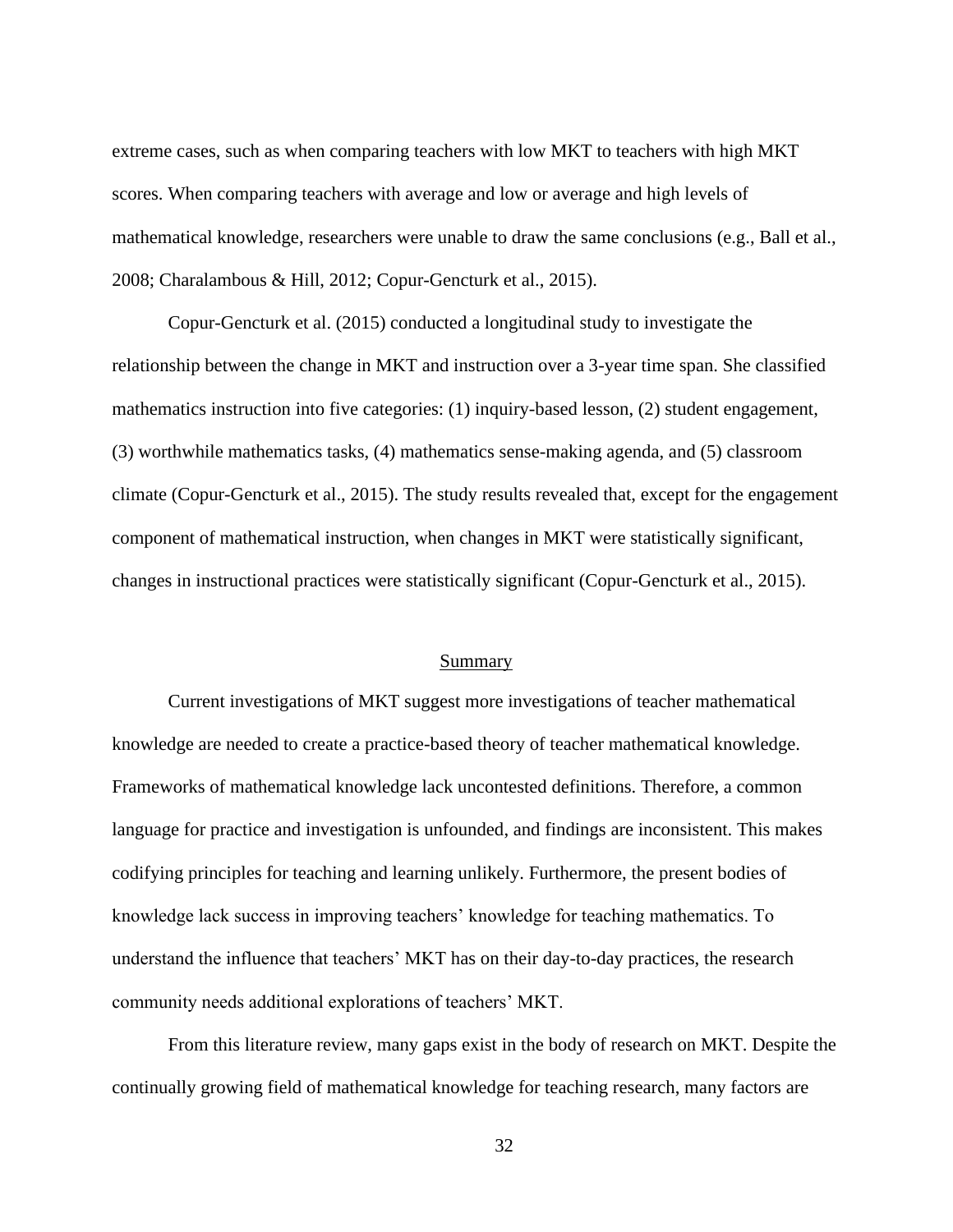unknown. The studies described in this review focused on MKT improvement. Therefore, an exploration of MKT emphasized monitoring changes in the educators' knowledge, instructional skills, and student performance. As a result, nonsignificant and inconsistent research findings were common in these studies. These inconclusive findings may have been because of a variety of extraneous factors. While it may appear obvious that the improvement of teachers' MKT is vital to positively affect student learning outcomes, how teacher MKT interacts with the common experiences of teaching may be an interesting link. Furthermore, examining these interactions may support the codification of teacher practices and development of empirically supported teacher development programs and establish a consensus in mathematical knowledge classifications, definitions, and MKT models.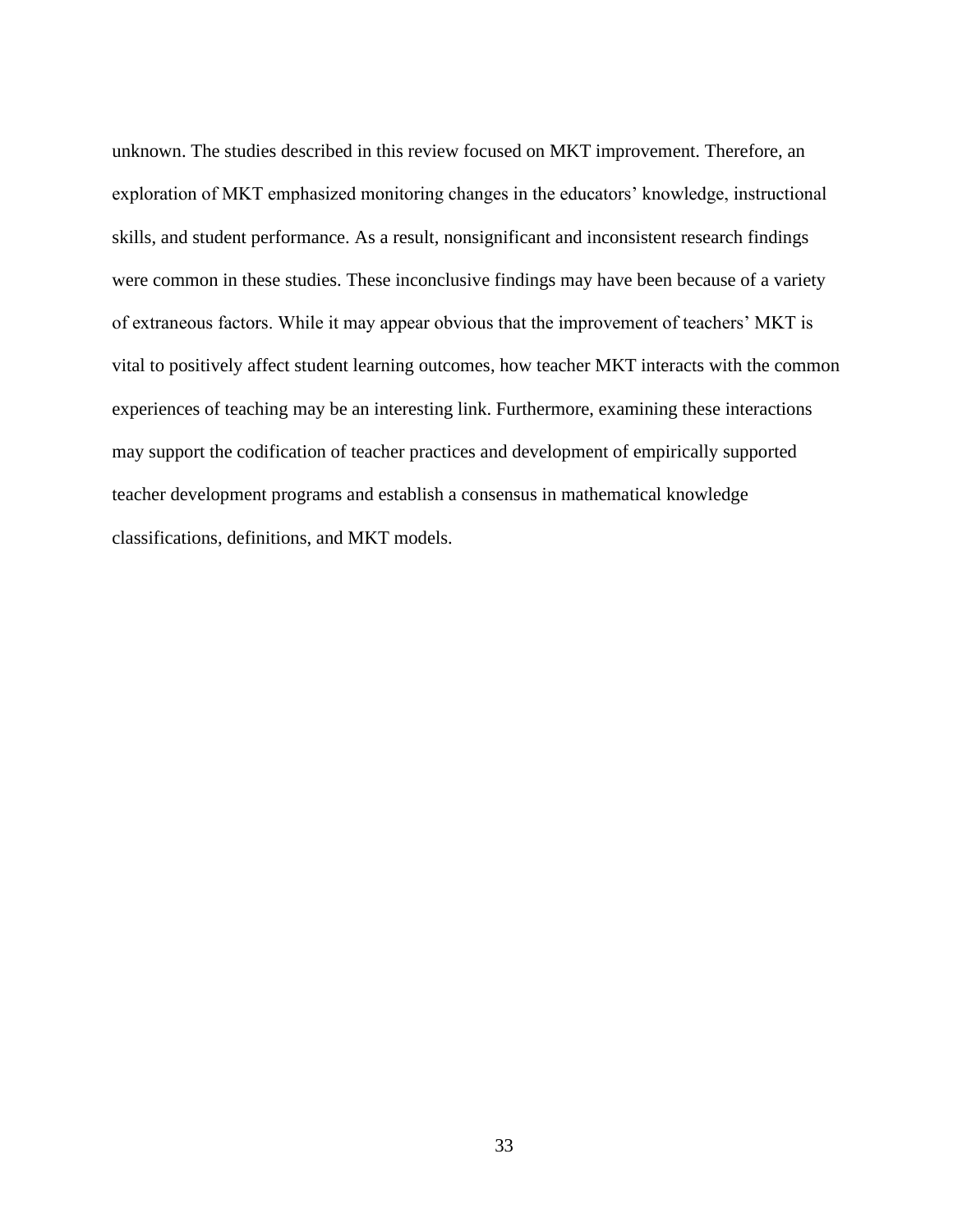# **CHAPTER THREE: RESEARCH DESIGN AND METHODOLOGY**

In this chapter, the researcher will present the methodology for this qualitative study. The study was conducted using a phenomenological design to explore the lived experiences of EMEs in high-density Black schools with average mathematical knowledge for teaching and to describe the essence of their instructional reasoning decisions. All participants in the study taught in highdensity Black schools. The research design, data collection procedure, and data analysis process will be explained in this chapter.

# Statement of the Problem

Over the last four decades, the United States federal government enacted several education reform initiatives to improve the education equality and the mathematical performance of Black students (e.g., Goals 2000: Educate America Act, NCLB, American Recovery and Reinvestment Act of 2009). Nevertheless, investigations of student achievement have continually reflected a gap between Black and White students' mathematics achievement (Bohrnstedt et al., 2015; Kuhfeld et al., 2018). Researchers have found that teachers' mathematics knowledge impacts student achievement; however, mediating factors limit direct relationships among the two (Hatisauri & Erbas, 2017). As a result, the research community would benefit from understanding the meaning EMEs ascribe to their instructional reasoning to identify factors mediating teachers' mathematical knowledge for teaching and to inform federal and state officials of factors that might drive policy and stakeholders interested in teacher development and training in high-density Black populations.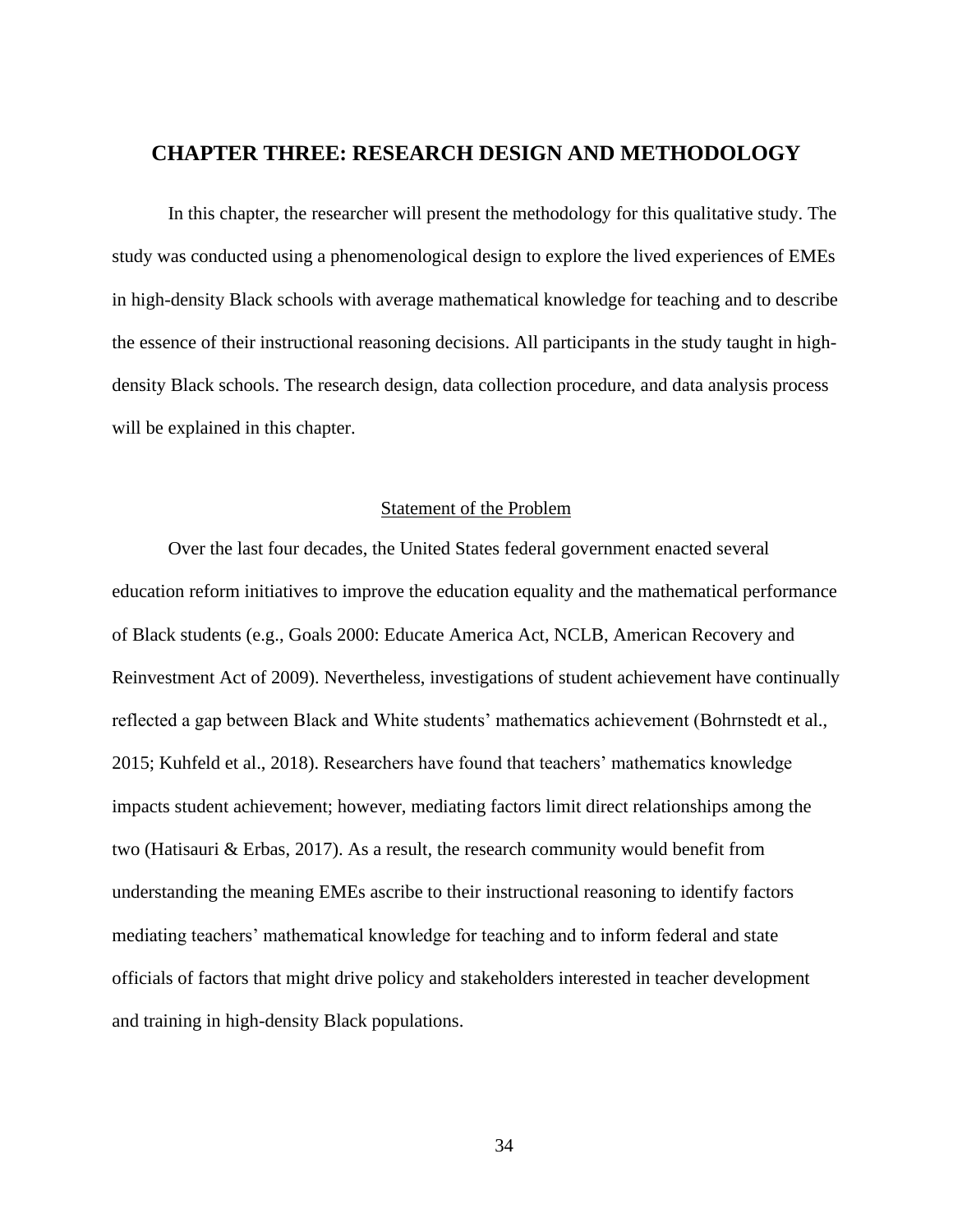#### Research Design

For this study, the researcher used a phenomenological research design. Phenomenology is a qualitative research methodology. Qualitative research is carried out in natural settings (Creswell & Poth, 2018; McMillian, 2008). The researcher participates in data collection, which includes the participants' perspectives, and the researcher creates in-depth narratives through data analysis (Creswell & Poth, 2018; McMillian, 2008). Specific to phenomenological studies, the investigator emphasizes understanding the participants' personal perspectives through their conscious experiences. In order words, phenomenological researchers seek to build an understanding of the way participants "experience and give meaning to an event, concept, or phenomenon" (Ary et al., 2019, p. 410; Creswell, 2003).

A phenomenological design is a suitable qualitative research methodology when shared experiences are required to understand elements of a problem or to enhance policies or practices (Ary et al., 2019). In this study, the researcher used phenomenology to understand the instructional reasoning of EMEs. This addition to the mathematics education research base will aid in building an understanding of the factors that mediate teachers' MKT and inform the investigations of teacher's mathematical knowledge and provide the policymakers involved in education equality reform efforts the rationale to support mathematics training and development for teachers.

# Population and Sample

The target population of this phenomenological study included all EMEs teaching at high-density Black Title I schools. Part A (Title I) of the Elementary and Secondary Education Act, as amended by the ESSA, classified schools with more than 40% of the enrolled student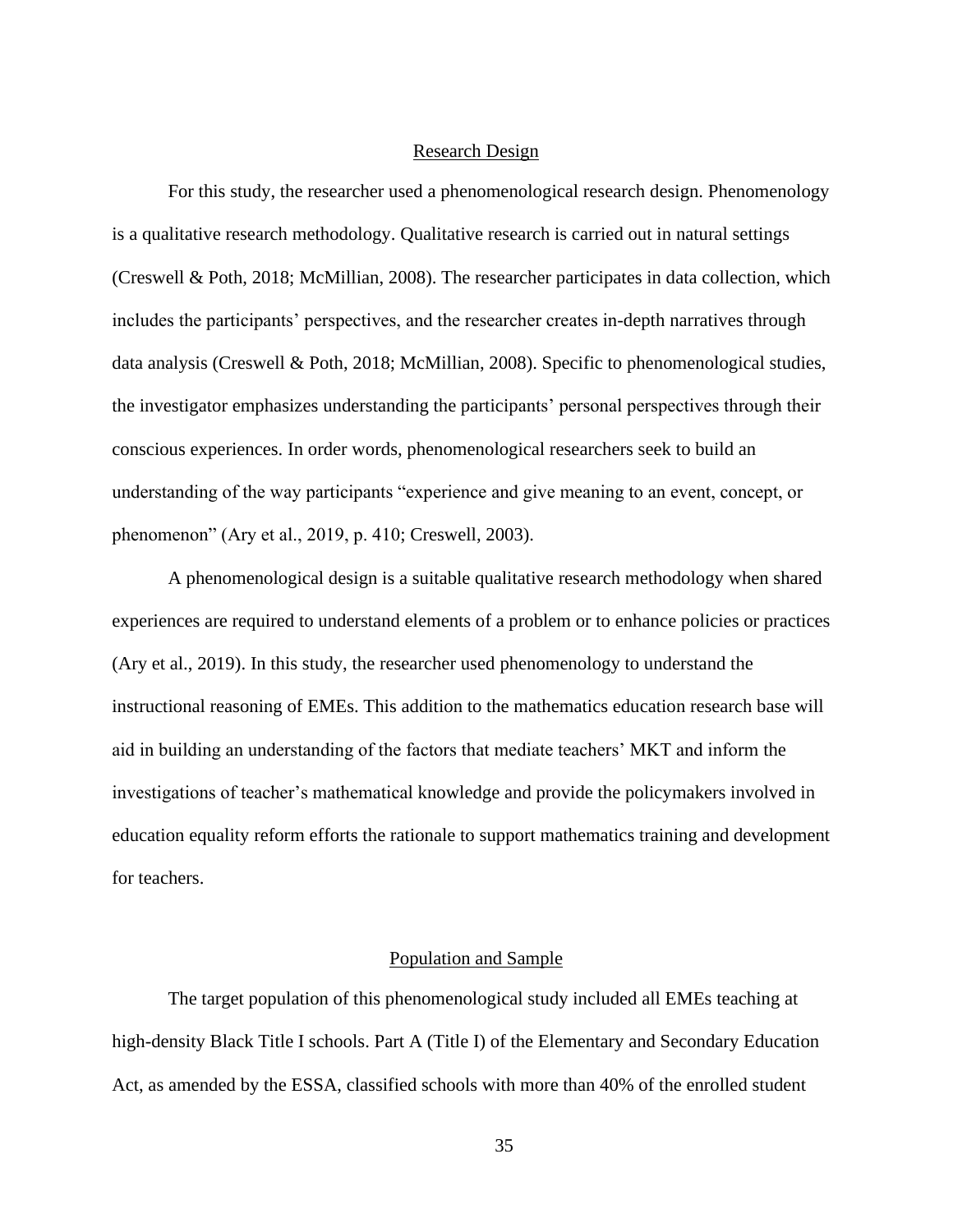population as low-income under Title I. Ary et al. (2019) explained that the target population consists of the group to which the researcher will generalize research outcomes. The study participants were recruited from the accessible population (Ary et al., 2009; Ary et al., 2019). Within the framework of the target population, an accessible population was drawn, meeting the same definition upon which the target population was drawn. The accessible population included 422 elementary mathematics educators teaching in one of 12 high-density Black schools within an urban school district in Florida.

# Sample

After determining the accessible population, the researcher used criterion sampling to identify participants. In this study, the researcher used criterion sampling to identify participants. The initial criteria were (1) having at least one year of teaching experience and (2) holding a state teaching certification in mathematics at the level they taught. To further delineate, a standardized questionnaire was used to identify potential participants for the study. The researcher completed training (see Appendix A) to administer the Mathematical Knowledge for Teaching Assessment (MKTA; Learning Mathematics for Teaching Project [LMT], 2008) to determine potential participants' MKT. The MKTA is a survey designed to measure teachers' MKT (LMT, 2019). Survey prompts represent the common problems associated with teaching mathematics. Survey questions included explanations to rule in mathematics, untraditional methods for solving mathematics, and exploring teachers' understanding of appropriate gradelevel mathematics vocabulary (LMT, 2019). The MKTA results are presented as an item response theory (IRT) score. The range for IRT scores was three standard deviations above and below the mean. The researcher used IRT scores as the final criterion to classify potential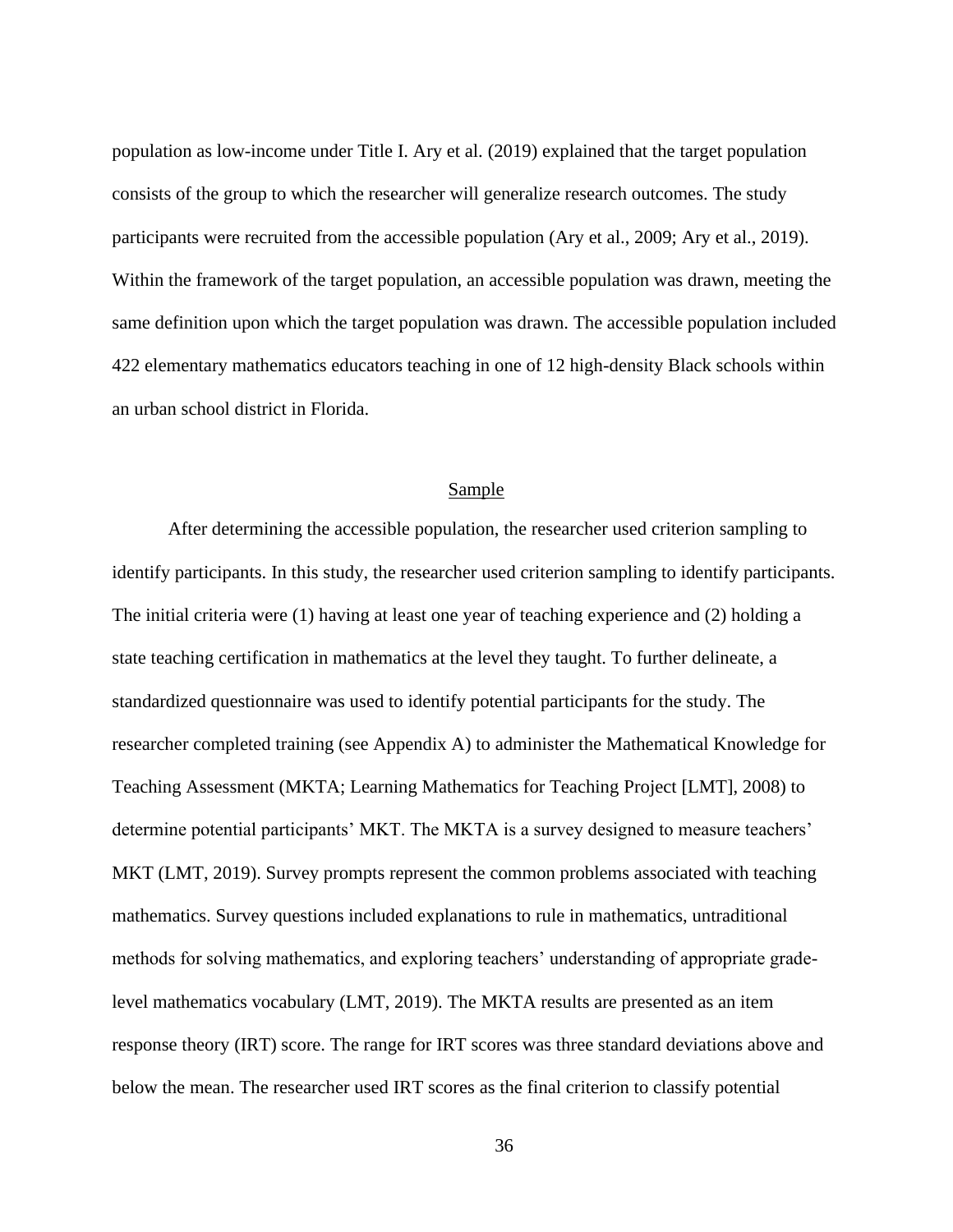participants into one of three MKT classifications: low (less than or equal to one standard deviation below the mean), average (greater than one standard deviation below the mean, and less than or equal to one standard deviation above the mean), and high (greater than one standard deviation above the mean). The educators selected for study participation scored in the average MKT range.

The MKTA was available in two implementation formats: (a) paper–pencil and (b) webbased. According to Bordens and Abbott (2011), web-based questionnaires increase accessibility and data collection speed, expanding the size of the data set. The researcher elected to administer the MKTA using the Teacher Knowledge Assessment System, the web-based method for all participants.

Potential participants ( $n = 114$ ) received a notification by email one week before the survey was released to overcome a nonresponsive bias. A second notice was released on the first scheduled day of the study and included the link to the Teacher Knowledge Assessment System, directions for completing the MKTA online, the rationale for participant selection, confidentiality disclosure, point of contact to address questions, and the official signature of the researcher. On the first day of the third week of data collection, potential participants were administered the MKTA. The researcher sent a third announcement to reduce the number of nonresponsive study participants (Bordens & Abbott, 2011). At the end of the screening of possible participants, the researcher sent a thank you notice to all respondents (Bordens & Abbott, 2011).

Implementation of the criterion sampling procedure led to a group of qualified possible participants (n=15). All 15 potential participates received an invitation to participate in the second phase of the study, interviews, or focus groups; five agreed to participate. The final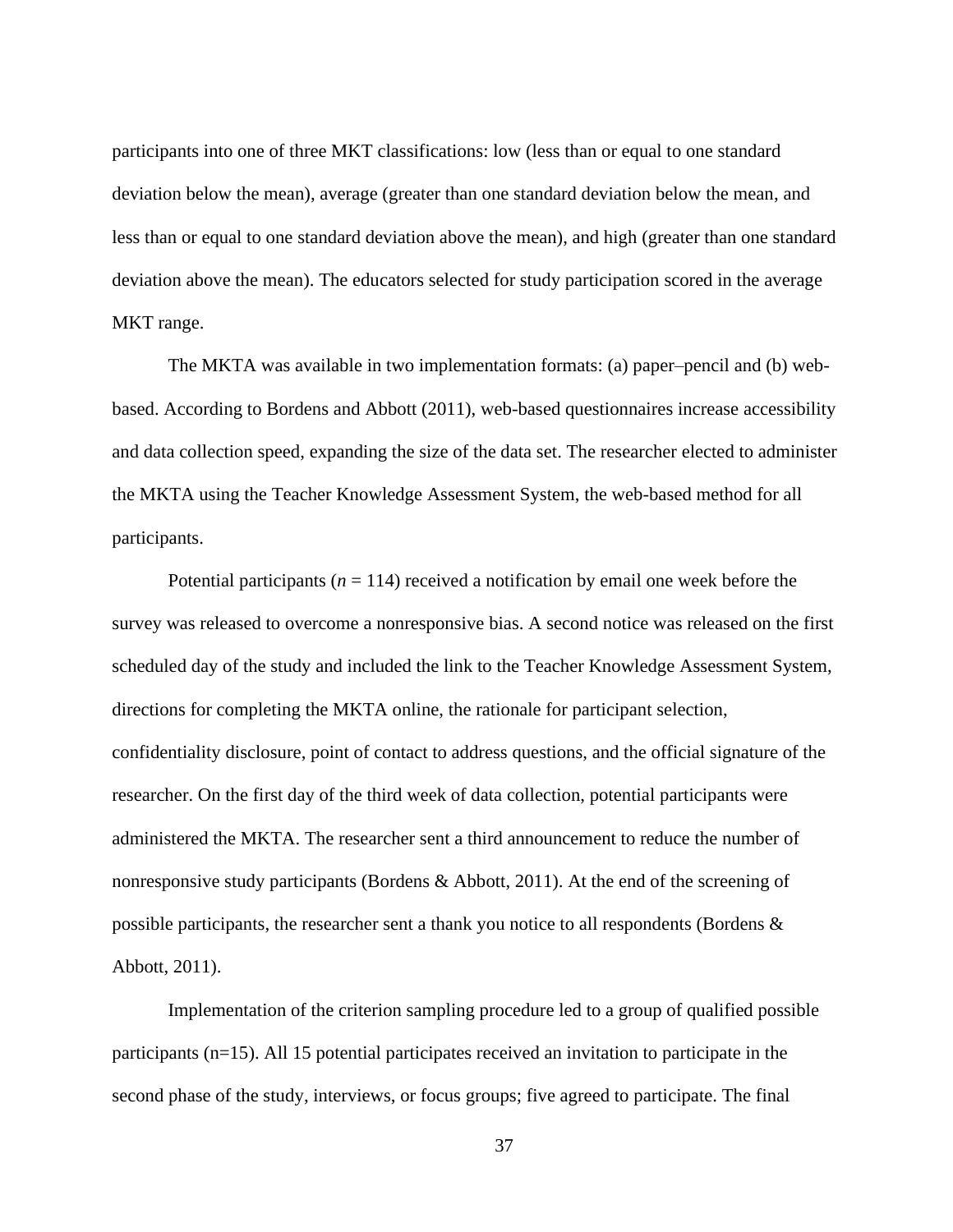sample included five EMEs in a large urban school district in Florida with a Title 1 classification. Teachers were certified by the FLDOE for an approved certificate in mathematics (e.g., elementary education, middle grade mathematics, mathematics) with one or more years of teaching experience. Teachers who were not selected to participate in a one-on-one interview (*n* = 15) were selected to participate in a focus group.

### Research Question

The following research question was developed to drive this phenomenological study: What meaning do mathematics educators in high-density Black schools, with average mathematical knowledge for teaching, ascribe to their instructional reasoning?

# Data Collection and Procedures

Having selected the study sample, the researcher requested and obtained approvals from the University of Central Florida's Institutional Review Board (IRB; see Appendix B) and the school district in which the research was to be conducted before beginning data collection. The National Research Act of 1974 mandated a sanctioned board review all human research and safeguard subjects (Ary et al., 2009; Ary et al., 2019). To fulfill this directive, institutions of higher education have an IRB. The IRB is appointed to monitor research involving human subjects. Three fundamental principles guide their work: (a) to protect participants from mental or physical harm, (b) to protect the subjects' right to know the context of the study and consent or to withhold participation, and (c) to ensure respect to participants' privacy (Ary et al., 2019; Ary et al., 2009). Once approved, the researcher submitted a request to the school district IRB for inclusion in the study. Upon receiving approval, the study began.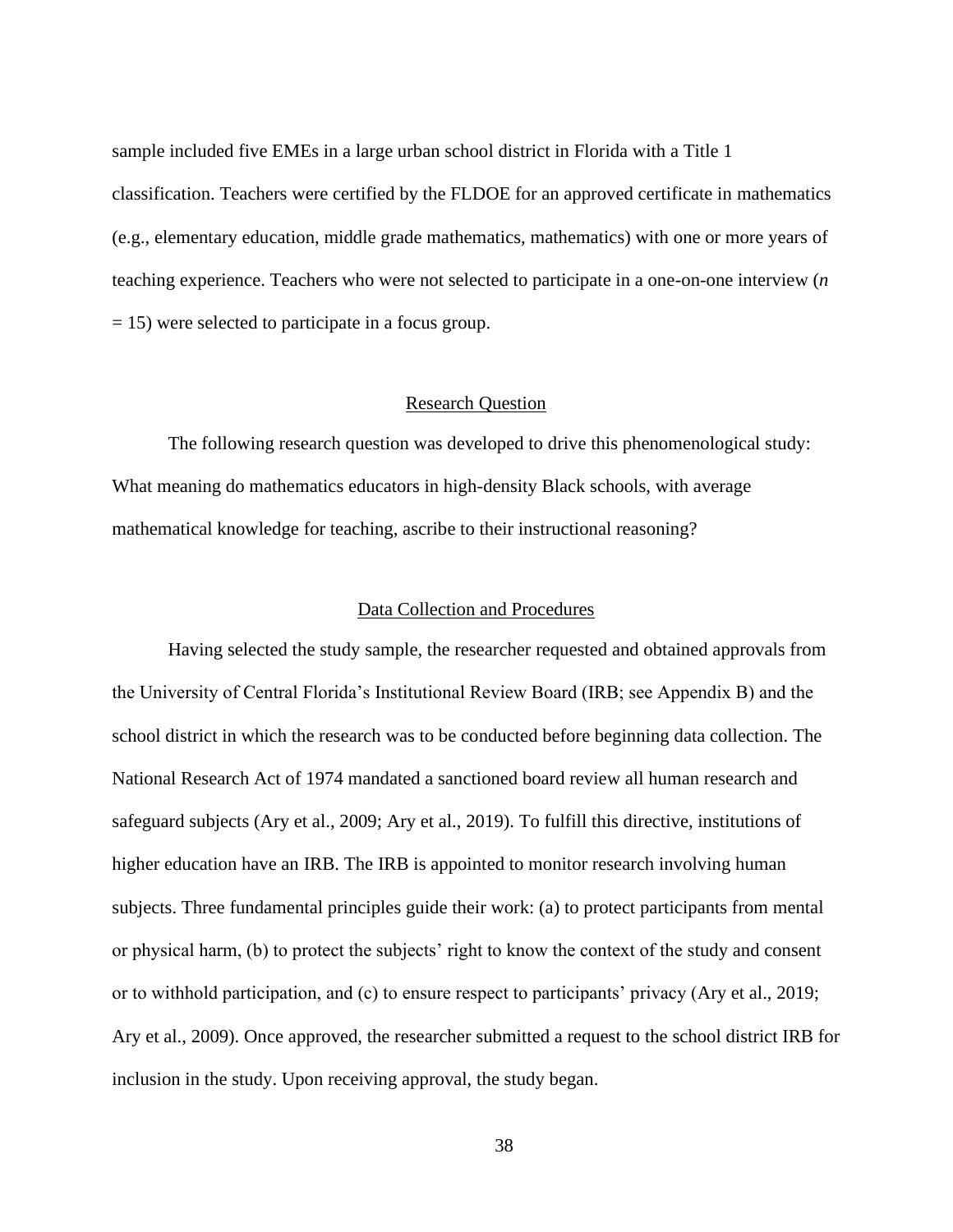# *Informed Consent*

The researcher provided and reviewed the informed consent with participants before the interviews began (see Appendix C). The researcher provided participants with the option to withdraw from the study before, during, or after the interview process, and all signed consent forms were obtained from subjects before proceeding with interviews. Upon receiving signed informed consent forms and validating the interview questions, the researcher interviewed the selected participants.

## *Participant Classification*

The researcher used the results from the MKTA to classify teachers by one of three levels of MKT: (1) low, (2) average, or (3) high. After classification, teachers who demonstrated average MKT were placed on a list and randomly sorted using Random.org, a randomizing list website. The researcher used list positions for participant selection. As an example, the first educator on the list, identified as participant one, was interviewed first, and the second teacher, identified as participant two, was interviewed second. Teachers who were not selected to participate in a one-on-one interview  $(n = 15)$  were selected to participate in a focus group. Due to the limitations imposed by restrictions related to COVID-19, a non-probability sampling method was used. The participate selection was based on potential participates availability. Ary et al. (2019) stated non-probability might be the only option available to researchers, and in such a situation, convenience sampling provides a viable option to obtain the data.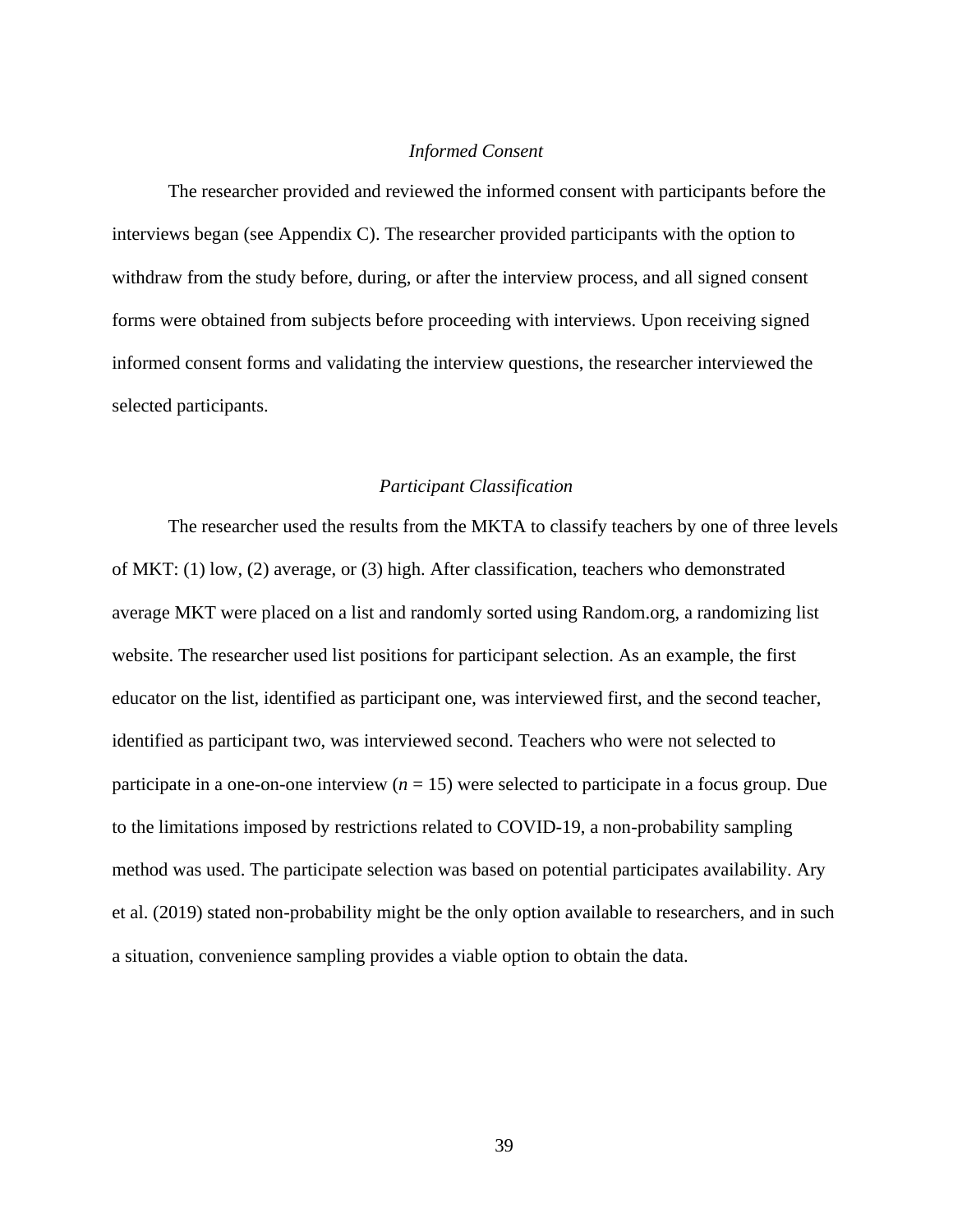#### *Data Analysis*

The researcher followed a data analysis procedure as outlined by Ary et al. (2019) to analyze the qualitative data set. The qualitative data analysis consisted of three steps: (a) comprehension and organization, (b) codification and categorization, and (c) interpretation and representation (Ary et al., 2019).

During the first step of the analysis, the researcher organized and read participant transcripts to improve understanding. First, the researcher organized transcripts by participant and type (i.e., interviews vs. focus group). Next, the researcher read each participant's transcripts multiple times, in order of the interviews, for comprehension. Then, the researcher read the focus group transcription multiple times for comprehension.

During the second step of the analysis, the researcher coded and categorized the transcripts. Coding is the staple of qualitative analysis. In phenomenological research, coding is essential for identifying the essence of the phenomenon. During coding, categories and themes develop within the data set and are consistently refined. In this study, the researcher used open coding. Open coding simplifies and categorizes qualitative data into manageable chunks (Ary et al., 2019). To begin, the researcher read each line of transcription and coded important or repeated phrases, words, sentences, thoughts, activities, and behaviors. Then, the researcher merged units with the same codes into clusters. The researcher coded, categorized, and reviewed clusters to ensure relatedness. Then, the researcher combined the clusters into significant categories to determine the emergent themes for the data set. The researcher repeated the same process for every interview and focus group transcription. Next, the researcher compared and selected common emergent themes from each data set (i.e., interviews and focus group) to interrupt and represent the data set.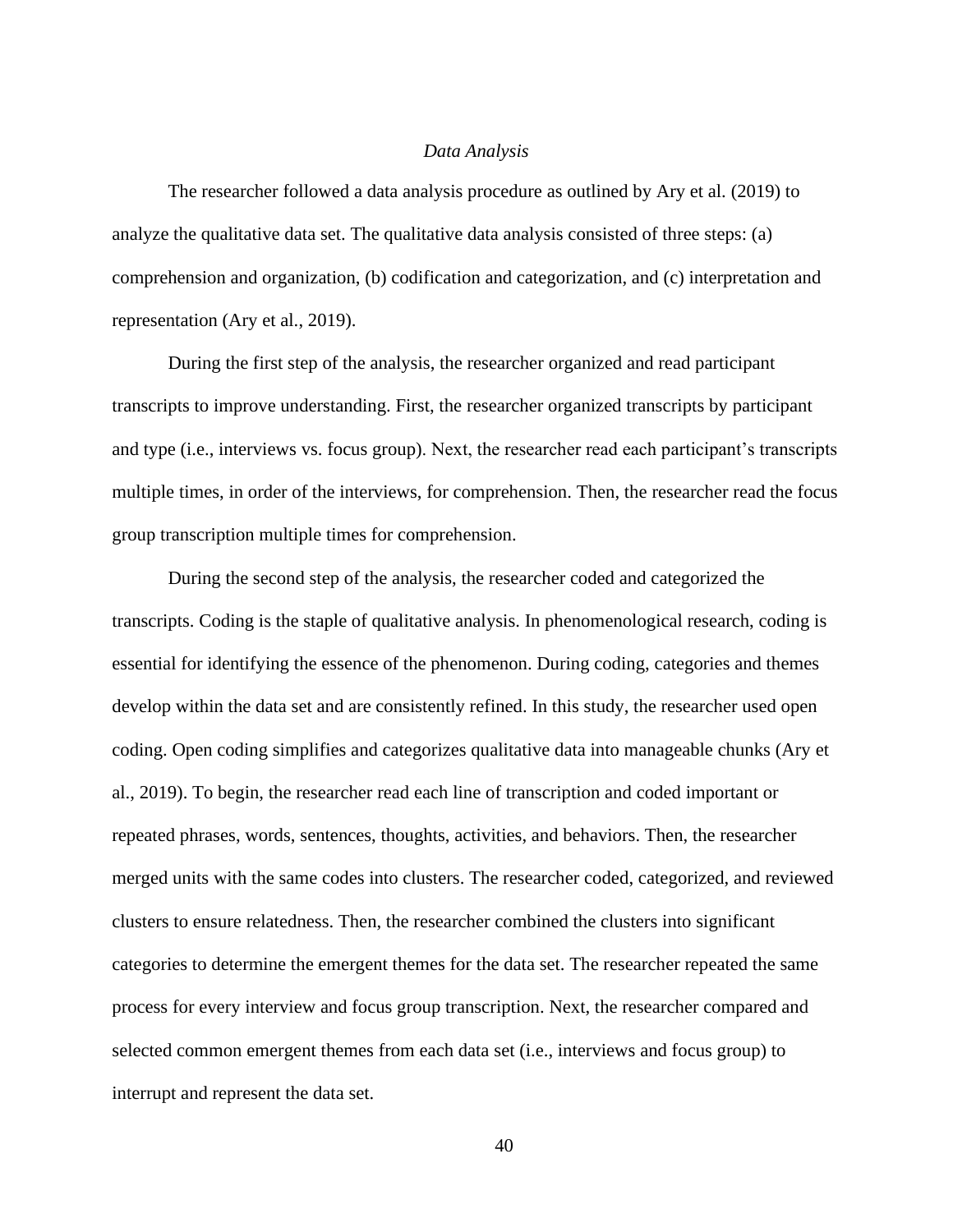In the final step, the researcher interpreted and represented the data set. According to Ary et al. (2019), qualitative data interpretation is not confined to a specific procedure. However, data interpretation is supported by what is known through data and addresses misconceptions, questions unconfirmed knowledge, and highlights discoveries (Ary et al., 2019; Creswell  $\&$ Guetterman, 2019; Creswell & Poth, 2018).

Finally, the researcher represented the phenomenon through textual and structure descriptions. Ary et al. (2019) and Creswell and Poth (2018) explained that, when reporting on themes, topics, or cases, descriptive details are frequently used to represent the data sets in qualitative studies. In this study, the researcher used textual and structural descriptions to illustrate the meaning and essence that EMEs ascribe to their instructional reasoning.

#### Reliability and Validity

In qualitative studies, validity and reliability are conveyed through four principles of trustworthiness: (a) creditability, (b) transferability, (c) dependability, and (d) confirmability. In this study, the researcher used all four principles to improve the trustworthiness of the research findings.

The integrity of a study depends on the researcher's ability to ensure that the data collected are credible. Credible data are truthful and accurate. In this study, the researcher used member checking to establish study credibility. Member checking is a process used by researchers to share developing conclusions with participants to prompt participant feedback (Lochmiller & Lester, 2017). Then, participants reviewed the transcripts and the researcher's data interpretations for accuracy. The researcher revised inaccuracies and interpretations to ensure the findings accurately conveyed the participants' viewpoints.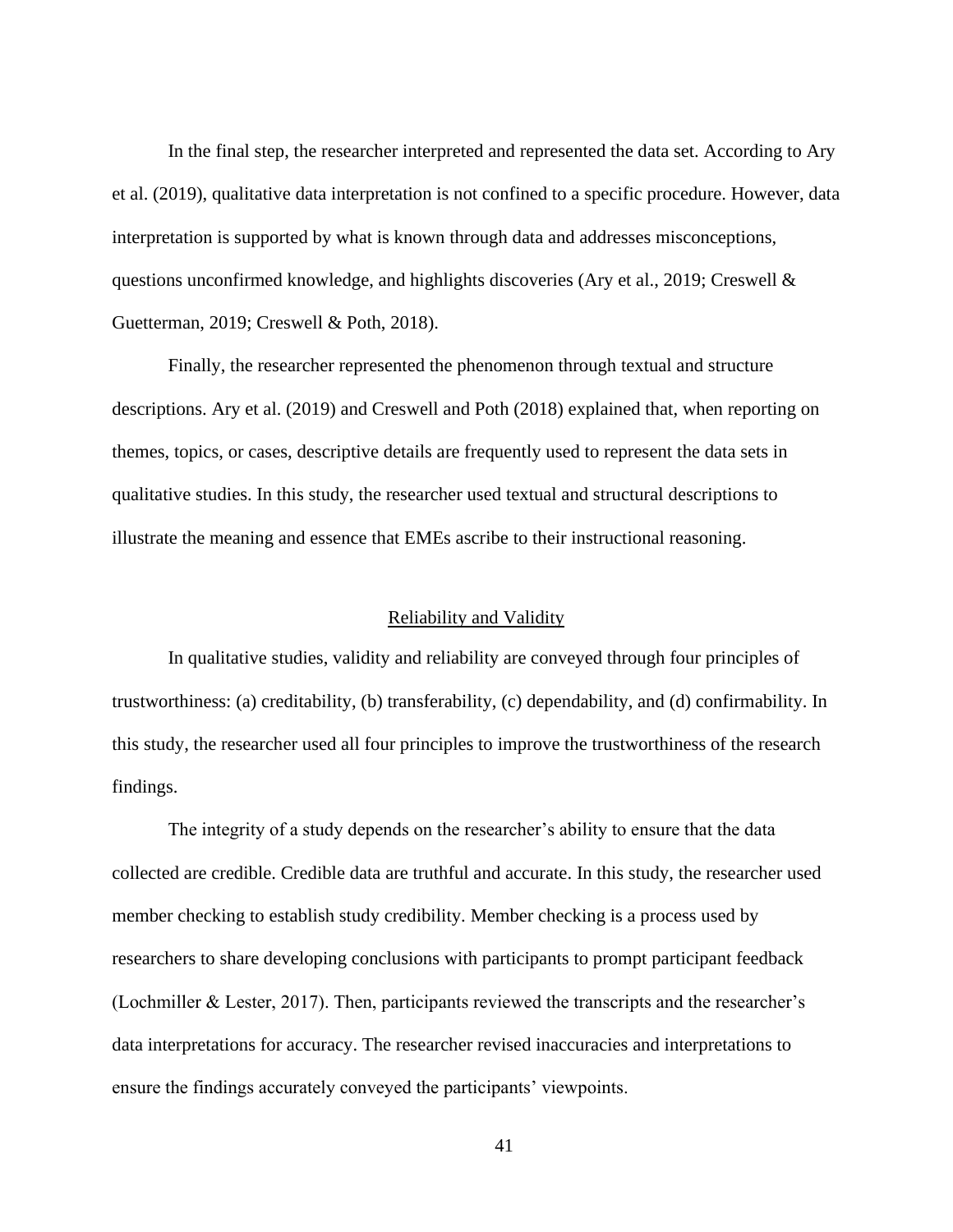In qualitative research the goal is transferability, not external validity. Transferability is the extent to which the study findings are generalizable to other groups or contexts. In this study, the researcher developed rich descriptions of participants' settings, backgrounds, and selfreflections to increase the study transferability. According to Ary et al. (2019), transferability is increased when sufficient details of the study context and cases are available and reactivity is limited. Additionally, the researcher used a cross-case comparison and a detailed methodology. Detailed methodologies increase the transferability of qualitative studies because a rich description provides potential investigators with data to analyze whether the study context is transferable to their setting and population. When findings are comparable, cross-case comparisons increase transferability (Ary et al., 2019).

Dependability is defined as the constancy or stability of research findings (Ary et al., 2019). Dependability is similar to reliability in quantitative research. However, in qualitative studies, dependability refers to monitoring or explaining the difference between data findings. In this study, the researcher used data triangulation and the coding agreement strategy, code-recode, to ensure dependability. The researcher coded every transcription twice and compared each transcript for similar interpretations.

Additionally, the researcher triangulated data by collecting the data from focus groups and interviews for multiple participants to improve the study's dependability. The researcher compared and selected common emergent themes from interviews and the focus group to interrupt and represent the data set. The same strategies were used for confirmability. Confirmability in qualitative research ensures that data interpretations are free from bias (Ary et al., 2019). The researcher used the code-recode method to confirm the procedures and interpretations were free from bias. Additionally, bracketing, a process commonly used in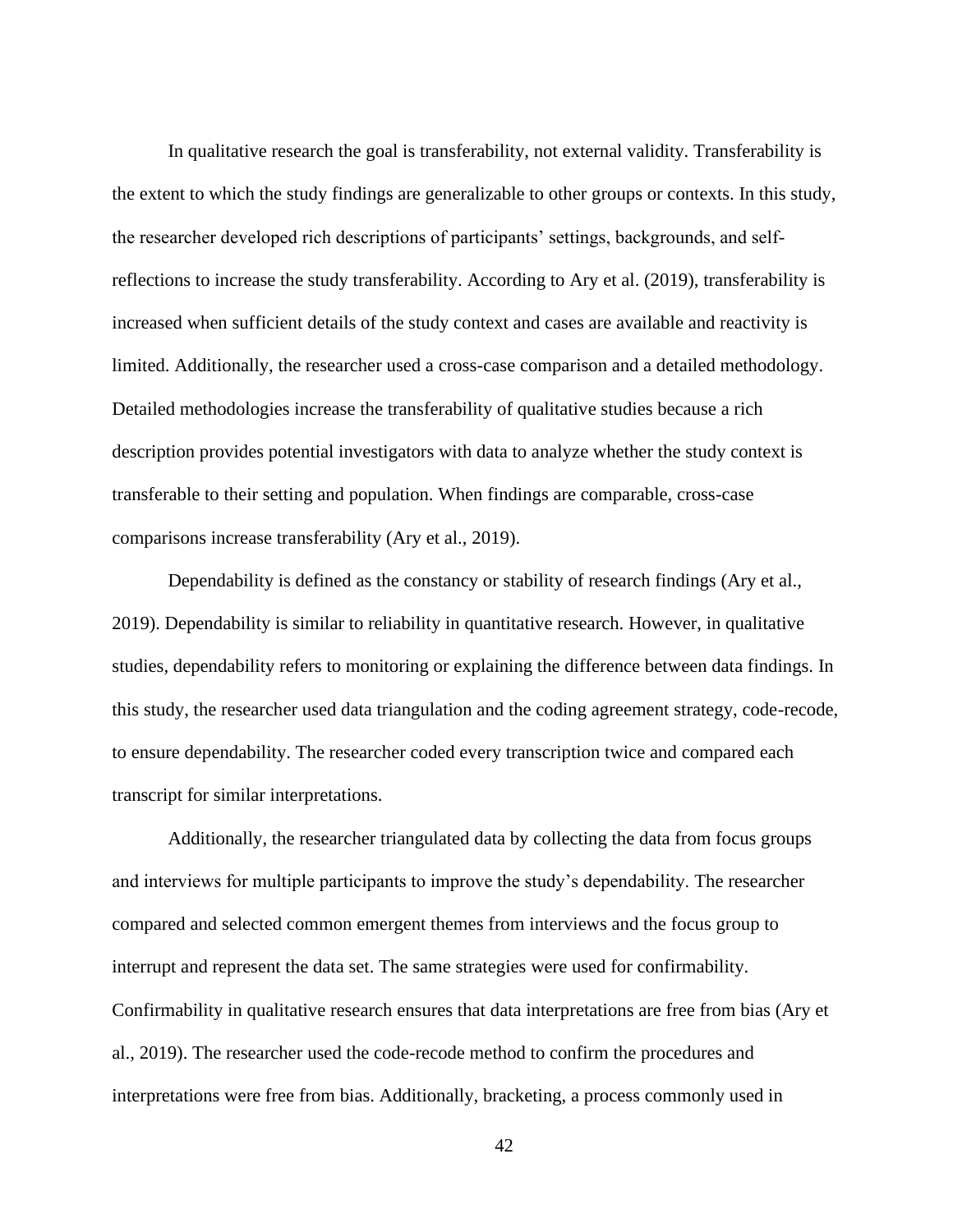phenomenological studies, was used to ensure the researcher's personal biases did not affect the study.

# Interviews and Focus Groups

The researcher used semi-structured interview questions for data collection. Interview questions were reviewed by a group of experts using the Delphi technique and are included in Appendix D. The researcher recorded interviews using a digital recorder, an Olympus VN-S41PC, and used Rev.com, a transcription service to transcribe the audio files. Rev.com completed a nondisclosure agreement before the interview data transmission to their platform. The uploads were username and password protected. Transport Layer Security 1.2., a feature of Rev.com, was used to encrypt the files and communication between the researcher and Rev.com (e.g., emails and audio files). Additionally, a two-factor authentication was an added security measure.

The interview and focus group settings and times were arranged at the convenience of the participants. Interviews and focus groups were conducted virtually. The participants confirmed the room conditions were conducive for an interview with minimal background noise and free from distractions. The researcher used member checking to ensure that the data collected was reflective of the participants' perspectives. Based on the results of member checking, participants' responses were amended to accurately convey their viewpoints.

The researcher categorized data by collection method (e.g., interview, focus group) and participant number, if applicable). Then, interview and focus group data sets were compared. The researcher used themes in common among interviews and the focus group to represent and interrupt the data set. The researcher used data encryption and a secure password-protected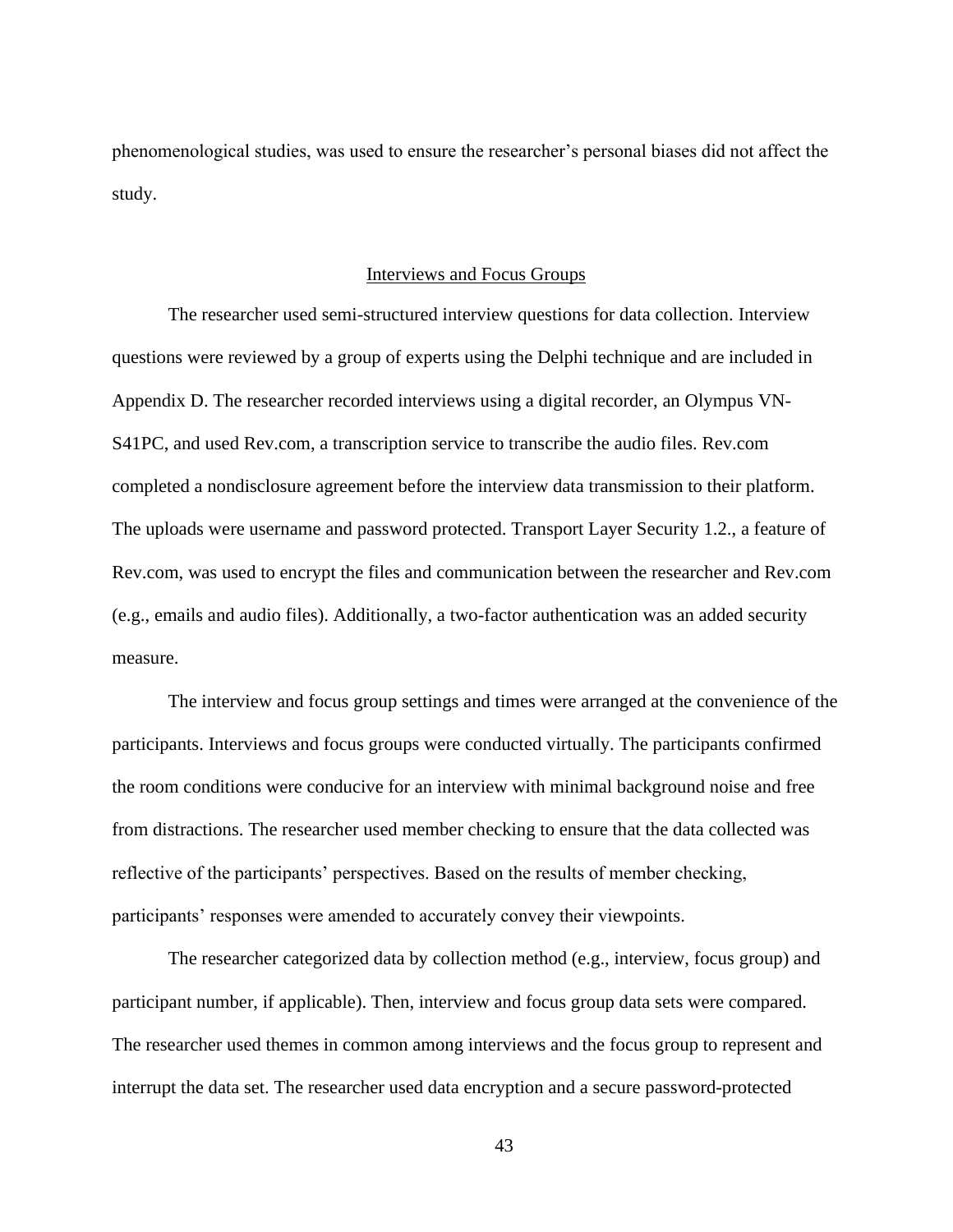workspace to protect the privacy of the participants. The researcher will store all data securely for five years and destroy all data after five years.

### Limitations

Studies that target special populations for investigation are not generalizable to other populations (Ary et al., 2019; Bordens & Abbott, 2011). The participants in this study teach mathematics in schools with large populations of minority students and teach in public schools with more than 40% of the student population identified as low-income. Therefore, transferability to populations outside of this context may be limited.

Because of COVID-19, interviews were conducted through technology as face-to-face opportunities were not available. The possible impact of this change was approved before data collection commenced.

The purpose of this chapter was to outline the research methodology. The research design, data collection method, and data analysis process were explained. The purpose of Chapter 4 is to report the study results and confirm the compliance of methodology procedures.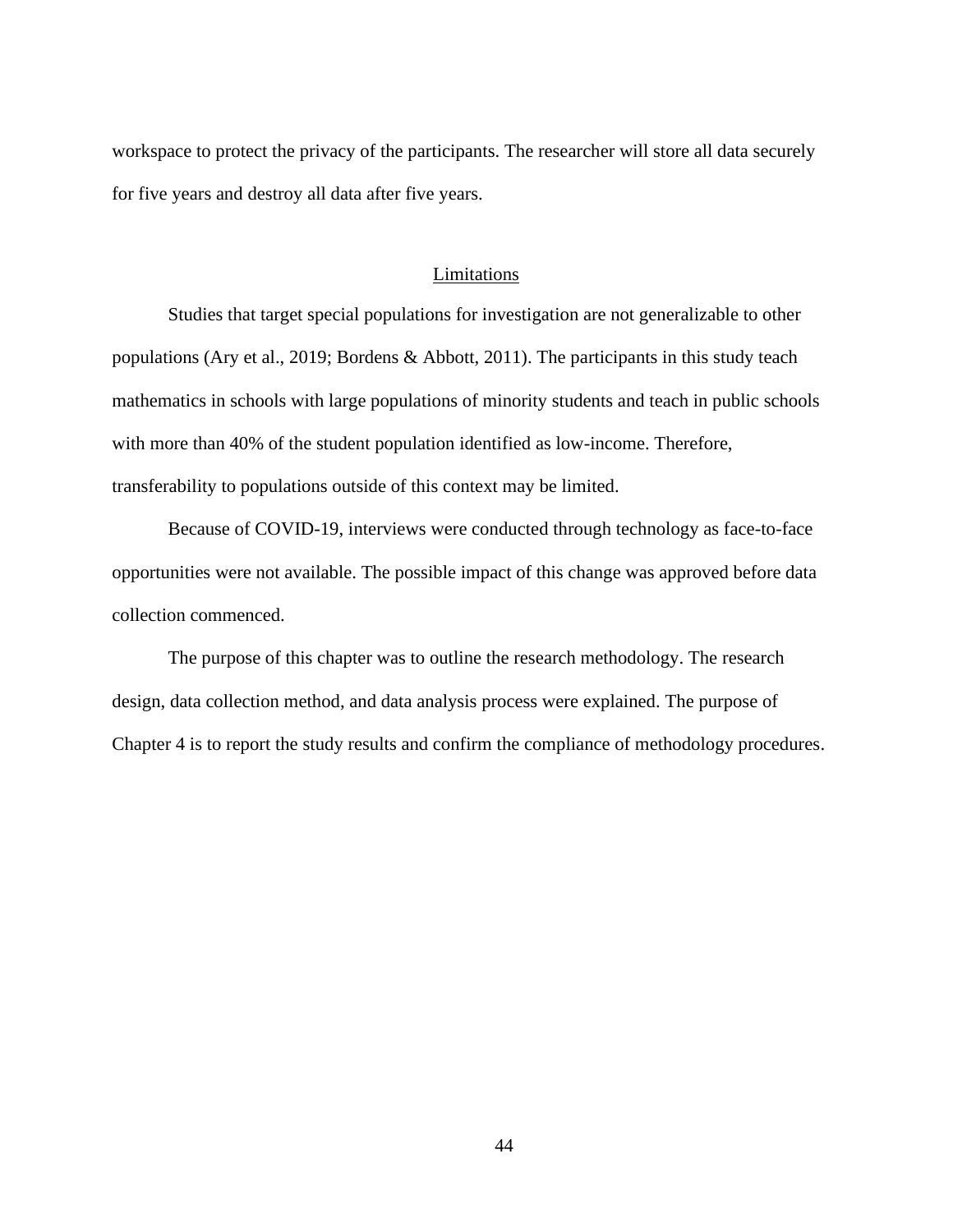# **CHAPTER FOUR: FINDINGS**

## Introduction

The purpose of this phenomenological research study was to build an understanding of the meaning that EMEs in high-density Black schools with average mathematical knowledge for teaching, ascribe to their instructional reasoning. Specifically, this study was conducted to investigate the reasoning for instructional decisions made by teachers with average MKT. In Chapter Four, the researcher presents the interview and focus group findings related to the research question: What meaning do mathematics educators in high-density Black schools, with average mathematical knowledge for teaching, ascribe to their instructional reasoning?

Interviews and a focus group were used to understand the meaning EMEs ascribed to their instructional reasoning. Five educators participated in this research  $(n= 5)$ . Four themes emerged:

- descriptions about how students learn
- resources
- understanding of content progression
- understanding of students' knowledge

The findings are organized by theme with the related subthemes where applicable.

#### Participant Summary

The sample included five EMEs in a large urban school district in the Southeast United States. All teachers, with one or more years of teaching experience, were certified by the FLDOE in an approved certificate inclusive of mathematics (i.e., elementary education, middle grade mathematics, or mathematics) who were actively teaching kindergarten through fifth grade.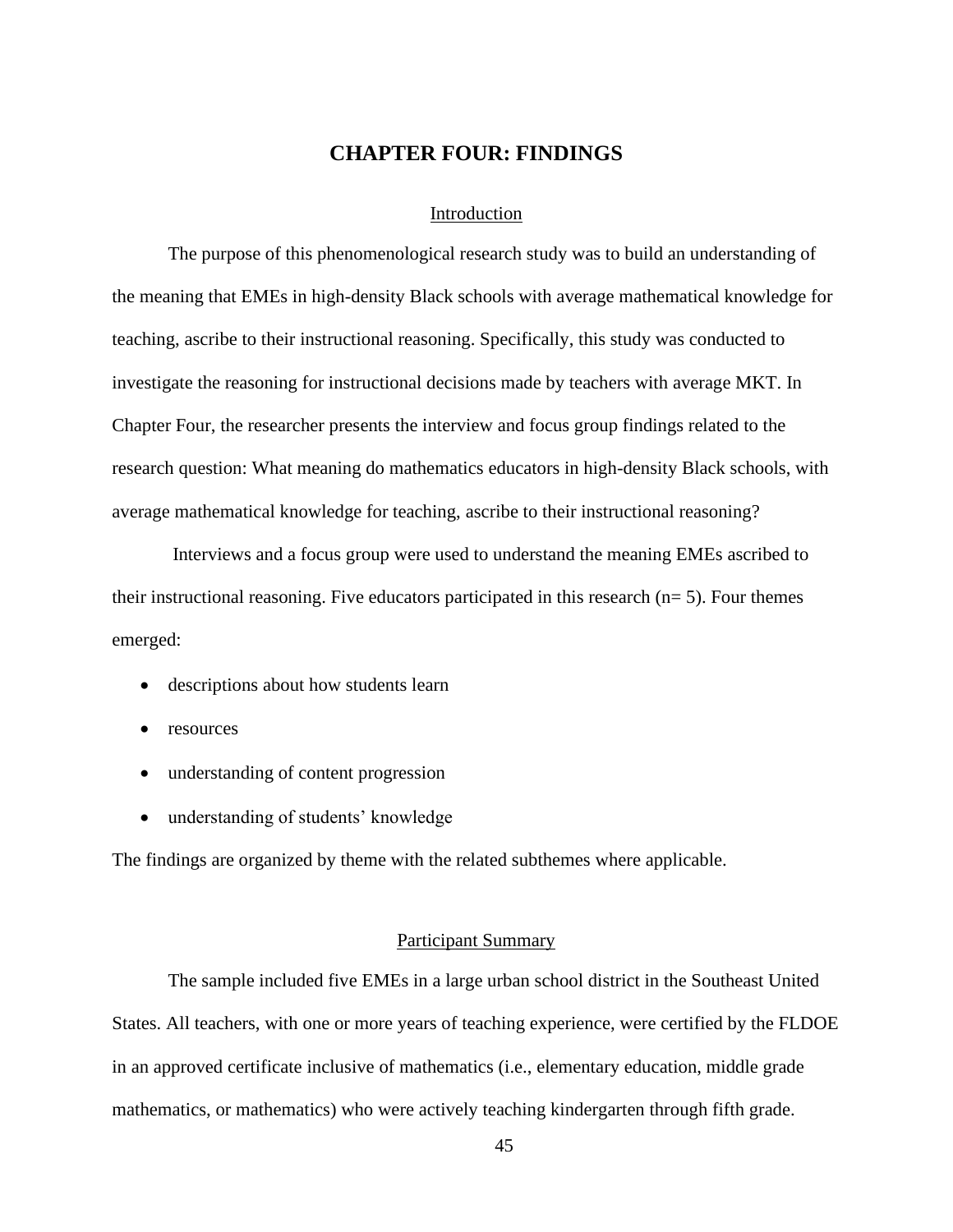Participants varied in years of teaching experience. Teaching experience ranged from 3 to 19 years. There was limited variation in racial demographics, and all of the participants were female. A full description of participant demographics is included in Table 1. For this manuscript, pseudonyms were used to protect the identities of the participants.

# *Description of Participants*

**Joanna.** Joanna was a first-grade teacher with 4 years of experience as an elementary educator. She has a background in political science and a master's degree in applied social sciences. First grade is the only grade in which she has teaching experience.

**Jennifer.** Jennifer was a second-grade teacher with 19 years of experience as an elementary educator. She has experience teaching fourth, third, and second grades. She began her teaching career as a fourth-grade teacher and has been teaching second grade for the last 8 years.

**Michelle.** Michelle was a fourth-grade teacher with 7 years of experience as an elementary educator. She was an education major with a bachelor's degree in elementary education with advanced coursework in middle school mathematics. Six of her 7 years of experience were teaching fourth grade.

**Susan.** Susan was a second-grade teacher with 11 years of experience as an elementary educator. She has a bachelor's degree in exercise science and a master's degree in educational leadership. Her teaching experiences included second grade, third grade, and K–8 physical education. Of her 11 years of teaching experience, she spent 6.5 years teaching physical education, less than 1 year teaching third grade, and 3 years teaching second grade.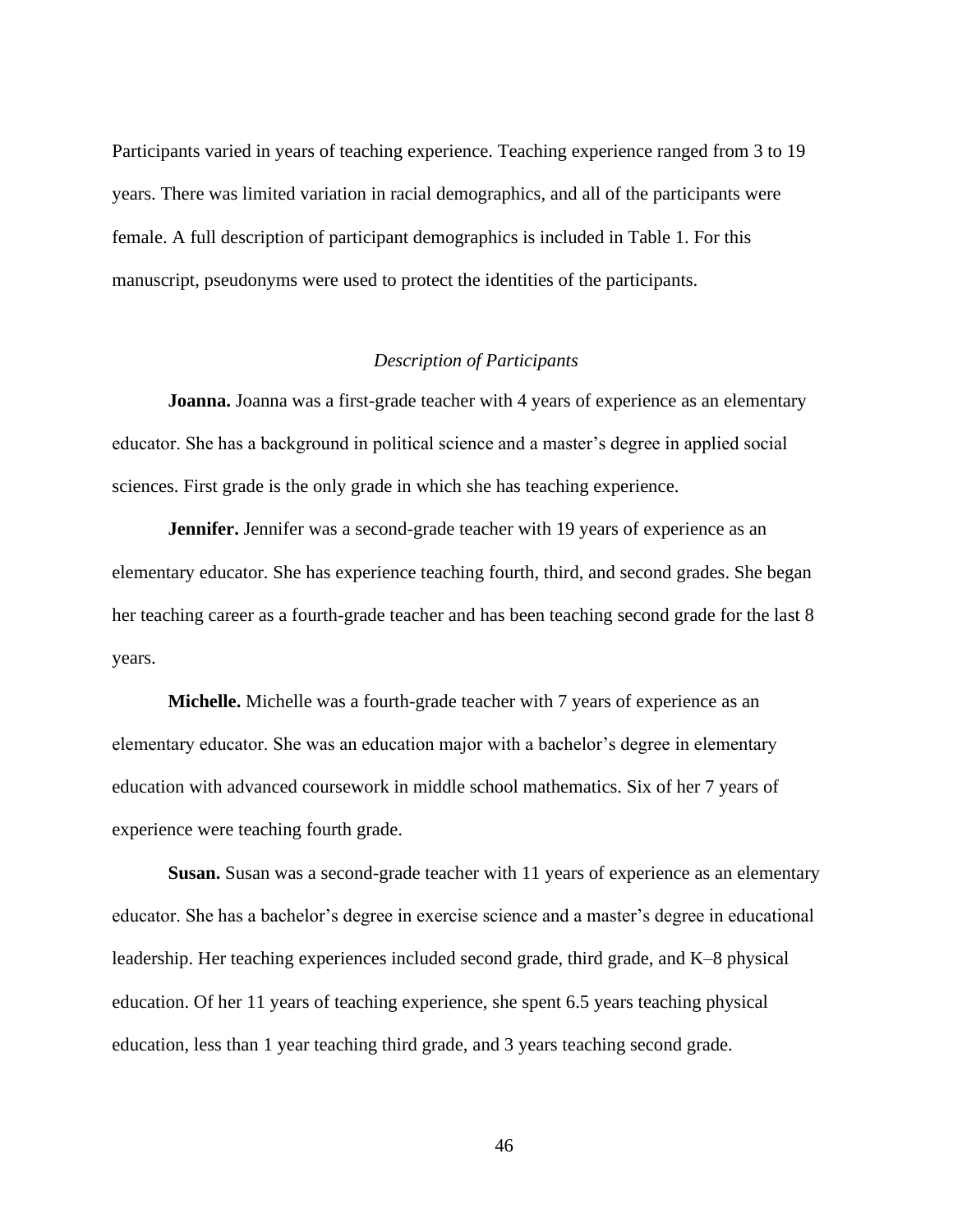**Faith.** Faith was a second-grade teacher with 4 years of experience as an elementary educator. She has a bachelor's degree in interdisciplinary studies with a minor in social science. She was experienced in teaching second and first grade. She has 3 years of experience teaching first grade, and this was her first-year teaching second grade.

| Table 1: Participant Demographics |  |
|-----------------------------------|--|
|-----------------------------------|--|

| Participant | Teaching<br>Experience | Race         | Gender | Grade<br>Taught |
|-------------|------------------------|--------------|--------|-----------------|
| Joanne      | 4 years                | <b>Black</b> | female | 1               |
| Jennifer    | 19 years               | White        | female | $\overline{2}$  |
| Michelle    | 6 years                | <b>Black</b> | female | 4               |
| Susan       | 11 years               | <b>Black</b> | female | $\overline{2}$  |
| Faith       | 4 years                | <b>Black</b> | female | $\overline{2}$  |

# Data Analysis Findings

Research approval was received by four schools in a large urban district in the Southeastern United States. Invitations to participate in the study were sent to 114 teachers employed in the approved schools. There were 24 responses from educators who agreed to participate in the study, and 19 completed screener assessment, the MKTA. Of those who completed the MKTA, 79% (*n* = 15) scored average. Participants with average MKT were randomly selected to participate in an interview ( $n = 6$ ) or a focus group ( $n = 9$ ). Five participants consented to participation.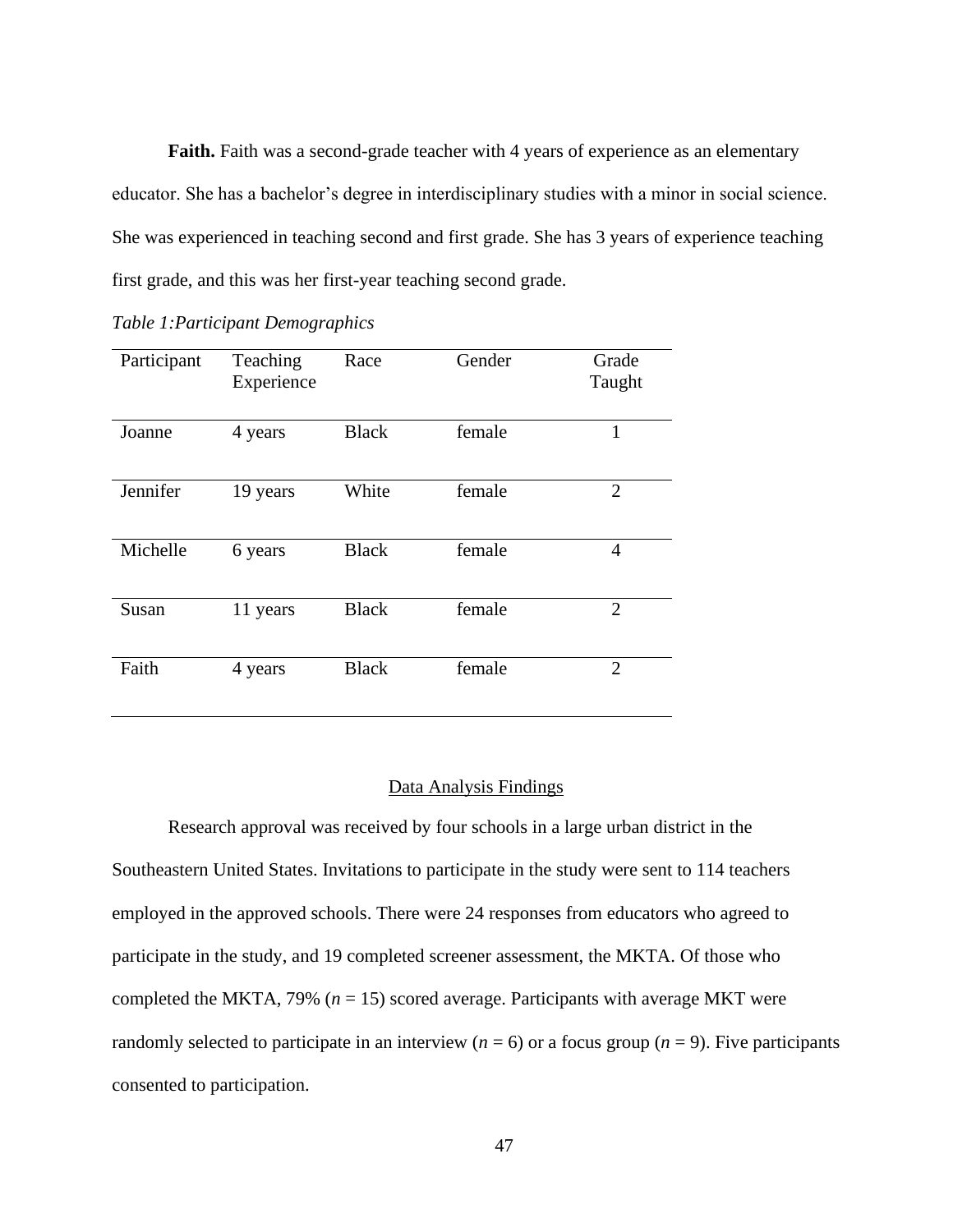Participant interviews  $(n = 2)$  ranged from 23 to 46 minutes in length, and the focus group  $(n = 3)$  lasted 64 minutes. Audio from each interaction was recorded, transcribed, and analyzed. The data were organized and read one interaction at a time to improve understanding of the data collected. Each line of transcription was read, and important or repeated phrases, sentences, thoughts, activities, and behaviors were coded within the data. Units with the same codes were merged into clusters. Codes and clusters were reviewed to ensure relatedness. The same process was repeated for every interaction. The clusters were combined into significant categories to determine the emergent themes (see Appendix E).

# Research Question

The research question for this study was: What meaning do mathematics educators in high-density Black schools, with average mathematical knowledge for teaching, ascribe to their instructional reasoning?

Mathematics educators are tasked daily with making instructional decisions and find themselves grappling with their descriptions and knowledge of their students, content, and resources. As a result, the following four themes emerged as influences on the instructional reasoning of EMEs.

### Theme One: Descriptions About How Students Learn

Educators have descriptions about how students learn. These descriptions influenced the instructional decisions educators made in all stages of lesson implementation. The first theme, descriptions about how students learn, included two subthemes: (a) models and (b) connections to prior knowledge.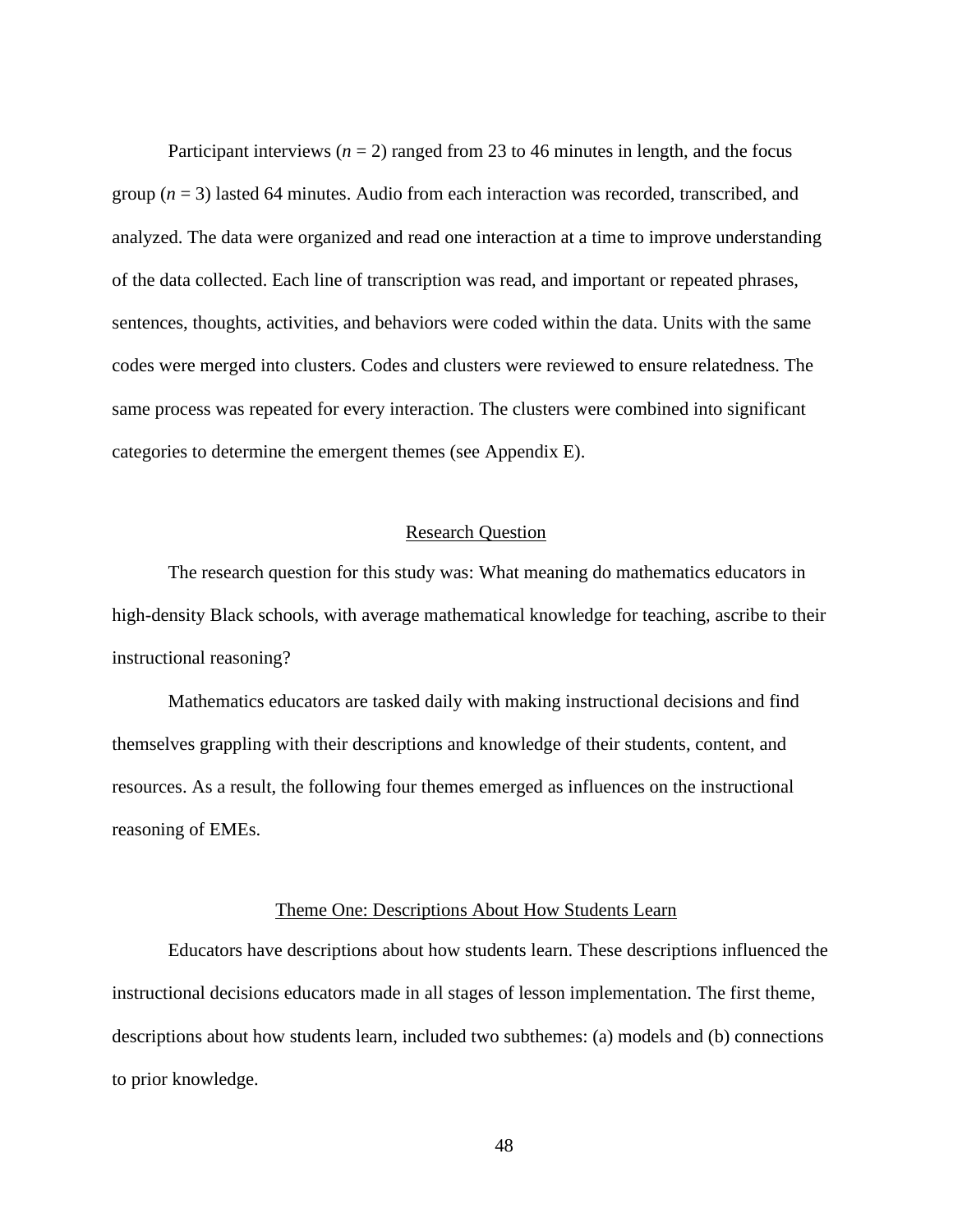## *Theme One Subtheme: The Use of Models*

Throughout the interviews and focus group, models repeatedly emerged as a subtheme to the theme of descriptions about how students learn. Educators perceived models as an important element in their lesson. Teachers proactively prepared and implemented models into their lessons because of their descriptions about how students learn. Joanne explained her students' need for visual models and teacher modeling:

I know they needed visuals and lessons that would kind of break it down. I needed to present the lesson in different ways. So, I used videos. I used T-charts. I used, Kami, the online extension so that they can see my work as I do it. Because I think they're, they are visual, in a way that they have been exposed so much to video games and things like that. So, that kind of leads to that.

Michelle described her students' need for content to be modeled through demonstration: Kids learn in different ways, so some will learn better by me just modeling it, some will be able to just watch someone else do it, like watch a video, if they're more visual learners. Modeling how to do it and actually have them also watch a video on how to do it as well. The extra modeling, the videos, and all of that helps them to like gain some kind of confidence in the knowledge that they already have.

Faith described her students need for concepts to be demonstrated to them through modeling: I found a video on YouTube, and it was more like a kindergarten, first-grade video and . . . what it was they had an example, I guess. And the guy would teach—if . . . you have a ball, or you have stairs, or things like that, you would use a measuring tape to measure the curves. As you can see, if I put a ruler here, it's not going to work. If I put the yardstick here, it's not going to work. You can't tell if you go through the grooves or if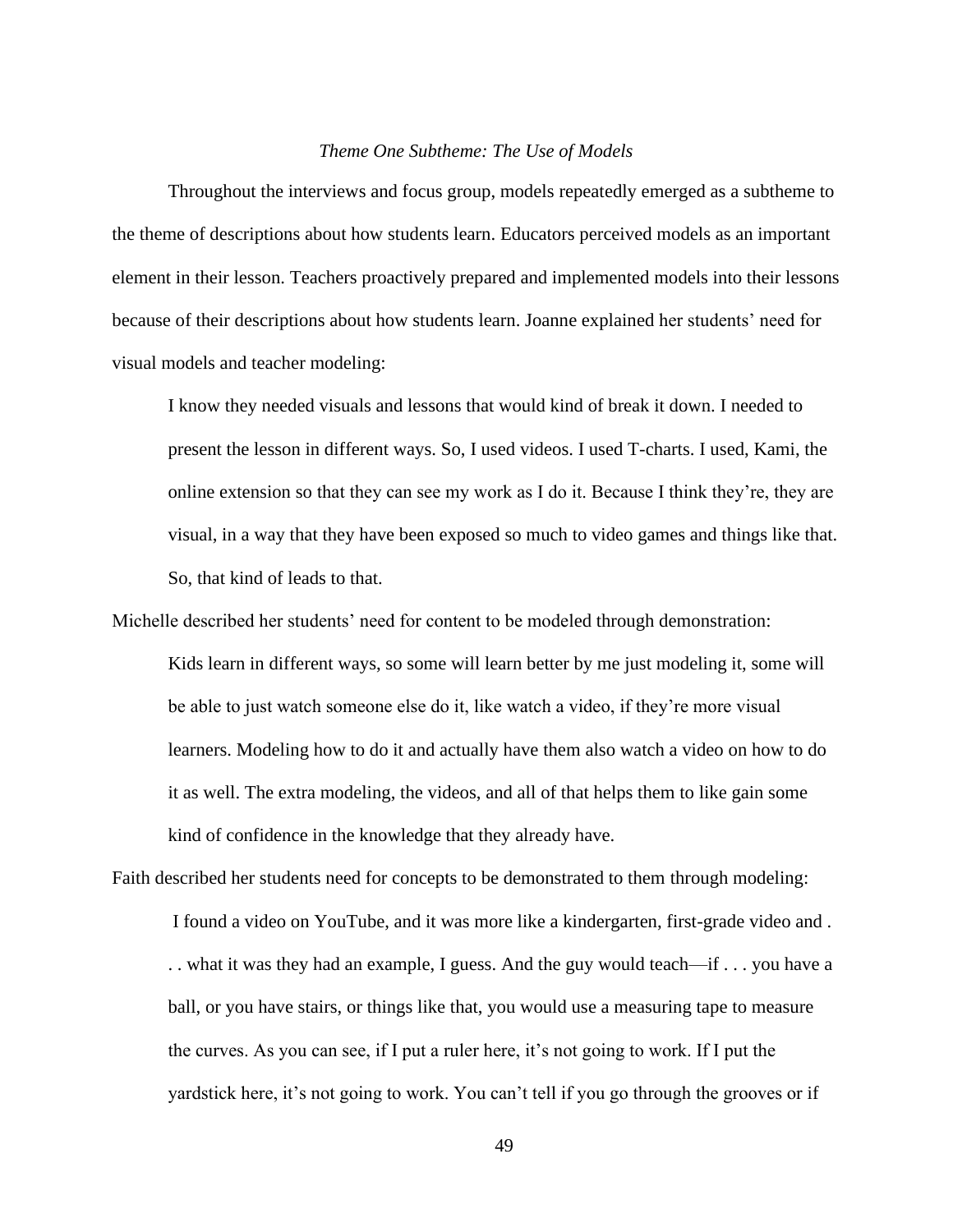you're going around the curve, you won't be able to tell the exact distance. So, they took the measuring tape and actually measured the ball. They put it on the ball for them to see it. And that was in the small groups, and then they kind of got the concept better. Them seeing it, visualizing it, was much better in the small group and watching that kindergarten first-grade video . . . I didn't let them know it wasn't second grade, but that helped them a whole lot more.

Jennifer described her students' success when using visual and student modeling:

I kind of grouped them up with ones that I knew what we were doing well and ones that needed help. And that if they could see the other person on the page using their strategy that kind of gave them a strategy to use if they didn't already have one. As they collaborated . . . they can use the same page online, and I think that helped a lot of them be able to see . . . and I find that other kids will jump on the microphone and say do it the way… I did it was this ….and instantly, that student, they'll go, "Oh. Great. Thank you. That's what I needed." And they're able to . . . many times, they said, "Oh, I get it now." And I'm like, okay.

### *Theme One Subtheme: Connections to Prior Knowledge*

Educators consider students' previous content exposure and their personal experiences as factors that influence how students learn. Michelle explained the importance of bringing in students' personal experiences to improve students' understanding of concepts:

I try to use their logical reasoning to explain, like bringing their personal experience, things that they would do that has to do with time. So, putting it in a way that brings in their experience to kind of make it easier to understand.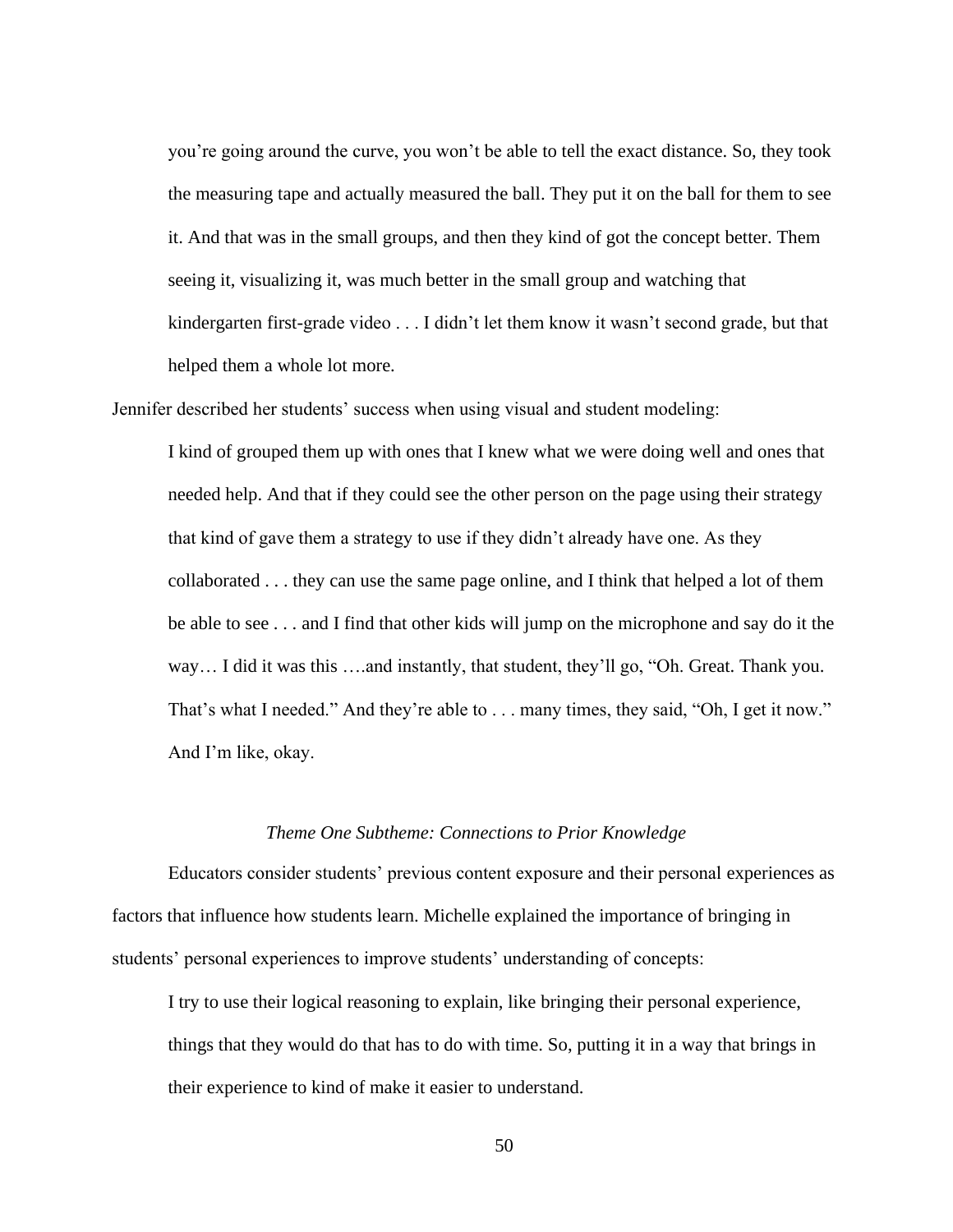Joanne explained, on multiple accounts, her need to aid students in making connections to concepts and skills previously taught:

I think I needed to present the lesson in a way that ties basics. I mean what they have already been taught. You know, sometimes I think they think it's something new. Something that they haven't seen before, so I have to think about the things that they have been exposed to already. And tie that in and use the same wording sometimes. Because if I use some other wording, it might . . . I think it may bring them to a state of confusion, maybe. Because I might be bringing in something that they haven't heard before. So, I try to use the same vocabulary, the same little words that we've used in the past to introduce or even to continue on with the lesson we are focusing on at the time. So, I think that helps them to hear the same things over and over, as opposed to bringing in or introducing some new language without going over it first or without them hearing it numerous times. So, that same language, using that same language, I think, is beneficial for them.

Another description from Joanne about helping her students make connections,

I think they have to have that feedback going and kind of get them to think about things that they already learned, you know, and bring that to the forefront. Because if not, you know, I don't want them to think this is something brand new. This is something that we're just adding on, I want to make sure I use those things that we've learned before to bring it to this lesson so that they can tie it all in. The anchor charts, I use because those are like a routine that we go through. So, they see these anchor charts often. So that is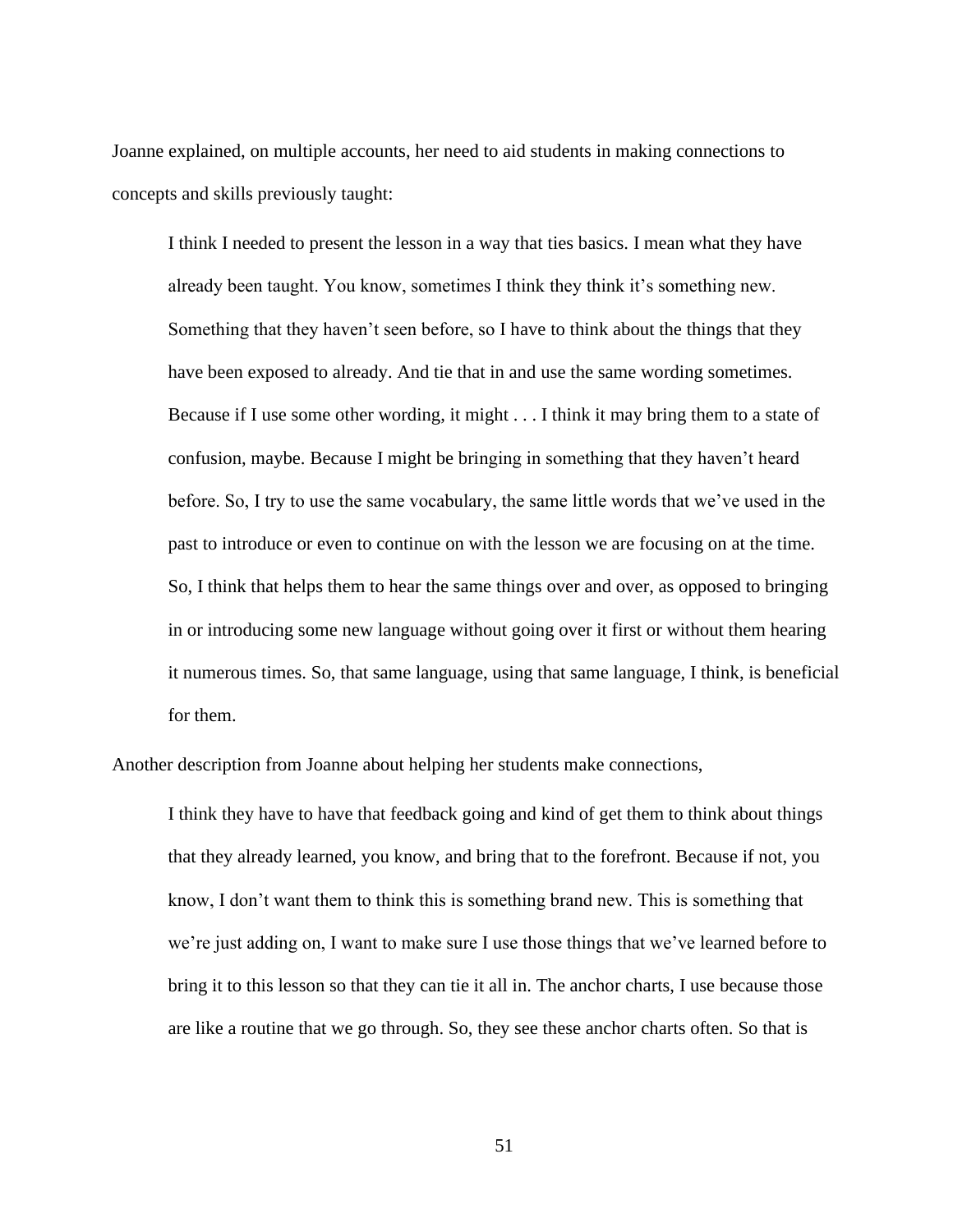like a reminder for them to look back into their minds about things that we already learned.

Faith explained adjusting vocabulary and the context of word problems to support students in making connections to content, "So I had to change the wording of the word problems to get them to relate"

# Theme Two: Resources

Participants interacted with many curricula, assessments, and instructional resources. These interactions, or lack thereof, influenced their instructional reasoning. Three resource types emerged as factors influencing participants' instructional reasoning: (a) assessment, (b) curriculum support, and (c) accessible digital teaching tools.

# *Theme Two Subtheme: Assessment*

The participants' instructional reasoning was influenced by assessment. Faith explained the impact the criterion assessments had on her instructional decisions as "looking at the assessment for the standard." Michelle also shared the significance that the criterion-based assessment had on her content focus, "Being that it's 35% of the Florida Standard Assessment math questions. So that was one of the things that influenced my decision.

### *Theme Two Subtheme: Curriculum Support*

The participants' instructional reasoning was influenced by curriculum resources and support. Susan explained that she uses the district curriculum resources to determine her lesson sequence, "I pretty much use the curriculum resources material (CRM) guideline for sequencing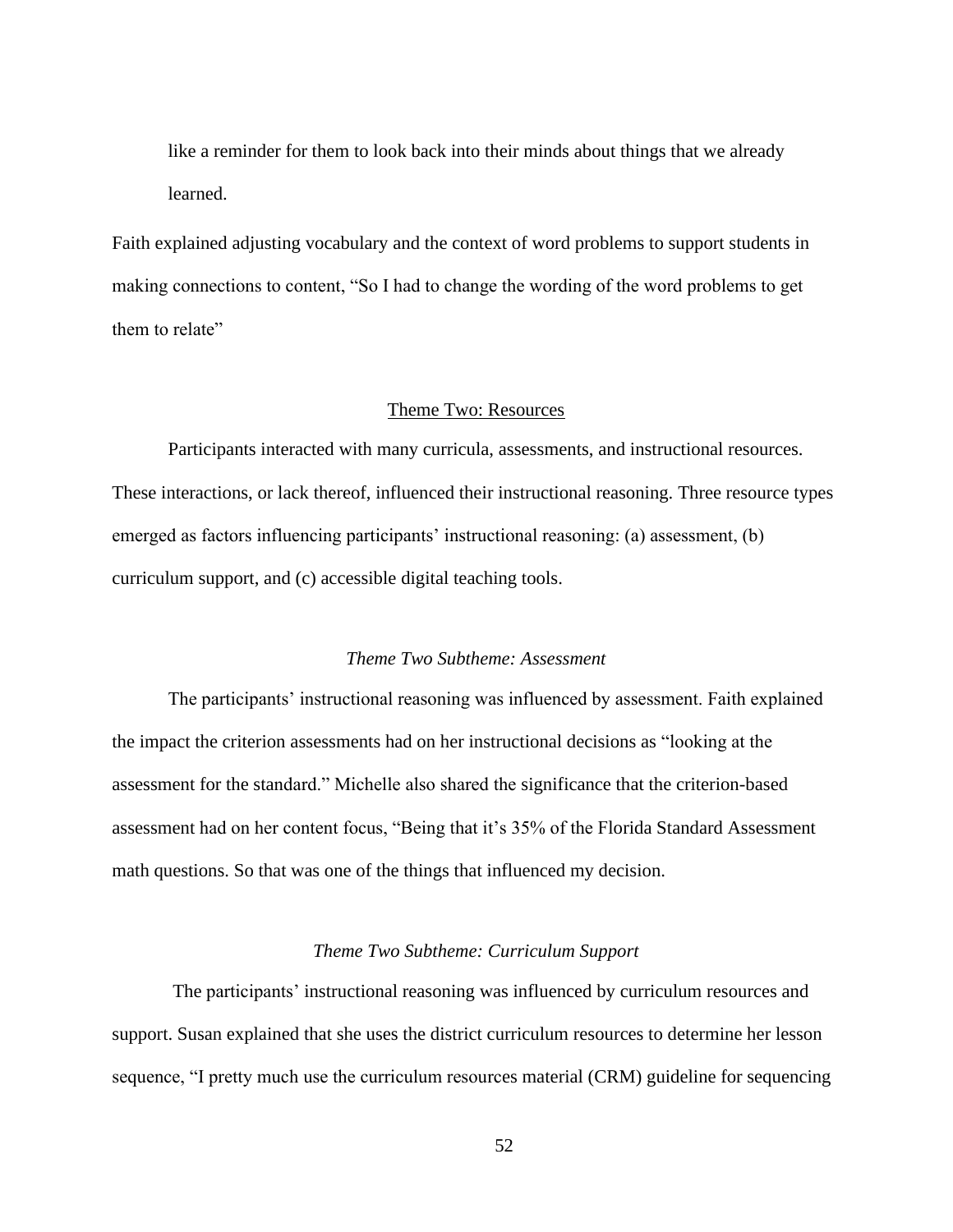and also the lessons that have already been created to kind of go off of to teach that standard." Jennifer shared that her lesson planning was also guided by district curriculum resources; however, she further explained that planning is also impacted by collaboration with others:

I know that there are changes that I make sometimes because of suggestions I've gotten or maybe things I didn't think of when I had planned it that . . . or adding to it, or maybe taking things away, so I know that also impacts how I plan what I'm going to teach. I guess the other one is maybe collaboration with your team or . . . we do a lot of collaboration with our APs [assistant principals]. And I know that sometimes, that will influence my lesson or how I . . . we go over lessons that we've already planned to look at them before we teach them.

Faith explained her reasoning for modifying the CRM used at her school:

When I looked at the CRM and I saw some of the questions, well... I saw some of the wording, I was like, okay so yeah, no. I knew that I had to change the terminology and put them where they needed to be in order to grasp the concept of measurement a little bit more.

Joanne explained her rationale for using a curriculum resource:

I think Go Math is less complex. And it's focused on the lesson that they started with focused on the 120 chart as a tool to add tens and then, we did add ones in the second lesson. We looked at visual examples of tens and one's digits. We went over examples of adding, how to add one-digit numbers, because they were about to get into two digits adding 10s to two-digit numbers.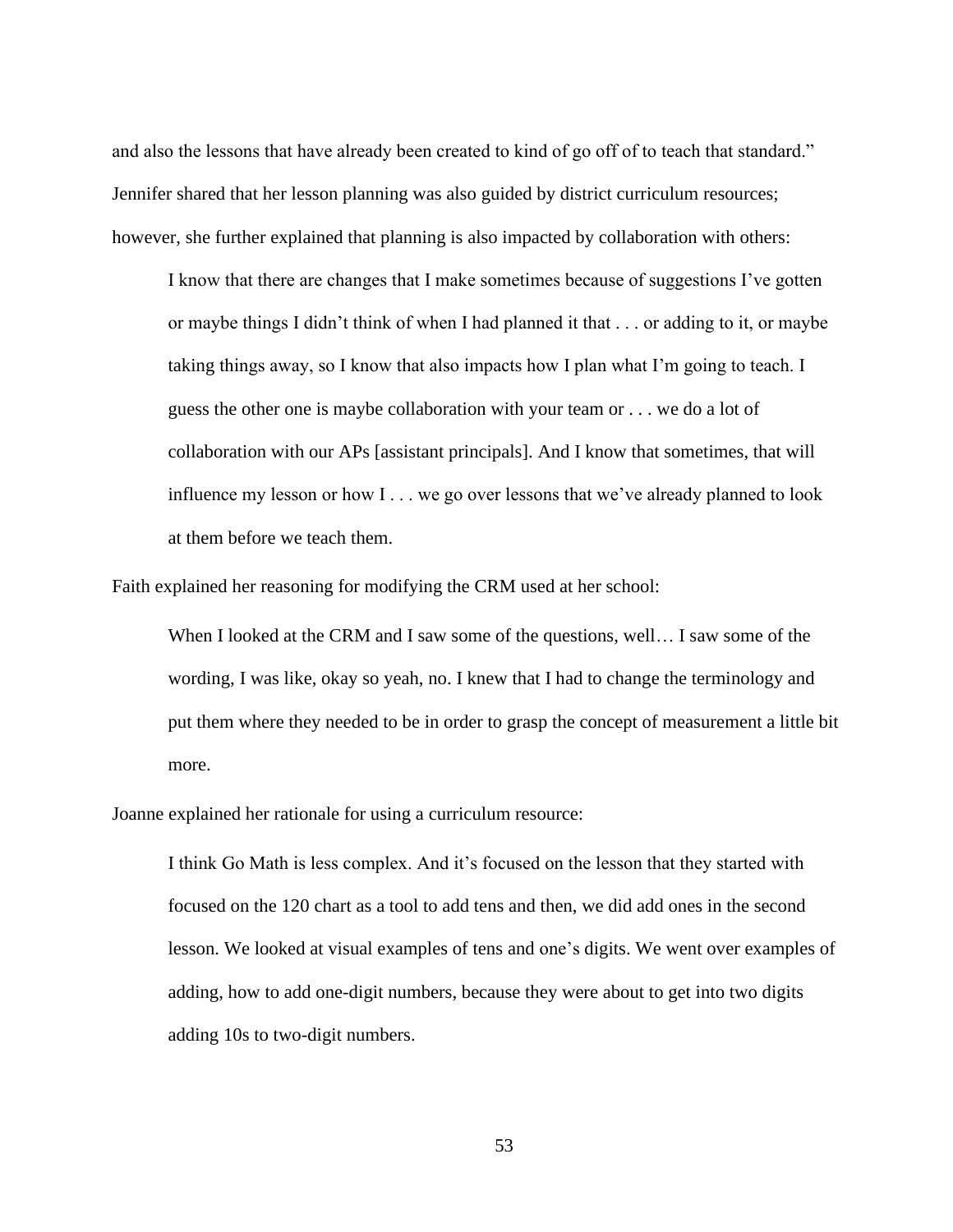## *Theme Two Subtheme: Accessible Digital Teaching Tools*

The participants' instructional reasoning was influenced by accessible technology-based resources, or a lack thereof. Joanne explained her rationale for using technology-based learning tools:

I think I'm always trying to keep that in consideration that I don't have all my students face-to-face, so I have to do things in a different way. They don't have the manipulatives that . . . all the manipulatives that they would have if they were in the classroom, like the ones and tens, the little blocks that we usually have for them in previous years. So, there's a lot of things that we have to do differently in that way, so that we can maybe teach them better, without the use of manipulatives so you have to find different ways. A lot of times I try to bring in visuals or any type of manipulatives and not manipulatives that we're really used to, like the hands on, because it's hard to do that now but, things that I guess, make it plain for them. So that's why I brought in Kami, I brought in anchor charts. Different things that, I mean, I would use anchor charts and have them displayed. But you know, we have to do it in a different way, because we don't have a wall that we can just have up and then you know, they can refer to, throughout the day or throughout the lesson. If there's a PDF of the page that I'm working in Go Math, I select my Kami and I'm able to write on Kami, on the page with them watching me from their Google Classroom, from the Google Meet I've tried to find different games, like Kahoot or Nearpod, things like that, that have more hands activities on because they don't have that advantage right now being online.

Jennifer explained how she used digital teaching tools to teach students online: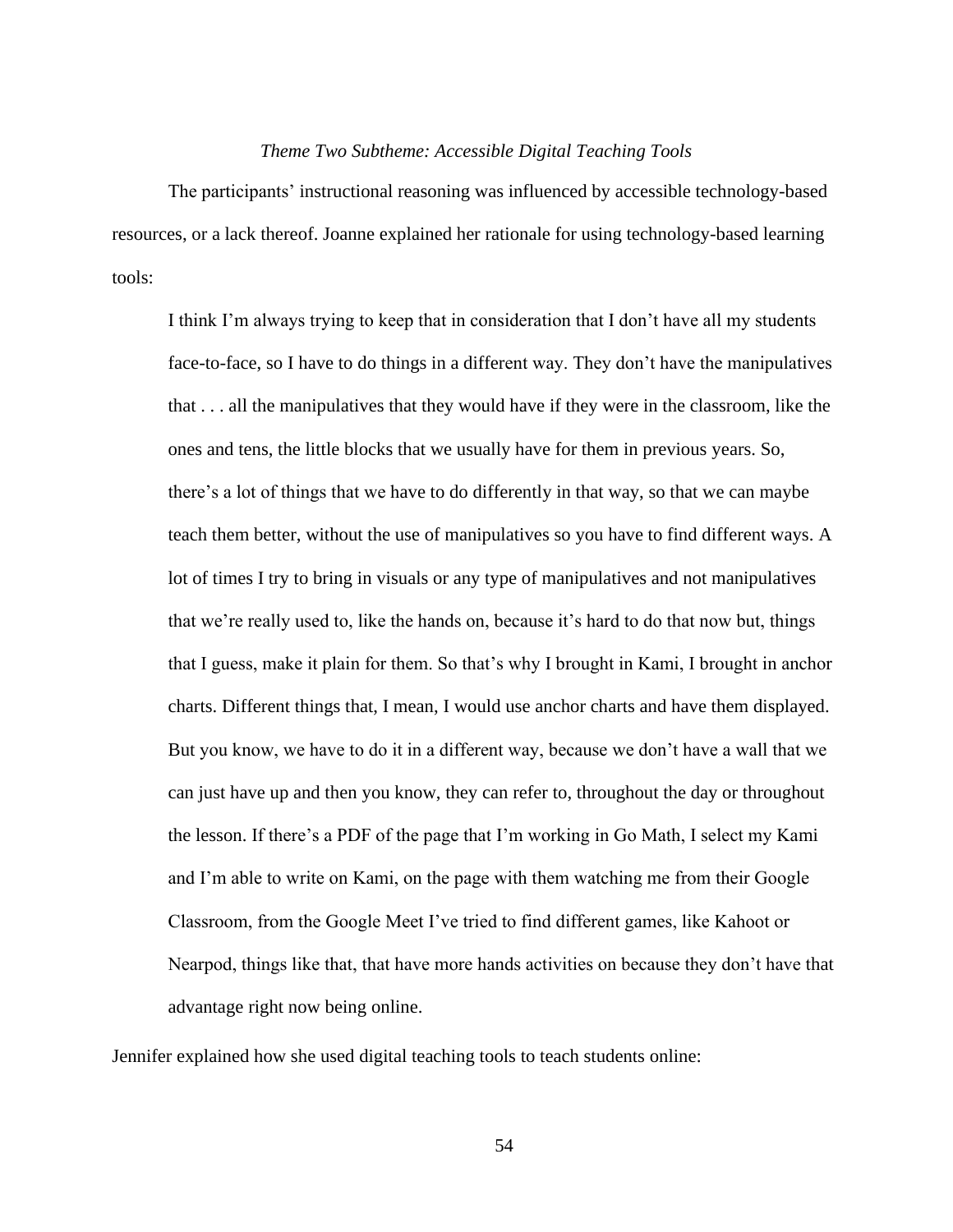The way it's set up is because everybody was online before, they got used to the system . . . we're online the entire day. And we are in an online lesson either in Nearpod or in SMART Learning the entire day. So, it's basically the same thing that I might have done before in a SMART Learning or in a power point, but it is loaded into the program. So, they're able to see—I use all day are Nearpod and SMART Learning. And in Nearpod, I can see everybody's page all at once. And in SMART, I can kind of careen through and go through each child like, right there at the board. I can just sift through every student's page wherever they are, even my students in the room now.

Susan explained how she contemplated the teaching tools available for online teaching:

I felt that the measuring, when we were doing measuring before we went into the word problems, it was kind of difficult to get them to kind of grasp it because I feel like measurement is one area where you have to kind of use the tools and use the objects. A lot of the kids being online, it's difficult to get them to grasp the concept of what actual . . . you know, how long is an actual yardstick or meter stick and things like that because they didn't have the stuff at home to . . . you need the tools in order to actual . . . actually do the measuring part of it. And I knew that most of my kids wouldn't have anything besides a small ruler, and I knew that they had a small ruler because I sent it home with them, you know, over Christmas break. But as far as having the measuring tape, the yardstick, meter stick, those kinds of things they didn't have. So, I did have to throw in into the planning that, okay, for this section, you're going to have to actually measure this with them using this tool so they can see what it is, what it looks like, and you know, about how long whatever you're measuring is using that specific tool.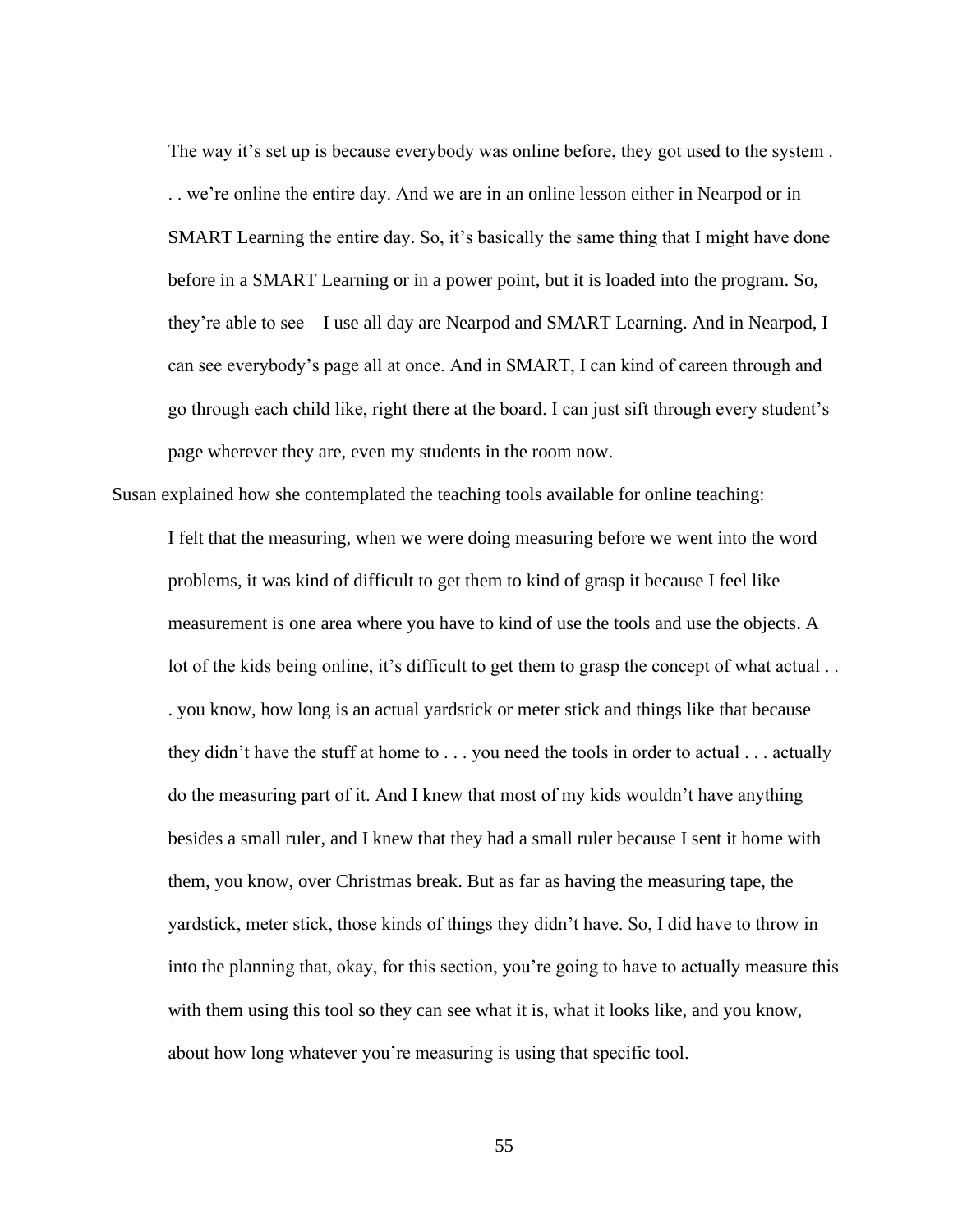#### Theme Three: Knowledge of Content Progression

Joanne explained the selection of a curriculum resource because of the review of prerequisite skills:

We reviewed the 120 chart . . . looking at numbers and patterns because they have to understand the concept of when they're adding numbers, they have to know that they're adding, not just the number itself, but they're adding tens and where they're moving the 120 chart.

Michelle explained that she scaffolded a time conversation lesson to include foundational knowledge before presenting grade-level content, "I knew that we had to start with the basics, talking about what those hands mean and how to count the time of the minutes and the hours." Jennifer explained a lesson she taught on line plots and the need to add prerequisite skills to aid students in their understanding:

I kind of also noticed that the way that the lessons were written, it kind of already assumed that they knew what line plots were, they knew everything about number lines, and that's not something that they knew. So, I kind of had to work backwards a little bit and go into some I-Ready materials to see where I could add in some prerequisite ideas that weren't in the CRMs when I was planning.

Susan explained the progression of measurement concepts:

I could see that they were not getting the concept. They were not getting it at all, and if they couldn't get past that, then how were we going to add and subtract measurements. Then we went through and talked about there's about this number of inches in one foot. And then, we compared the paper clip to an actual ruler and then just kind of built onto it like that.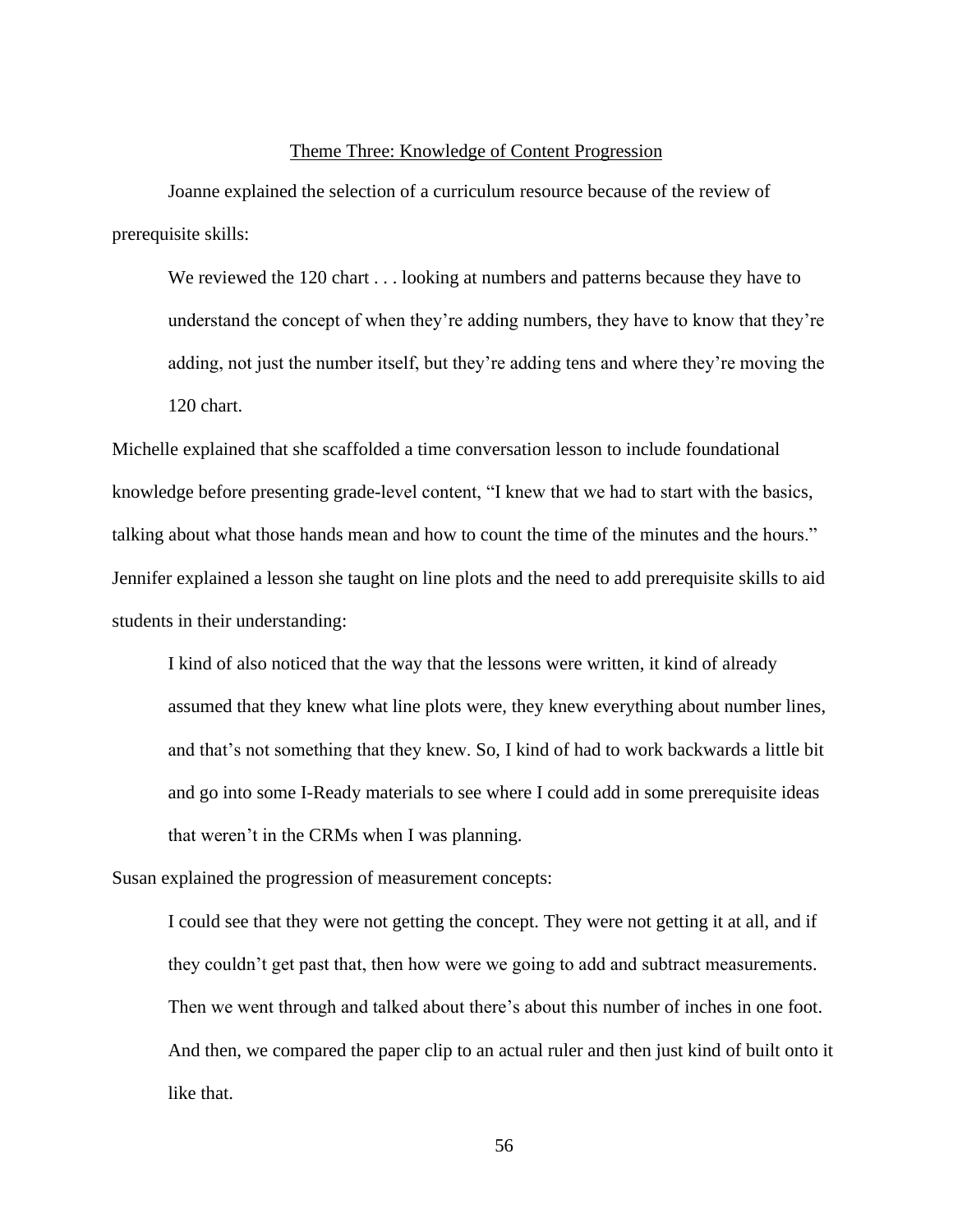## Theme Four: Understanding Students' Knowledge

Participants analyzed their lessons and performed checks for comprehension to verify the students' understanding of the content. The theme, understanding students' knowledge, yields two subthemes: (a) check for understanding and (b) lesson analysis.

# *Theme Four Subtheme: Checking for Understanding*

The participants' instructional reasoning was influenced by the knowledge gained from checking students' understanding of the content. Jennifer described making instructional decisions by monitoring students' responses to tasks and questioning students to determine their understanding of the content:

I can see as they're writing on the page and exactly what they're doing at that exact moment. So, if I want to stop and say, "Hey, you're writing this number. How did you come up with that number? How did you make that decision?" And then they can . . .. They'll go through the steps on how they got . . .. And I can see, and then I can write in real time right on their paper or I can help them, say maybe, "Did you look at this piece here?" I like to be able to see as they're writing it out, what their thinking is, and then have them literally explain it, right there.

Susan explained her use of repetition and questioning to check for student understanding: I took the computer and walked around with my . . . you know, with it being projected on myself, using the yardstick, trying to show them, you know, as much as I could in the camera view. And we measured the door, we measured the window, and then just, you know . . . questioning . . . questioning them through the process. I think they kind of grasped it a lot because I use repetition. It's something that I would always constantly,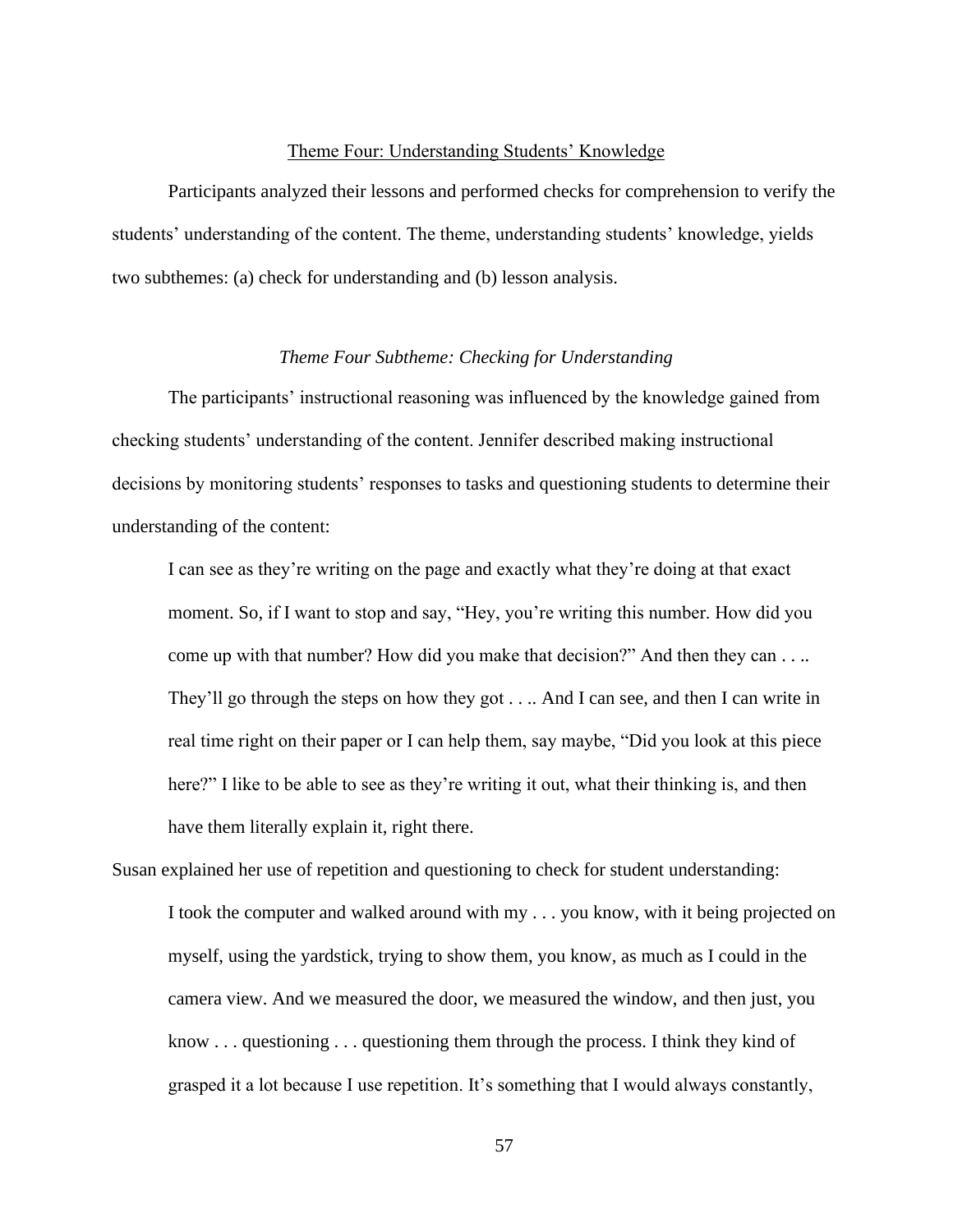you know, talk about when we were in that area of the standard. And having them call it back to me. So, I would . . . you know, I would say it and then . . . I would, you know, at random times, I'd say, "Okay, and . . . how many inches are in a foot?" Or, you know, things like that. Just repetition. Me saying it and having them also repeat it back to me. Michelle explained her rationale for using questioning to check for student understanding:

I first gave them the question, so kind of using the discovery method, as seeing like, having them kind of do it first before I tell them how to do it. I started out by just giving them a question with the clock and just trying to figure out if they knew how to read it and what each one meant. What operations are required, how many steps. So, I knew that they had issues with multistep problems, so that was something that was influenced by decision to start at the basics.

Joanne described that her instructional reasoning was influenced by checking for student understanding:

We went through the problems that I added in Kami. And we went through it together, and I walked them through it. We did okay, asked some questions, "Okay, what's our next step? Somebody tell me." And I usually use the chat box. And everybody has a chance to answer. So, I'm looking for that. I'm looking for, who has a good understanding? Who is still not answering the question? And then I know how to proceed—if I need to do another example or if they need to have another practice problem. I saw that there were still a few that were confused as how to go up or down the 120 chart. So, I went back to the 120 chart, and I called on persons who were not answering.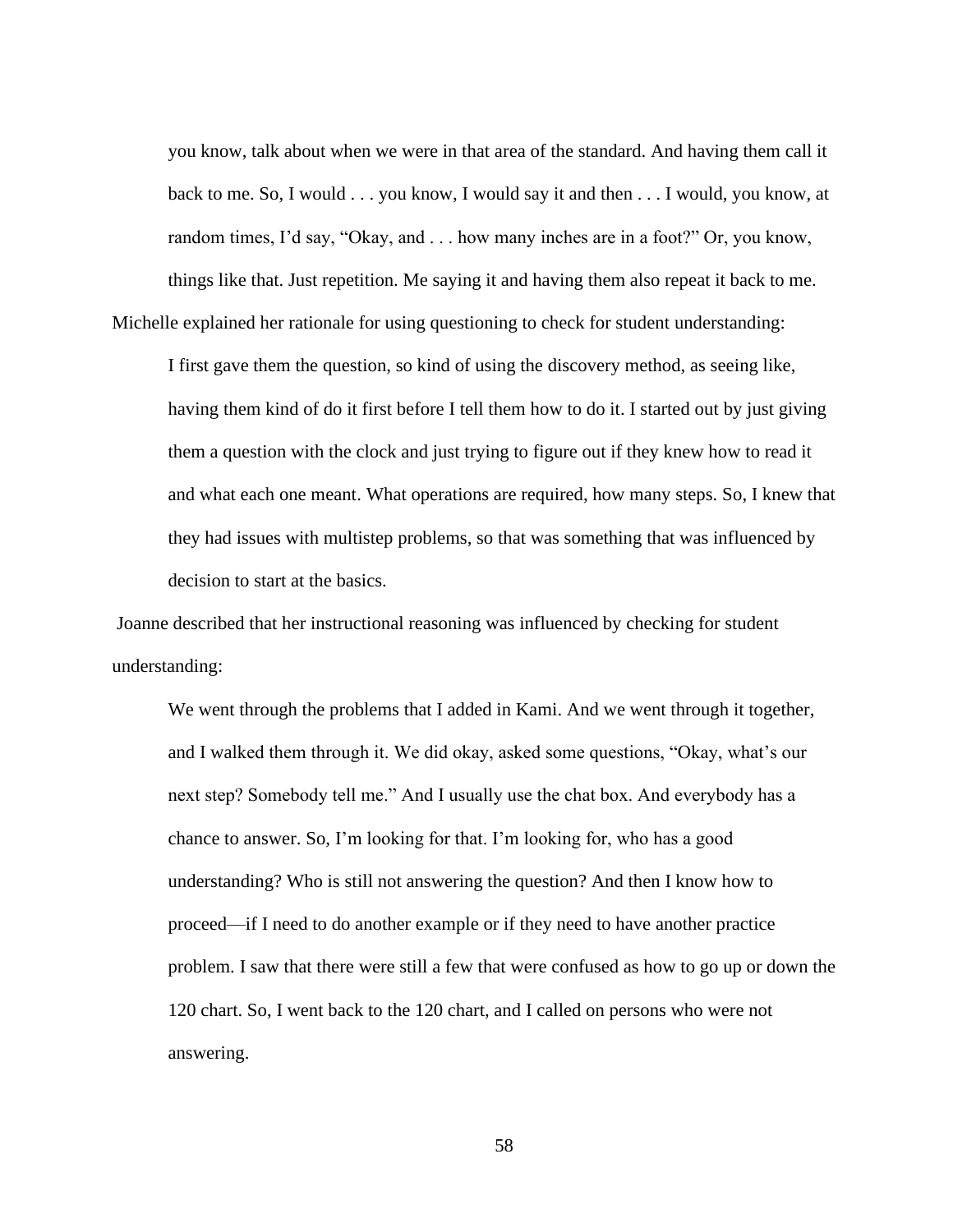#### *Theme Four Subtheme: Lesson Analysis*

The participants' instructional reasoning was influenced by their lesson analysis. Jennifer explained examining students' abilities during a lesson to make immediate instructional decisions:

And more lately, I've been letting where my kids are, kind of guiding them past that because there are things that I find that they're missing now that we're getting into the second half of the year that I didn't have a problem with at the beginning of the year. I find that what I planned for isn't the best because I've been planning with other people and maybe what they do isn't always what I do. I find honestly, most of my days kind of, that's not working. Change it now. I don't wait till tomorrow to fix it, I fix it now so that we can learn it today . . . . I find that my kids online kind of guide that because I have several that love to come on and help other people if they're struggling. And they love to explain it to them so that they can understand because they want them to be able to get it. Number one because they want us to move on and turn the page. And two, they like to be able to discuss that with someone. They like that someone's listening to them, like, "Yes, please tell me. I want to know how to get this." So I find that I let them kind of guide where we need to go, and then I'm willing to change whatever's not working right then and there and then I fix it. So, it's right then and there. It's not always something I planned for. It's not even generally something I plan for.

Susan explained while reflecting on a lesson she taught to make instructional decisions for upcoming lessons:

I think it . . . it just kind of goes with the flow of teaching. Like if you're . . . you're teaching something and . . . you know, this math concept and you noticed that they're not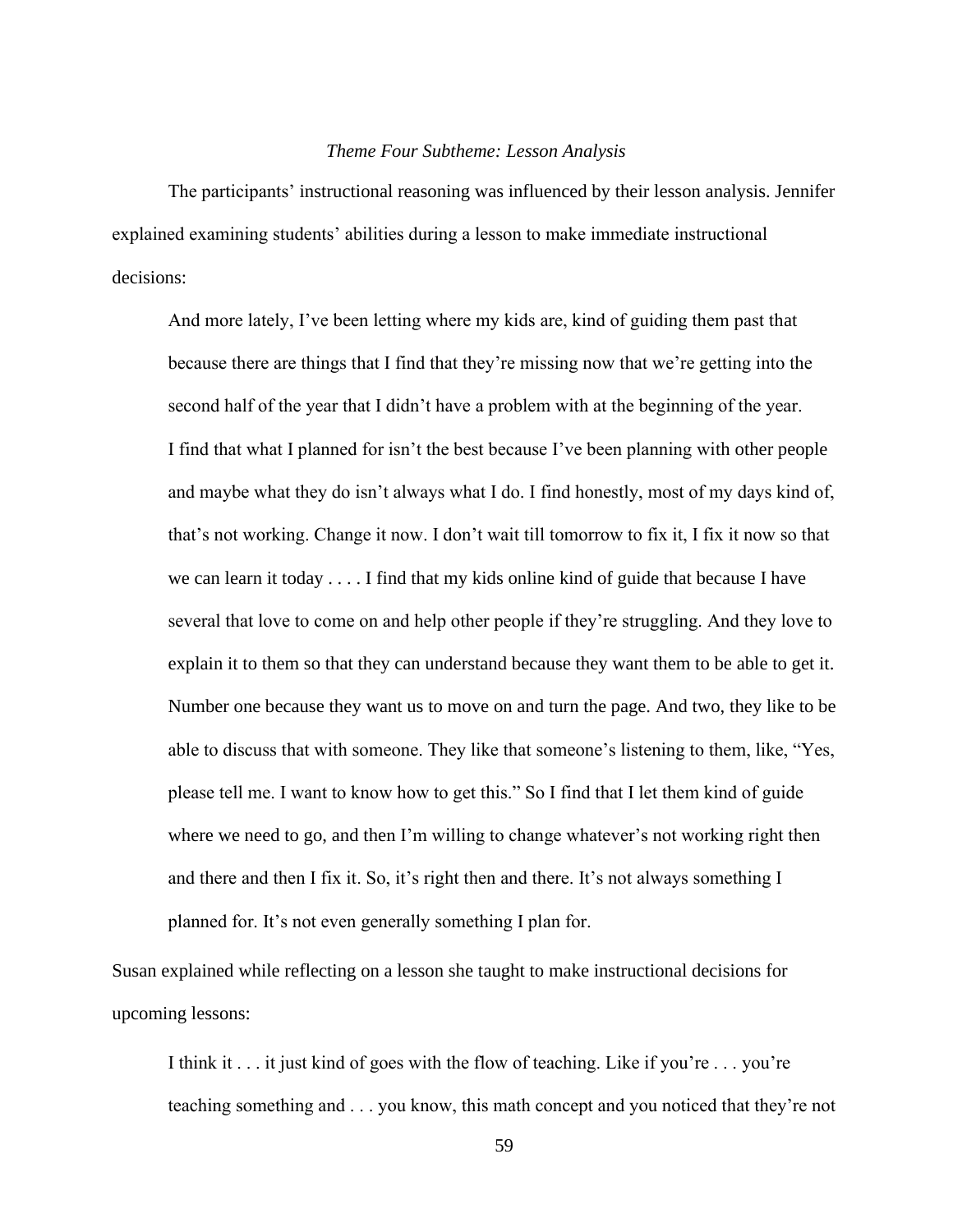getting . . . because I've had times when I'm thinking, oh, this is a great lesson, you know, they're going to get this. And then we get to get though the lesson and it's crickets. You know, nobody understands it, so then you kind have to, as a teacher, you kind of got to reflect on that and say, "Okay, so what did I . . . what did I do that didn't work? What worked? You know, and how can I change it for the next time?" You know, do I need to, like she said, do I need to throw in more of that vocabulary that they might be used to that they could understand it better? You know, do I need to show a video where they can see it, or is it something that I can show myself doing? And then try to apply it to . . . I think it's kind of reflection, I guess, is what I'm trying to say.

Faith explained making an instructional decision to modify her teaching structure after analyzing the success of the lesson taught:

With teaching it in whole groups. And then, I found out that some got the concept faster than the others, and then I just started having a number talk, as whole group, and then teaching it in my small groups. I needed them to be able to grasp that . . . that concept. But I . . . I don't know, I guess I did think about it when I was preplanning for it, but it didn't really hit until it was . . . it was a lot harder to teach. And a lot harder to get them to answer my questions in . . . in the math block. For the next day or . . . I had to plan a different route in order to have a successful math block the next day.

### Summary

The purpose of this chapter was to report the meaning that mathematics teachers with average mathematical knowledge for teaching, in high-density Black schools, ascribed to their instructional reasoning. A focus group and interviews were analyzed to provide insight into the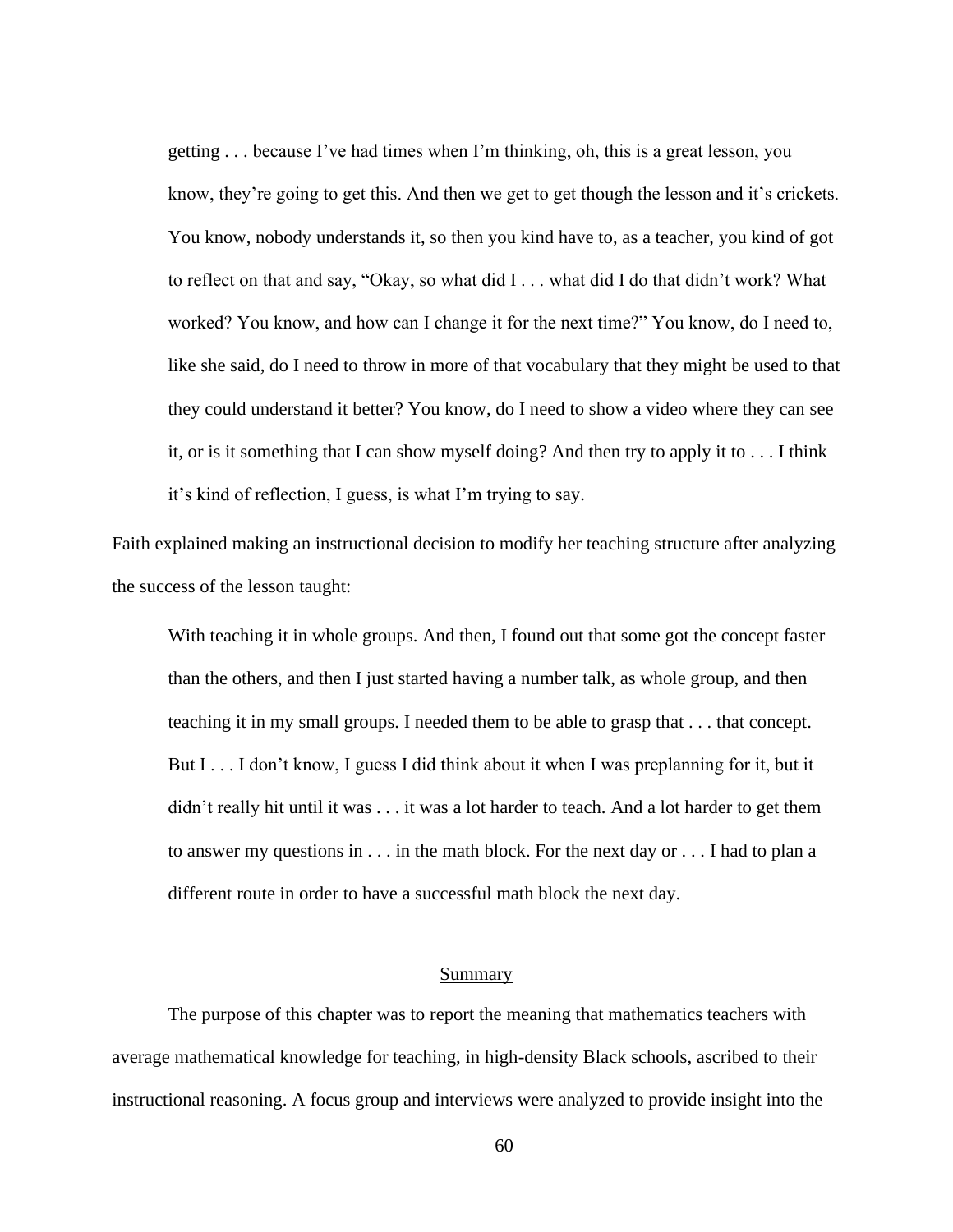meaning participants ascribed to their instructional reasoning. Four themes emerged: (a) descriptions about how students learn, (b) resources, (c) knowledge of content progression, and (d) understanding of students' knowledge. Subthemes emerged within three of the four themes. The theme descriptions about how students learn yielded two subthemes: (1) models and (2) connections to prior knowledge. The second theme, resources, produced three subthemes: (1) assessment, (2) curriculum support, and (3) accessible digital learning tools. Within the theme, understanding of students' knowledge, two subthemes were identified: (1) checks for understanding and (2) lesson analysis. Themes and subthemes will be discussed in Chapter Five.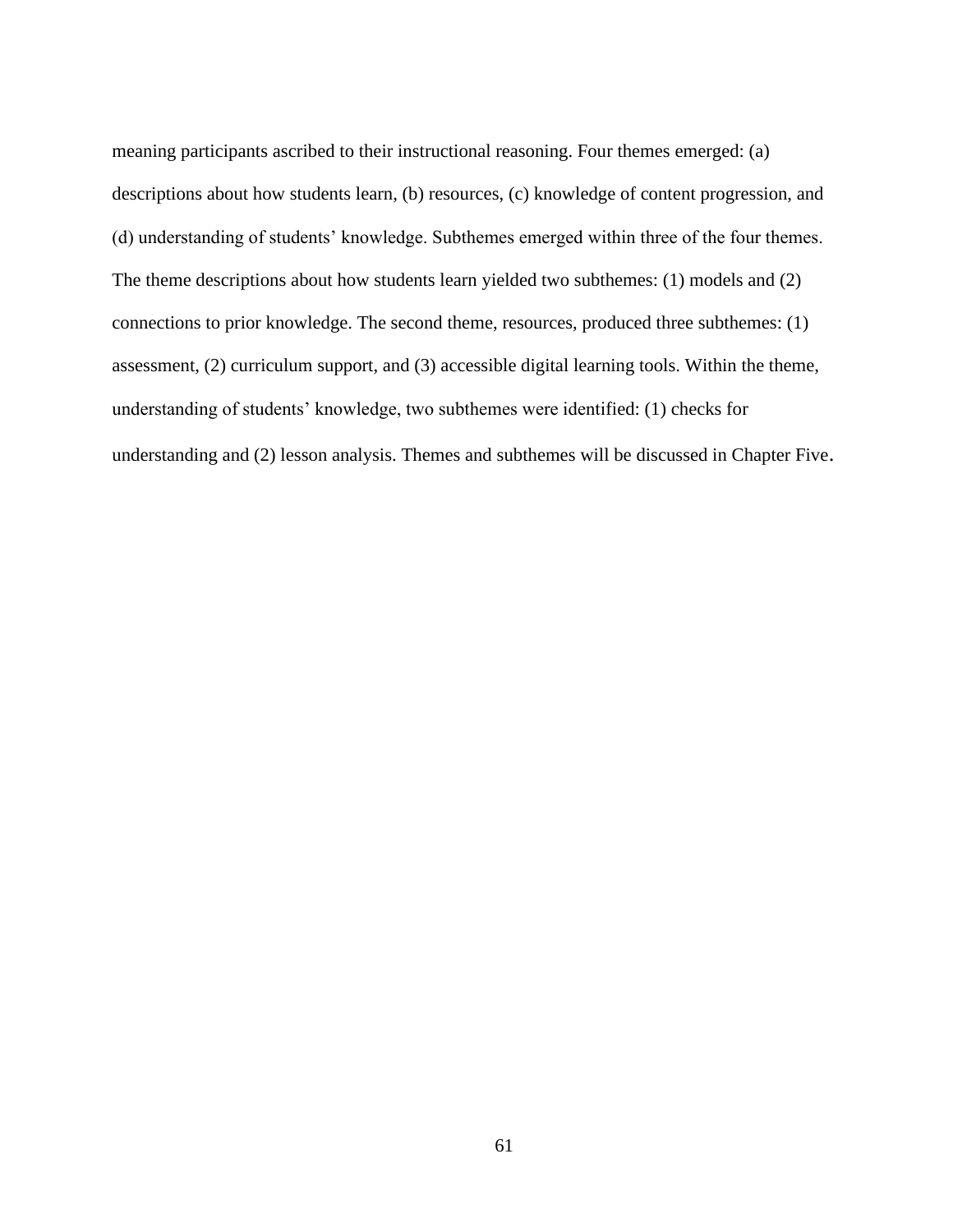## **CHAPTER FIVE: CONCLUSION**

#### Conclusion

The purpose of this phenomenological research study was to understand the meaning that EMEs, with average mathematical knowledge for teaching in high-density Black schools, ascribed to their instructional reasoning. In this chapter, the researcher will review the problem statement, the purpose of the study, the methodology, and the findings of the study.

### Statement of the Problem

Over the last four decades, the government of the United States enacted several education reform initiatives to improve the education equality and mathematical performance of Black students (e.g., Goals 2000: Educate America Act, NCLB, American Recovery and Reinvestment Act of 2009). Nevertheless, Black students continue to perform poorly in mathematics in comparison to their White and international peers (Auguste et al., 2009; Mickelson et al., 2013). Researchers who investigated student performance have found links between teacher knowledge and student achievement (Hatisauri & Erbas, 2017). Little to no research has focused on understanding teacher knowledge in high-density Black populated schools. Studies that address teacher knowledge targeted general populations and primarily focused on classifying teacher knowledge, the effects of teacher knowledge on student outcomes, and the relationship between teacher knowledge, instructional quality, and student achievement (Hoover et al., 2016). However, these studies yielded mixed results, and conceptualizing teachers' mathematical knowledge was challenging (Hoover et al., 2016). Therefore, uncontested conceptualizations of teachers' mathematical knowledge do not exist, and researchers have yet to discover how teachers apply their mathematical knowledge and pedagogical reasoning, which is essential to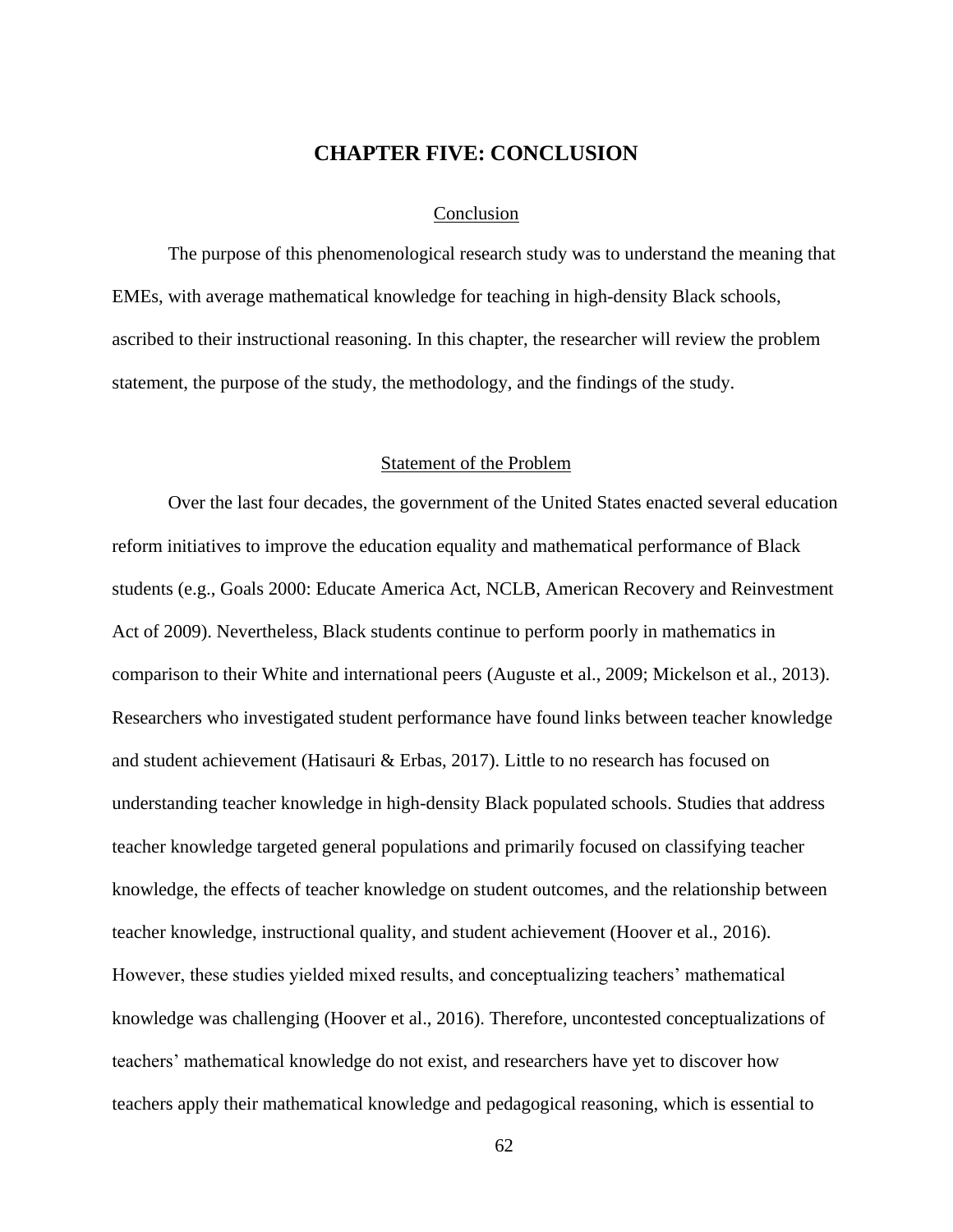developing an uncontested theory of teachers' knowledge and understanding the application of teacher knowledge in high-density populated schools (Ball et al., 2008) Given this continued gap in understanding, researchers would benefit from further examining the meaning EMEs ascribe to their instructional reasoning.

#### Purpose of the Study

This phenomenological study was conducted to describe the meaning EMEs ascribed to their instructional reasoning. Previous investigations of educators' MKT investigated teacher's mathematical knowledge, student outcomes, or other related factors. However, little to no MKT research sought to understand the meaning EMEs ascribed to their instructional reasoning. Rich descriptions of the meaning EMEs assign to their instructional reasoning support the body of MKT research by providing the insights needed to inform the policymakers involved in education reform efforts, research practitioners investigating teacher mathematical knowledge, and stakeholders interested in teacher training and development in mathematics.

### Methodology

This study was conducted using a phenomenological research methodology. This qualitative methodology was used to understand the meaning EMEs ascribed to their instructional reasoning. The mathematical knowledge for the teaching framework was used to conceptualize teachers' MKT and identify teachers with average MKT.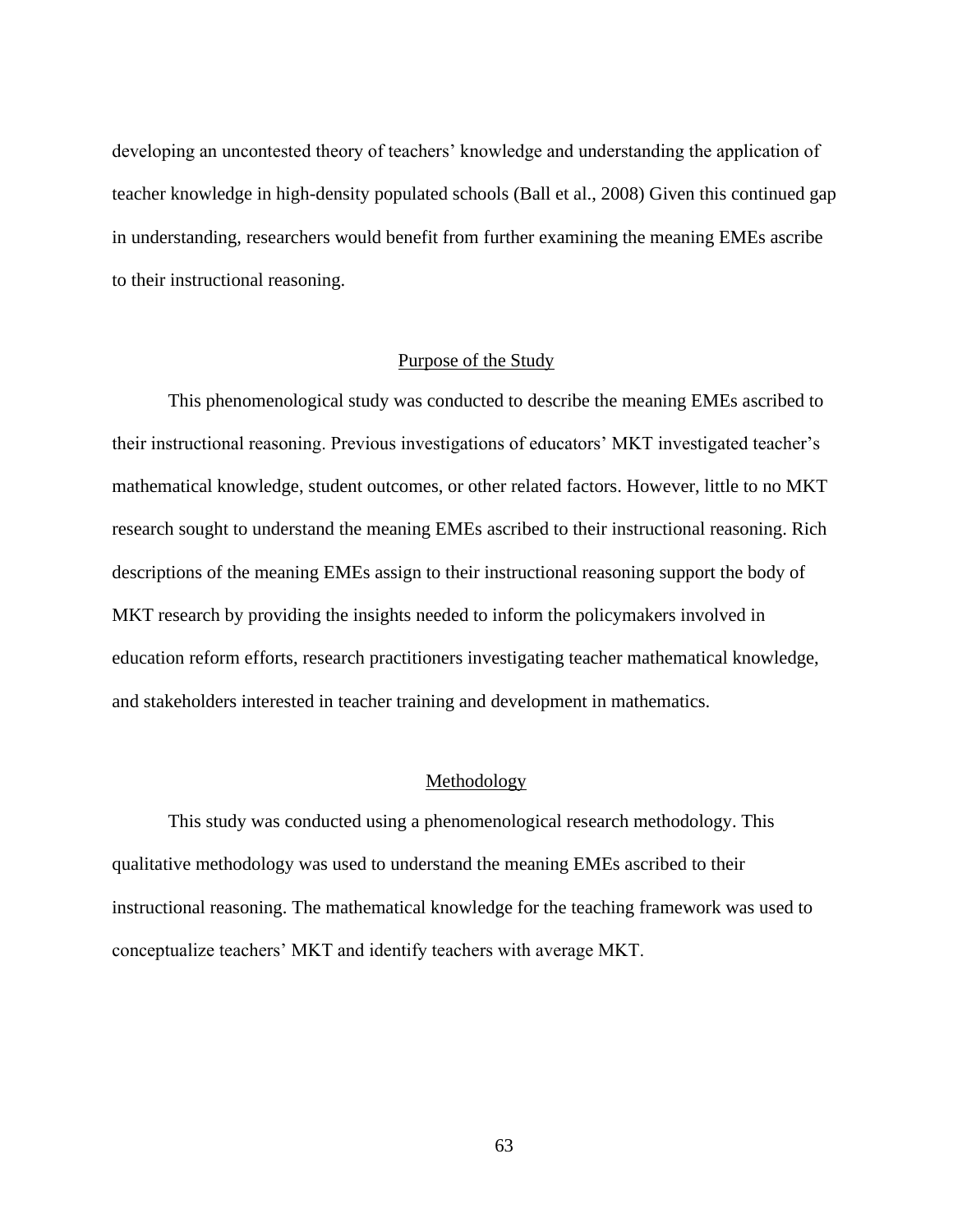#### Discussion of Findings

Four themes emerged from an analysis of interview and focus group data: (1) descriptions about How Students Learn, (2) resources, (3) understanding of content progression, and (4) understanding of students' knowledge. Subthemes emerged within three of the four themes: (1) descriptions about how students learn yielded two subthemes: (a) models and (b) connections to prior knowledge; (2) resources yielded three subthemes: (a) assessment, (b) curriculum support, and (c) accessible distance learning tools; and (4) understanding of students' knowledge yielded two subthemes: (a) checks for understanding and (b) lesson analysis.

#### Summary of Themes

A primary responsibility of an educator is to support students in knowledge acquisition. For this reason, decades of research focused on understanding teachers' knowledge, instructional practice, and its impact on student achievement. Many of these investigations found that teachers' knowledge and practices affected student achievement; however, these relationships were mediated by factors—known and unknown.

When considering the education community, educational initiatives are influenced by educational reform mandates, learning theories, learning principles, and standards, some of which are rooted in empirical evidence and others formed from theories of practitioner practice. As educators are confronted with these influences, schemata are developed that are the foundation of instructional reasoning for EMEs. The EMEs participating in this research accredited their instructional reasoning to their schemata for teaching and learning. The EMEs had schemata for How Students Learn, resources, content progression, and determining students' knowledge.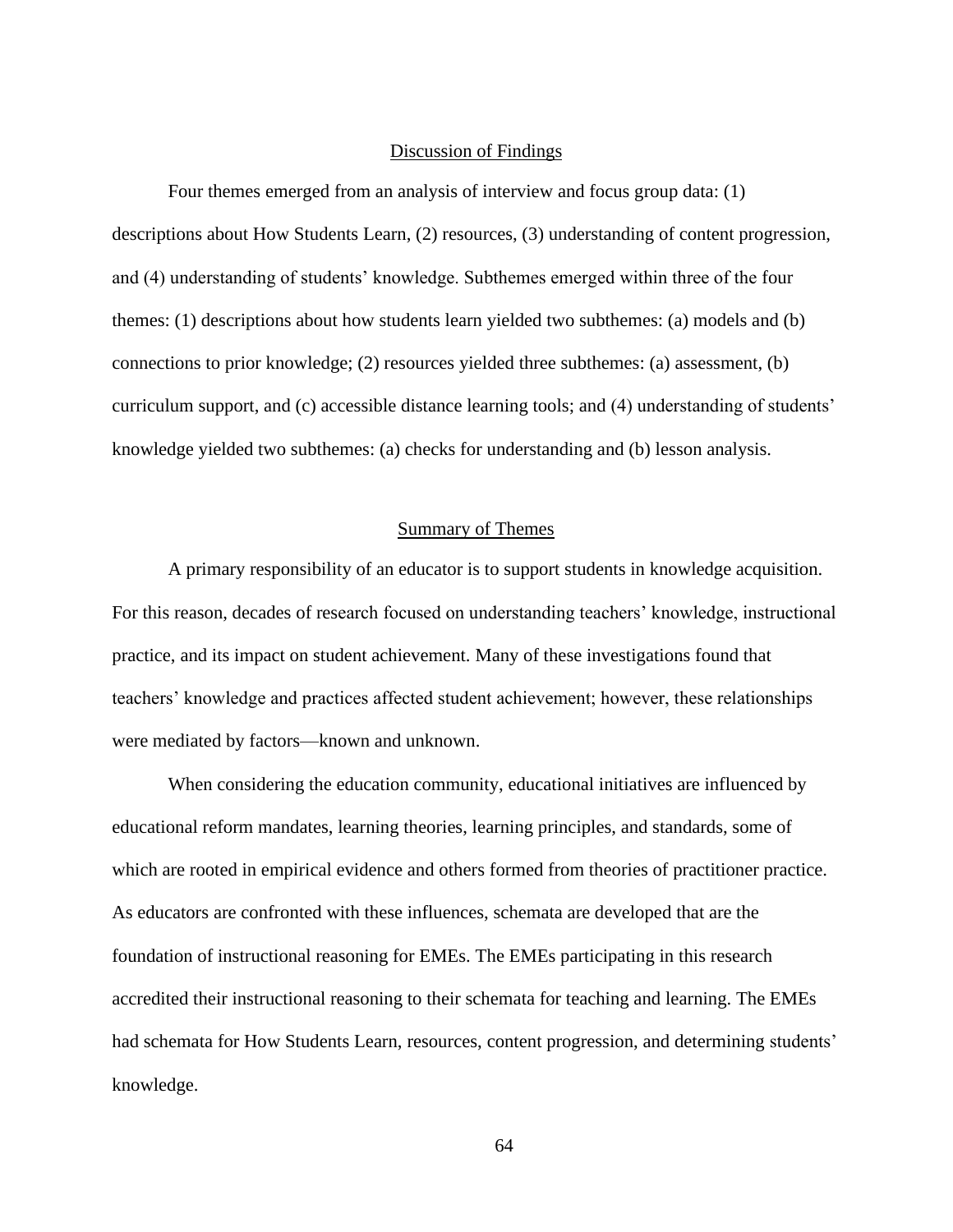#### *Theme One: Descriptions about How Students Learn*

The EME accredited their instructional reasoning to their descriptions of How Students Learn mathematics. The EME descriptions about How Students Learn mathematics aligned to the Mathematical Knowledge for Teaching (MKT) framework, National Council of Teachers of Mathematics (NCTM) principles and standards for mathematics and behaviorism, cognitivism, and constructivism learning theory.

EMEs use their schemata to describe their knowledge and pedagogical perspective for how students learn mathematics. The EMEs believed students grasped mathematics when concepts were taught with models and when content was connected to students' prior knowledge. Instructional reasoning of EMEs was supported by Ball and colleagues (2008) MKT framework. The MKT framework has six domains, two of which align to EMEs instructional reasoning: (a) knowledge of content and students, and (b) knowledge of content and teaching.

The EMEs used their knowledge of content and students and knowledge of content and teaching to make instructional decisions before lesson implementation. They anticipated student challenges before lesson were taught and made adjustments to lesson content and their instructional approaches to accommodate their beliefs about Black student content knowledge, prior experiences, and learning styles. As an example, EMEs believed students understood mathematics concepts when the concepts were taught with models; however, they described the models broadly. The EMEs defined models visually, concretely, and cognitively. Visual models included graphic organizers, pictures, and videos. Concrete models were described as tangible objects, such as mathematics manipulatives, and cognitive models were explained as modeling the thinking process, known as a *think aloud* (Powerup What Works, n.d). The EMEs used visual models in their lessons because they believe that their students were visual learners and visual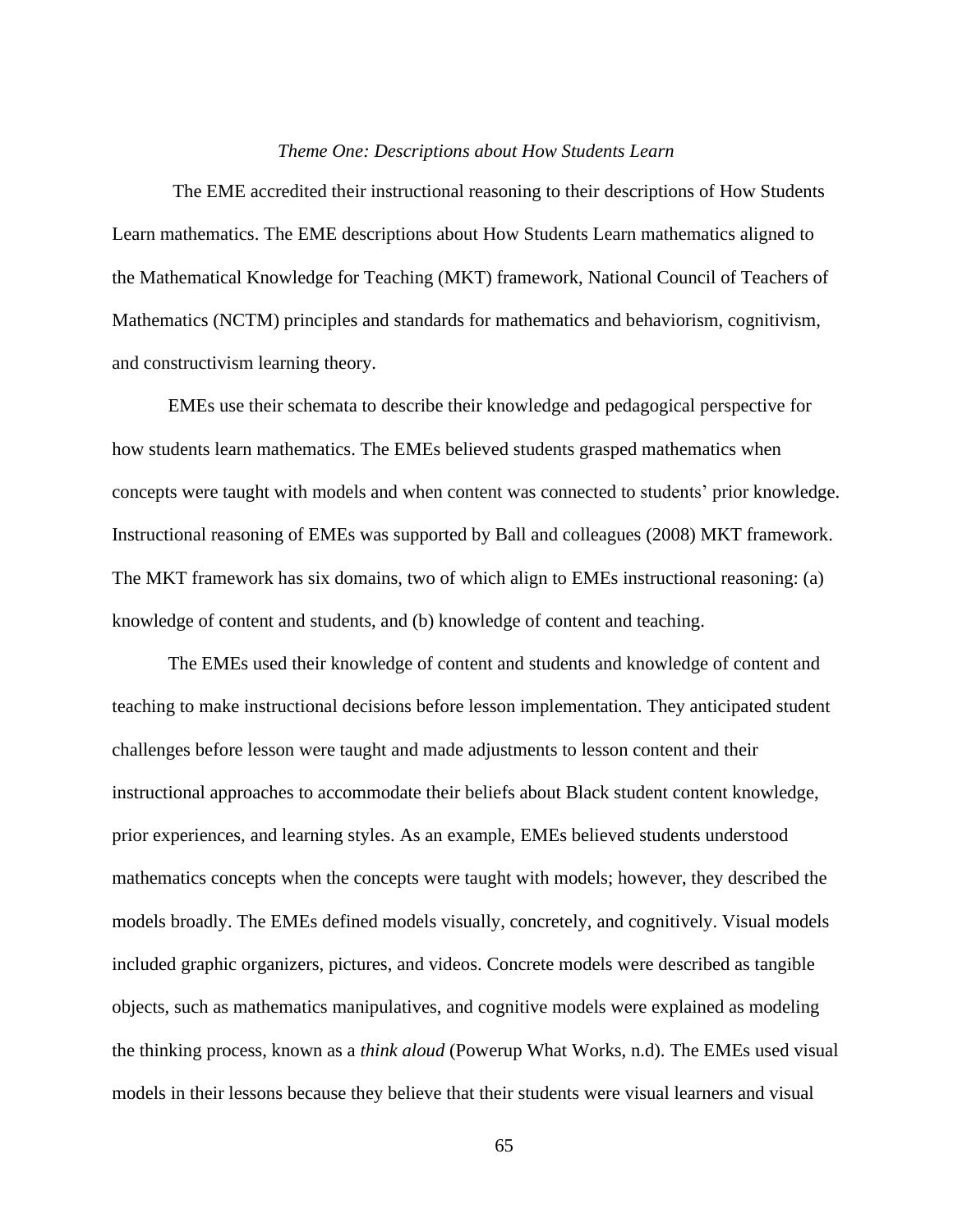models were needed to made lesson content easier for students to comprehend. As an additionally example, EMEs also believed that students learn mathematics when content is connected to their prior knowledge. Prior knowledge was defined as making connections to familiar language, real-world experiences, and previously taught content. The EMEs selected curriculum resources and lessons tasks and modified questions and mathematical story problems to support Black student understanding of content. Therefore, EMEs instructional reasoning aligned to MKT domains (1) knowledge of content and students and (2) knowledge of content and teaching. However, EMEs descriptions of how students learn could not be isolated within one MKT domain. The EMEs instructional reasoning aligned to their knowledge of their students, content and teaching. Descriptions from the EMEs always included their perspective of their students. The EMEs considered how to represent the content, modify the content, and present content within the context of how their students learned.

When evaluating EMEs knowledge and perceptive about how students learn through the lens of the MKT domain, knowledge of content and teaching, EMEs knowledge of content and teaching was also supported by the NCTM Principles and Standards for School Mathematics (2000) and learning theory. The EMEs described students learning mathematics with models and when connected to their prior knowledge. The EMEs descriptions revealed instructional models used when EMEs taught elementary mathematics.

The NCTM principles and standards are recognized as a guide for quality school mathematics programs. The NCTM guidance contains a list of principles, content, and process standards for school mathematics. The NCTM principles and process standards support EMEs descriptions about how students learn. The EMEs descriptions for how students learn included the belief that students learned mathematics with visual models. The NCTM process standards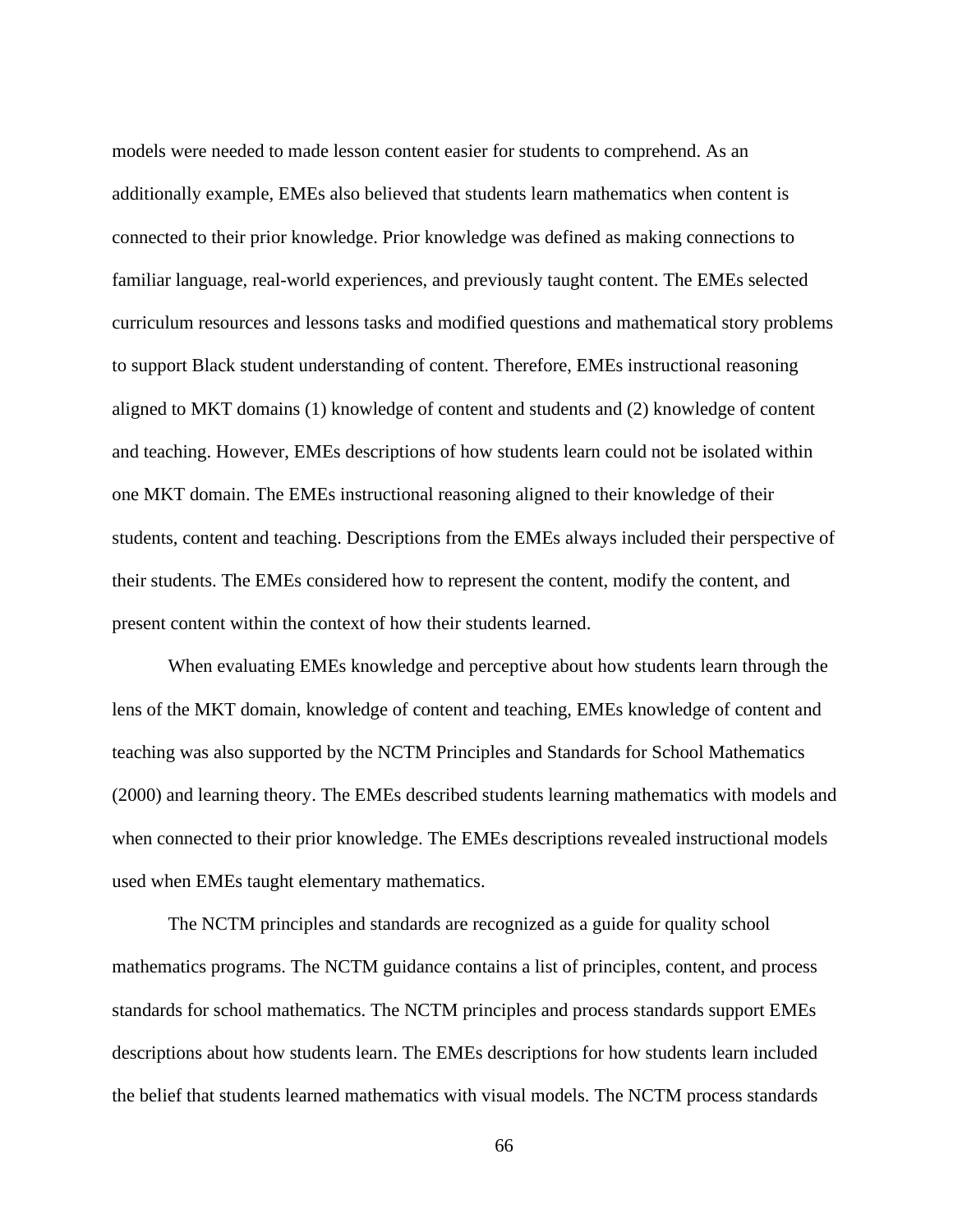stated that mathematical content could be represented in various ways, including pictures, concrete objects, and numbers. Additionally, standards included the description of when "students gain access to mathematical representations and the ideas they express and when they can create representations to capture mathematical concepts or relationships, they acquire a set of tools that significantly expands their capacity to model and interpret physical, social, and mathematical phenomena" (NCTM, n.d., p. 4). The EMEs also believed that students learned mathematics when content was connected to prior knowledge which is also support by NCTM principles for school mathematics. The NCTM principles for school mathematics state that new knowledge is built from experience and prior knowledge to develop student mathematical understanding. Therefore, EMEs descriptions of how students learn revealed their use of instructional practices in alignment with NCTM principals and standards of mathematics.

The EMEs descriptions about how students learn mathematics were also supported by behaviorism, cognitivism, and constructivism learning theories. When evaluating EMEs knowledge and perceptive about how students learn through the lens of the MKT domain, knowledge of content and teaching, EMEs explanations for making connections to students' prior knowledge, use of visual and models (i.e., demonstration, visual illustrations, manipulatives) revealed their use of learning theory; however, there are different purposes for using these representations (Ertmer & Newby, 2013).

Behaviorism learning theories focus on observable behaviors and seek ways to reinforce desired behaviors and decrease undesirable behaviors (Kennedy et al., 2008; Reys et al., 1998). Skinner's (1948) theory of child development and Pavlov's Classical Conditioning Theory of Learning are examples of behaviorism learning theories. Learning objectives are met when desired responses are met (Ertmer & Newby, 2013). EMEs used of models aligned to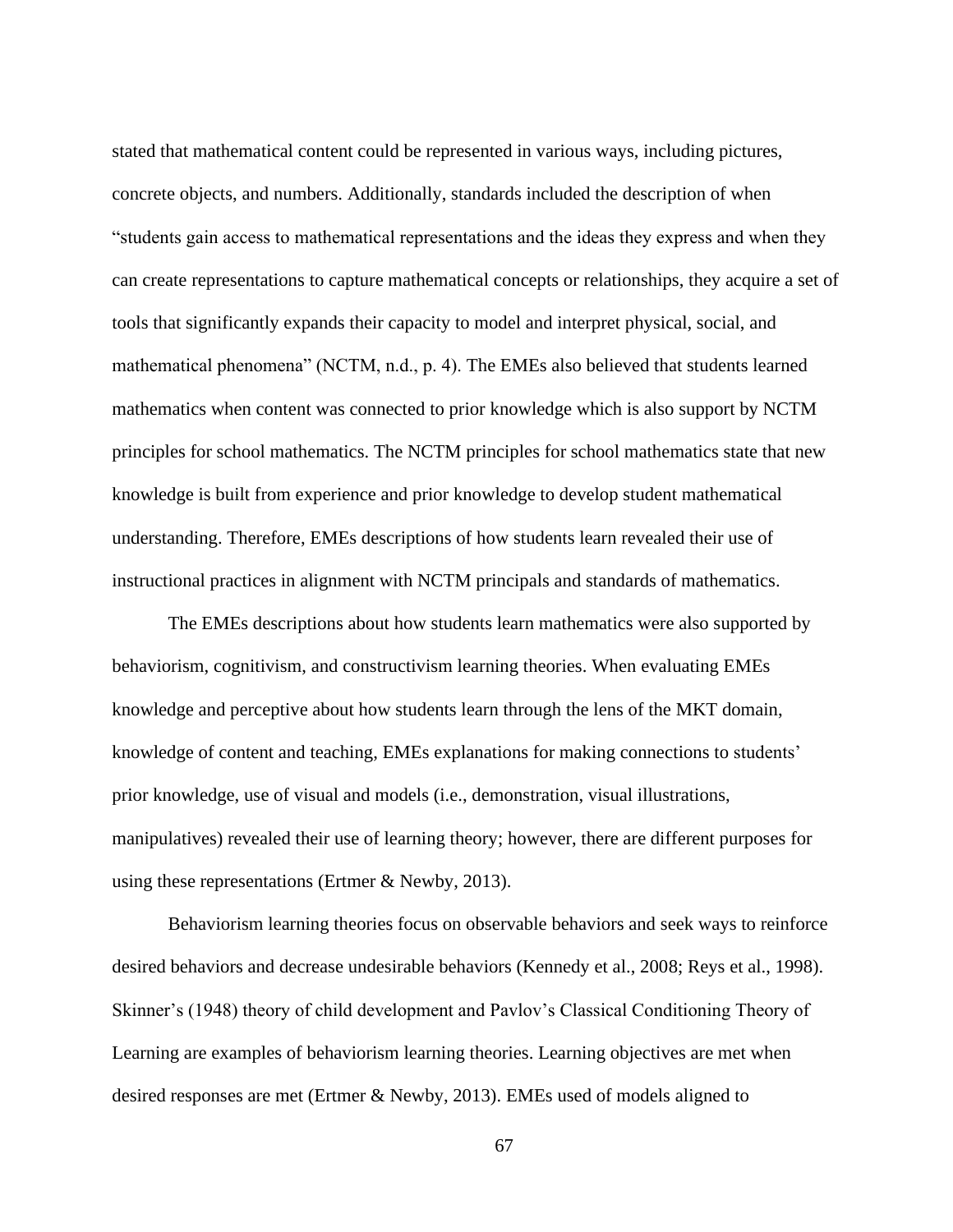behaviorism learning theory. EMEs used anchor charts, visual examples and videos to review and reinforce mathematical procedures and skills. EMEs used these models to support students in mastery of mathematics skills and processes (e.g., measuring objects, replacing ten and ones on a place value chart). Strategies for behaviorism learning theories emphasize mastery learning; producing observable, measurable outcomes; sequenced practice; and prompts to support a strong stimulus-response association (i.e., repetitive practice to strengthen associations, illustrative examples.) EMEs schemata for using models in mathematics lessons were revealed through their descriptions of How Students Learned mathematics. Therefore, schemata for using models aligned to behaviorism teaching practices.

Cognitivism learning theories focus on knowledge acquisition and mental structures. Similar to BLS, cognitivism learning theories are learner and environment-centered. However, the learner is an active participant, and cognition is emphasized. Learning is defined by what students know and how the knowledge was developed (Ertmer & Newby, 2013). EMEs modeled content, used graphic organizers, and mnemonics, and made connections to students prior learning experiences. Cognitivism learning theories emphasize metacognition, advanced organizers, demonstrations, and connections to prior learning (Ertmer & Newby, 2013). EMEs used modeling and processes to make their and their student thinking visible. Therefore, EMEs descriptions for How Students Learn revealed EME schemata for modeling their thinking and using graphic organizers, which aligned to cognitivism teaching practices.

Constructivism learning theories are classified as a subsection of cognitivism. Constructivists believe that learning is created from meaningful experiences. Constructivism learning theories consider both the learner and the environment; however, the learning context is realistic and relevant to the students' experiences (Ertmer & Newby, 2013). Bruner's (1966)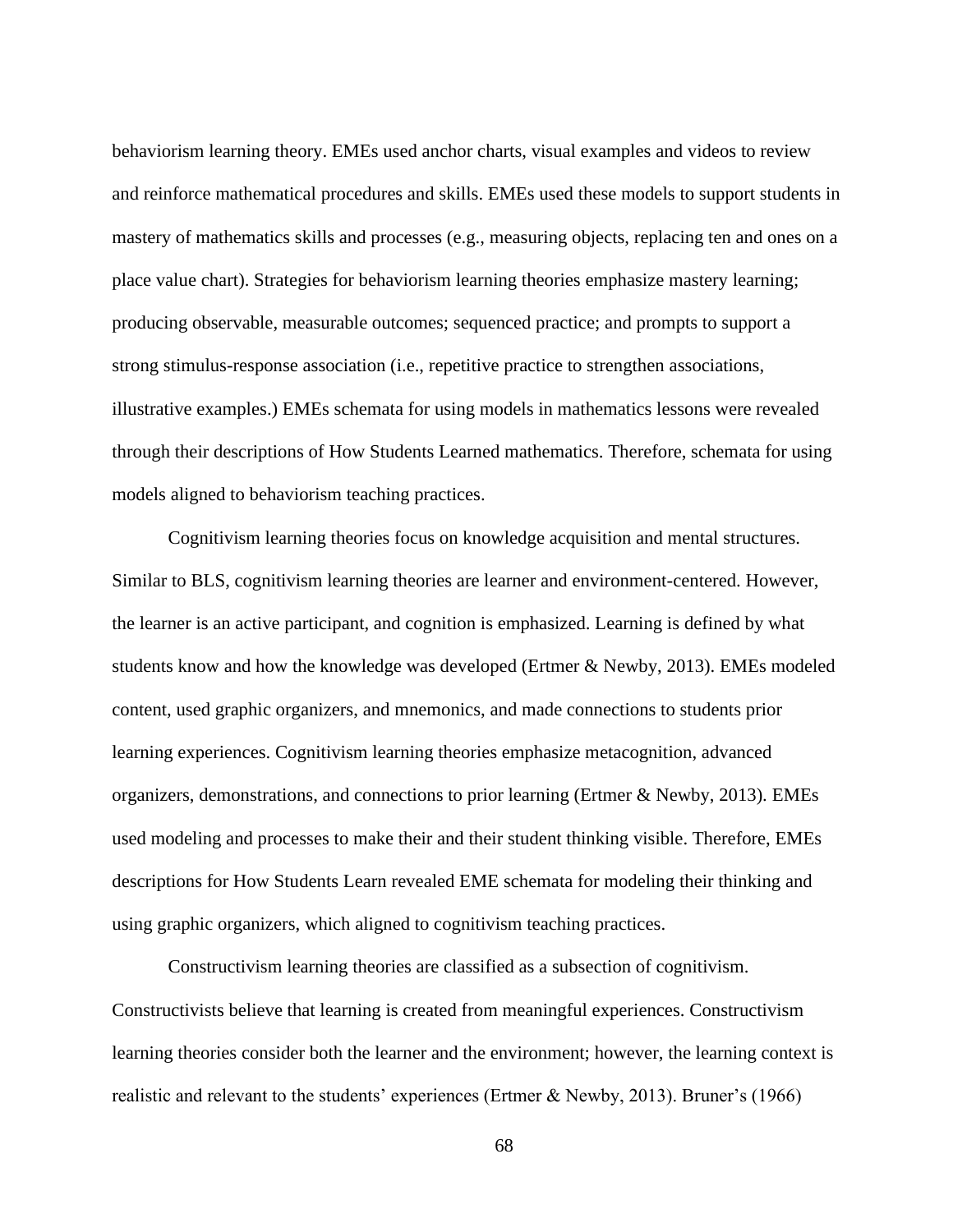learning theory and Piaget's (1976) cognitive stages are examples of constructivism theories for learning. EMEs used cooperative learning structures and reciprocal teaching strategies to elicit student prior knowledge and apply student knowledge. Kennedy et al. (2008) explained that constructivists create opportunities for students to activate their prior knowledge to support their understanding of application and reflection. Therefore, EMEs descriptions for how Black student learn revealed EME schemata for using cooperative structure and reciprocal teaching strategies, which aligned to constructivist teaching practices.

EMEs accredited their instructional reasoning to their descriptions of How Students Learn mathematics. EMEs used their knowledge of content, students, and teaching to make instructional decisions. Their descriptions of How Students Learn also revealed instructional practice usage. As EMEs described their knowledge and perceptive of How Students Learned mathematics, their schemata for instructional practices were also revealed. EMEs schemata was diverse and aligned to various learning theories. However, it is also important to note, although all three learning theories were found among EMEs, behaviorism and cognitivism descriptions were more prevalent than constructivism.

### *Theme Two: Resources*

The EMEs participating in this research accredited their instructional reasoning to available resources. Three subthemes emerged as the rationale for EMEs' instructional decisions: (a) assessment, (b) curriculum support, and (c) accessible digital teaching tools. The EMEs' instructional decisions were influenced by local and state testing, curriculum support provided (i.e., coaching, curriculum resources, professional learning communities), and accessible digital teaching tools.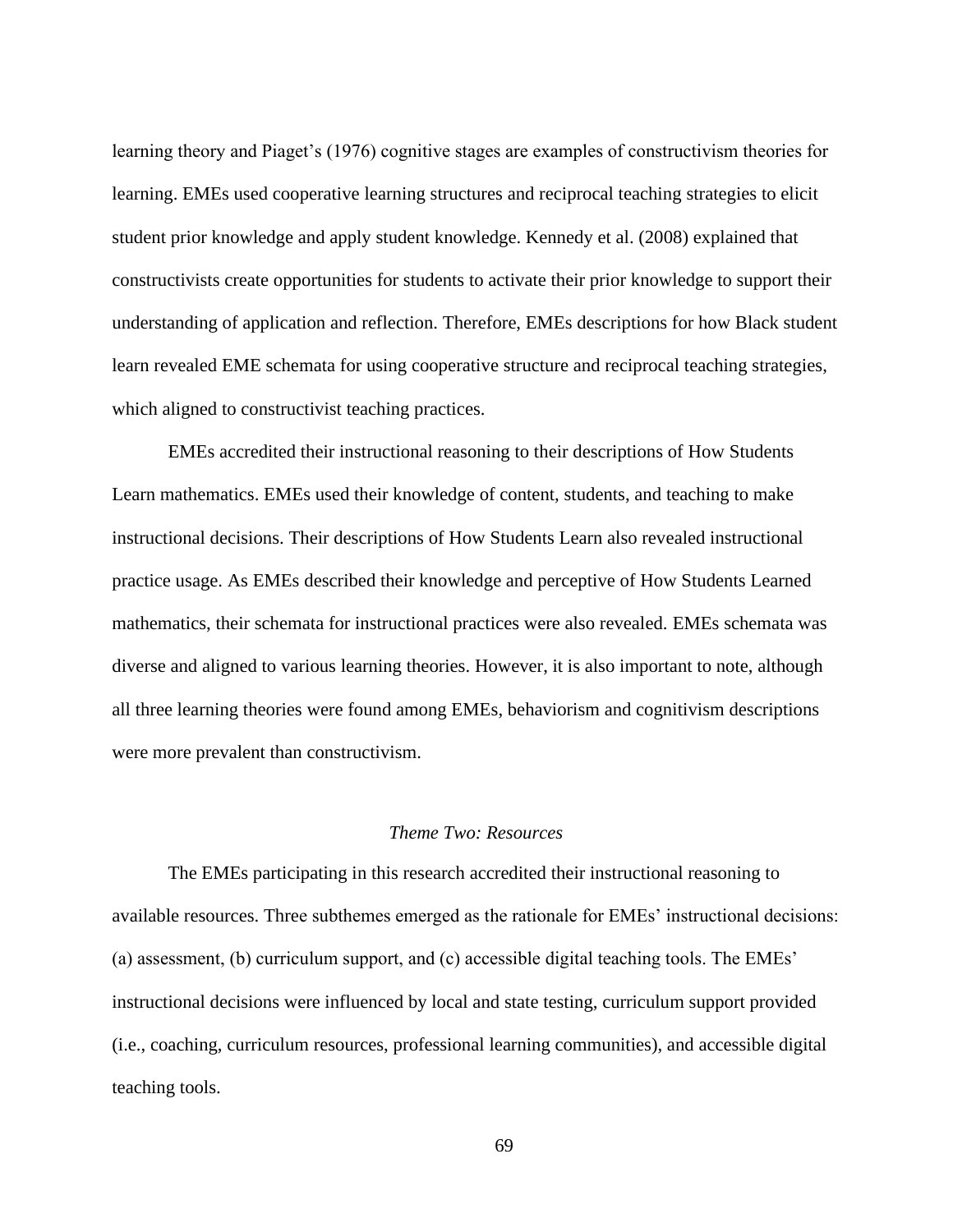Instructional decisions made by EMEs were influenced by unit- and state-based assessments. The EMEs emphasized content that they knew would be assessed on unit and state assessments. Hatfield et al. (2005) explained, with a demand for measuring students' progress, more instructional time is used to teach content related to state and district testing.

The EME instructional decisions were influenced by peer collaboration and the available curriculum support. Peer collaboration influenced the instructional decisions EMEs made during planning (i.e., grade-level team, instructional coaches, principals, and assistant principals). The EMEs explained the feedback from the influenced decisions peers made during planning. The EMEs also acknowledged using district- and school-based resources as their primary instructional resource. Choppin (2011) conducted a study on teacher adaptation to curriculum resources, and he found that teachers use resources according to their understanding, attention to student thinking, and ability to make connections between their knowledge of their students' thinking and the curriculum.

The EMEs accessed district instructional materials (i.e., district assessments, adopted curriculum, and district-created lesson plans) to teach mathematics. Similarly, to Choppin (2011), EMEs used resources according to their understanding and their connections between their knowledge of their students and the resources. The EMEs reviewed accessible instructional materials and evaluated the relevance and potential effectiveness of the instructional material against their schema. The EMEs made decisions to implement lessons as written or to adapt the lesson to increase lesson effectiveness. When adaptions to lessons were made, the EMEs' lesson adaptations aligned with their schema for how students learn, knowledge of content progressions, and students' knowledge.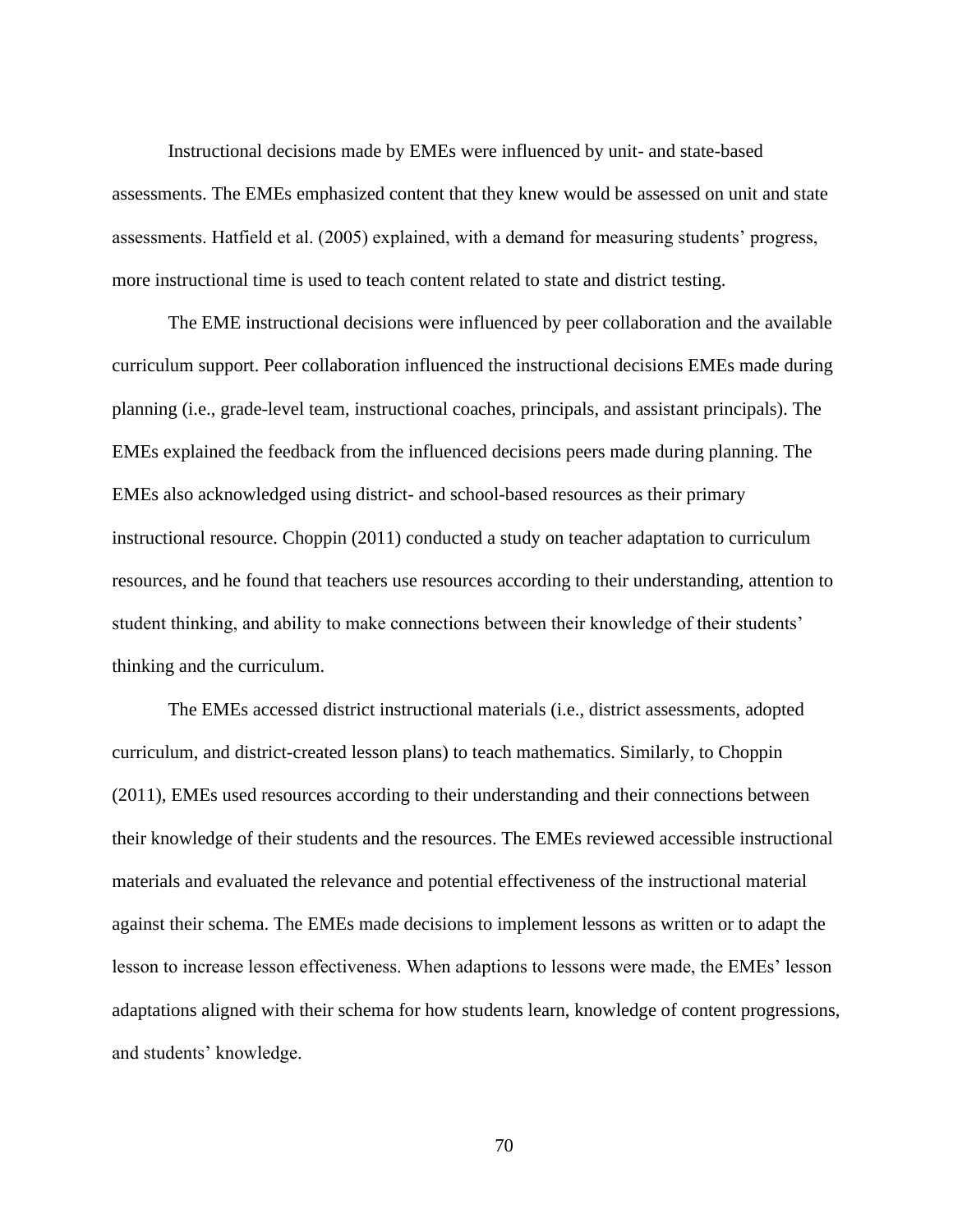Accessible digital teaching tools influenced EMEs' instructional decisions. The EMEs described using digital teaching tools (i.e., Nearpod, SMART Learning, Kahoot, Google Classroom) to support their daily learning structure. The EMEs used digital teaching tools to monitor students' knowledge through games, monitor students' responses to questions and tasks, and provide visual lesson content. Additionally, the EMEs expressed the challenges of teaching with technology when the scheme had not been developed. This study was conducted during the coronavirus pandemic (i.e., COVID-19).

All EMEs taught classes online. Due to the COVID 19 pandemic, on average, 50% of their students attended class from home, and the remainder of their students attended school in person. All students had access to school-issued devices and were taught via technology regardless of the students' location for learning.

The NCTM (2015) states that technology can deepen students' understanding and proficiency in mathematics when technology is used effectively. The EMEs used I-Ready, Nearpod, videos, and games to support students' understanding in mathematics. One EME used virtual manipulatives. Kami and SMART Learning were used to supplement the traditional textbook.

Kennedy et al. (2008) stated that students benefit from the use of technology in the classroom. Virtual manipulatives and computer-based technology provided students with opportunities to construct meaning and explore foundational mathematics concepts (Kennedy et al., 2008). Hatfield et al. (2005) explained that technology could motivate students and teachers.

The EMEs instructional decisions were influences by their accessibility to resources. EMEs describe assessments, peer collaboration, curriculum resources guides, and tools for teaching as curricular resources that influenced their instructional decisions. The MKT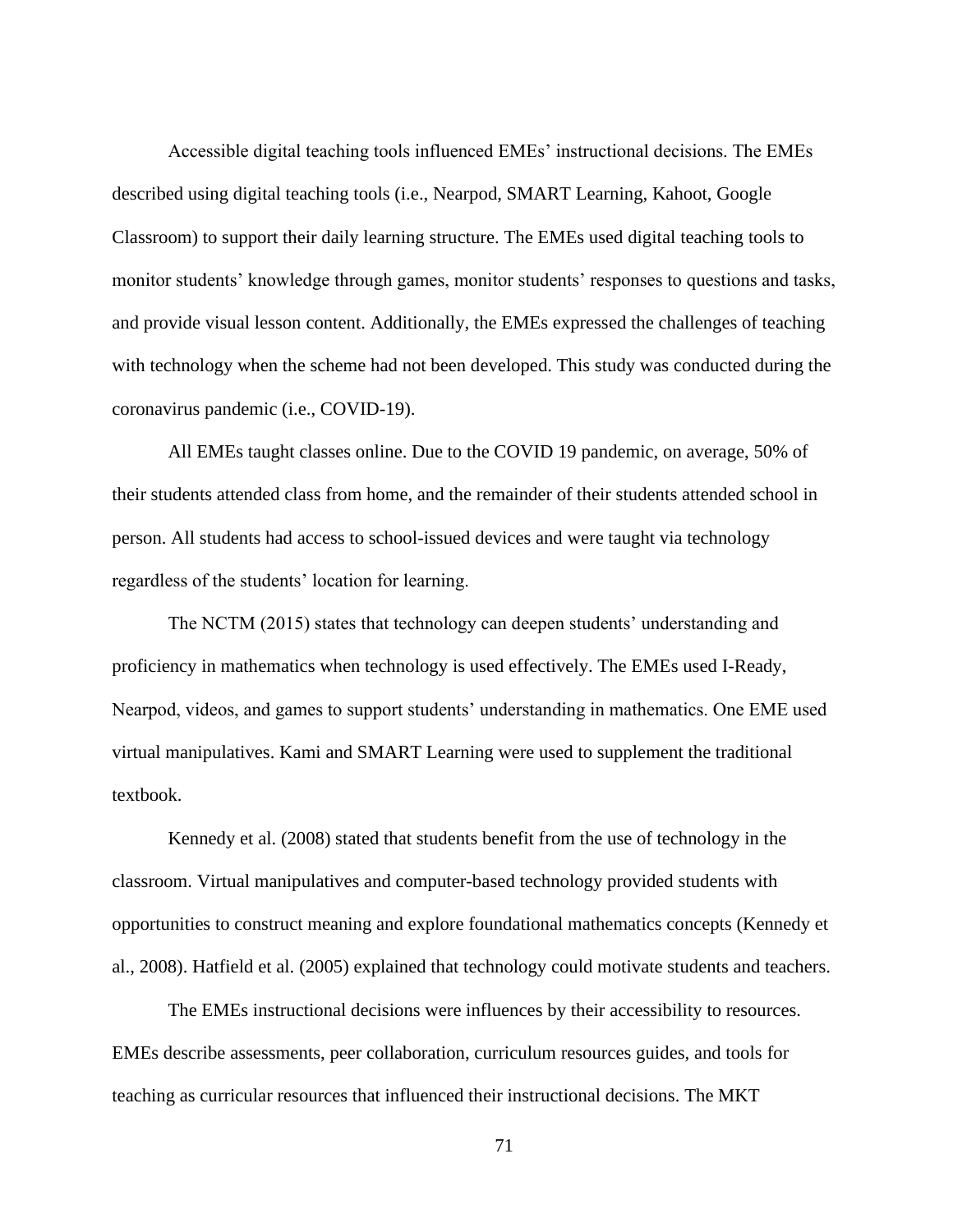framework domain is not board enough to support EMEs instructional reasoning for attribution for resources. How the knowledge and skills of teachers aligned to the MKT domain, Knowledge of content and curriculum is unclear (Koponen et al., 2016). Koponen and colleagues stated conceptualization of knowledge of content and curriculum should include teaching material, teacher instruments, technology. Therefore, these findings, align did not align with current conceptualization of MKT domain for knowledge of content and curriculum. However, these findings may provide additional insights into future conceptualization of EMEs knowledge of content and curriculum.

## *Theme Three: Knowledge of Content Progression*

The EMEs who participated in this research accredited their instructional reasoning to their knowledge of content progression. Their knowledge of content progression influenced EMEs instructional decisions about the instruction of their lessons. Lessons were modified to access the prerequisite skills needed to present the content. Hull et al. (2011) stated that mathematical content must be taught sequentially and effectively to help students make connections between the sequential parts. They made decisions to present the lesson as written or to make adaptations.

Their knowledge of the prerequisite skills influenced the EMEs decisions to adapt lesson content or present lessons with adaptions. Learning progressions (i.e., learning trajectories) are developmental sequences to support students in learning mathematics. "Well-documented learning progression for all K–12 mathematics do not exist" (Common Core Standards, 2013 p. 7); however, progressions are available from several mathematics topics (i.e., number and operations, counting and cardinality, geometry) in the primary sequence mathematics standards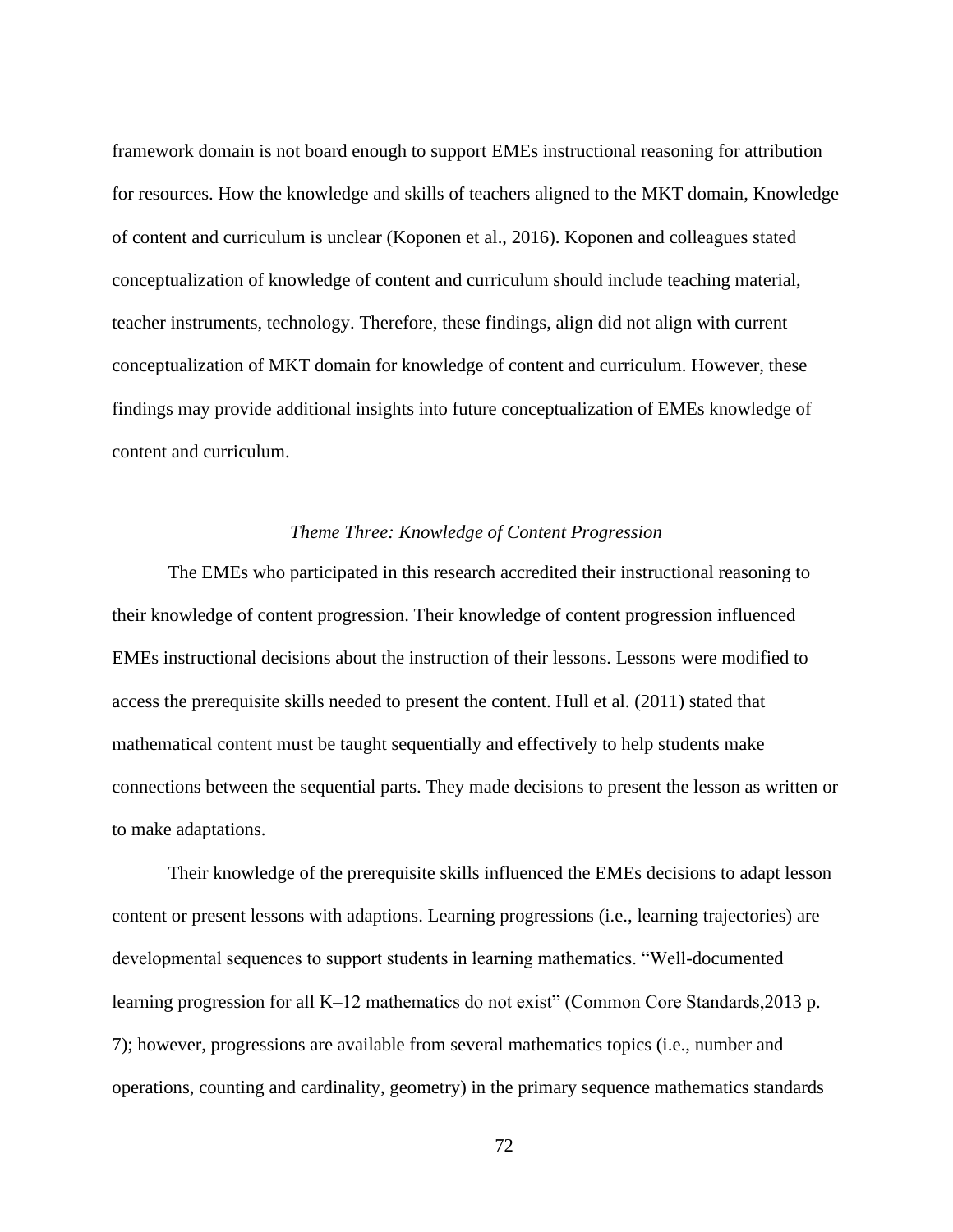(Common Core Standards, 2013). Wickstrom et al. (2012) conducted a case study to determine how teachers make sense of lesson projections and their teaching impact. The researchers found that, after being exposed to learning trajectories, the teacher developed a language for students' thinking, used lesson progressions to focus on students' strategies, shared knowledge with peers, and reflected on students' strategies and responses (Wickstrom et al., 2012). Sztajn et al. (2012) argued that learning trajectories are the foundation of instructional decisions. Emerging research on lesson progressions shows that when teachers use lesson progression, educators grow in their mathematical knowledge and ability to select instructional tasks and use student responses (Sztajn et al., 2012).

EMEs instructional reasoning was ascribed to their knowledge of mathematics content progressions. EMEs used their knowledge of previously taught content, whether the content was taught in previous years or during the same year, to make instructional decisions about the order and progression of content they taught. The MKT domain horizon content knowledge addresses educator awareness of content connections over time. The definition of Horizon content knowledge focused on mathematics projections, understanding mathematics content taught in the future, whether the same year or subsequent years. However, EMEs in this study primary used their horizon content knowledge to reflect on mathematics progression taught before lesson implementation to make conjectures about students' needs to scaffold lessons. Mosvold and Fauskaner (2014) investigated teachers' beliefs about mathematical horizon content knowledge and found that teachers "seemed to be more concerned about the mathematical content at the level they were teaching than the broader (more advanced) mathematical context" (p.12). Similar to the findings of Mosvold and Fauskaner (2014), EMEs focused on current content and were not focused on future connect connections.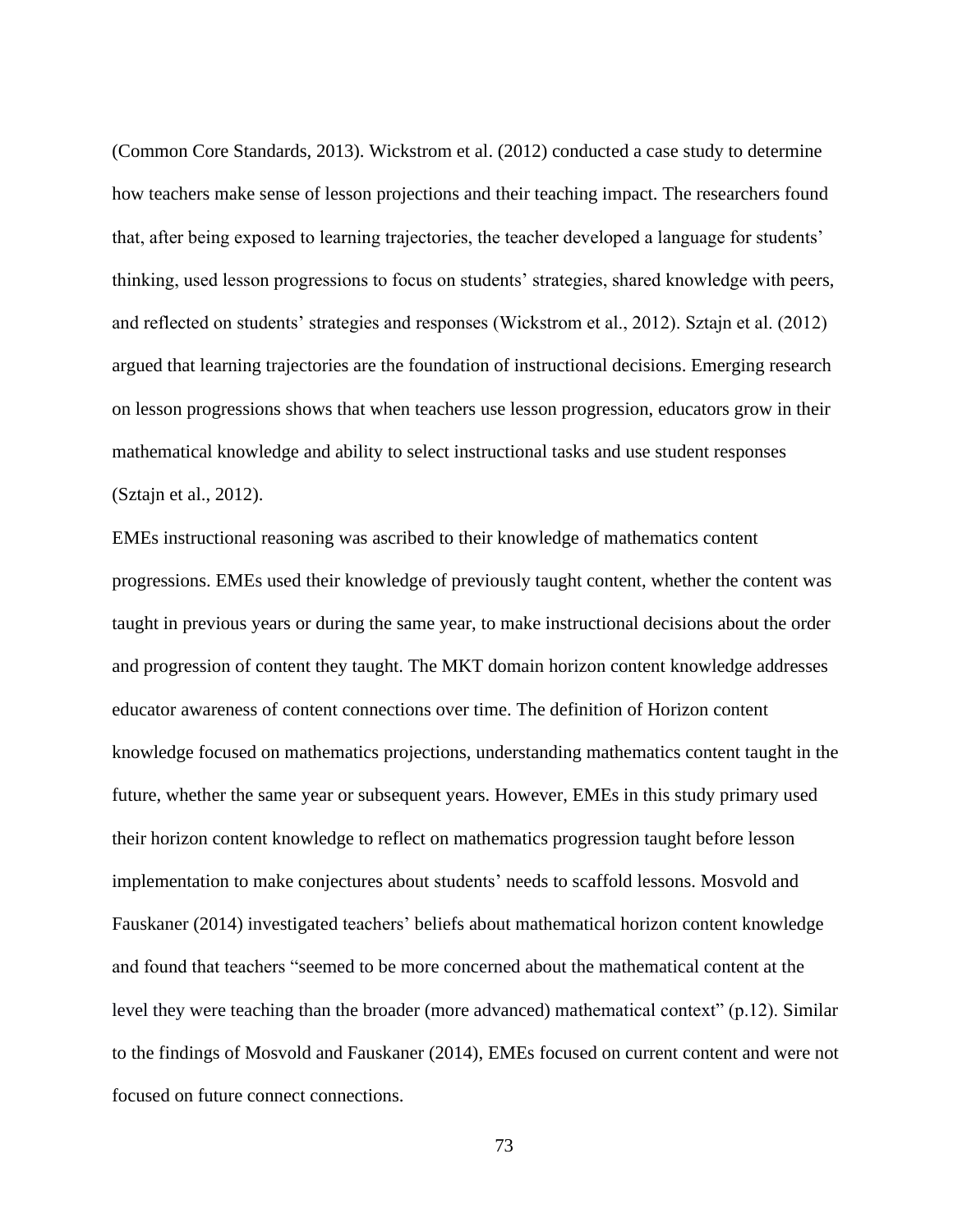#### *Theme Four: Understanding Students' Knowledge*

The EMEs accredited their instructional reasoning to their understanding of students' knowledge. Instructional decisions made by the EMEs were influenced by their understanding of their students' knowledge. The EMEs described completing an analysis of student understanding at two levels: (a) individual and (b) class.

The EMEs completed an individual analysis of student knowledge and comprehension by asking students questions about content and evaluating the tasks assigned. According to Kennedy et al. (2008), teachers gain knowledge of student understanding through formative assessment. Kennedy and colleagues (2008) further explained that, during lessons, teachers monitor students' thinking by questioning and reviewing tasks. Additionally, teachers have students use visual clues (i.e., thumb up, thumb down) to reflect their understanding (Kennedy et al., 2008).

Class level analysis takes place through EMEs reflecting on the general effectiveness of their lesson. Did most students struggle to understand the content? What were students able to do, what were they unable to do? Were all elements of learning present? If not, what could be added. However, EMEs varied on when modifications were made. Some EMEs adapted their lessons the following day, while others preferred to modify their lesson on the spot.

EME scheme for understanding students' knowledge aligns to MKT domain, knowledge of content and students. Ball et al. (2008) explained teachers' need to anticipate students' challenges, thinking, conceptions and misconceptions. The knowledge that combines teachers' knowledge of mathematics and students is known as the knowledge of content and students (Ball et al. 2008). EMEs used their knowledge of content and students to make instructional decisions. EME described the influence of students' conceptions, misconceptions, and questioning on their instructional decisions. EMEs used their understanding of their students' misconceptions to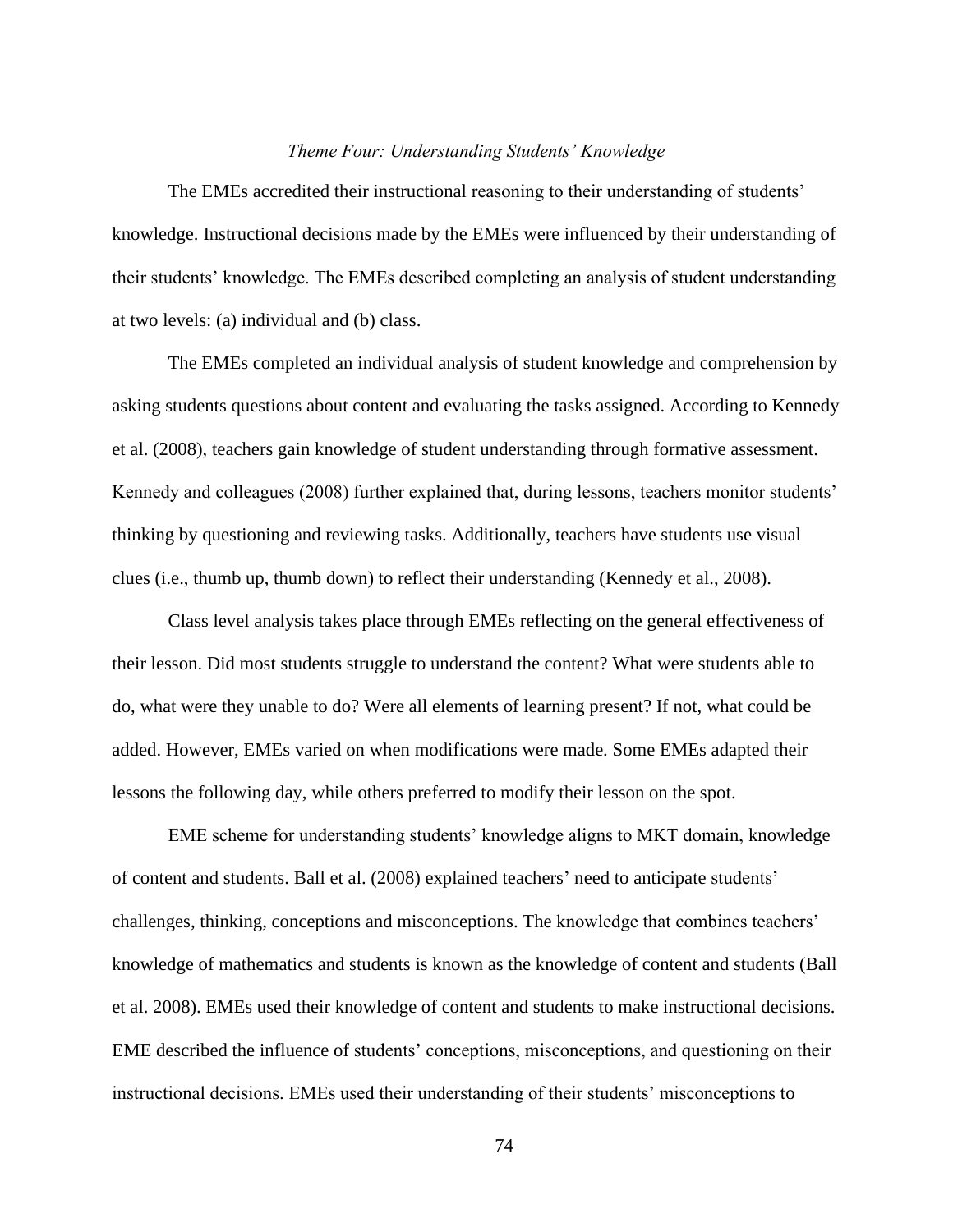scaffold lesson content. EME s described previous learning experiences when students had trouble with lesson content and identified those challenges as potential barrios to student understanding of new content. EMEs also used questioning and problem-solving task to understand students' knowledge. EMEs measure students' knowledge based on their ability to solve and answer mathematical questions correctly. EMEs instructional decisions were influenced by their student's ability or inability to answer and solve problems posed during lesson. EMEs modified lessons real-time or the next day to increase the number of students who answered the mathematical questions correctly

#### Limitations

Studies that target special populations for investigation are not generalizable to other populations (Ary et al., 2019; Bordens & Abbott, 2011). The primary limitation to the generalization of these results is the scope of this study. This study was limited to participants with average MKT who taught in high-density Black schools. Therefore, transferability to populations outside this context is limited.

The second limitation concerns the interpretation of the study results. This study focused on understanding the meaning EMEs ascribe to their instructional reasoning. The purpose of the study was not to determine why EMEs ascribed meaning to this instructional reasoning. Therefore, it is important to note that EMEs did not explicitly attribute their instructional reasoning to NCTM principles or any learning theories. The EMEs used their schemata to justify their instructional decisions. Therefore, EMEs' instructional reasoning cannot be accredited to any principle or theory of learning to explain their schemata.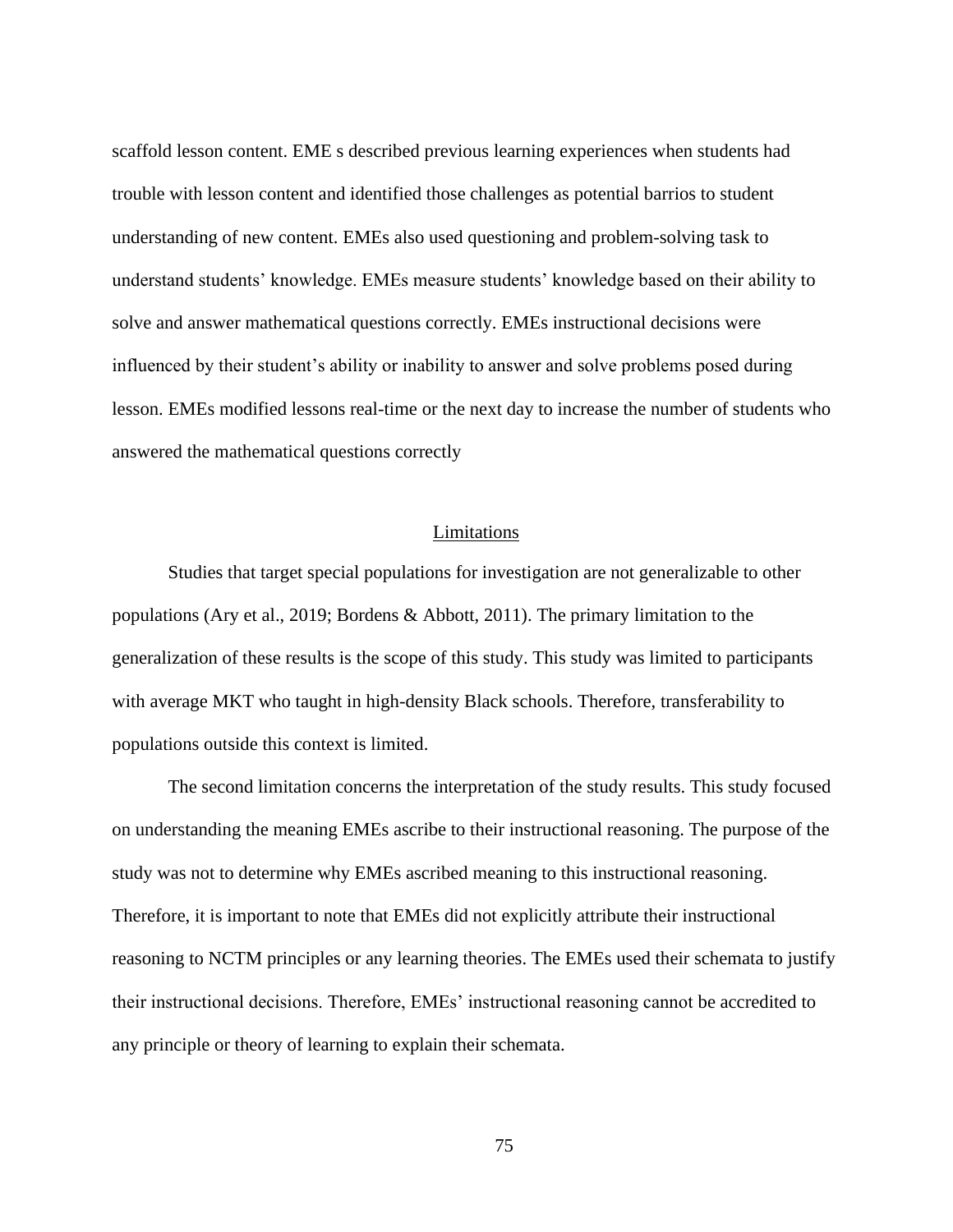The third limitation concerns the timing of this study. This study was conducted during the coronavirus pandemic (COVID-19). During the pandemic, traditional schools were reimagined, which reshaped teaching and learning. Traditional teaching methods were transferred to the computer screen, where teachers recreated the classroom learning experience on virtual platforms. Families in the school district where this research was conducted could choose to have their children learn from home at their zoned school or attend onsite classes in their zones. Teachers were required to shift quickly to virtual platforms and convey their knowledge and pedagogy using the computer as a foundational curriculum resource. The uniqueness of teaching during the COVID-19 pandemic may have influenced EMEs instructional decisions.

#### Recommendations for Future Research

There are two limitations in this study that could be addressed in future research. The first limitation is the generalizability exclusive to EMEs. Because of the limited existing research around teacher's instructional reasoning, it is recommended that additional studies are conducted to confirm and expand these findings. Additionally, more investigations are needed to understand the instructional reasoning of EMEs at varying mathematical knowledge levels for teaching and to determine the commonalities and differences among varying levels of MKT. Little research exists on elementary educators' instructional reasoning in high-density populations. Therefore, additional studies to investigate the commonalities and differences among educators' instructional reasoning in high-density Black schools with those who teach high-density populations from other demographics are recommended to determine if unique experiences exist among the varying populations. Armed with this knowledge, the education community will be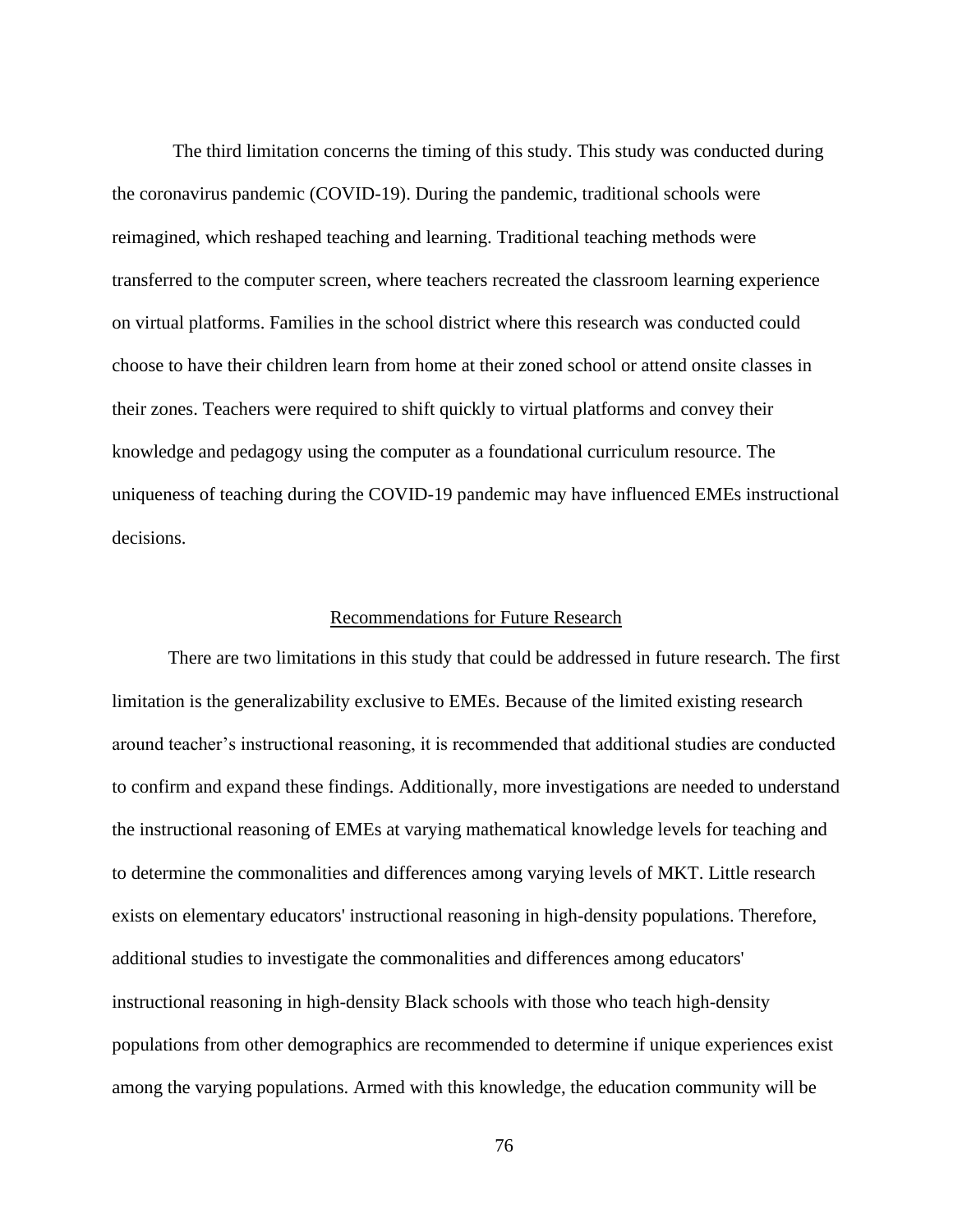one step closer to codifying educational practices and informing policymakers involved in education reform efforts, research practitioners investigating teacher mathematical knowledge, and stakeholders interested in training and mathematics development for teachers.

The second limitation of this study is focused on understanding the meaning mathematics educators in high-density Black schools ascribed to their instructional reasoning. An analysis of the data yielded the meaning EME's attributed to their instructional reasoning; however, a deeper analysis is needed to understand what drives educators' accreditations. This additional perspective would provide the research community with an understanding of the theories and practices that are the most prevalent to the instructional reasoning of mathematics educators.

Educators are decision makers. They make decisions about student knowledge, the curriculum resources they use, the instructional strategies, and the content they teach. The EMEs' understanding of the what and the why of mathematics educators' instructional reasoning would advance the body of knowledge on teacher knowledge and practice.

#### **Conclusions**

Teachers make decisions on a daily basis. They decide how to assess students' knowledge, the appropriate instructional strategies to aid students in acquiring knowledge, the most effective resources to support students in knowledge building, and the proper sequence for appropriate knowledge acquisition. Each of these decisions is influenced by teacher schemata.

The EMEs who participated in this research ascribed their instructional reasoning to their schemata, which explained their underlying assumptions about teaching and learning. The EMEs developed schemata for how students learn mathematics, mathematics resources, mathematics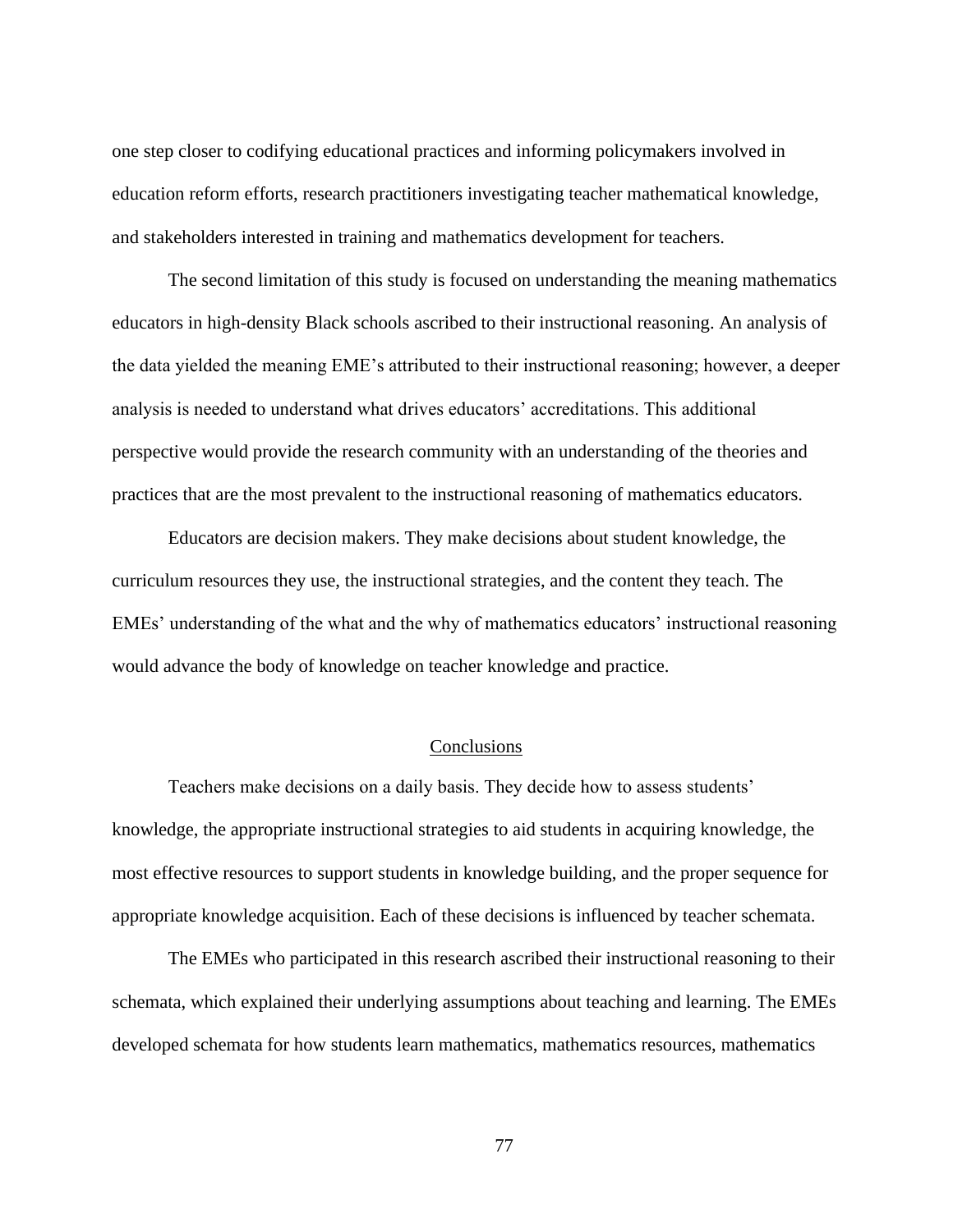content progression, and checking for understanding. However, their schemata could be altered through reflection after interactions or experiences with peers or students.

The EMEs' instructional reasoning can be ascribed to their schemata. Their schemata evolved through interactions and experiences from teaching and learning. There is limited evidence that EMEs' schemata for teaching and learning are specific to mathematics. It is possible that the EMEs used cross-curricular schemata to make instructional decisions when teaching mathematics.

Throughout the interviews, EMEs rarely used lexicon associated with mathematics theories for learning or mathematics principles and explained their instructional reasoning from a practical perspective. Therefore, additional investigations are needed to understand what drives the instructional reasoning of mathematics educators. Many factors, including teacher reflection, professional development, educational mandates, curricular resources and supports, success and failure of lesson implementation, and student assessment, can alter EMEs' schemata. The EMEs' schemata for teaching and learning must be understood and used to support teacher development and growth in mathematics teaching and learning.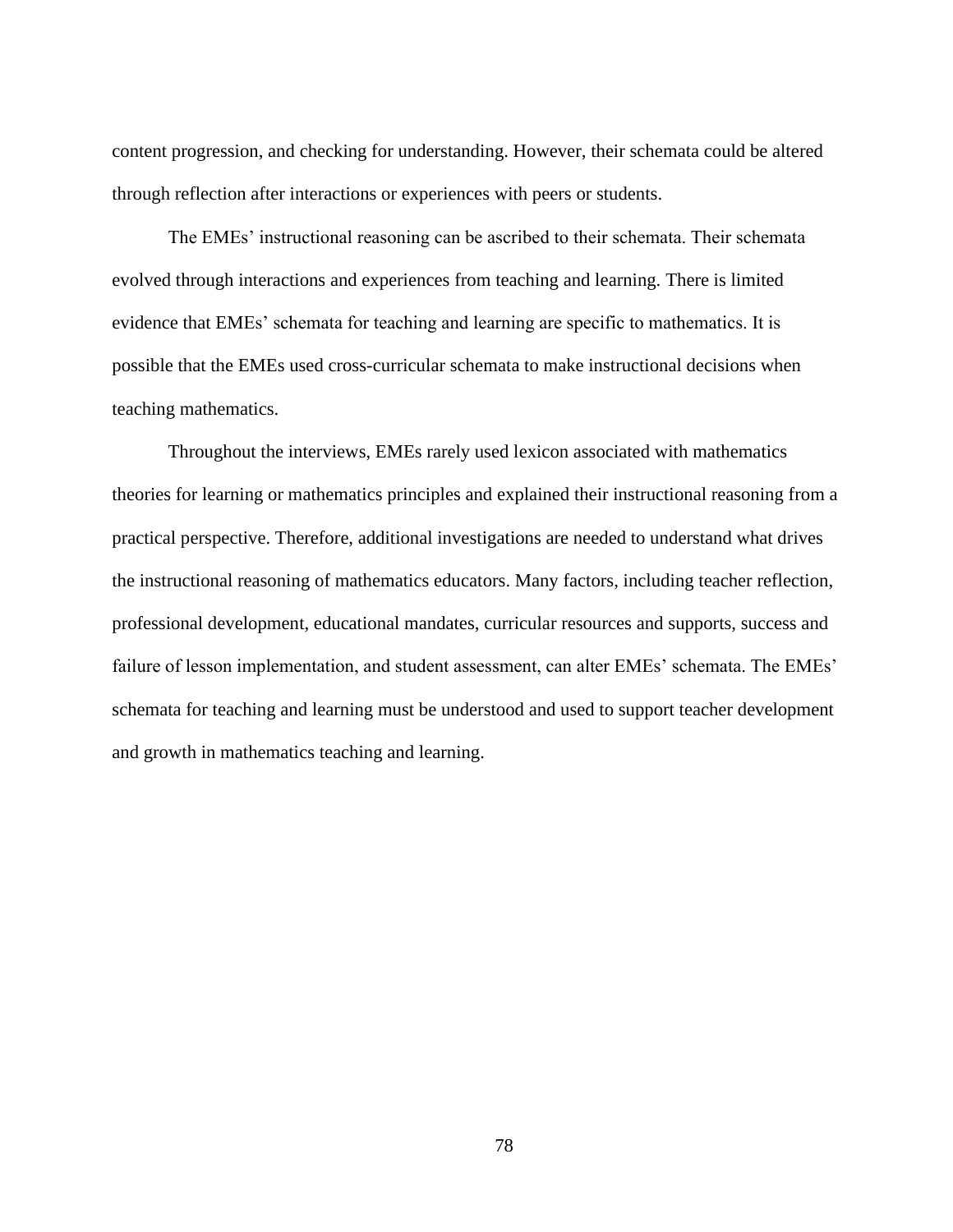## **APPENDIX A: CONFIRMATION OF TRAINING TO ADMINISTER MATHEMATICAL KNOWEDGE FOR TEACHING ASSESSMENT**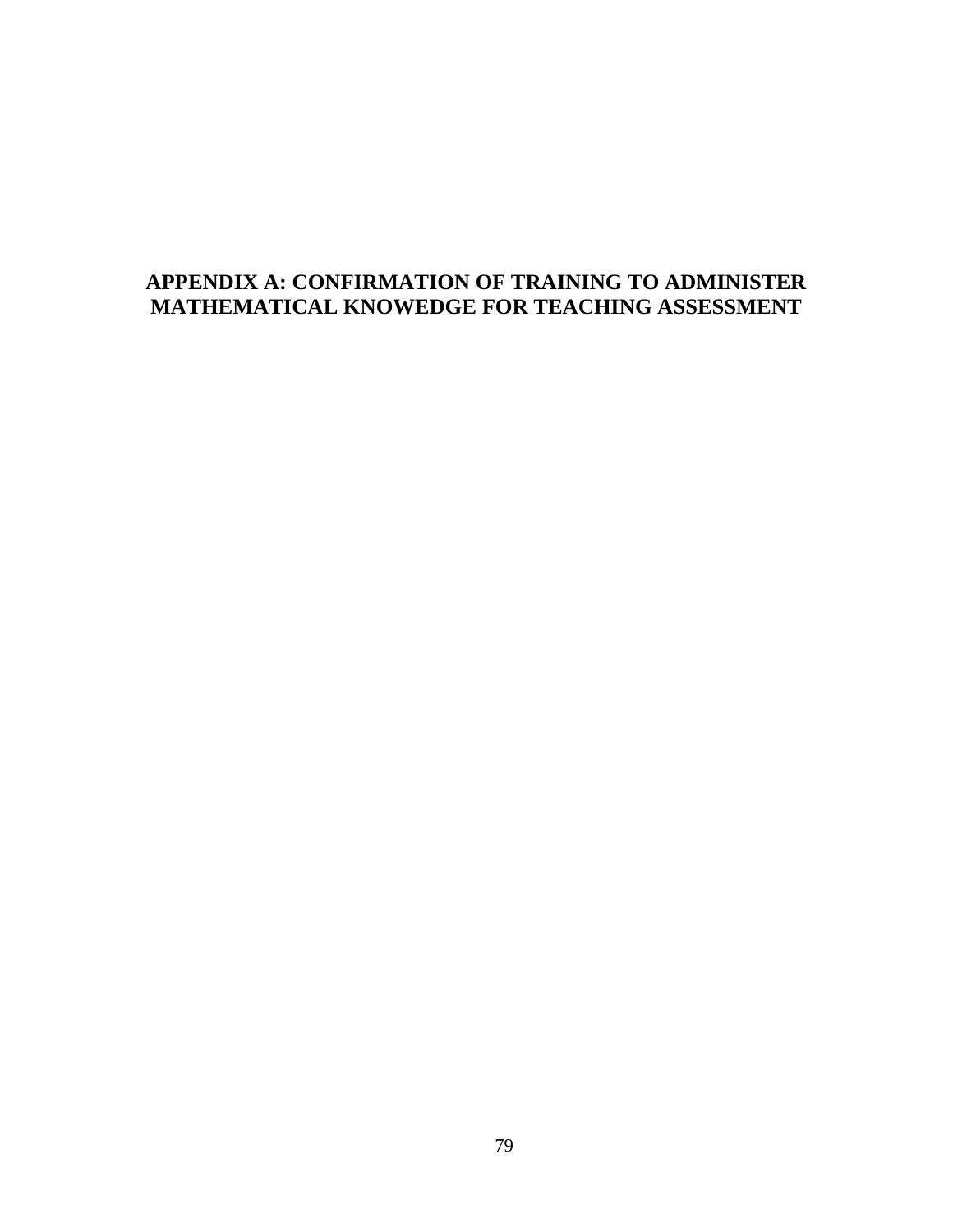**From:** [noreply@qualtrics.com](mailto:noreply@qualtrics.com) [<noreply@qualtrics.com>](mailto:noreply@qualtrics.com) **Sent:** Sunday, October 27, 2019 1:54 PM **To:** DeSheila Rumph **Subject:** Teacher Knowledge Assessment System (TKAS) - Trained User Information

Dear DeSheila Rumph,

You are receiving this email as confirmation of your completion of the mandatory modules for the LMT/TKAS online training.

To access the measures, please go to the TKAS website *(web link)* From TKAS, you can access the measures to download and use as paper and pencil forms, or you may choose instead to create an assessment plan for administration through TKAS.

Your access code is *(code)*

Your email address is *(address)*

Your password is the one you were given when you were approved for training or whatever you reset it to, if you reset it.

Please save this information in a safe place for future reference.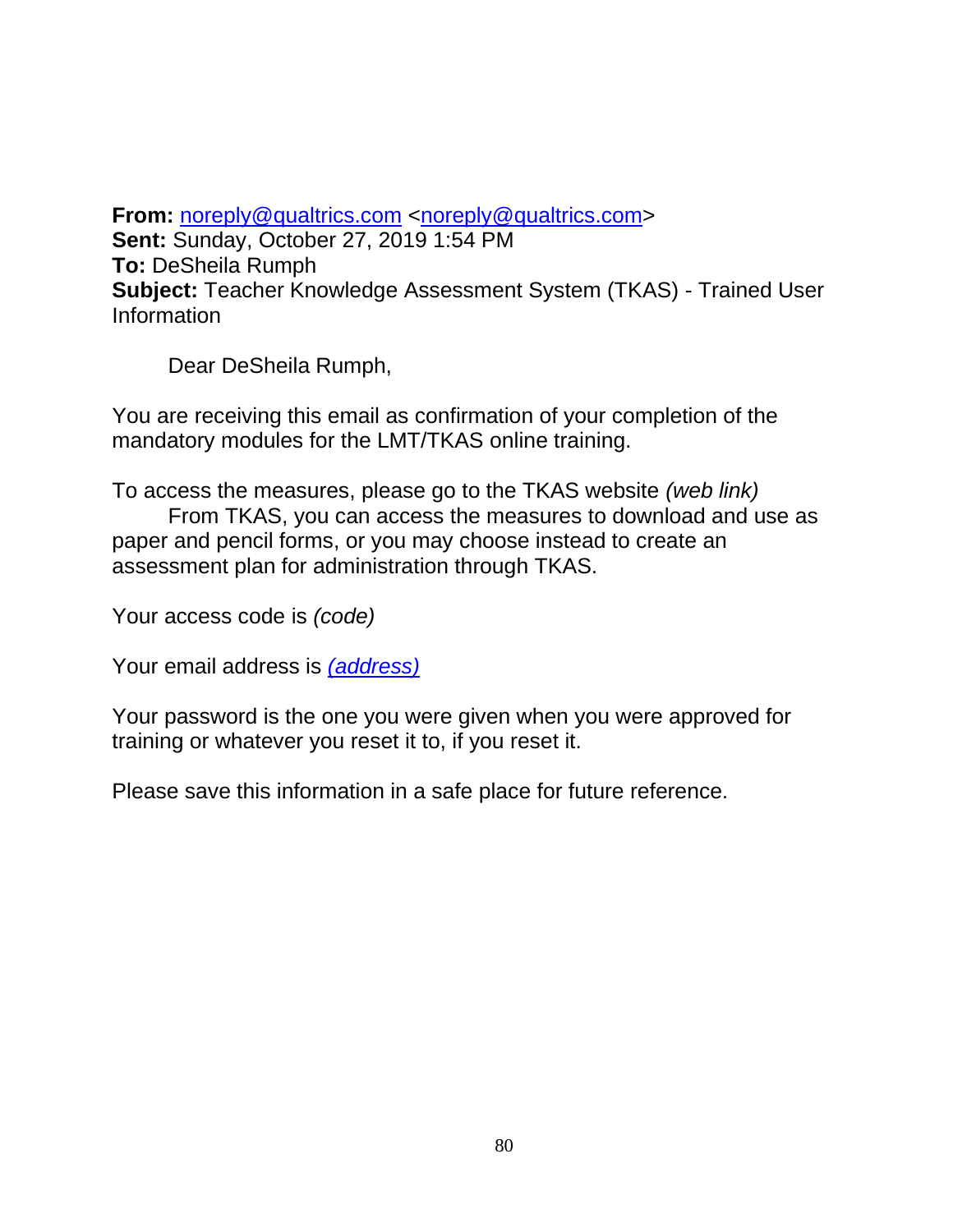# **APPENDIX B: INSTITUTIONAL REVIEW BOARD APPROVAL**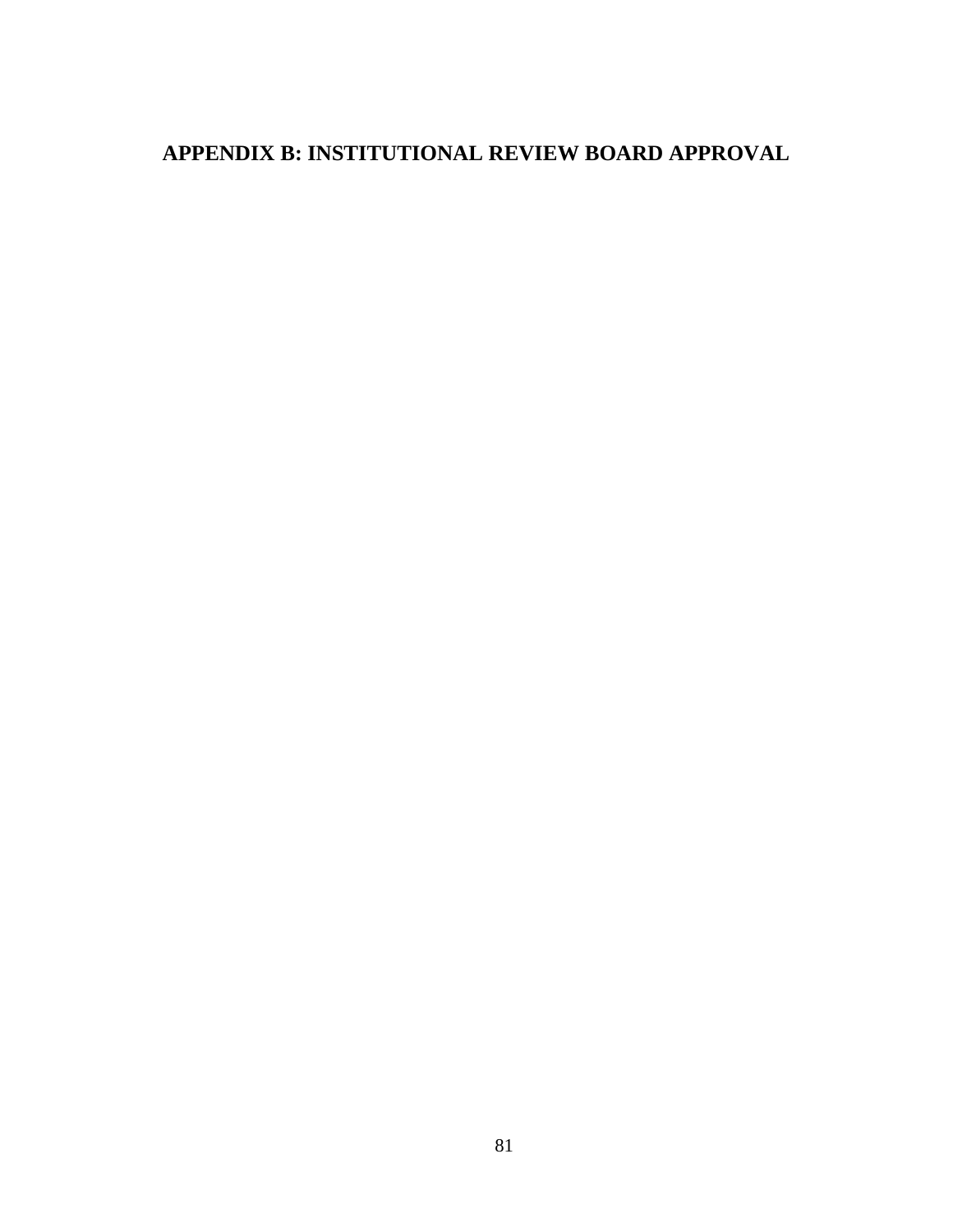

#### **Institutional Review Board**

FWA00000351 IRB00001138, IRB00012110 Office of Research

UNIVERSITY OF CENTRAL FLORIDA

12201 Research Parkway

Orlando, FL 32826-3246

### EXEMPTION DETERMINATION

October 26, 2020

Dear DeSheila Rumph:

On 10/26/2020, the IRB determined the following submission to be human subjects research that is exempt from regulation:

| Type of Review:     | Initial Study, Category 3(i)(B)                                                                                                                                                                                                                                                                                                                                                                                                                                                                                                                                                                             |
|---------------------|-------------------------------------------------------------------------------------------------------------------------------------------------------------------------------------------------------------------------------------------------------------------------------------------------------------------------------------------------------------------------------------------------------------------------------------------------------------------------------------------------------------------------------------------------------------------------------------------------------------|
| Title:              | Mathematical Knowledge for Teaching: Instructional                                                                                                                                                                                                                                                                                                                                                                                                                                                                                                                                                          |
|                     | Reasoning in High-Density Black Populations                                                                                                                                                                                                                                                                                                                                                                                                                                                                                                                                                                 |
| Investigator:       | Desheila Rumph                                                                                                                                                                                                                                                                                                                                                                                                                                                                                                                                                                                              |
| $IRB$ $ID:$         | STUDY00002237                                                                                                                                                                                                                                                                                                                                                                                                                                                                                                                                                                                               |
| Funding:            | <b>None</b>                                                                                                                                                                                                                                                                                                                                                                                                                                                                                                                                                                                                 |
| Grant ID:           | <b>None</b>                                                                                                                                                                                                                                                                                                                                                                                                                                                                                                                                                                                                 |
| Documents Reviewed: | • FSA page 2, Category: Faculty Research Approval;<br>• FAS Page 1, Category: Faculty Research Approval;<br>• DeSheila Rumph semi-structured interview guide<br>3.doc, Category: Interview / Focus Questions;<br>• Email Scripts DeSheila Rumph 10222020.docx,<br>Category: Recruitment Materials;<br>• HRP-254-FORM Explanation of Research DeSHeila<br>Rumph 10262020.pdf, Category: Consent Form;<br>• HRP-255-FORM - Request for Exemption DeSheila<br>Rumph 10222020.docx, Category: IRB Protocol;<br>• MKTA Assessment, Category: Test Instruments;<br>• MKTA Assessment, Category: Test Instruments; |

This determination applies only to the activities described in the IRB submission and does not apply should any changes be made. If changes are made, and there are questions about whether these changes affect the exempt status of the human research, please submit a modification request to the IRB. Guidance on submitting Modifications and Administrative Check-in are detailed in the Investigator Manual (HRP-103), which can be found by navigating to the IRB Library within the IRB system. When you have completed your research, please submit a Study Closure request so that IRB records will be accurate.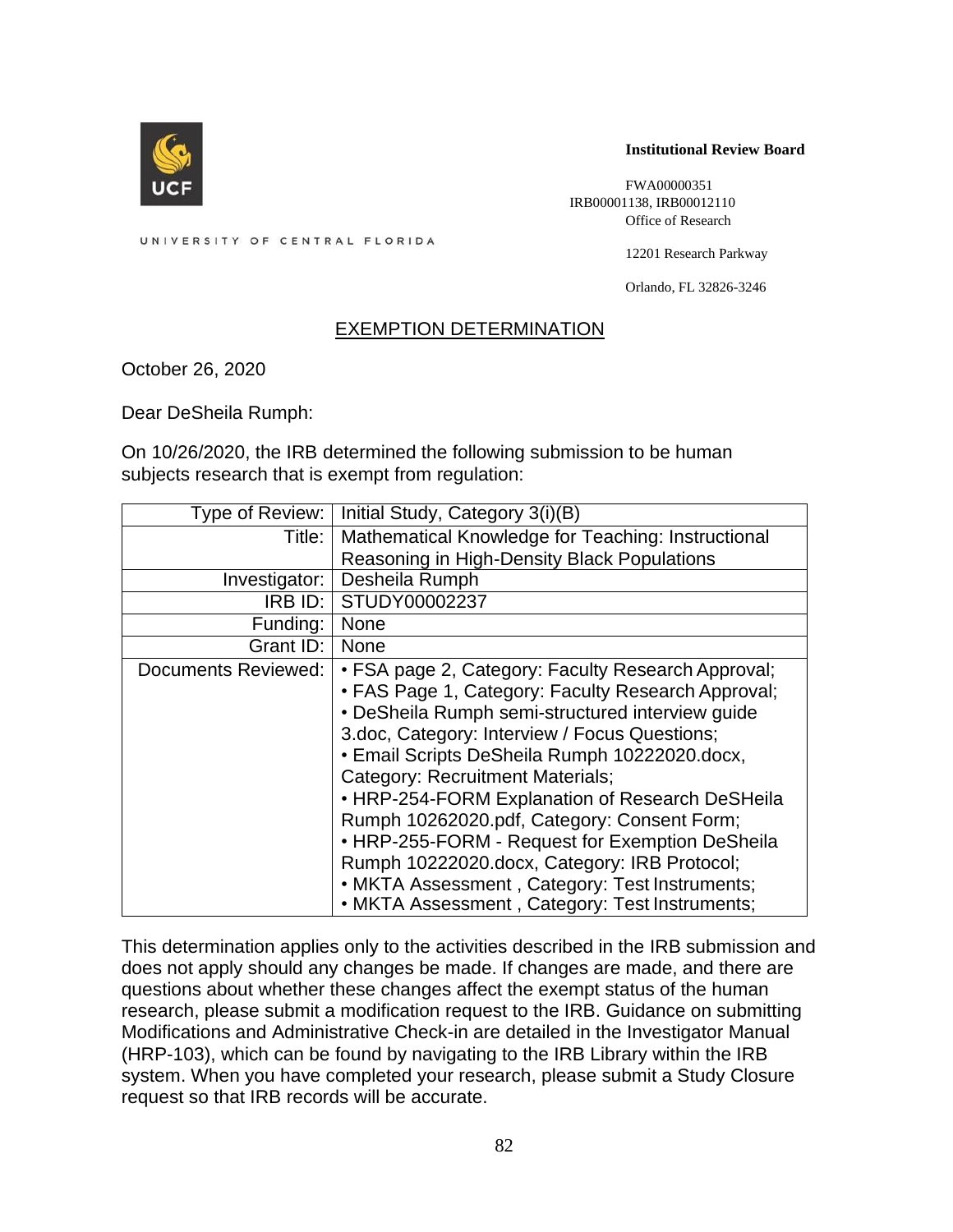## Page 1 of 2

If you have any questions, please contact the UCF IRB at 407-823-2901 or [irb@ucf.edu.](mailto:irb@ucf.edu) Please include your project title and IRB number in all correspondence with this office.

Sincerely,

 $9 - 2$ 

Racine Jacques, Ph.D. Designated Reviewer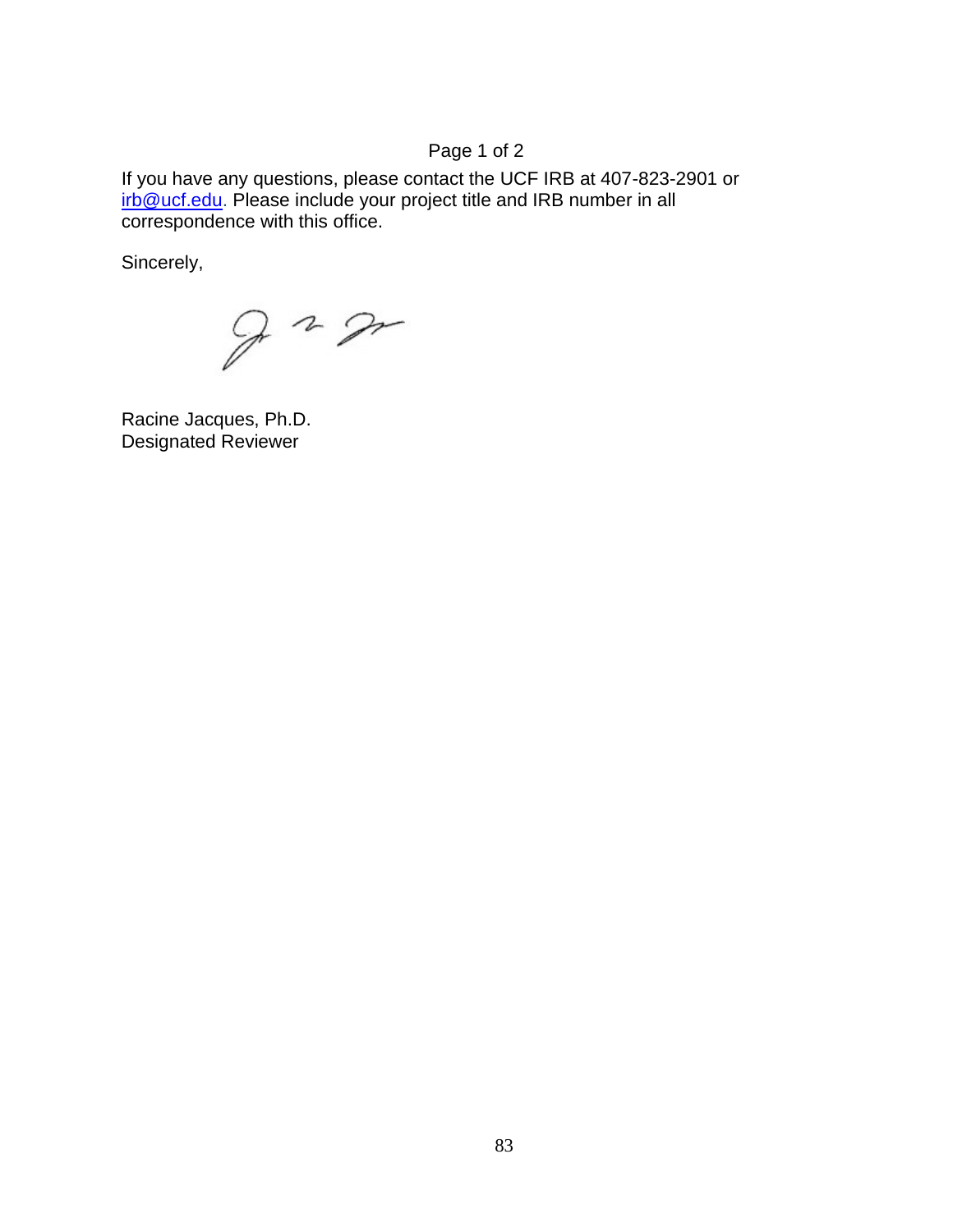## **APPENDIX C: INFORMED CONSENT**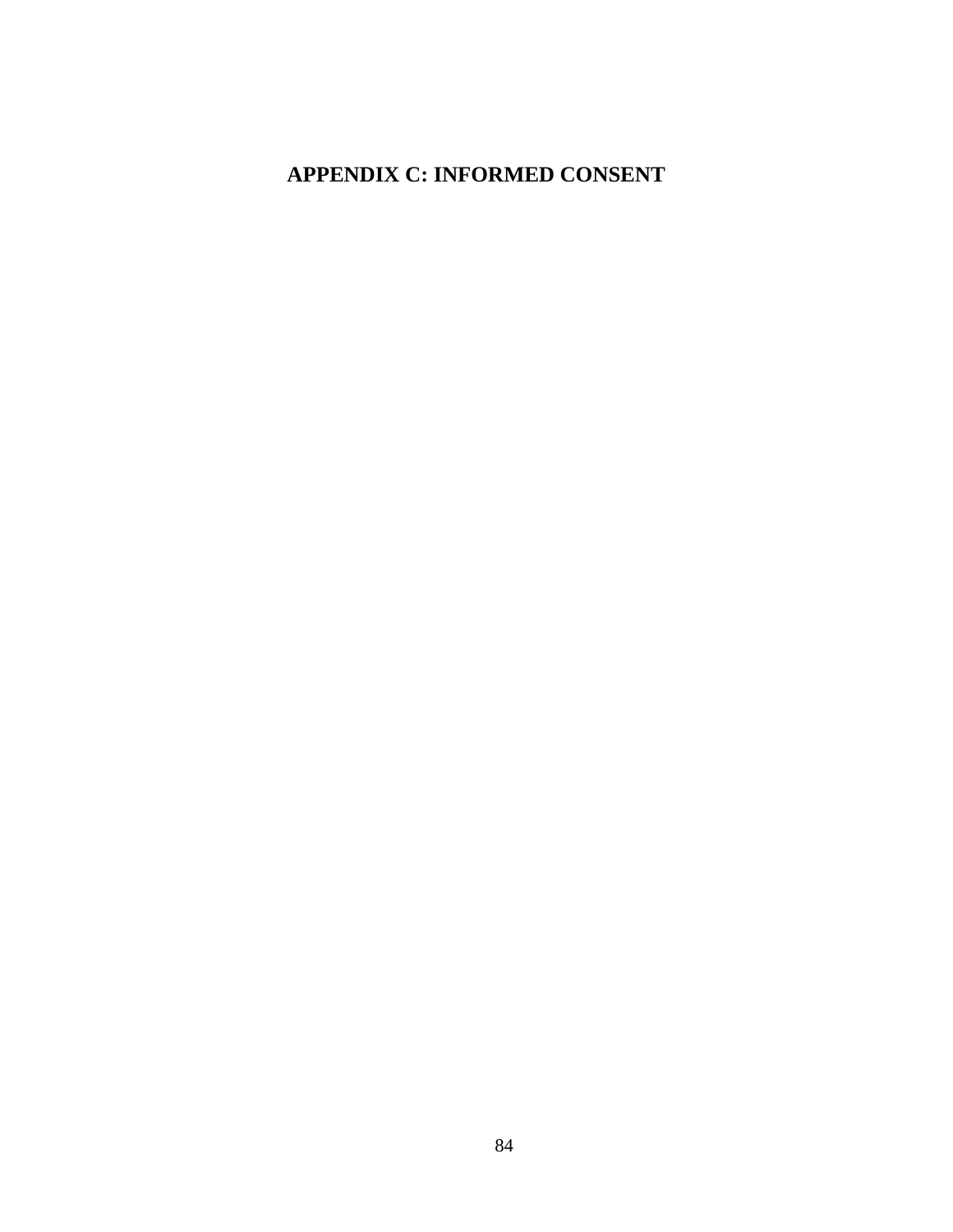## Informed Consent

You are being invited to take part in a research study. Whether you take part is up to you. This research aims to understand the instructional reasoning of elementary teachers who teach in densely populated Black schools.

The study has two phases. However, many participants will only participate in the first phase. All participants in this study will be asked to take a mathematics teaching assessment online. A limited number of participants who complete the assessment and receive an average score will also be invited to participate in a virtual interview or a focus group.

This study involves minimal risks. Participation in this study places participants at risk for the loss of data privacy or confidentiality. The following procedures will be executed to mediate these risks and ensure data security: The researcher will use data encryption and a secure password-protected workspace to protect participants' privacy. The researcher and participants will confirm room conditions are conducive for an interview with minimal background noise and free from distraction and ensure subject privacy. De-identifiable data will be used in the research finding.

If you decide to participate, the mathematics teaching assessment is predicted to take **approximately 20 minutes**. Those selected to participate in a focus group or interview will invest an additional 30 -60 minutes.

If you participate in the interview or focus group, you will be audio recorded. If you do not want to be recorded, you will not be able to participate in the study. Discuss this with the researcher. The recording will be kept in a locked, safe place and will be erased or destroyed following the University of Central Florida guidelines, which is after five years.

Your email address will be collected for a potential interview or focus group follow-up. However, the principal investigator will be the only individual with access to this information. Email addresses will also be destroyed following the University of Central Florida guidelines for five years.

You must be 18 years of age or older to take part in this research study. The target population for this study consist of teachers in Florida who teach mathematics in elementary schools with highdensity Black populations that held Title I classifications. Teachers must hold a certification from the Florida Department of Education (FDOE) with an active certificate to teach mathematics at their assigned grade level (i.e., Elementary Education, Middle Grades Mathematics, or Mathematics). Additional criteria for participant selection included having at least one year of teaching experience in a kindergarten through fifth-grade class within a general education setting. Teachers who did not meet the criteria will be excluded from study participation.

For questions about the study or to report a problem: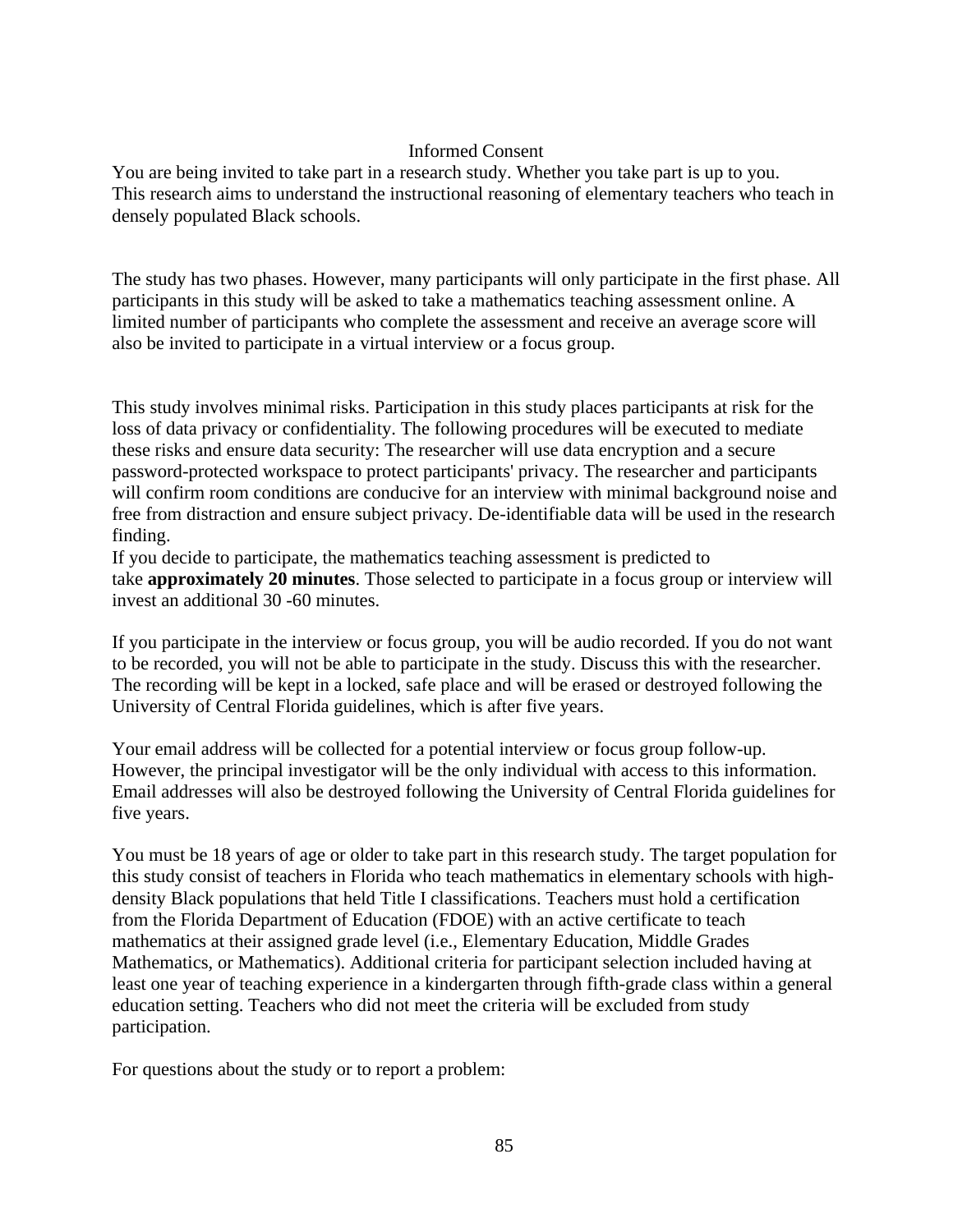If you have questions, concerns, or complaints, please see my information below: DeSheila Rumph, Graduate Student, Curriculum and Instruction Program, College of Innovation and Education, by email desheila@knights.ucf.edu or Dr. Suzanne Martin, Faculty Supervisor, Department of Learning Sciences and Educational Research at (407) 823-3859 or by email at Suzanne.martin@ucf.edu.

IRB contact about your rights in this study or to report a complaint: If you have questions about your rights as a research participant, or have concerns about the conduct of this study, please contact Institutional Review Board (IRB), University of Central Florida, Office of Research, 12201 Research Parkway, Suite 501, Orlando, FL 32826-3246 or by telephone at (407) 823- 2901, or email irb@ucf.edu.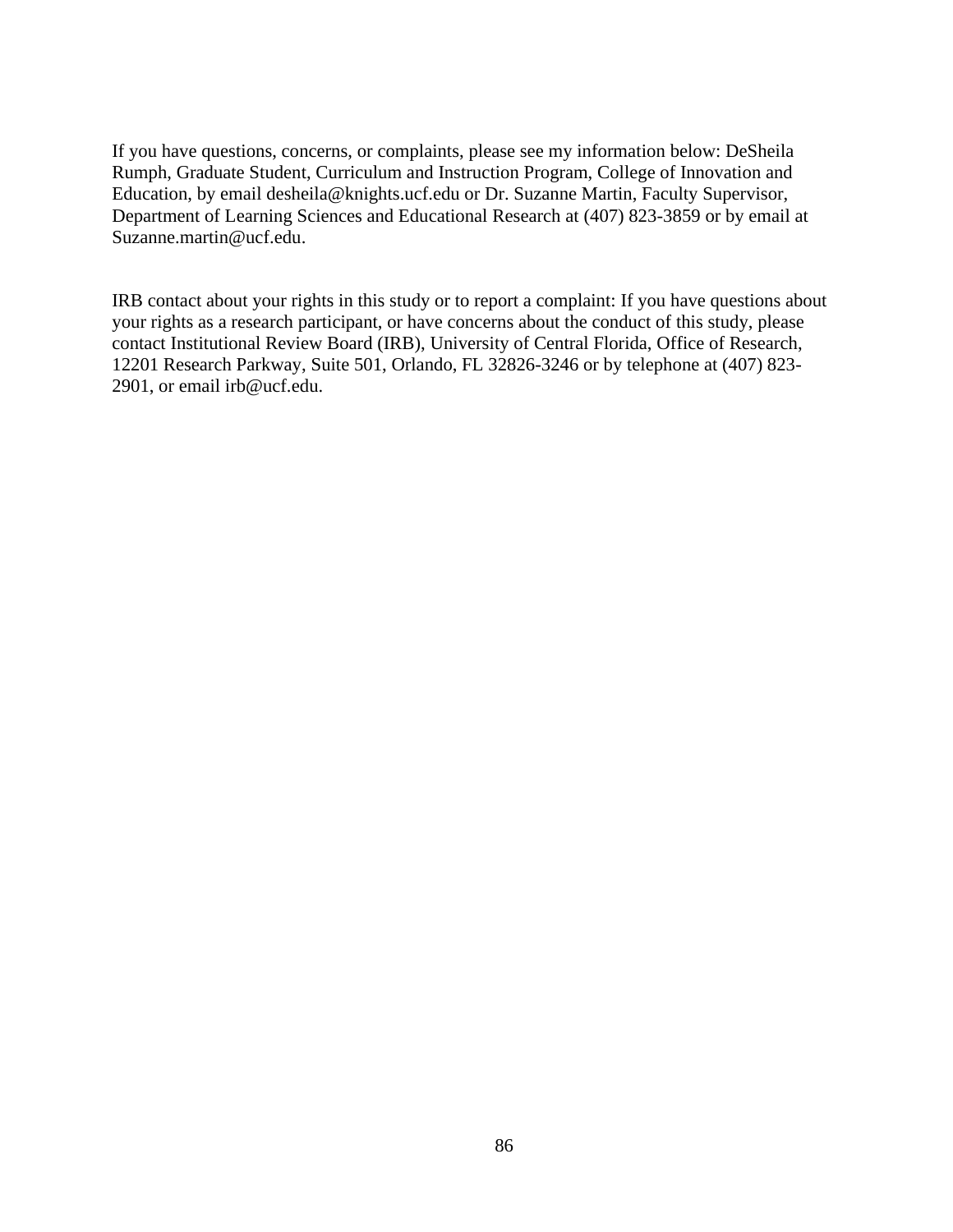## **APPENDIX D: SEMI-STRUCTURED INTERVIEW PROTOCOL**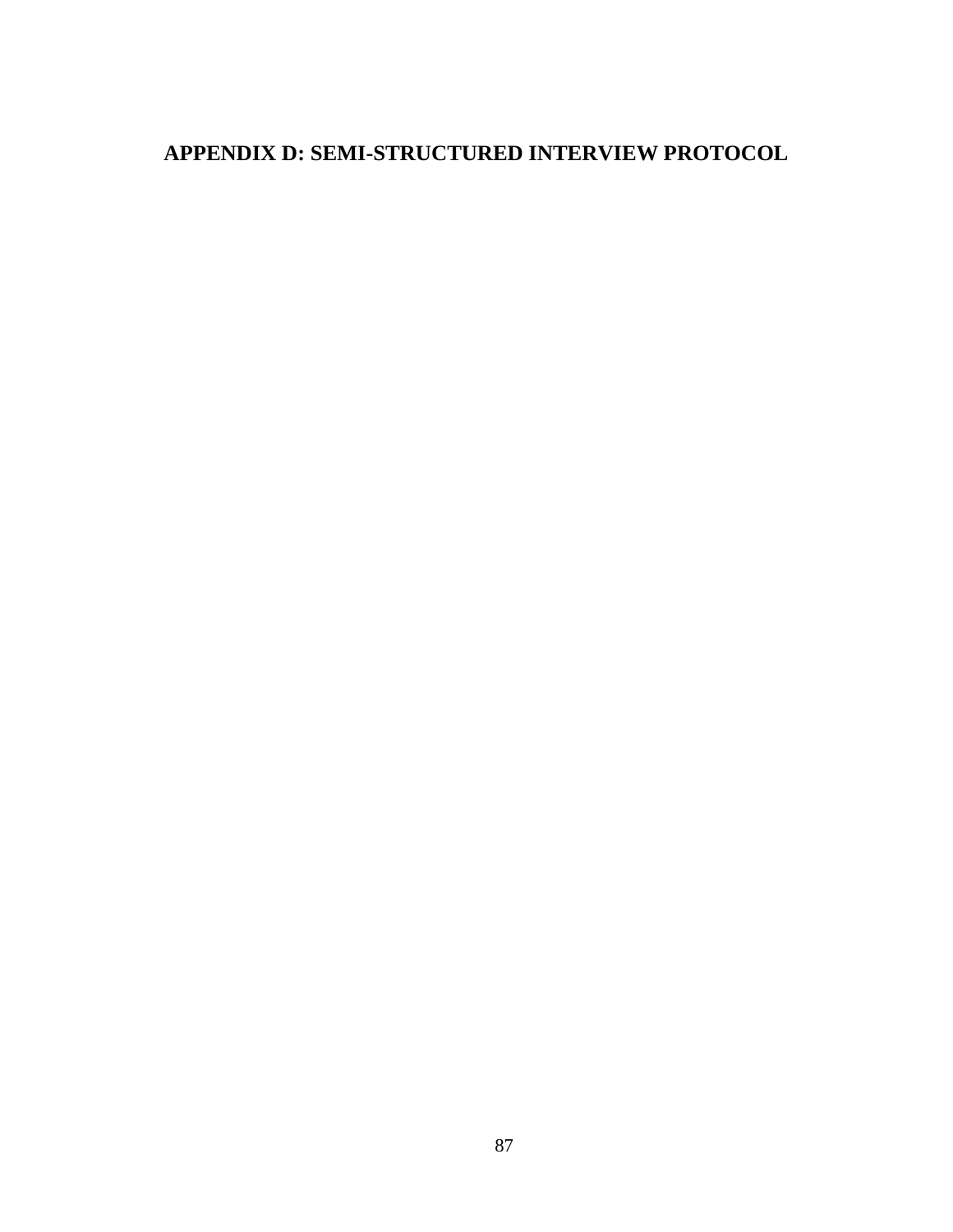| <b>Data</b>                                           | <b>Question</b>                                                   | <b>Prompts &amp; elicitations</b>                       |
|-------------------------------------------------------|-------------------------------------------------------------------|---------------------------------------------------------|
| To break the ice and                                  | Please tell me about your academic                                | What experience did you                                 |
| provide some background.                              | and professional experiences.                                     | have as an educator?                                    |
|                                                       |                                                                   | Teaching experience                                     |
|                                                       |                                                                   | What roles have you served                              |
| To understand influences                              | Tell me about a recent math concept                               | What influence the decisions                            |
| on teachers' instructional                            | you planned? Please included<br>details about what influenced the | you made during planning?                               |
| decisions during planning                             | planning decisions you made.                                      |                                                         |
| To understand influences                              | Tell me about a recent math concept                               | What impact the decisions                               |
| on teachers' instructional                            | you taught? Please included details                               | you made while teaching?                                |
| decisions when teaching                               | about influence how you taught the                                |                                                         |
|                                                       | concept?                                                          |                                                         |
| Understanding the reason                              | Tell me about the teaching                                        | Which strategy or strategies<br>were used to teach this |
| for selecting the strategies<br>used to promote and   | procedures you use, and what<br>influenced you to choose these    | concept? Why did you select                             |
| monitor students                                      | procedures to teach this lesson?                                  | this strategy or strategies to                          |
| understanding of the                                  |                                                                   | teach this concept?                                     |
| lesson                                                |                                                                   |                                                         |
| How does teacher                                      | What specific knowledge of your                                   | How does teacher                                        |
| knowledge of student                                  | student thinking, if any, influenced                              | knowledge of student                                    |
| thinking influence their<br>instructional reasoning   | your teaching of this concept?                                    | thinking influence their<br>instructional reasoning     |
| Contextual knowledge                                  | Where there any other factors that                                | Is there anything else you                              |
| about students and general                            | influence your teaching of this idea?                             | considered that impact how                              |
| pedagogical knowledge                                 |                                                                   | you taught this concept?                                |
| that influences the                                   |                                                                   |                                                         |
| teaching approach.                                    |                                                                   |                                                         |
| Is the participant                                    | Is there anything else you would                                  |                                                         |
| interested in providing<br>any additional information | like me to know?                                                  |                                                         |
|                                                       |                                                                   |                                                         |
| Member checking                                       | Paraphrase what was heard about<br>the main data points           |                                                         |
|                                                       | 1. Influencing on planning                                        |                                                         |
|                                                       | 2. Influencing on concepts                                        |                                                         |
|                                                       | taught                                                            |                                                         |
|                                                       | Influences on procedures<br>3.                                    |                                                         |
|                                                       | Student thinking influences<br>4.                                 |                                                         |
|                                                       | Other factors that influence<br>5.                                |                                                         |
|                                                       | the concept taught                                                |                                                         |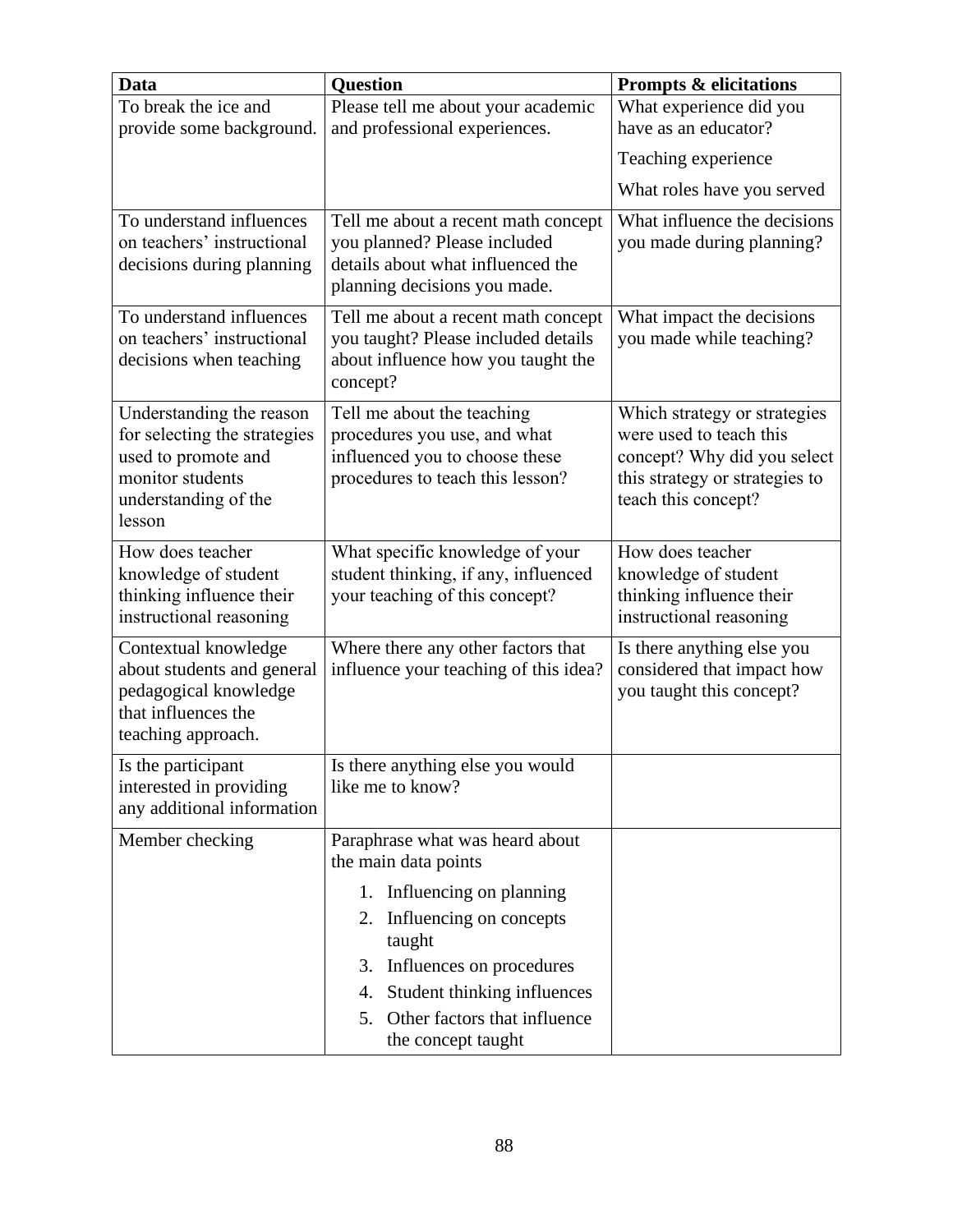## **APPENDIX E: SIGNIFICANT CATEGORIES**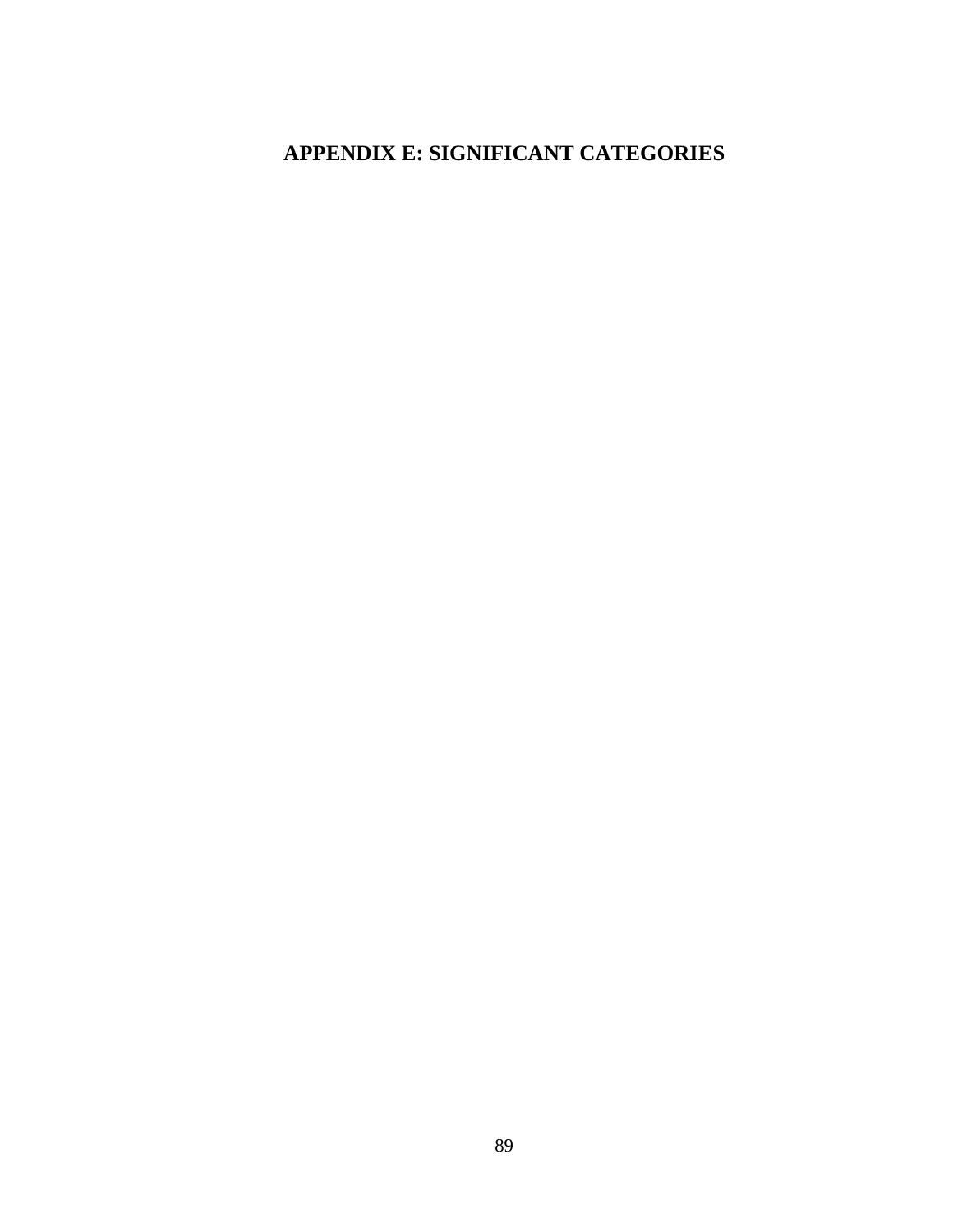## **Significant Categories**

|                                      | <b>Descriptions about How Students to Learn</b>                                                                                                                                                                                                                                                                                                                                                                                                                                                                                                                                                                                                                                                                                                                                                                                                                                                                                                                                |
|--------------------------------------|--------------------------------------------------------------------------------------------------------------------------------------------------------------------------------------------------------------------------------------------------------------------------------------------------------------------------------------------------------------------------------------------------------------------------------------------------------------------------------------------------------------------------------------------------------------------------------------------------------------------------------------------------------------------------------------------------------------------------------------------------------------------------------------------------------------------------------------------------------------------------------------------------------------------------------------------------------------------------------|
| <b>Visuals</b>                       |                                                                                                                                                                                                                                                                                                                                                                                                                                                                                                                                                                                                                                                                                                                                                                                                                                                                                                                                                                                |
| Jennifer                             | As they collaborated They can use the same page online and I<br>think that helped a lot of them be able to see                                                                                                                                                                                                                                                                                                                                                                                                                                                                                                                                                                                                                                                                                                                                                                                                                                                                 |
| Joanne                               | I know they needed visuals and lessons that would kind of break it<br>down.                                                                                                                                                                                                                                                                                                                                                                                                                                                                                                                                                                                                                                                                                                                                                                                                                                                                                                    |
| Joanne                               | I needed to present the lesson in different ways. So I used video's. I<br>used T charts. I used, Kami, the online extension so that they can<br>see my work as I do it                                                                                                                                                                                                                                                                                                                                                                                                                                                                                                                                                                                                                                                                                                                                                                                                         |
| Joanne                               | Because I think they're, they are visual, in a way that they have,<br>been exposed so much to, video games and things like that. So, that<br>kind of leads to that                                                                                                                                                                                                                                                                                                                                                                                                                                                                                                                                                                                                                                                                                                                                                                                                             |
| Faith                                | I found a video on YouTube and it was more like a Kindergarten,<br>first grade video and What it was they had an example, I guess.<br>And the guy would teach, If You have a ball, or you have stairs,<br>or things like that, you would use a measuring tape to measure<br>the The curves. As you can see, if I put a ruler here, it's not going<br>to work. If I put the yardstick here, it's not going to work. You can't<br>tell if you go through the grooves or you're going around the curve,<br>you won't be able to tell the exact distance. So, they took the<br>measuring tape and actually measured the ball. They put it on the<br>ball for them to see it. And that was in the small groups and then<br>they kind of gotten the concept better Them seeing it, visualizing it<br>was much better in the small group and watching that kindergarten<br>first grade video I didn't let them know it wasn't second grade, but<br>that helped them a whole lot more. |
| Joanne                               | So, I'm shown' them, I'm projecting to them, the page and I'm<br>writing on it and I'm filling' it out, just as they would on their, in<br>their books So they're able to see-                                                                                                                                                                                                                                                                                                                                                                                                                                                                                                                                                                                                                                                                                                                                                                                                 |
| <b>Connecting Prior</b><br>Knowledge |                                                                                                                                                                                                                                                                                                                                                                                                                                                                                                                                                                                                                                                                                                                                                                                                                                                                                                                                                                                |
| Faith                                | So I had to change the wording of the word problems to get them to<br>relate                                                                                                                                                                                                                                                                                                                                                                                                                                                                                                                                                                                                                                                                                                                                                                                                                                                                                                   |
| Joanne                               | Because if I use some other wording, it might I think it may bring<br>them to a state of confusion, maybe. Because, I might be bringing<br>in something that they haven't heard before. So I try to use the same<br>vocabulary, the same, little words that we've used in the past to<br>introduce or even to continue on with the lesson we are focusing on                                                                                                                                                                                                                                                                                                                                                                                                                                                                                                                                                                                                                   |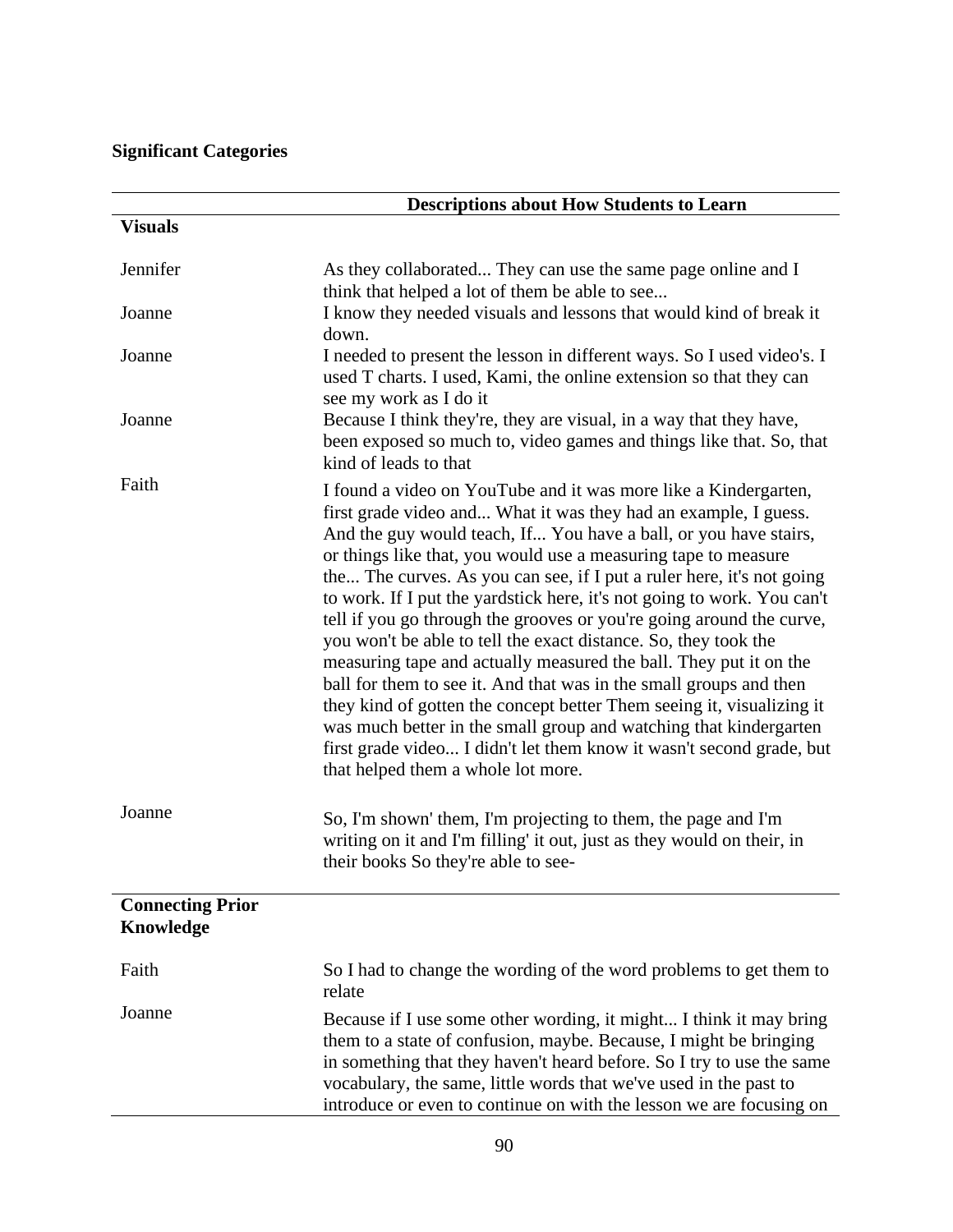|               | at the time. So I think that helps them to hear the same things over<br>and over, as opposed to bringing in or introducing some new<br>language without going over it first or without them hearing it<br>numerous times. So that same language, using that same language,<br>I think, is beneficial for them.                                                                             |
|---------------|--------------------------------------------------------------------------------------------------------------------------------------------------------------------------------------------------------------------------------------------------------------------------------------------------------------------------------------------------------------------------------------------|
| Joanne        | I think I needed to present the lesson in a way that is tying into<br>what they already know. I mean what they have already been<br>taught. You know, sometimes I think they think it's something new.<br>Something that they haven't seen before, so I have to think about<br>the things that they have been exposed to already. And tie that in<br>and use those same wording sometimes. |
| Joanne        | . I think they have to have that feedback going and kind of get them<br>to thinking' about things that they already learned, you know, and<br>bring that to forefront. Because if not, you know, it I don't want<br>them to think this is something brand new. This is something that<br>we're just adding on                                                                              |
| Joanne        | I want to make sure I use those things that we've learning before to,<br>bring it to this lesson so that they can tie it all in.<br>the anchor charts, I use because those are like a routine that we go                                                                                                                                                                                   |
|               | through. So they see these anchor charts, often. So that is like a<br>reminder for them to look back into their minds of things that we<br>already learned                                                                                                                                                                                                                                 |
| Michelle      | I try to use their logical reasoning to explain, like bringing their<br>personal experience, things that they would do that has to do with<br>time                                                                                                                                                                                                                                         |
| Michelle      | So putting it in a way that, brings in their experience to kind of<br>make it easier to understand.                                                                                                                                                                                                                                                                                        |
| <b>Models</b> |                                                                                                                                                                                                                                                                                                                                                                                            |
| Jennifer      | And I find that other kids will jump on the microphone and say do<br>it the way I did it was this and instantly, that student, they'll go,<br>"Oh. Great. Thank you. That's what I needed." And they're able to                                                                                                                                                                            |
| Jennifer      | Many times, they said, "Ooh, I get it now." And I'm like, okay.<br>I kind of grouped them up with ones that I knew what we were<br>doing and ones that needed help. And that if they could see the<br>other person on the page using their strategy that kind of gave them                                                                                                                 |
| Michelle      | a strategy to use if they didn't already have one.<br>The extra modeling, the videos, and all of that helps them to like<br>gain some kind of confidence in the knowledge that they already                                                                                                                                                                                                |
| Joanne        | have.<br>I go through the lesson and I tell them, why I'm doing certain<br>things. I use the R-I-D-D. I read it twice. Identify the important<br>information, determine the operation and then I determine the                                                                                                                                                                             |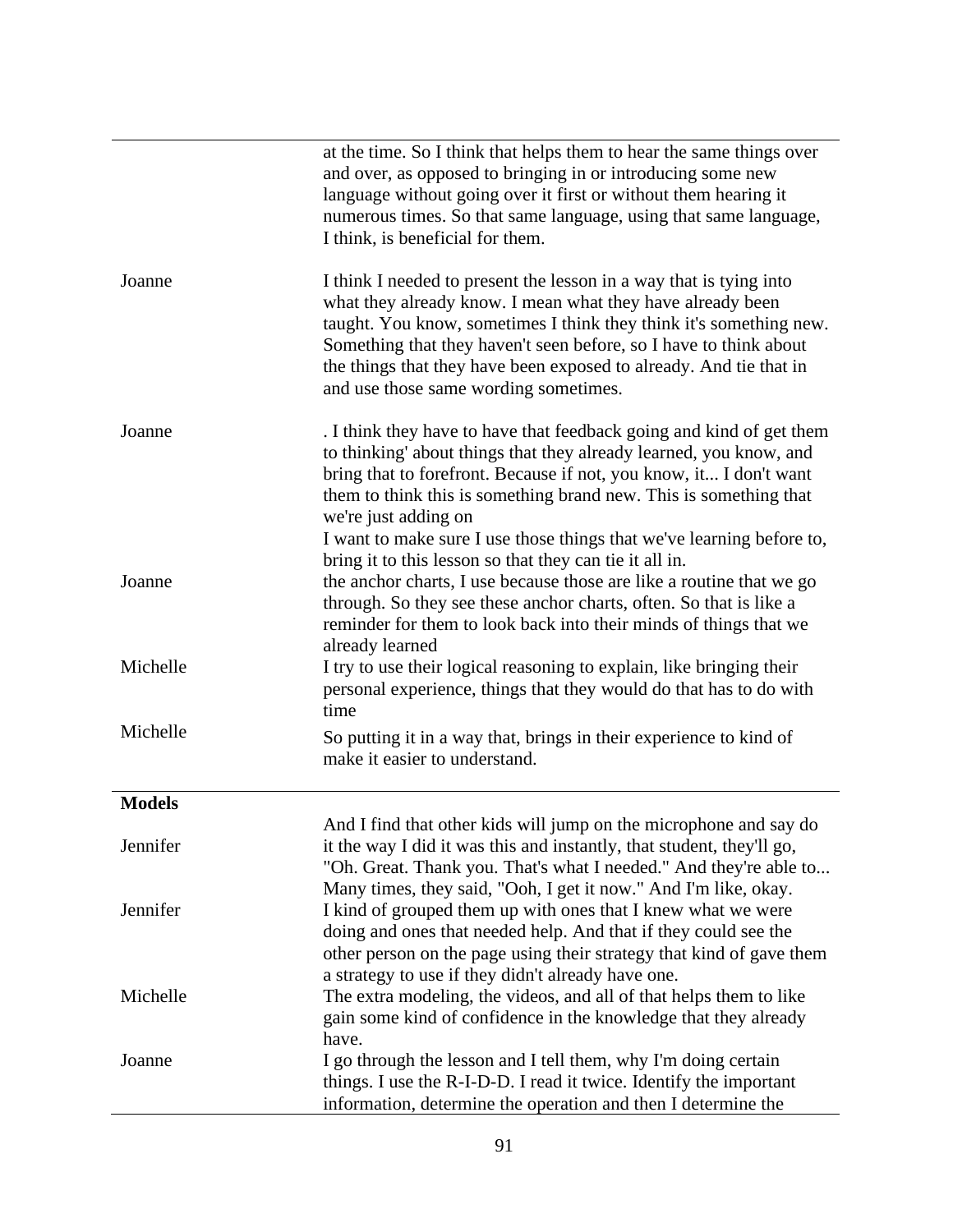|                              | solution. So I would go through that and I just voice that out. And<br>it's something that they've heard before, but I'm constantly doing it<br>in that way so that they can have a good example of what they're<br>doing, every time they do a problem. You know, it's something that |
|------------------------------|----------------------------------------------------------------------------------------------------------------------------------------------------------------------------------------------------------------------------------------------------------------------------------------|
| Joanne                       | is or should be routine to them at this point<br>They're watching you complete the assignment that you are shown'<br>during the, I do, the teacher does, the part the teacher does. So they<br>can see, as you're talking, they can see you doing your 10s, like I<br>was.             |
| Joanne                       | they can see me work out the problem, going through all the steps<br>from their devices because I have presented my screen to them.                                                                                                                                                    |
| Michelle                     | Modeling how to do it and actually have them watch, also watch a<br>video on how to do it as well.                                                                                                                                                                                     |
|                              | <b>Resources</b>                                                                                                                                                                                                                                                                       |
| <b>Assessment</b>            |                                                                                                                                                                                                                                                                                        |
| Faith                        | Looking at the, assessment for the standard.                                                                                                                                                                                                                                           |
| Michelle                     | being that it's 35% of the FSA math questions. So that was one of<br>the things that influenced my decision                                                                                                                                                                            |
| <b>Curriculum Supports</b>   |                                                                                                                                                                                                                                                                                        |
| Sarah                        | I pretty much use the CPS guideline sequencing and also the<br>lessons that have already been created to kind of go off of to teach<br>that standard.                                                                                                                                  |
| Jennifer                     | I know that there are changes that I make sometimes because of<br>suggestions I've gotten or maybe things I didn't think of when I had<br>planned it that Or adding to it, or maybe taking things away so I<br>know that also impacts how I plan what I'm going to teach.              |
| Jennifer                     | I guess the other one is maybe collaboration with your team or<br>We do a lot of collaboration with our APs. And I know that<br>sometimes, that will influence my lesson or how I We go over<br>lessons that we've already planned to look at them before we teach<br>them.            |
| Faith                        | that was just one of the factors that maybe contributing to changing<br>my lesson for something.                                                                                                                                                                                       |
| <b>Online Learning Tools</b> |                                                                                                                                                                                                                                                                                        |
| Sarah                        | I felt that the measuring, when we were doing measuring before we<br>go into the word problems, it was kind of difficult to get them to                                                                                                                                                |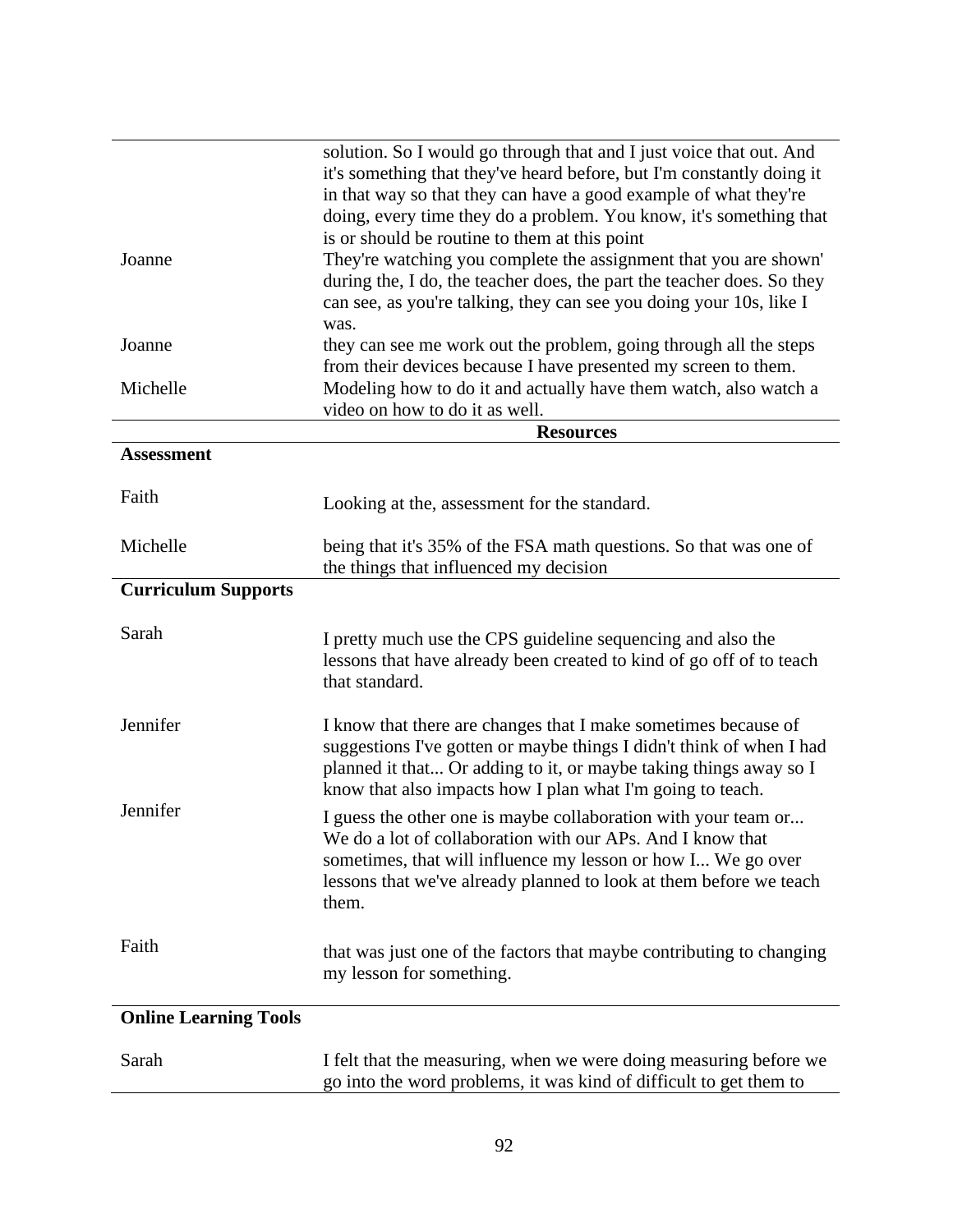|                          | kind of grasp it because I feel like measurement is one area where<br>you have to kind of use the tools and use the objects                                                                                                                                                                                                                                                                                                                                                                                                                                                                                                                                                                                                                 |
|--------------------------|---------------------------------------------------------------------------------------------------------------------------------------------------------------------------------------------------------------------------------------------------------------------------------------------------------------------------------------------------------------------------------------------------------------------------------------------------------------------------------------------------------------------------------------------------------------------------------------------------------------------------------------------------------------------------------------------------------------------------------------------|
| Jennifer                 | I use all day are Nearpod and SMART Learning. And in Nearpod, I<br>can see everybody's page all at once. And in SMART, I can kind of<br>careen through and go through each child like, right there at the<br>board. I can just sift through every student's page wherever they<br>are, even the my ones in the room now-                                                                                                                                                                                                                                                                                                                                                                                                                    |
| Jennifer                 | The way it's set up is because everybody was online before, they<br>got used to the system We're online the entire day. And we are in<br>an online lesson either in Nearpod or in SMART the entire day. So<br>it's basically the same thing that I might have done before in a<br>SMART learning or in a power point, but it is loaded into the<br>program.<br>So they're able to see-                                                                                                                                                                                                                                                                                                                                                      |
|                          |                                                                                                                                                                                                                                                                                                                                                                                                                                                                                                                                                                                                                                                                                                                                             |
| Joanne                   | I've tried to find different games, like Kahoot or Nearpod, things<br>like that, that have, more hands on, because they don't have that<br>advantage right now, being on line                                                                                                                                                                                                                                                                                                                                                                                                                                                                                                                                                               |
| Joanne                   | If there's a PDF of the page, that I'm working in Go Math, I select<br>my Kami and I'm able to write on Kami, on the page with them<br>watching me from their Google Classroom, from the Google Meets.                                                                                                                                                                                                                                                                                                                                                                                                                                                                                                                                      |
| <b>Lack of Resources</b> |                                                                                                                                                                                                                                                                                                                                                                                                                                                                                                                                                                                                                                                                                                                                             |
| Sarah                    | a lot of the kids being online, it's difficult to get them to grasp the<br>concept of what actual- You know, how long is an actual<br>yardstick or meter stick. And things like that, because they didn't<br>have the stuff at home to                                                                                                                                                                                                                                                                                                                                                                                                                                                                                                      |
| Sarah                    | I knew. You You kind of got You have to You need<br>the tools in order to actual Actually do the measuring part of it.<br>And I knew that most of my kids wouldn't have anything besides a<br>small ruler and I knew that they had a small ruler because I sent it<br>home with them, you know, over Christmas break. But as far as<br>having the measuring tape, the yardstick, meter stick. Those kinds<br>of things, they didn't have. So I did have to throw in into the<br>planning that, okay, for this section, you're going to have to<br>actually measure this with them using this tool so they can see what<br>it is, what it looks like, and you know, about how long whatever<br>you're measuring is using that specific tool. |
| Joanne                   | I think I'm always try to keep that in consideration that I don't have<br>all my students face-to-face, so I have to do things in a much<br>different way. They don't the manipulatives that all the<br>manipulatives that they would have if they were in the classroom,                                                                                                                                                                                                                                                                                                                                                                                                                                                                   |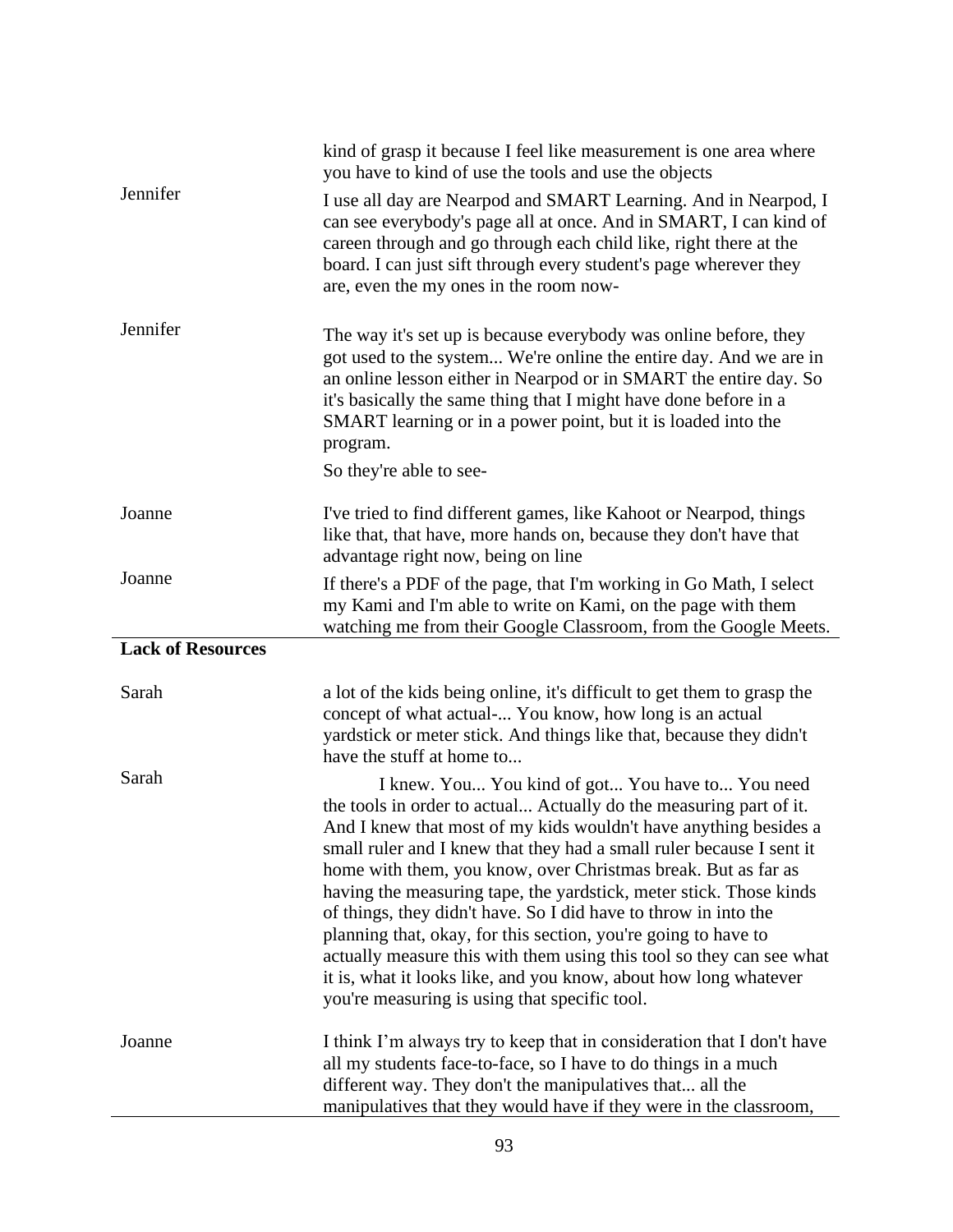| Joanne   | like, the, ones and 10s, the little blocks that we usually, have for<br>them in previous years. So, there's a lot of things that we have to do<br>differently in that way, so that we can maybe teach them better,<br>without the use of manipulatives so you have to find different ways<br>A lot of times I try to bring in visuals or any type of manipulatives<br>and not manipulatives that we're really used to, like the hands on,<br>because it's hard to do that now. But, things that I guess, make it<br>plain for them. So that's why I brought in Kami, I brought in anchor<br>charts. Different things that ,I mean, I would use anchor charts and<br>have them displayed. But you know, we have to do it in a different<br>way, because we don't have a wall that we can just have up and<br>them, you know, they can refer to, throughout the day or<br>throughout the lesson |
|----------|-----------------------------------------------------------------------------------------------------------------------------------------------------------------------------------------------------------------------------------------------------------------------------------------------------------------------------------------------------------------------------------------------------------------------------------------------------------------------------------------------------------------------------------------------------------------------------------------------------------------------------------------------------------------------------------------------------------------------------------------------------------------------------------------------------------------------------------------------------------------------------------------------|
|          | <b>Content progression</b>                                                                                                                                                                                                                                                                                                                                                                                                                                                                                                                                                                                                                                                                                                                                                                                                                                                                    |
| Sarah    | I could see that they were not getting the concept. They were not<br>getting it at all and if they couldn't get past that, then how were we<br>going to add and subtract measurements                                                                                                                                                                                                                                                                                                                                                                                                                                                                                                                                                                                                                                                                                                         |
| Sarah    | ." Then we went through and talked about there's about, this<br>amount of inches in one foot. And then, we compared the paper<br>clip to an actual ruler and then just kind of built onto it like that.                                                                                                                                                                                                                                                                                                                                                                                                                                                                                                                                                                                                                                                                                       |
| Faith    | The attendance, that would have changed some of my lessons<br>Well, I mean, not changed it, but I would've had to get those<br>students to where everyone else was when When they were out.<br>decided how deep we needed to go, how far in the basics we                                                                                                                                                                                                                                                                                                                                                                                                                                                                                                                                                                                                                                     |
| Jennifer | needed to go back.<br>They still need it. So I've added more measurement in as we've<br>went and then I kind of also noticed that the way that the lessons<br>were written, it kind of already assumed that they knew what line<br>slots were, they knew everything about number lines, and that's not<br>something that they knew. So I kind of had to work backwards a<br>little bit and go into some I-Ready materials to see where I could<br>add in some prerequisite ideas that weren't in the CRMs when I was                                                                                                                                                                                                                                                                                                                                                                          |
| Joanne   | planning.<br>I think Go Math is less complex. And it's focused on the lesson that<br>they started with focused on the 120 chart as a tool to add 10s. And<br>then, we did, add ones in the second lesson                                                                                                                                                                                                                                                                                                                                                                                                                                                                                                                                                                                                                                                                                      |
| Joanne   | We looked at visual and examples of 10s and ones digits.<br>We went over examples of adding, how, how to add one digit<br>numbers, because they were about to get into two, two digit adding                                                                                                                                                                                                                                                                                                                                                                                                                                                                                                                                                                                                                                                                                                  |
| Joanne   | 10s to two-digit numbers<br>We reviewed the 120 chart. Looking at numbers and<br>patterns, because they have to understand the concept of, when                                                                                                                                                                                                                                                                                                                                                                                                                                                                                                                                                                                                                                                                                                                                               |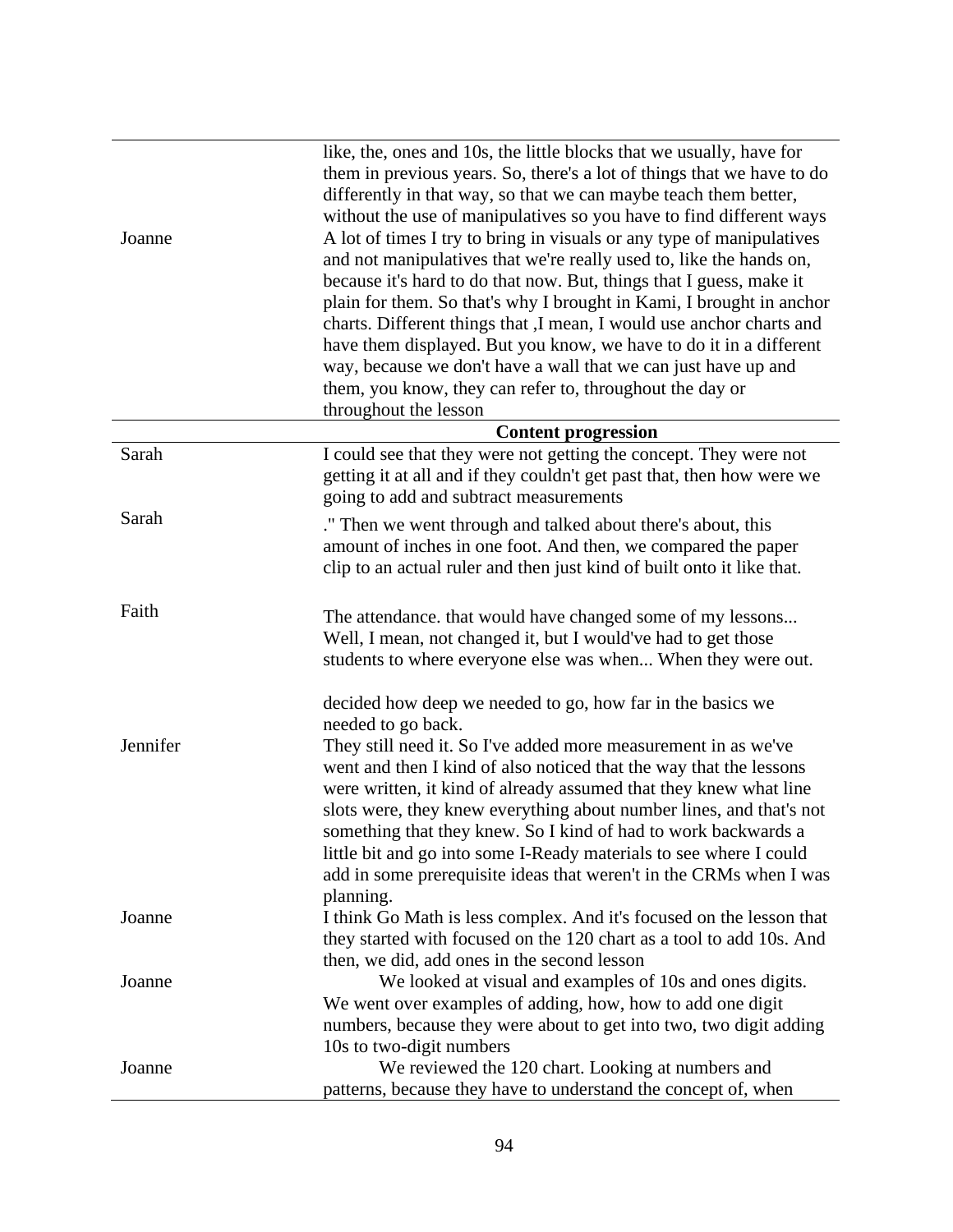|             | they're adding numbers they have to know that they're adding, not                                                                      |
|-------------|----------------------------------------------------------------------------------------------------------------------------------------|
|             | just the number itself, but they're adding 10s and where they're                                                                       |
| Michelle    | moving the 120 chart                                                                                                                   |
|             | I knew that we had to start with the basic, talking about<br>what those hands mean and how to count the time of the minutes            |
|             | and the hours.                                                                                                                         |
|             | I have to like, break it down more To start out with the basics                                                                        |
| Faith       |                                                                                                                                        |
|             | I started teaching the whole lesson with making sure they knew the<br>math vocabulary. They knew what a ruler was. They know what it's |
|             | for. They knew Know what a yardstick is, what is it for. You                                                                           |
|             | know what a measuring tape is, what is it for. So the math That                                                                        |
|             | vocabulary Oh, and the inches, the centimeters, Things like that,                                                                      |
|             | That were in the CRMs, I made sure that we did that first.                                                                             |
|             | Introducing When I was introducing the The standard.                                                                                   |
| Faith       | I feel that like, you miss one step and you're completely lost For the                                                                 |
|             | next one. Those kids that were absent, I had to go back, re-teach                                                                      |
|             | that to get them moving with the rest of the group.                                                                                    |
|             | <b>Understanding Student Skills and Knowledge</b>                                                                                      |
| Questioning |                                                                                                                                        |
|             |                                                                                                                                        |
| Sarah       | through videos and then also through you know, I took the<br>computer and walked around with my You know, with With it                 |
|             | being projected on myself, Using the yardstick, trying to show                                                                         |
|             | them, you know, as much as I should in the camera view. And we                                                                         |
|             | measured the door, we measured the window, and then just, you                                                                          |
|             | know Questioning Questioning them through the process                                                                                  |
| Faith       | And Were able to be more vocal about it and they were able to                                                                          |
|             | ask, I think more in-depth questions. And I could also show them                                                                       |
|             | The The measurements and how it, you know How it works                                                                                 |
|             | that way much better in small groups than whole group.                                                                                 |
| Sarah       | I think they kind of grasped it a lot because, I use repetition. It's                                                                  |
|             | something that I would always constantly, you know, talk about                                                                         |
|             | when we were in that area of the standard. And having them call it                                                                     |
|             | back to me. So, I would You know, I would say it and then I                                                                            |
|             | would, you know, at random times, I'd say, "Okay, and How                                                                              |
|             | many inches are in a foot?" Or you know, things like that. Just                                                                        |
|             | repetition, me saying it and having them also repeat it back to me                                                                     |
| Jennifer    | would discuss what they did and how they came to that conclusion                                                                       |
|             | and it seemed to help them to understand a little bit better than just                                                                 |
|             | me telling them in my way. It gave them alternate strategies that                                                                      |
|             | maybe even I don't use, but still they were able to reach the correct                                                                  |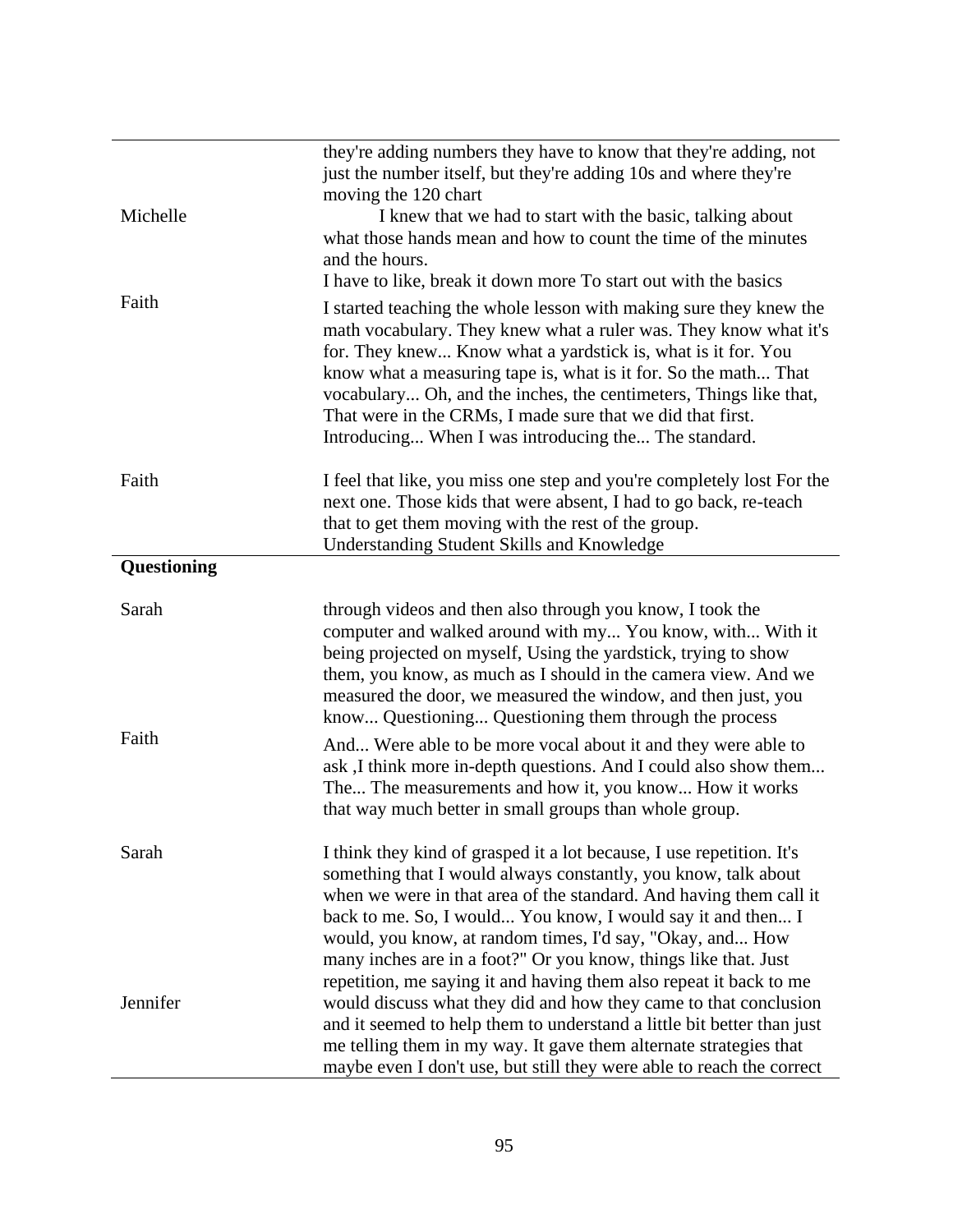|                        | answer from using someone else's strategy instead. Worked better<br>for them                                                                                                                                                                                                                                                                                                                                                                                                                                                                                                                                                                                                                                                                                                                                                                          |
|------------------------|-------------------------------------------------------------------------------------------------------------------------------------------------------------------------------------------------------------------------------------------------------------------------------------------------------------------------------------------------------------------------------------------------------------------------------------------------------------------------------------------------------------------------------------------------------------------------------------------------------------------------------------------------------------------------------------------------------------------------------------------------------------------------------------------------------------------------------------------------------|
| Jennifer               | And then if I need to help them more, I'll go to them. But it's a<br>quicker way for me to go and immediately check and I can see as<br>they're writing on the page exactly what they're doing at that exact<br>moment. So if I want to stop and say, "Hey, you're writing this<br>number. How did you come up with that number? How did you<br>make that decision?" And then they can They'll go through the<br>steps on how they got And I can see and then I can write in real<br>time right on their paper or I can help them, say maybe, "Did you<br>look at this piece here?" And it just It seems to work better than<br>taking that, you know, the extra walk over, now we have to explain.<br>I like to be able to see as they're writing it out, what their thinking<br>is and then have them literally to explain it to them, right there. |
| Michelle               | What operations are required, how many steps. So I knew that they<br>had issues with multi-step problems, so that was something that<br>influenced by decision to start at the basics                                                                                                                                                                                                                                                                                                                                                                                                                                                                                                                                                                                                                                                                 |
| Joanne                 | So that's a, we do. We went through the problems that I added in<br>Kami. And we went through it together, and I walked them through<br>it. We, did, okay, asked some questions. "Okay, what's our next<br>step? Somebody tell me." And I usually use the chat box. And<br>everybody has a chance to answer                                                                                                                                                                                                                                                                                                                                                                                                                                                                                                                                           |
| Joanne                 | So I'm looking for that. I'm looking for, who is has a good<br>understanding? Who is still not answering the question? And then I<br>know how to proceed, if I need to do another example or if they<br>need to have another practice problem                                                                                                                                                                                                                                                                                                                                                                                                                                                                                                                                                                                                         |
| Joanne                 | I saw that there were still a few that were confused as how to go up<br>or down the 120 chart. So I went back to the 120 chart and I called<br>on persons that were not answering'                                                                                                                                                                                                                                                                                                                                                                                                                                                                                                                                                                                                                                                                    |
| <b>Lesson Analysis</b> |                                                                                                                                                                                                                                                                                                                                                                                                                                                                                                                                                                                                                                                                                                                                                                                                                                                       |
| Jennifer               | guided by the CRMs. And more lately, I've been letting where my<br>kids are, kind of guiding them past that because there are things<br>that I find that they're missing now that we're getting into the<br>second half of the year that I didn't have a problem with at the<br>beginning of the year.                                                                                                                                                                                                                                                                                                                                                                                                                                                                                                                                                |
| Jennifer               | I find that what I planned for isn't the best because I've been<br>planning with other people and maybe what they do isn't always<br>what I do. I find honestly, most of my days kind of, that's not<br>working. Change it now. I don't wait till tomorrow to fix it, I'm fix<br>it now so that we can learn it today.                                                                                                                                                                                                                                                                                                                                                                                                                                                                                                                                |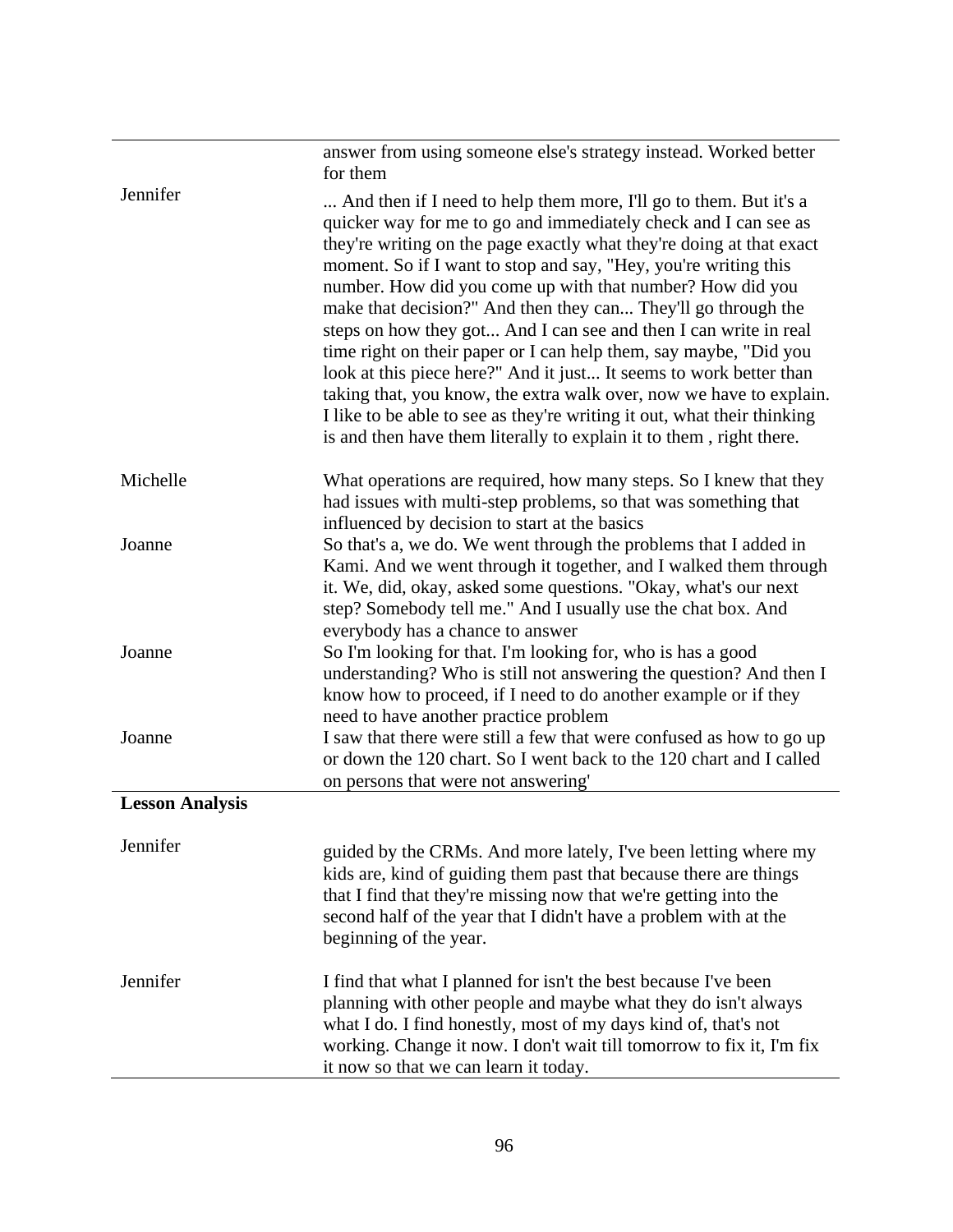| Jennifer | I find that my kids online kind of guide that because I have several<br>that love to come on and help other people if they're struggling.<br>And they love to explain it to them so that they can understand<br>because they want them to be able to get it. Number one because<br>they want us to move on and turn the page. And two, they like to be<br>able to discuss that with someone. They like that someone's<br>listening to them, like, "Yes, please tell me. I want to know how to<br>get this." So I find that I let them kind of guide where we need to<br>go and then I'm willing to change whatever's not working right then<br>and there and then I fix it. So [inaudible 00:33:02] right then and<br>there. It's not always something I planned for. It's not even<br>generally something I plan for.                                                                                                                                                                                                                                                                                                                                                                                                                                                                                                                                                                                                             |
|----------|------------------------------------------------------------------------------------------------------------------------------------------------------------------------------------------------------------------------------------------------------------------------------------------------------------------------------------------------------------------------------------------------------------------------------------------------------------------------------------------------------------------------------------------------------------------------------------------------------------------------------------------------------------------------------------------------------------------------------------------------------------------------------------------------------------------------------------------------------------------------------------------------------------------------------------------------------------------------------------------------------------------------------------------------------------------------------------------------------------------------------------------------------------------------------------------------------------------------------------------------------------------------------------------------------------------------------------------------------------------------------------------------------------------------------------|
| Faith    | With teaching it in whole groups. And then, I found out that some<br>got the concept faster than the others and then I just started having<br>a number talk, As whole group, and then teaching it in my small<br>groups.                                                                                                                                                                                                                                                                                                                                                                                                                                                                                                                                                                                                                                                                                                                                                                                                                                                                                                                                                                                                                                                                                                                                                                                                           |
| Sarah    | I think it It just kind of goes with the flow of teaching. Like if<br>you're You're teaching something and You know, this math<br>concept and you noticed that they're not getting Because I've had<br>times when I'm thinking, oh, this is a great lesson, you know,<br>they're going to get this. And then we get to get in though the<br>lesson and it's crickets. You know, nobody understands it, so then<br>you kind have to, as a teacher, you kind of got to reflect on that and<br>say, "Okay, so what did I What did I do that didn't work? What<br>worked? You know, and how can I change it for the next time?"<br>You know, do I need to, um Like see said, do I need to throw in<br>more of that vocabulary that they might be used to that they could<br>understand it better, You know, do I need to show a video where<br>they can see it, or is it something that I can show myself doing And<br>then try to apply it to I think it's kind of reflection, I guess, is<br>what I'm trying to say.<br>I needed them to be able to grasp that That concept. But I I<br>don't know, I guess I did think about it when I was preplanning for<br>it, but it didn't really hit until it was It was a lot harder to teach.<br>And a lot harder to get them to answer my questions in In the<br>math block. For the next day, or I had to plan a different route in<br>order to have a successful math block the next day |
| Jennifer | I find being online actually has helped me to see because having<br>the ability to see almost everyone's paper like, right then and there,                                                                                                                                                                                                                                                                                                                                                                                                                                                                                                                                                                                                                                                                                                                                                                                                                                                                                                                                                                                                                                                                                                                                                                                                                                                                                         |
| Jennifer | I can see quickly if they're not getting it<br>With this group I have, they participate pretty much 100%, so if I<br>see someone not participating, I'm like, okay, something's going                                                                                                                                                                                                                                                                                                                                                                                                                                                                                                                                                                                                                                                                                                                                                                                                                                                                                                                                                                                                                                                                                                                                                                                                                                              |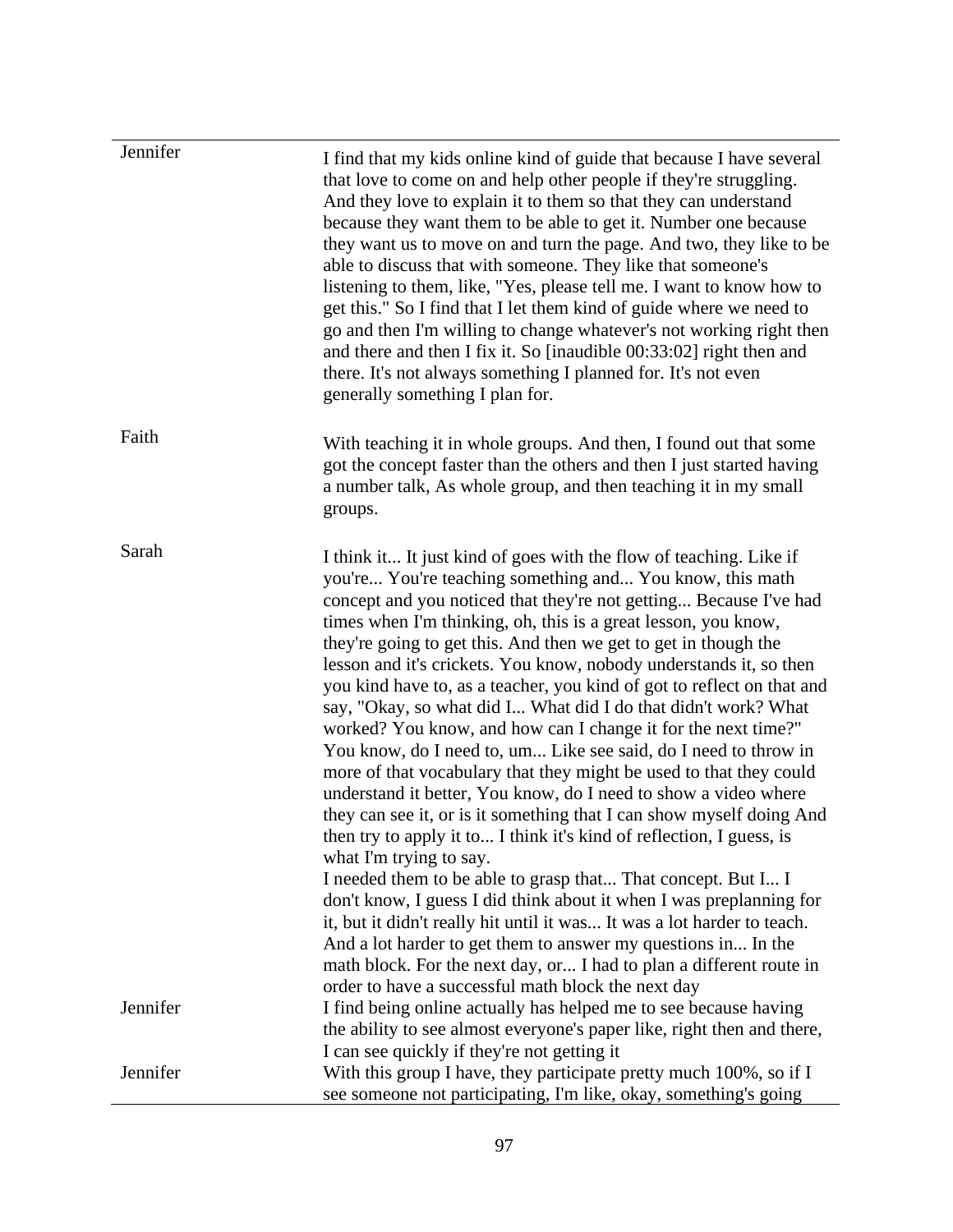|          | wrong. They're not understanding, and then I ask if you need help,<br>and they're like, "Yeah, I need help." I'm like okay, that's not<br>working, let's see what we need to do to correct that or fix that and |
|----------|-----------------------------------------------------------------------------------------------------------------------------------------------------------------------------------------------------------------|
|          | then start breaking it down.                                                                                                                                                                                    |
| Michelle | I started out by just give them a question with the clock and just<br>trying to figure out if they knew how to read it and what each one<br>meant.                                                              |
| Michelle | I first gave them the question, so kind of using the discovery<br>method, as seeing like having them kind of do it first, before I tell<br>them how to do it                                                    |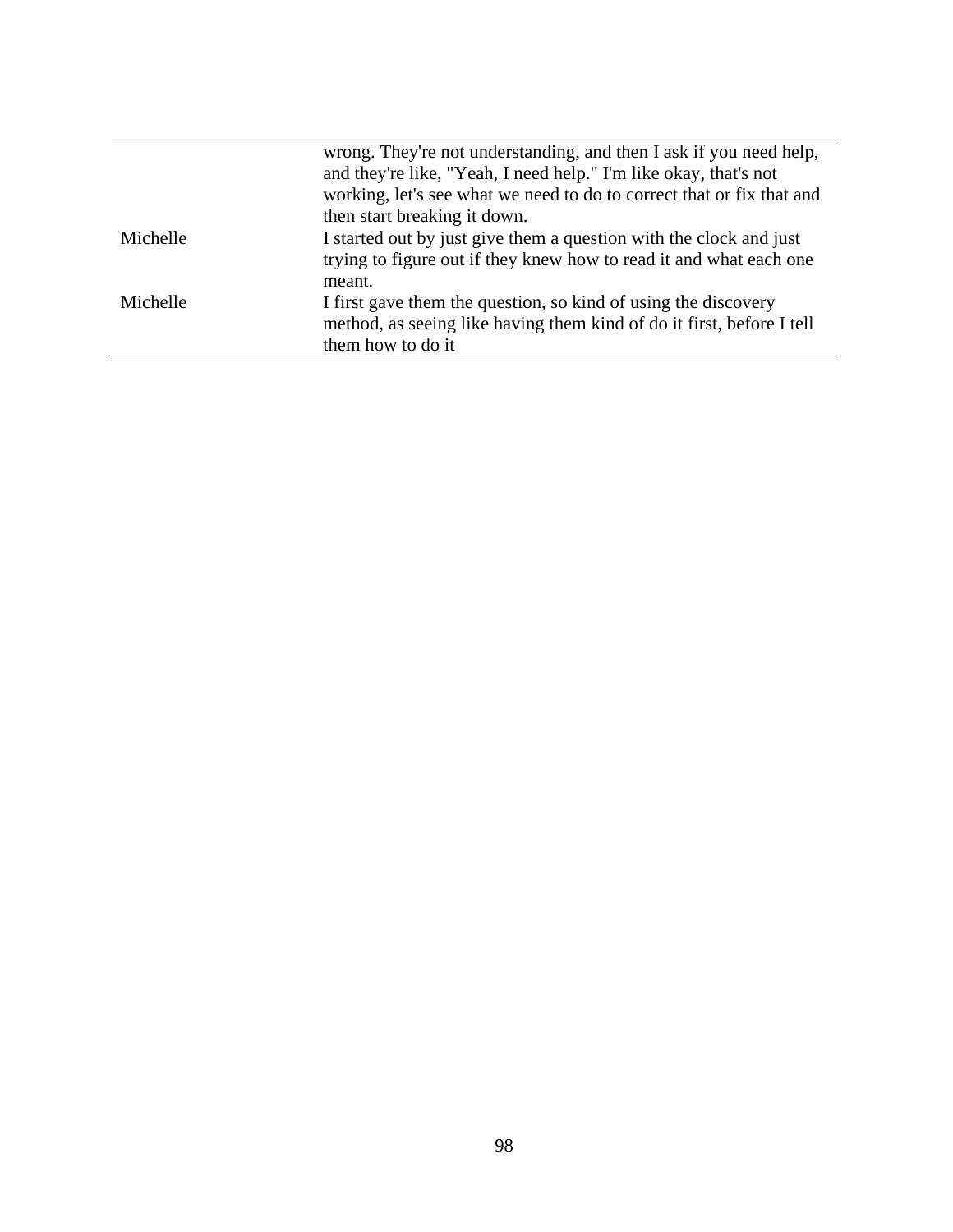## **REFERENCES**

- Achieve. (2013). *The future of the U.S. workforce*. [https://www.achieve.org/files/Future-US-](https://www.achieve.org/files/Future-US-Workforce-Summary.pdf)[Workforce-Summary.pdf](https://www.achieve.org/files/Future-US-Workforce-Summary.pdf)
- American Recovery and Reinvestment Act, Pub. L. No.111-5, 123 Stat.116 (2009). www.congress.gov./bill/111th-congress/house-bill/1/text
- Ary, D., Cheser Jacobs, L., Sorensen Irvine, C., & Walker, D. A. (2019). *Introduction to research in education*. Wadsworth.
- Ary, D., Jacobs, L., Razavieh, A. & Sorensen, C. (2009). *Introduction to research in education*. Wadsworth.
- Auguste, B. G., Hancock, B. & Laboissiere, M. (2009, June 1). The economic cost of the US education gap. *McKinsey & Company.* https://www.mckinsey.com/industries/public-andsocial-sector/our-insights/the-economic-cost-of-the-us-education-gap
- Ball, D. L., & Bass, H. (2003). Toward a practice-based theory of mathematical knowledge for teaching. In B. Davis & E. Simmt (Eds.), *Proceedings of the 2002 Annual Meeting of the Canadian Mathematics Education Study Group* (pp. *3*–14). CMESG/GCEDM.
- Ball, D. L., Hill, H. H., & Bass, H. (2005). Knowing mathematics for teaching: Who knows mathematics well enough to teach third grade, and how can we decide? *American Educator, 29*(1), 14-17, 20-22, 43-46.
- Ball, D. L., Thames, M. H., & Phelps, G. (2008). Content knowledge for teaching: What makes it special? *Journal of Teaching Education, 59*(5), 389–407. [https://doi.org/10.1177/0022487108324554](https://doi.org/10.1177%2F0022487108324554)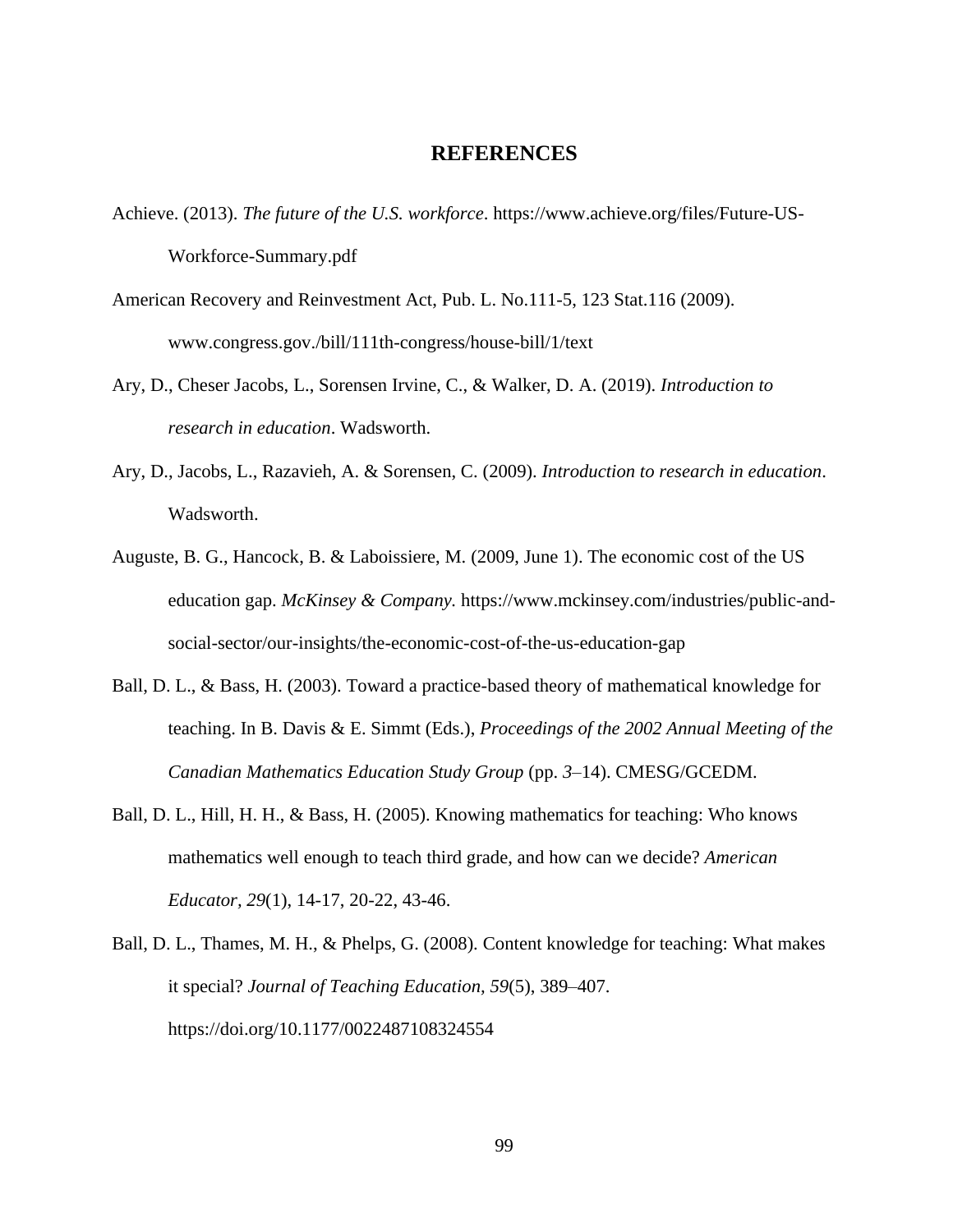Baumert, J., & Kunter, M. (2013). The effect of content knowledge and pedagogical content knowledge on instructional quality and student achievement. In M. Kunter, J. Baumert, W. Blum, U. Klusmann, S. Krauss, & M. Neubrand (Eds.), *Cognitive activation in the mathematics classroom and professional competence of teachers mathematics teacher education* (Vol. 8, pp.175-205). Springer.

Berea College v. Kentucky, 211 U.S. 45 (1908). http://www.loc.gov/item/usrep211045/.

Braun, H., Chapman, L., Vezzu, S. (2010). The Black, White achievement gap revisited. *Education Policy Analysis Archives, 18*(21), 1-99. https://doi.org/10.14507/epaa.v18n21.2010

Brown v. Board of Education, 347 U.S. 483 (1954). https://www.oyez.org/cases/1940- 1955/347us483

Bruner, J. (1966). Toward a Theory of Instruction. Cambridge: Harvard University Press.

- Bohrnstedt, G., Kitmitto, S., Ogut, B., Sherman, D., & Chan, D. (2015). *School composition and the Black–White achievement gap: Methodology companion* (NCES 2015 032). National Center for Education Statistics, Institute of Education Sciences, U.S. Department of Education, Washington, D.C. National Center for Education Statistics. http://nces.ed.gov/pubsearch.
- Bordens, K. S., & Abbott, B. B. (2011). *Research design and methods: a process approach*. McGraw-Hill.
- Charalambous, C., & Hill, H. (2012). Teacher knowledge, curriculum materials, and quality of instruction: Unpacking a complex relationship. *Journal of Curriculum Studies, 44*(4), 443-466. http://dx.doi.org/10.1080/00220272.2011.650215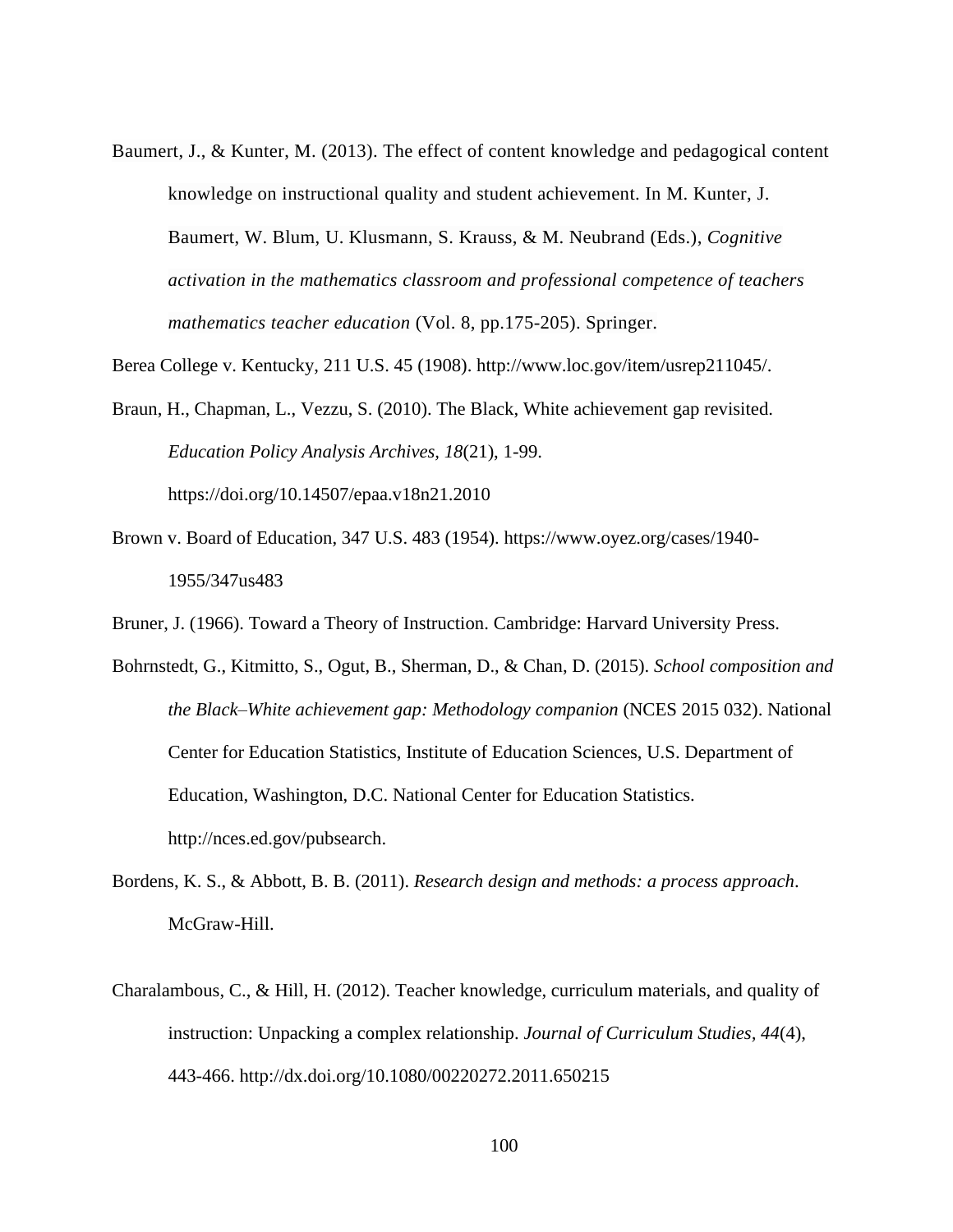- Cheong Cheng, Y. (2020). Education reform phenomenon: A typology of multiple dilemmas. In G. Fan, & T. Popkewitz (Eds.) *Handbook of Education Policy Studies* (pp. 85-109). Springer. https://doi.org/10.1007/978-981-13-8347-2\_5
- Choppin, J. (2011) Learned adaptations: Teachers' understanding and use of curriculum resources. *Journal of Mathematics Teacher Education, 14*(5), 147-156. https://doi.org/10.1007/s10867-011-9170-3
- Coleman, J. S., Campbell, E. Q., Hobson, C. J., McPartland, J., Mood, A. M., Weinfeld, F. D., & York, R. L. (1966). *Equality of educational opportunity*. National Center for Educational Statistics.
- Common Core Standards Writing Team. (2013). Progressions for the Common Core State Standards in Mathematics (draft). Front matter, preface, introduction. Grade 8, High School, Functions. Tucson, AZ: Institute for Mathematics and Education, University of Arizona.
- Copur-Gencturk, Y., Tolar, T., Jacobson, E & Fan, W. (2018). An empirical study of the dimensionality of the mathematical knowledge for teaching construct*. Journal of Teacher Education, 1*(1)*,* 1–13. [https://doi.org/10.1177/0022487118761860](https://doi.org/10.1177%2F0022487118761860)
- Creswell, J. W. (2003). *Research design: Qualitative, quantitative, and mixed methods approaches* (2nd ed.). SAGE Publications.
- Creswell, J. W. (2013). *Qualitative inquiry & research design: Choosing among five approaches* (3rd ed.). SAGE Publications.
- Creswell, J. W., & Guetterman, T. C. (2019). *Educational Research: Planning, conducting, and evaluating quantitative and qualitative research* (6th ed.). Pearson.

Creswell, J., & Poth, C. (2018). *Qualitative inquiry & research design*. SAGE Publications.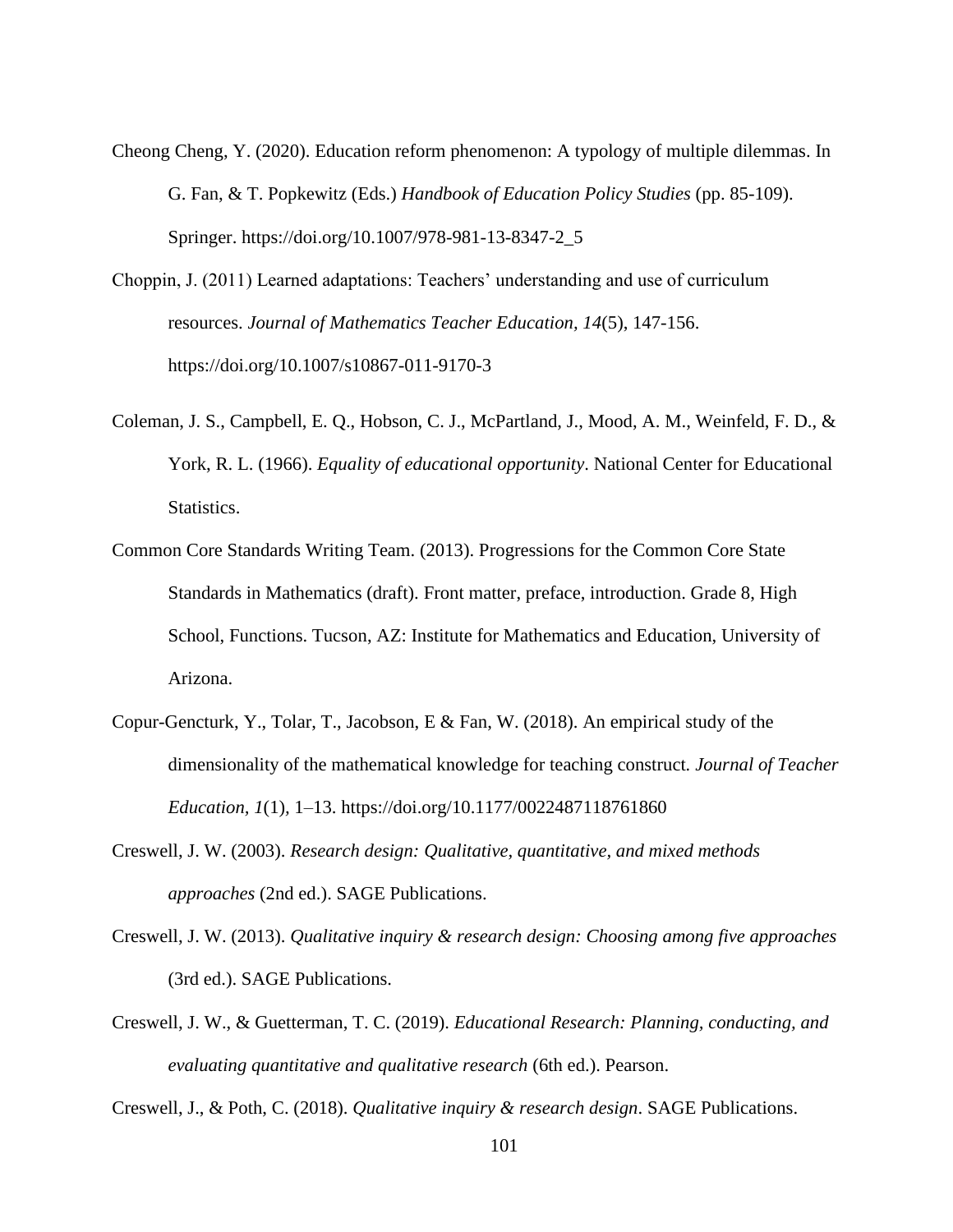Earley, P. M. (1994) *Goals 2000: Educate America Act: Implications for teacher educators*. American Association of Colleges for Teacher Education.

https://files.eric.ed.gov/fulltext/ED367661.pdf

- Education Commission of the States, Denver, CO. (2002). *Standards-based education: No Child Left Behind issue brief* (No. GP-02-10). https://files.eric.ed.gov/fulltext/ED468333.pdf
- Elementary and Secondary Education Act (1965), Pub. L. No. 89-10,79. Stat. (1965). http://www.govinfo.gov/content/pkg/STATUTE-79-Pg27.pdf

Every Student Succeeds Act, 20 U.S.C. § 6301 (2015).

https://www.congress.gov/114/plaws/publ95/PLAW-114publ95.pdf

- Ertmer, P.A., & Newby, T.J. (2013). Behaviorism, Cognitivism, Constructivism: Comparing Critical Features from an Instructional Design Perspective. *Performance Improvement Quarterly, 26*(2), 43-71. https://doi.org/10.1002/piq.21143
- Fennema, E., & Franke, M. L. (1992). Teachers' knowledge and its impact. In D. A. Grouws (Ed.), *Handbook of research on mathematics teaching and learning* (pp. 147- 164). Macmillan.
- Forte, J. (2017). *History of special education: Important landmark cases*. Forte Law Group. http://www.fortelawgroup.com/history-special-education-important-landmark-cases/

Gardner, D. P., Larsen, Y. W., Baker, W. O., Campbell, A. Crosby, E. A., Foster, C. A., Francis, N. C., Giamatti, A. B., Gordon, S., Haderlein, R. V., Holton, G., Kirk, A .Y., Marston, M. S., Quie, A. H., Sanchez Jr., F. D., Seaborg, G. T., Sommer, J., & Wallace, R. (1983). *A nation at risk: The imperative for educational reform. An open letter to the American people. A report to the Nation and the Secretary of Education.* National Commission on Excellence in Education.<https://doi.org/10.1002/pam.4050030216>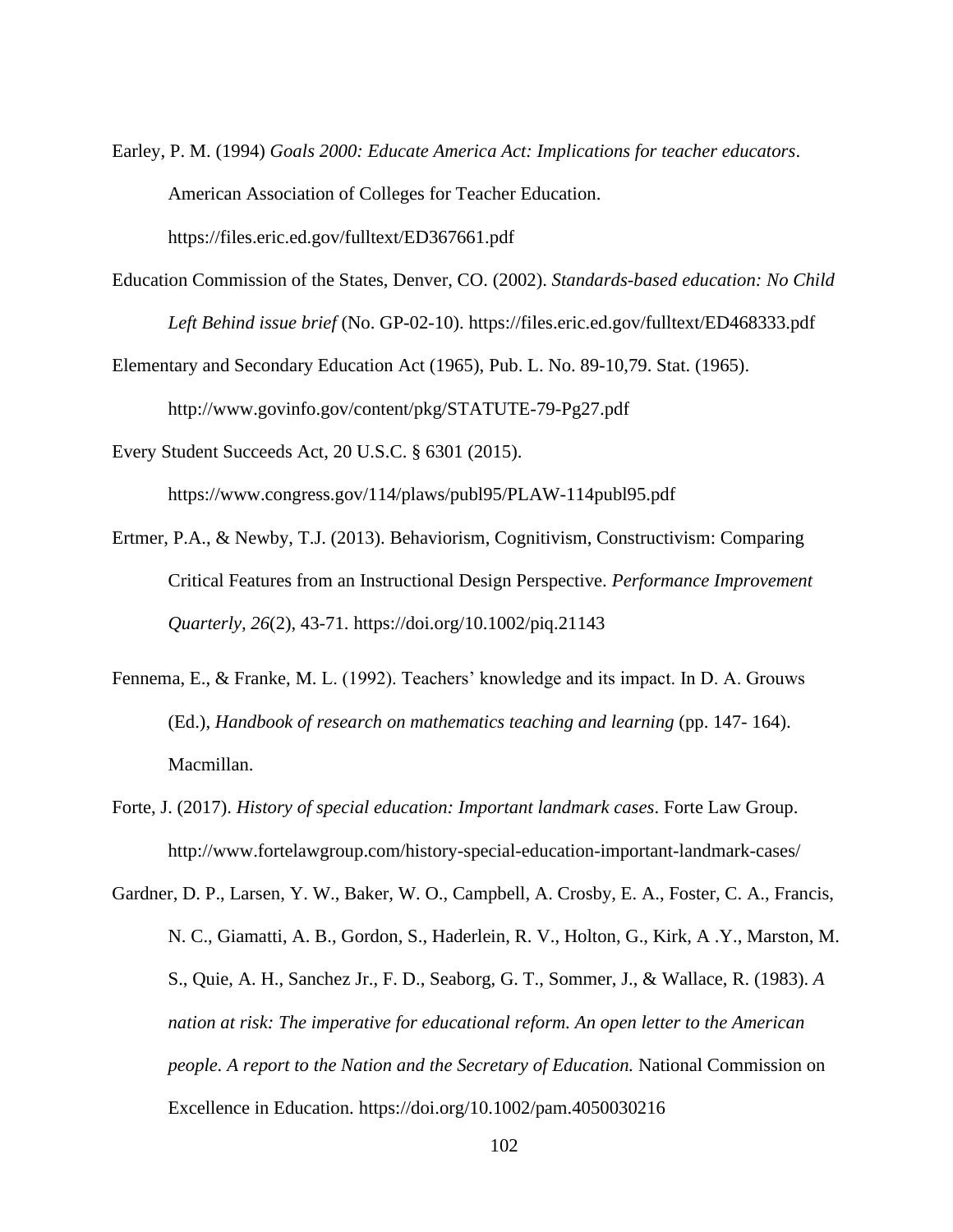Gess-Newsome, J, Taylor, J. A., Carlson, J., Gardner, A. L., Wilson, C. D., & Stuhlsatz, M. A. M. (2019). Teacher pedagogical content knowledge, practice, and student achievement. *International Journal of Science Education, 41*(7), 944–963.

<https://doi.org/10.1080/09500693.2016.1265158>

Goals 2000: Educate American Act, H.R.§1804 (1994).

https://www2.ed.gov/legislation/GOALS2000/TheAct/index.html

- Goodwin & Kosnik (2013). Quality teacher educators=quality teachers? Conceptualizing essential domains of knowledge for those who teach teachers. Teacher Development, 17(3), 334-346. http://doi.org/10.1080/13664530.2013.813766
- Hanushek, E. A., Peterson, P. E., & Woessman, L. (2010). *U. S. math performance in global perspective: How well does each state do at producing high-achieving students?* (Report No. 10-19). Program on Education Policy and Governance, Harvard University.
- Harbour, K. E., Adelson, J. L., Pittard, C. M., & Karp, K. S. (2018). Examining the relationships among mathematics coaches and specialists, student achievement, and disability status: A multilevel analysis using national assessment of educational progress data. *The Elementary School Journal, 118*(4), 654–679. https://doi.org/10.1086/697529
- Hatfield, M.M. (2005) Mathematics methods for elementary and middle school teachers (5<sup>th</sup>) ed./Mary M. Hatfield…[et al.].). J. Wiley.
- Hatisauri, V., & Erbas, A. K. (2017). Mathematical knowledge for teaching the function concept and student learning outcome. *International Journal of Science and Mathematics Education 15*(4), 703-722.<https://doi.org/10.1007/s10763-015-9707-5>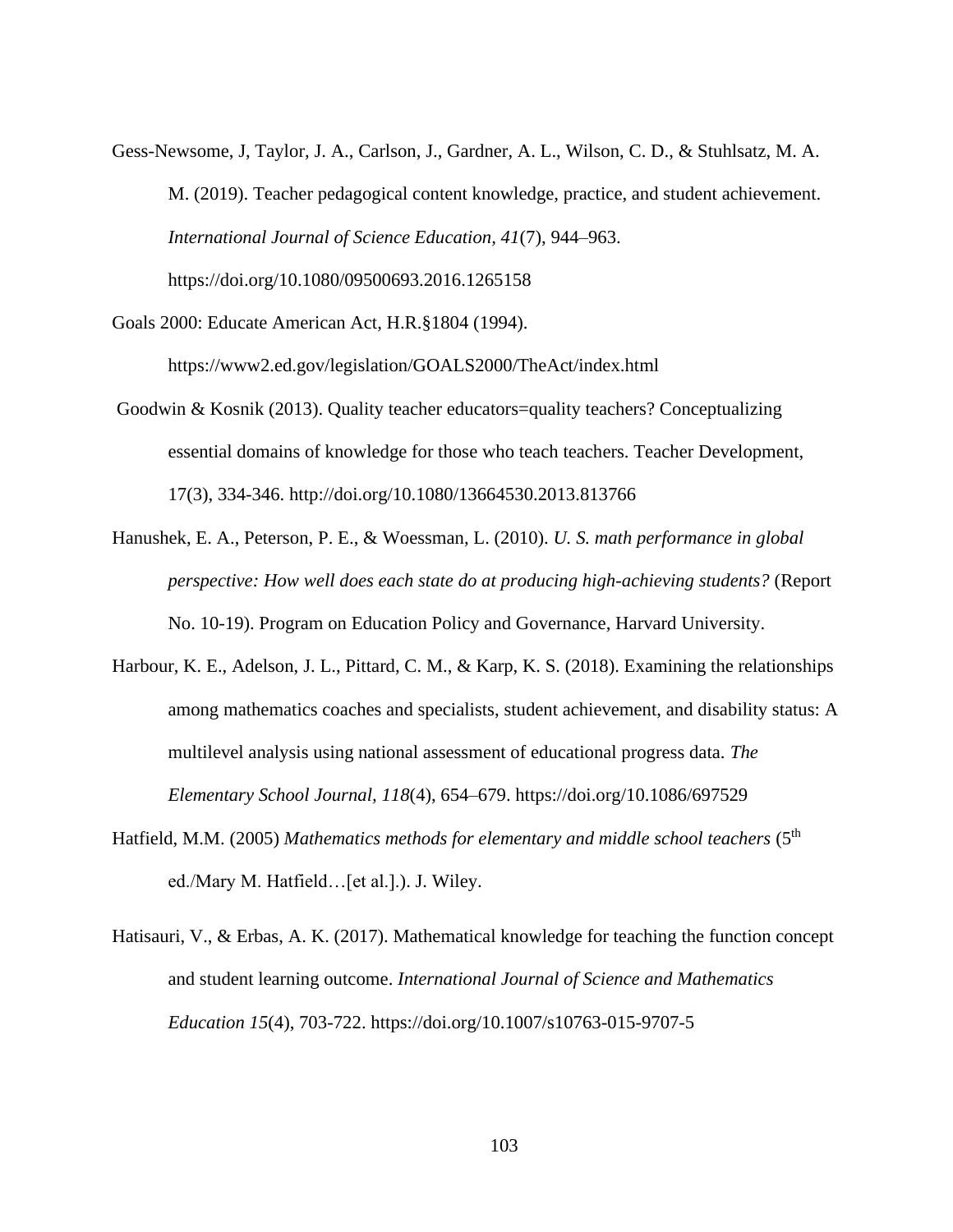- Heise, M. (2017). From No Child Left Behind to Every Student Succeeds: Back to a future for education federalism. *Columbia Law Review, 117*(7),1859-1896. https://doi.org/10.31228/osf.io/kdfje
- Hill, H. C., Ball, D. L., & Schilling, S. G. (2008). Unpacking pedagogical content knowledge: Conceptualizing and measuring teachers' topic-specific knowledge of students. *Journal for Research in Mathematics Education, 39*(4), 372–400.
- Hill, H., Kapitula, L., & Umland, K. (2011). A validity argument approach to evaluating valueadded teacher scores. *American Educational Research Journal, 48*(3), 794–831. https://doi.org/10.3102/00028312103`87916
- Hill, H.C., Umland, K., Litke, E. & Kapitula, L.R.(2012). Teacher quality and quality teaching: Examining the relationship of a teacher assessment to practice. *American Journal of Education, 118*(4), 489-519. https://doi.org/10.1086/666380
- Hodgen, J. (2011). Knowing and Identity: A situated theory of mathematics knowledge in teaching. In T. Rowland, K. Ruthven (Eds.), *Mathematical knowledge in teaching*. Mathematics Education Library. https://doi.org/10.1007/978-90-481-9766-8\_3
- Hoover, M., Mosvold, R., Ball, D. L., & Lai, Y. (2016). Making progress on mathematical knowledge for teaching. *The Mathematics Enthusiast*, *13*(1), 3–34. https://scholarworks.umt.edu/tme/vol13/iss1/3
- Hull, T. H., Balka, D., & Miles, R. H. (2011). *Visible thinking in the K-8 mathematics classroom*. Corwin
- Hurrell, D. P. (2013). What teachers need to know to teach mathematics: An argument for reconceptualised model? *Journal of Teacher Education, 38*(11). <http://dx.doi.org/10.14221/ajte.2013v38n11.3>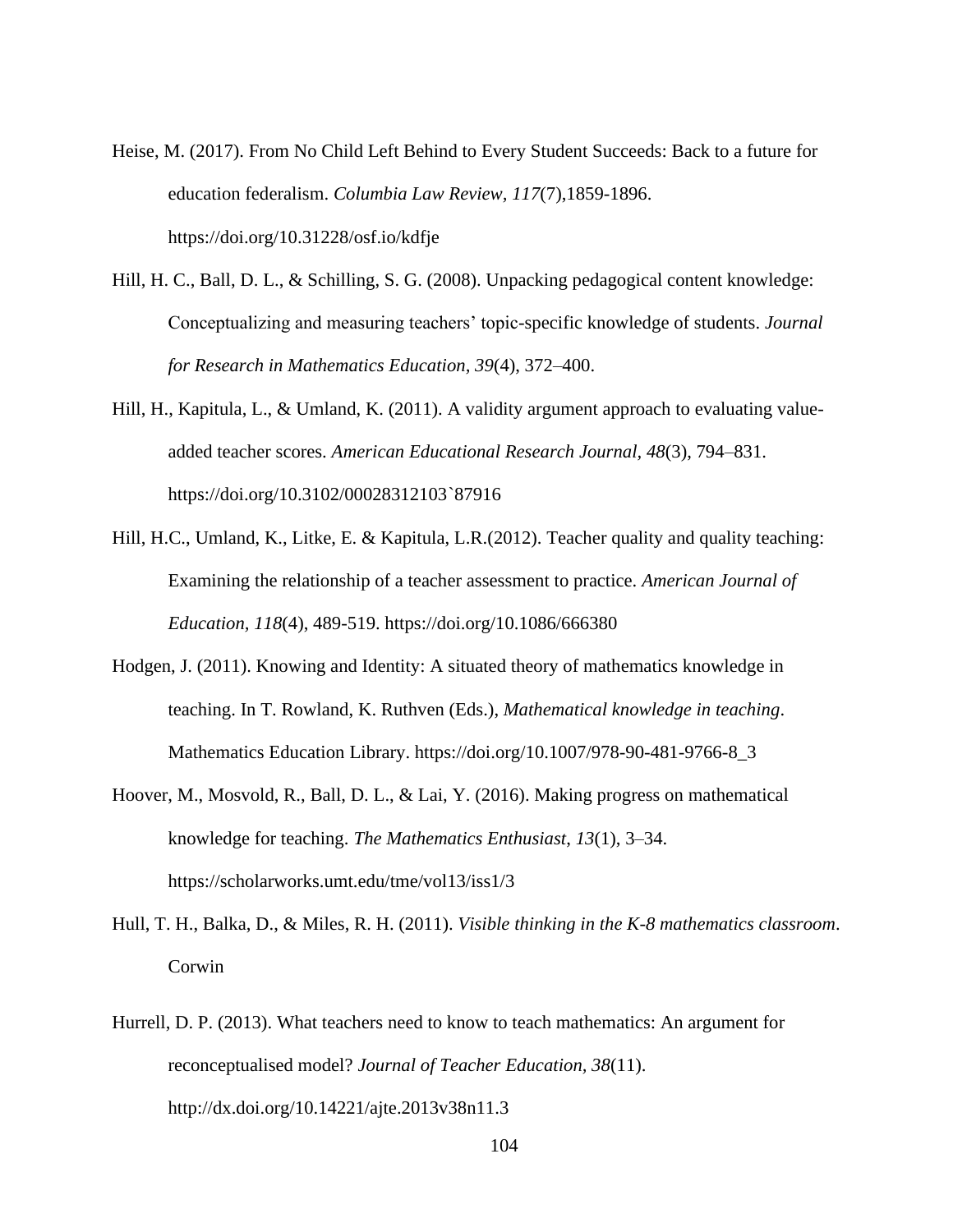- Jacob, B. (2017). The changing federal role in school accountability. *Journal of Policy Analysis and Management, 36* (2),469-477. https://doi.org/10.1002/pam.21975
- Kavanagh, S. S., Conrad, J., & Dagogo-Jack-S. (2020). From rote to reasoned: Examining the role of pedagogical reasoning in practice-based teacher education. *Teaching and Teacher Education, 89*, 1-5.<https://doi.org/10.1016/j.tate.2019.102991>
- Kennedy, L.M., Tipps, S., & Johnson, A. (2008). *Guiding children's learning of mathematics* (11th ed. Leonard M. Kennedy, Steve Tipps, Art Johnson.) Thomson/Wadsworth
- Klein, A. (2015, April 10). *No Child Left Behind: An overview*. Education Week. [https://www.edweek.org/ew/section/multimedia/no-child-left-behind-overview](https://www.edweek.org/ew/section/multimedia/no-child-left-behind-overview-definition-summary.html)[definition-summary.html](https://www.edweek.org/ew/section/multimedia/no-child-left-behind-overview-definition-summary.html)
- Koponen, M., Asikainen, M.A., Viholainen, A., & Hirvonen, P.E. (2016). Teachers and their Educators-Views on Contents and their Development Needs in Mathematics teacher Education. The Mathematics Enthusiast.
- Kuhfeld, M., Gershoff, E., & Paschall, K. (2018). The development of racial/ethnic and socioeconomic achievement gaps during the school years. *Journal of Applied Developmental Psychology, 57*, 62-73. <https://doi.org/10.1016/j.appdev.2018.07.001>
- Learning Mathematics for Teaching (LMT) Project. (2008). *Mathematical Knowledge for Teaching Assessment*. http://www.umich.edu/~lmtweb/about.html
- Learning Mathematics for Teaching (LMT) Project. (2019). University of Michigan School of Education. http://www.umich.edu/~lmtweb/
- Lochmiller, C. & Lester, J. (2017). *An introduction to educational research: Connecting methods to practice*. SAGE Publications.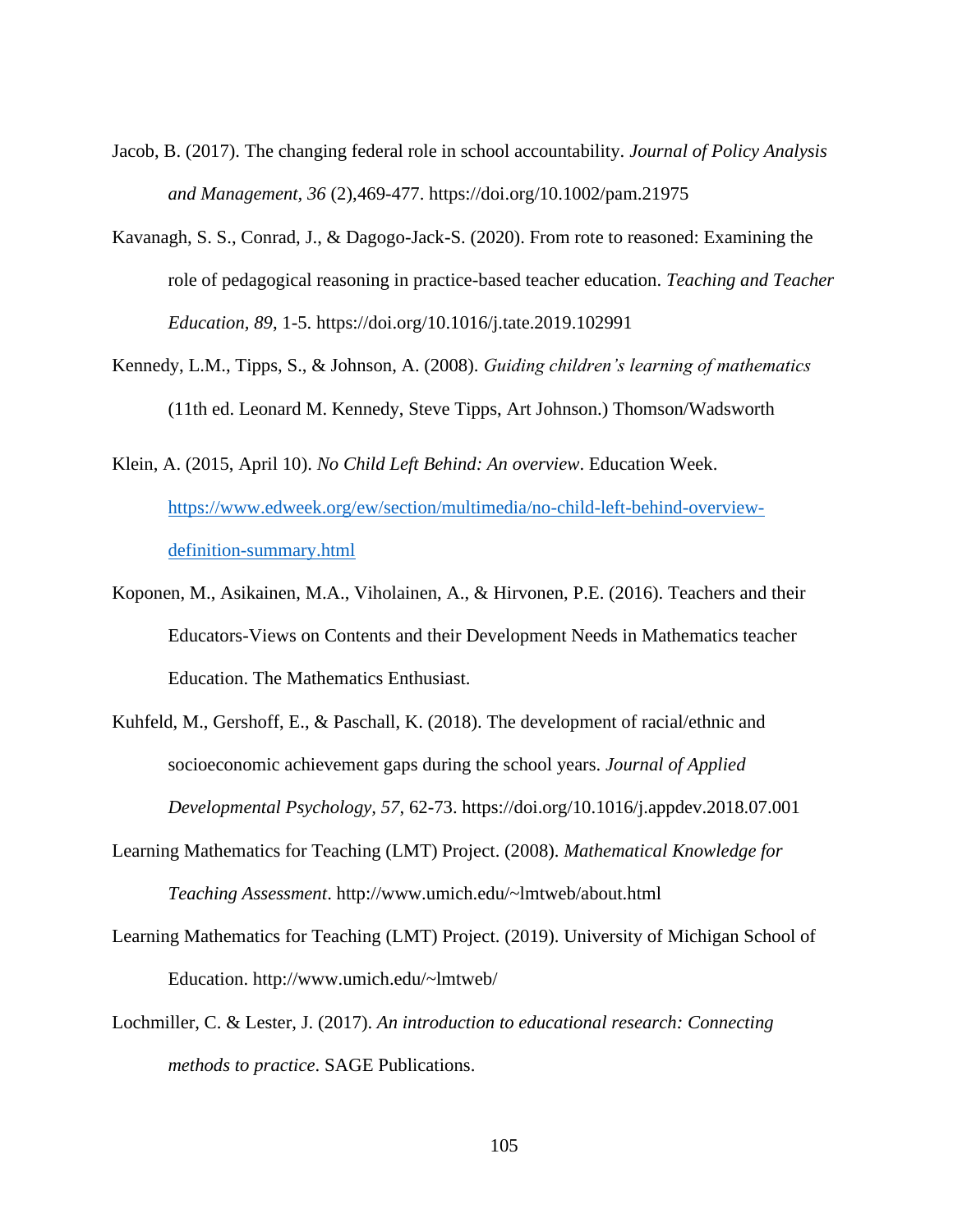McDonough, I.K. (2015). Dynamics of the black-white gap in academic achievement. Economics of Education Review, 47, 17-33.

https://doi.org/10.1016/j.econedurev.2015.03.007

- McMillian, J. H. (2008). *Educational research fundamentals for the consumer* (5<sup>th</sup> ed.). Pearson Education.
- Mickelson, R. A., Bottia, M. C., & Lambert, R. (2013). Effects of school racial composition on K-12 mathematics outcomes: A metaregression analysis. *Review of Educational Research*, 83(1), 121-158. https://doi.org/10.3102/0034654312475322
- Mosvoid, R. & Fauskanger, J. (2014). Teachers' Beliefs about Mathematical Horizon Content Knowledge. International Journal for Mathematics Teaching & Learning, 1-16.
- National Center for Education Statistics. National Assessment of Educational Progress (NAEP) . Ann Arbor, MI: [distributor], 2015-01-26.
- National Commission on Excellence in Education. (1983). A nation at risk: The imperative for educational reform. *The Elementary School Journal, 84*(2), 112–130. <https://doi.org/10.1086/461348>
- National Council of Teachers of Mathematics (2000). *Executive Summary: Principles and Standards for School Mathematics.*

https://www.nctm.org/uploadedFiles/Standards\_and\_Positions/PSSM\_ExecutiveSummar y.pdf

National Council of Teachers of Mathematics (2015). *Strategic Use of technology in Teaching and Learning Mathematics: A Position of the National Council of Teachers of Mathematics.https://www.nctm.org/uploadedFiles/Standards and Positions/Position Sta* tements/Strategic%20Use%20of%20Technology%20July%202015.pdf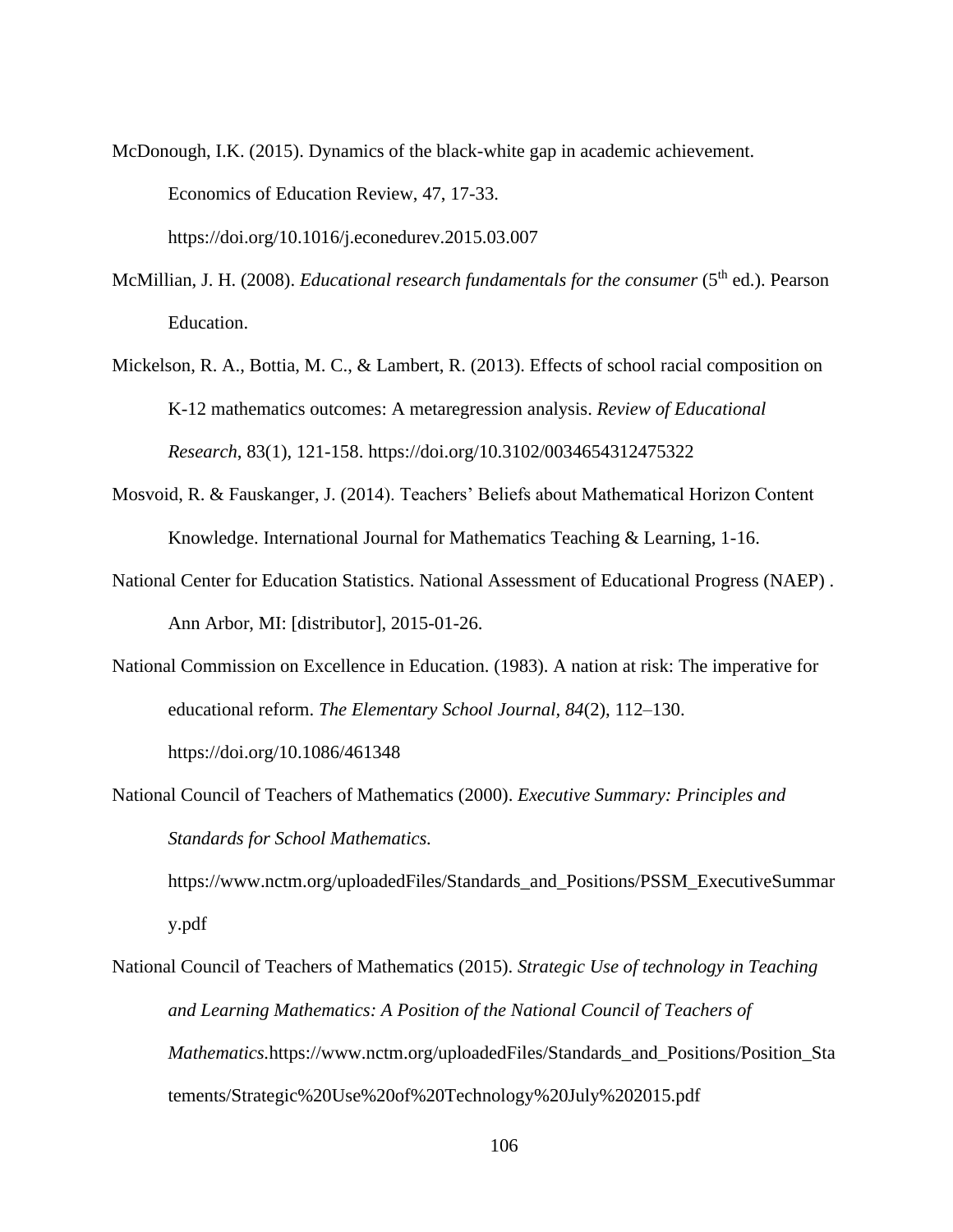National Research Act (1974), Pub. L. No. 93-348, 88 Stat. (1974).

http://www.govinfo.gov/content/pkg/STATUTE-88-Pg342.pdf (govinfo.gov)

- Newman, I., & Benz, C. R. (1998). *Qualitative-quantitative research methodology: Exploring the interactive continuum*. University Press.
- No Child Left Behind Act of 2001, Pub. L. No. 107-110, § 101, Stat. 1425 (2002). www2.ed.gov/policy/elsec/leg/esea/107-110.pdf

Osborne, A. G., & Russo, C. J. (2007). Special education law: an introduction. In *Special education and the law: A guide for practitioners* (pp. 1-23). Corwin Press, https://www.doi.org/10.4135/9781483329338.n1

- Ottmar, E. R., Rimm-Kaufman, S. E., Larsen, R. A., & Berry, R. Q. (2015). Mathematical knowledge for teaching, standards-based mathematics teaching practices, and student achievement in the context of the responsive classroom approach. *American Educational Research Journal, 52*(4), 787–821. [https://doi.org/10.3102/0002831215579484](https://doi.org/10.3102%2F0002831215579484)
- Paul, C. A. (2016). Elementary and Secondary Education Act of 1965. *Social Welfare History Project*. Virginia Commonwealth University.

http://socialwelfare.library.vcu.edu/programs/education/elementary-and-secondaryeducation-act-of-1965/

- Petrou. M., & Goulding, M. (2011). Conceptualizing teachers' mathematical knowledge for teaching. In T. Rowland, & K. Ruthven (Eds.), *Mathematics Education Library: Vol. 50 Mathematical Knowledge in Teaching.* Springer. https://doi.org/10.1007/978-90-481- 9766-8\_2
- Plessy v. Ferguson, 163 U.S.537 (1896)[.http://supreme.justia.com/cases/federal/us/163/537/#tab](http://supreme.justia.com/cases/federal/us/163/537/#tab-opinion-1917401)[opinion-1917401](http://supreme.justia.com/cases/federal/us/163/537/#tab-opinion-1917401)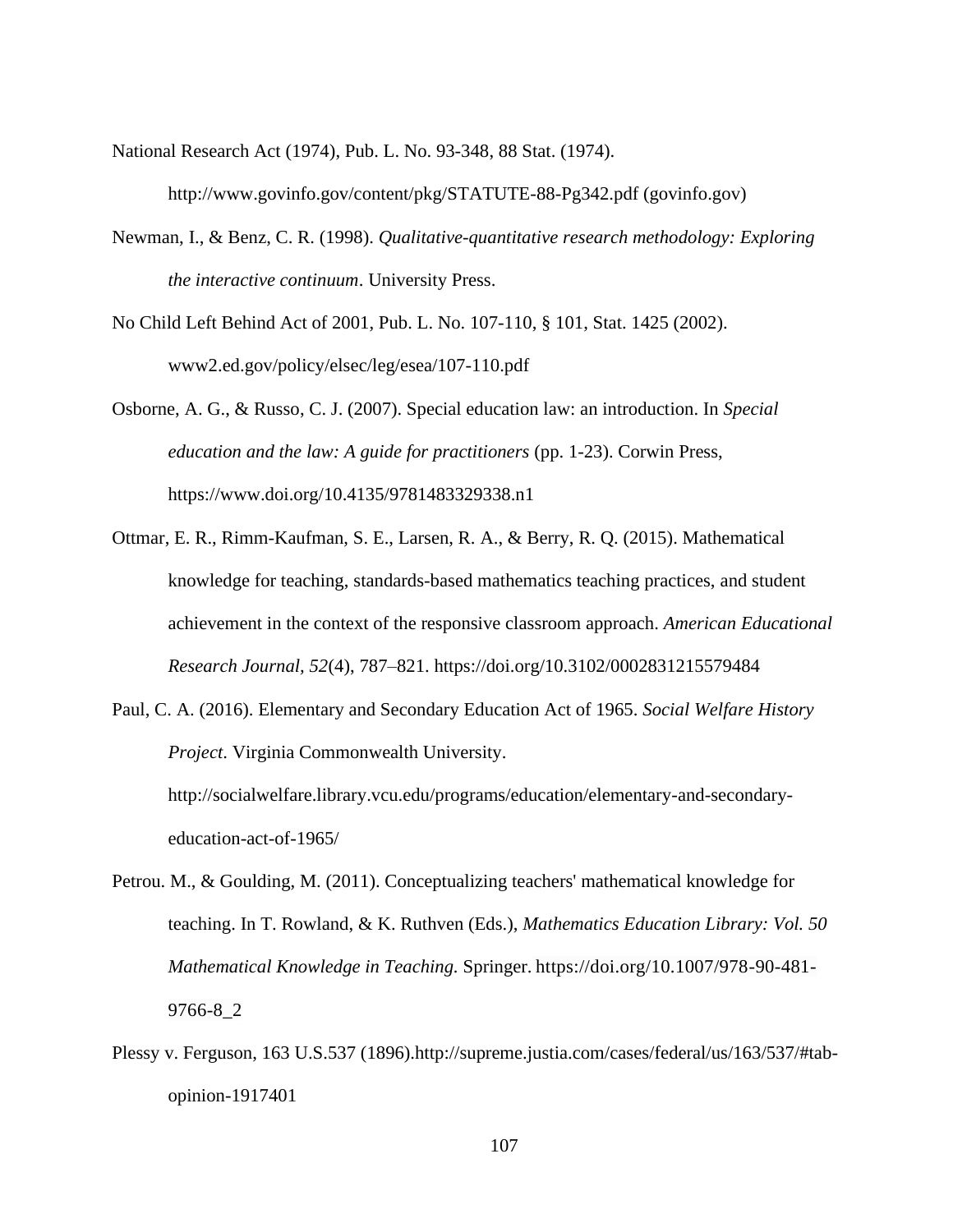- Piaget, J. (1976). Piaget's Theory. In:Inhelder B., Chipman H.H., Zwingmann C. (eds) Piaget and His School. Springer Study Edition. Springer, Berlin, Heidelberg. https://doi/10.1007/978-3-642-46323-5\_2
- Power up What Works (n.d). Thinking Aloud. https://powerupwhatworks.org/strategyguide/thinking-aloud
- Program for International Student Assessment (2019). *United States - Country Note - PISA 2018 Results*. OECD. https://www.oecd.org/pisa/publications/PISA2018\_CN\_USA.pdf
- Reys, R. E., Suydam, M. N., Lindquist, M. M., & Smith, N. L. (1998) *Helping Children Learn Mathematics* (5<sup>th</sup> ed.). Wiley.
- Rowland, T. (2013). The knowledge quartet: The genesis and application of a framework for analyzing mathematics teaching and deepening teachers' mathematics knowledge. *Journal of Education, 1*(3), 15–43. <https://doi.org/10.25749/sis.3705>
- Rowland, T., Huckstep, P., & Thwaites, A. (2005). Elementary teachers' mathematics subject knowledge: The knowledge quartet and the case of Naomi. *Journal of Mathematics Teacher Education*, *8*(3), 255–281. https://doi.org/10.1007/s10857-005-0853-5
- Shechtman, N., Roschell, J., Haertel, G., & Kundsen, J. (2010). Investigating inks from teacher knowledge to classroom practice, to student learning in the instructional system of the middle school mathematics classroom. *Cognition and Instruction, 28*(3), 317-359. <https://doi.org/10.1080/07370008.2010.487961>
- Shulman, L. (1986). Those who understand: Knowledge growth in teaching. *Journal of Education*, *193*(3), 1–11. https://doi.org/10.3102/0013189X015002004
- Shulman, L. (1987). Knowledge and teaching: Foundations of the new reform. *Harvard Educational Review*, *57*(1), 1–23. https://doi.org/10.17763/haer.57.1.j463w79r56455411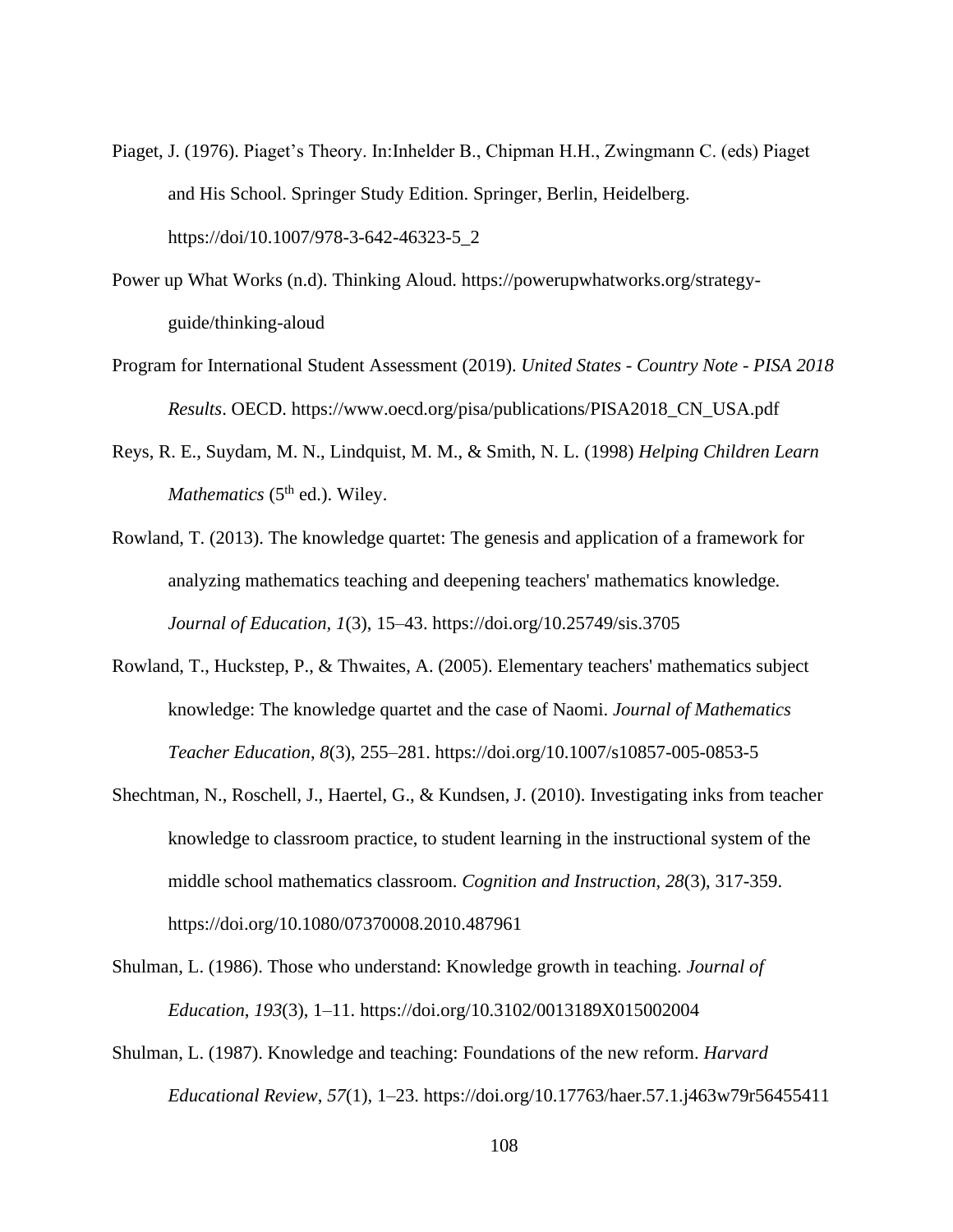- Shulman, L. S. (1998). Theory, practice, & the education of professionals. *The Elementary School Journal, 98*(5), 511-526. <https://doi.org/10.1086/461912>
- Shulman, L. S. (2000). Teacher development: Roles of domain expertise and pedagogical knowledge. *Journal of Applied Development Psychology, 21*(1), 129-135. https://doi.org/10.1016/S0193-3973(999)0057-X
- Shulman, L. S. (2013). Those who understand: Knowledge growth in teaching. *The Journal of Education, 193*(3), 1-11.
- Skinner, B. F. (1948). 'Superstition' in the pigeon. *Journal of* Experimental *Psychology, 38*(2), 168–172. [https://doi.org/10.1037/h0055873](https://psycnet.apa.org/doi/10.1037/h0055873)
- Strauss, V. (2018, April 26). *A nation at risk' demanded education reform 35 years ago. Here's how it's been bungled ever since*. The Washington Post. https://www.washingtonpost.com/news/answer-sheet/wp/2018/04/26/the-landmark-anation-at-risk-called-for-education-reform-35-years-ago-heres-how-it-was-bungled/
- Sztain.P., Confrey, J. Wilson, P.H., & Edgington, C. (2012). Learning trajectory based instruction: Toward a theory of teaching. *Educational Researcher, 41*(5), 147-156.
- Turner, F., & Rowand, T. (2011) The knowledge quartet as an organizing framework for developing teacher's mathematics knowledge. *Journal of Mathematics Teacher Education*, *8*(3), 195–212. https://doi.org/10.1007/s10857-005-0853-5
- The Organization for Economic Co-operation and Development. (n.d). *OECD*. https://www.oecd.org/
- U.S. Department of Education (2016). *The legacy of the Coleman report*. https://www.ed.gov/news/speeches/legacy-coleman-report from